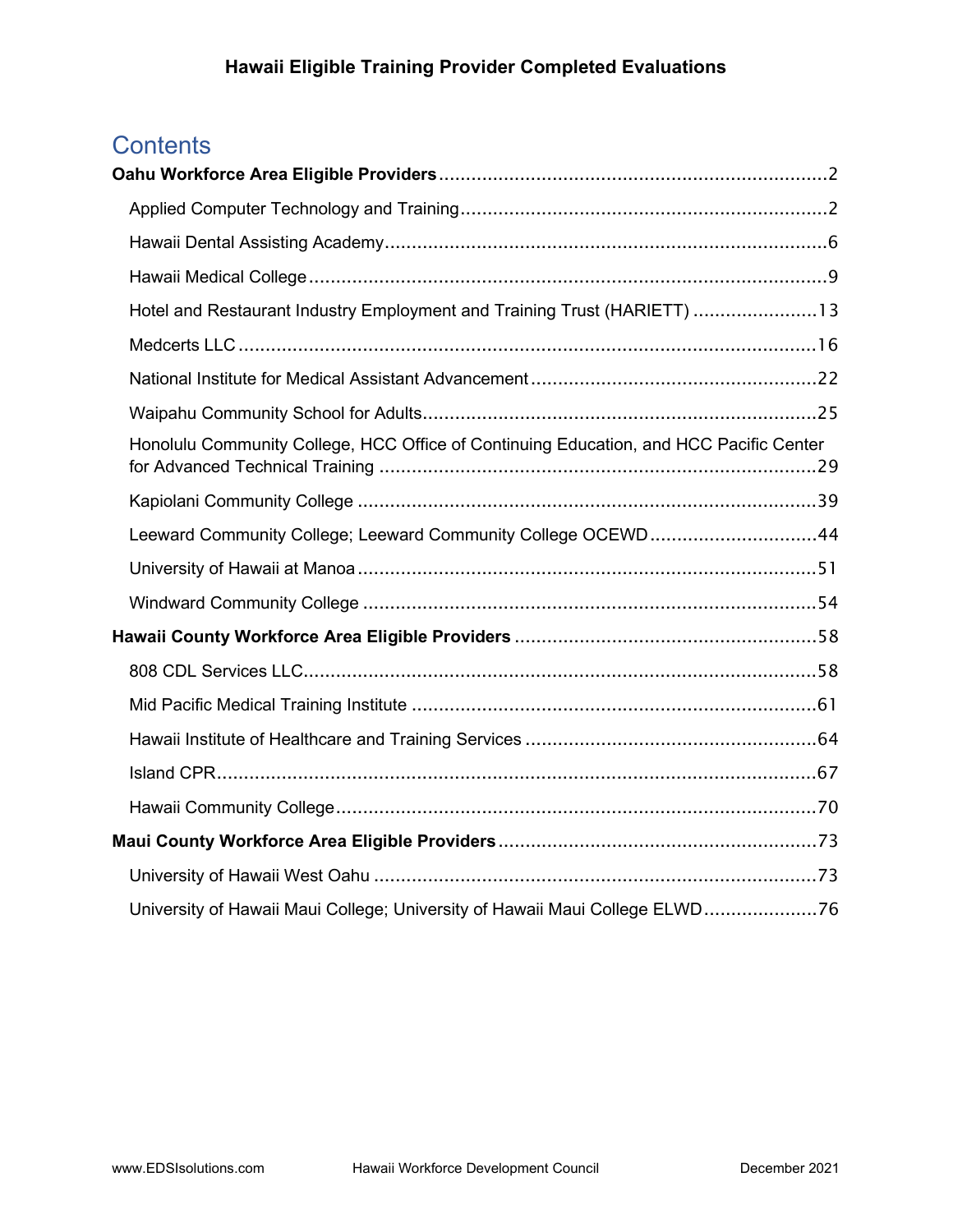# Oahu Workforce Area Eligible Providers

| <b>Provider:</b>                      | Applied Computer Technology and Training                                                                                                                                                                                                                                                                                                                                                                                                                                                                         |
|---------------------------------------|------------------------------------------------------------------------------------------------------------------------------------------------------------------------------------------------------------------------------------------------------------------------------------------------------------------------------------------------------------------------------------------------------------------------------------------------------------------------------------------------------------------|
| Date of Review:                       | 9/17/21                                                                                                                                                                                                                                                                                                                                                                                                                                                                                                          |
| <b>Provider</b><br><b>Background:</b> | ACTT is licensed to provide Information Technology and Computer<br>Application training by the State of Hawaii Department of Education, and an<br>authorized Eligible Training Provider (ETP). Our student population is<br>diverse with various professional backgrounds and includes former<br>veterans, injured or displaced workers, Department of Defense and<br>government employees, as well as corporate environment clientele. 18<br>ETPL Courses are offered ranging from 40-240 hours of instruction. |

#### Currently Approved Programs:

| <b>Name</b>                                  | <b>Format</b> | <b>Hours</b> | <b>Credential</b>                    |
|----------------------------------------------|---------------|--------------|--------------------------------------|
| <b>Cisco Certified Network Administrator</b> | Primarily     | 40           | None (see Part II for CCNA)          |
| (CCNA) Certification Part I                  | in-person     |              |                                      |
| <b>Cisco Certified Network Administrator</b> | Primarily     | 80           | <b>Cisco Certified Network</b>       |
| (CCNA) Certification Part II                 | in-person     |              | Administrator                        |
| CompTIA Network+                             | Primarily     | 100          | CompTIA Network+                     |
|                                              | in-person     |              |                                      |
| <b>CyberSAFE: Security Assets fo End</b>     | Primarily     | 16           | Logical Operation CyberSafe          |
| <b>Users</b>                                 | in-person     |              | Certification                        |
| Certified Ethical Hacker (CEH)               | Primarily     | 80           | <b>Certified Ethical Hacker</b>      |
|                                              | in-person     |              |                                      |
| <b>Certified Information System Security</b> | Primarily     | 80           | <b>Certified Information System</b>  |
| Professional (CISSP)                         | in-person     |              | Security Professional (CISSP)        |
| CyberSecurity First Responder (CFR)          | Primarily     | 80           | <b>CyberSecurity First Responder</b> |
|                                              | in-person     |              | (CFR)                                |
| CompTIA Cybersecurity Analyst (CySA+)        | Primarily     | 100          | <b>CompTIA Cybersecurity Analyst</b> |
|                                              | in-person     |              | (CySA+)                              |
| CompTIA PenTest+                             | Primarily     | 100          | CompTIA PenTest+                     |
|                                              | in-person     |              |                                      |
| CompTIA Security+                            | Primarily     | 100          | CompTIA Security+                    |
|                                              | in-person     |              |                                      |
| <b>Microsoft Windows Server Installation</b> | Primarily     | 100          | <b>Microsoft Certification</b>       |
| and Configuration                            | in-person     |              |                                      |
| Microsoft Windows Server Configuring         | Primarily     | 100          | <b>Microsoft Certification</b>       |
| <b>Advanced Services</b>                     | in-person     |              |                                      |
| Microsoft Windows Server Deploying,          | Primarily     | 100          | <b>Microsoft Certification</b>       |
| Managing and Maintaining                     | in-person     |              |                                      |
| <b>Microsoft Configuring Windows Devices</b> | Primarily     | 100          | <b>Microsoft Certification</b>       |
|                                              | in-person     |              |                                      |
| Microsoft Windows Installing &               | Primarily     | 100          | <b>Microsoft Certification</b>       |
| Configuring                                  | in-person     |              |                                      |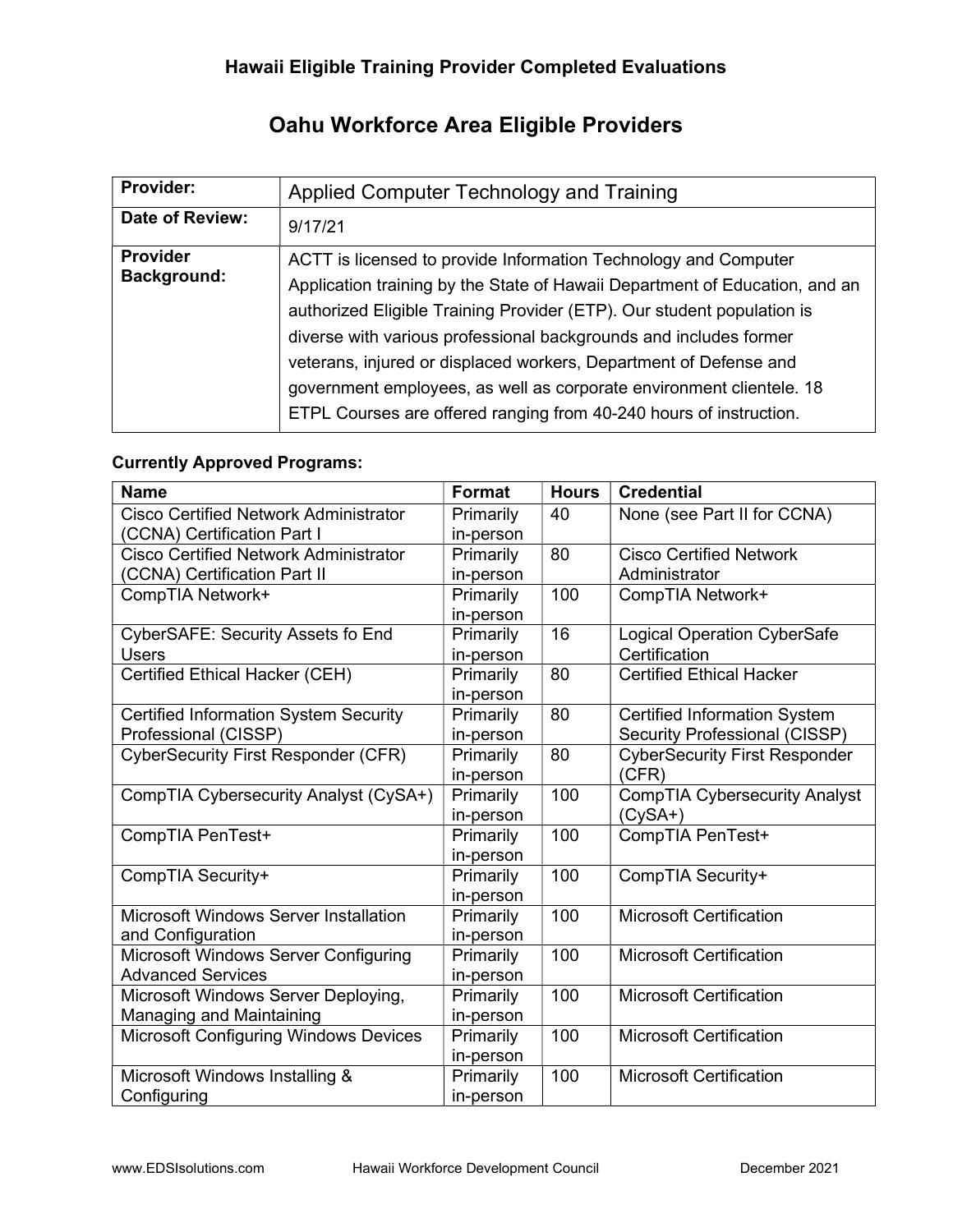| CompTIA A+                                    | Primarily | 240 | CompTIA A+ Certification    |
|-----------------------------------------------|-----------|-----|-----------------------------|
|                                               | in-person |     |                             |
| <b>ITIL Course</b>                            | Primarily | 40  | <b>ITIL Certification</b>   |
|                                               | in-person |     |                             |
| <b>Certified Sales Development Rep Course</b> | Classroom | 40  | <b>AA-ISP Certification</b> |
| - AA-ISP                                      | and       |     |                             |
|                                               | Online    |     |                             |
| Help Desk Institute - HDI-CSR Course          | Classroom | 40  | <b>HDI Customer Service</b> |
|                                               | and       |     | Certification               |
|                                               | Online    |     |                             |

#### Data Reporting Capacity:

| Understanding of<br>reporting requirements                           | Understands the reporting requirements but some information<br>requested they don't capture. They were informed to leave those<br>areas blank. |
|----------------------------------------------------------------------|------------------------------------------------------------------------------------------------------------------------------------------------|
| <b>Compliance with</b><br>reporting requirements<br>/ support needed | Has previously successfully reported. Reported for nine programs in<br>PY2018 and ten in PY 2019                                               |

#### Program Expansion Capacity:

| <b>Capacity for additional</b><br><b>WIOA in current</b><br>programs | Has significant room for additional WIOA enrollments. Recent years<br>WIOA enrollments have been a very small portion of students |
|----------------------------------------------------------------------|-----------------------------------------------------------------------------------------------------------------------------------|
| <b>Plans/capacity for</b><br>additional courses of<br>study          | No plans for additional courses added to ETPL. Current offerings<br>cover a wide range of IT career pathways                      |

| <b>Evaluation Category</b>                                          | <b>CompTIA</b><br>Security+ | <b>Help Desk</b><br>Institute -<br><b>HDI-CSR</b><br><b>Course</b> |
|---------------------------------------------------------------------|-----------------------------|--------------------------------------------------------------------|
| <b>Instructional Design</b>                                         |                             |                                                                    |
| The course organization and design is clear, coherent, and          |                             |                                                                    |
| presented in a developmentally appropriate way. Concepts and        |                             |                                                                    |
| skills build logically and purposefully throughout the course, with |                             |                                                                    |
| transitions to support development and understanding from skill     |                             |                                                                    |
| to skill.                                                           | Yes                         | <b>Yes</b>                                                         |
| The course design purposefully integrates "soft" employment         |                             |                                                                    |
| skills along with the hard skill content                            | <b>Yes</b>                  | Yes                                                                |
| The texts are at appropriate reading levels and offer supports for  |                             |                                                                    |
| readers at lower levels.                                            | Yes                         | Yes                                                                |
| The course uses active learning strategies to engage students       |                             |                                                                    |
| and foster deep understanding and a multi-modal approach to         | Yes                         | Yes                                                                |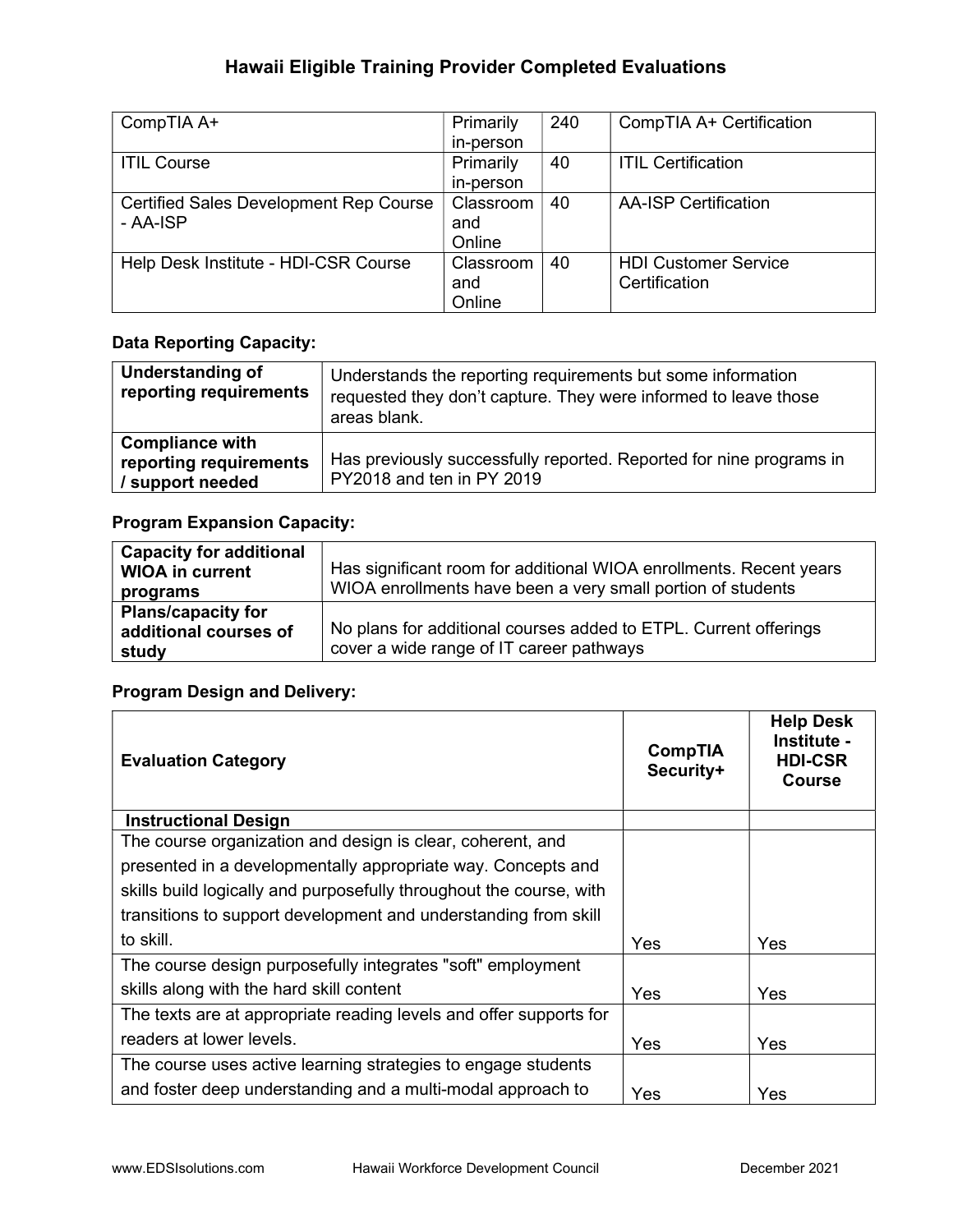| <b>Evaluation Category</b>                                         | <b>CompTIA</b><br>Security+                               | <b>Help Desk</b><br>Institute -<br><b>HDI-CSR</b><br><b>Course</b> |
|--------------------------------------------------------------------|-----------------------------------------------------------|--------------------------------------------------------------------|
| learning by facilitating content in a variety of methods.          |                                                           |                                                                    |
| <b>Instructional Materials</b>                                     |                                                           |                                                                    |
| The course includes detailed lesson plans and facilitation notes.  | Yes                                                       | Yes                                                                |
| All instructional materials are accurate, complete, and current.   | Yes                                                       | Yes                                                                |
| Learning objectives are clearly matched to industry standards      |                                                           |                                                                    |
| and employer needs and align with end-of-course assessments.       | Yes                                                       | Yes                                                                |
| Supplementary materials for enrichment and remedial activities     |                                                           |                                                                    |
| are provided, including activities and assignments that students   |                                                           |                                                                    |
| can complete outside of the classroom.                             | Yes                                                       | Yes                                                                |
| <b>Assessments and Assignments</b>                                 |                                                           |                                                                    |
| Assignments and assessments are challenging, appropriate, and      |                                                           |                                                                    |
| align to learning objectives, and mimic job functions and industry |                                                           |                                                                    |
| relevant tasks.                                                    | Yes                                                       | Yes                                                                |
| The course employs multiple methods to assess student              |                                                           |                                                                    |
| performance and inform instructional practice.                     | Yes                                                       | Yes                                                                |
| There is a test bank of valid and reliable assessment items        | $Yes - practice$<br>items from<br>certifications<br>exams | unknown                                                            |
| Hands-on activities are included to enhance student                |                                                           |                                                                    |
| understanding.                                                     | Yes                                                       | Yes                                                                |
| The course provides opportunities for students to track their      |                                                           |                                                                    |
| progress in meeting learning objectives.                           | Yes                                                       | Yes                                                                |
| <b>Course Validation Evaluation and Revision</b>                   |                                                           |                                                                    |
| The course is accredited by a recognized accreditation agency.     | Yes                                                       | Yes                                                                |
| The course has been validated and vetted by local industry         |                                                           |                                                                    |
| partnerships, employers, or professional organizations.            | Yes                                                       | Yes                                                                |
| The provider conducts ongoing internal evaluations to evaluate     |                                                           |                                                                    |
| the accuracy and quality of the curriculum.                        | Yes                                                       | Yes                                                                |
| Instructors are qualified by either receiving extensive training   |                                                           |                                                                    |
| and/or have practical experience in the field of study.            | Yes                                                       | Yes                                                                |
| There is a process in place to seek feedback from students on      |                                                           |                                                                    |
| the quality of program and instruction                             | Yes                                                       | Yes                                                                |
| There is a process in place to update course materials and         |                                                           |                                                                    |
| lesson plans in response to changing credential or industry        |                                                           |                                                                    |
| requirements                                                       | Yes                                                       | Yes                                                                |
| <b>Distance Learning (if applicable)</b>                           |                                                           |                                                                    |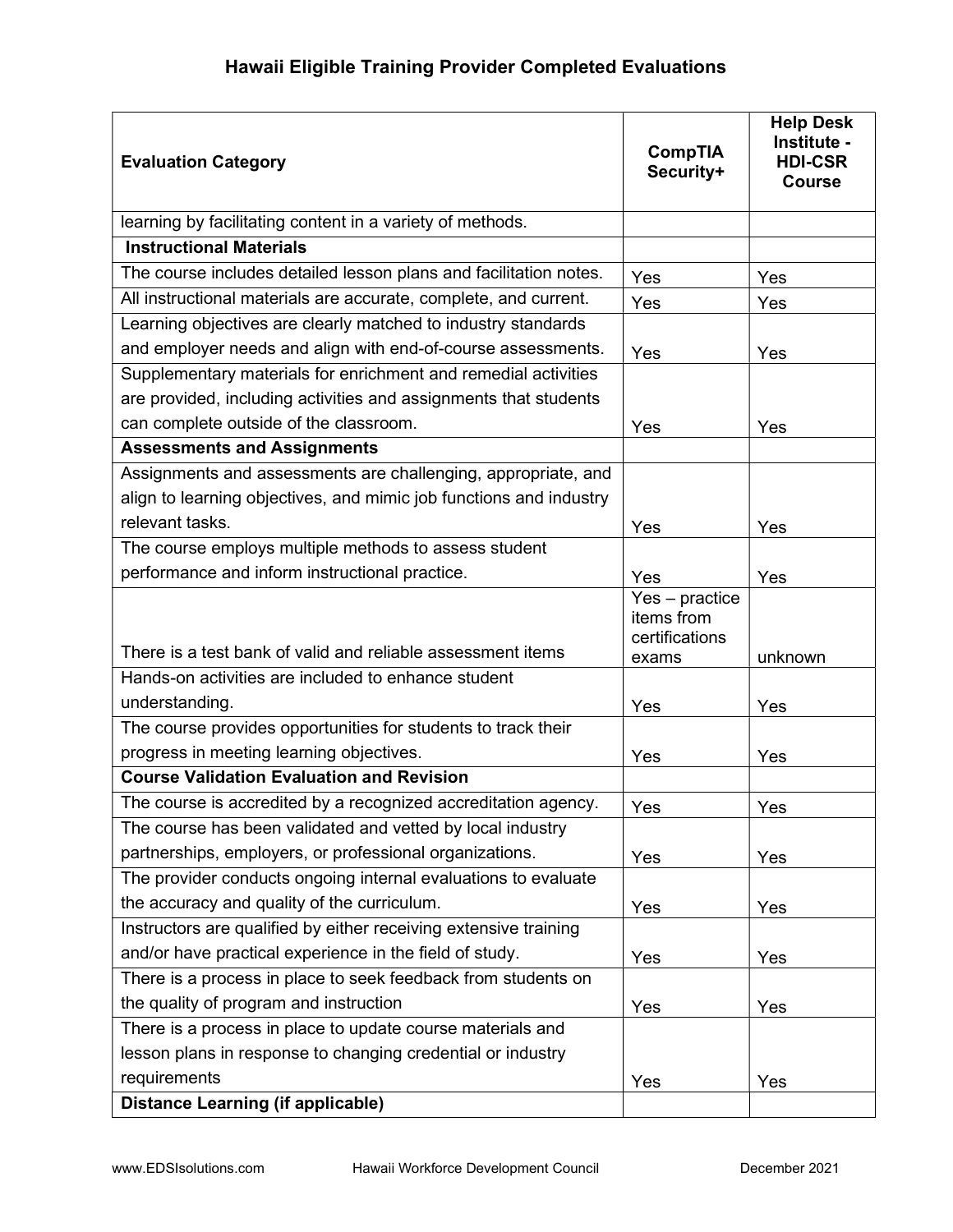| <b>Evaluation Category</b>                                         | <b>CompTIA</b><br>Security+ | <b>Help Desk</b><br>Institute -<br><b>HDI-CSR</b><br><b>Course</b> |
|--------------------------------------------------------------------|-----------------------------|--------------------------------------------------------------------|
| Students are provided a course orientation, an introduction to the |                             |                                                                    |
| online learning technologies, and resources to support             |                             |                                                                    |
| successful online engagement.                                      | N/a                         | Yes                                                                |
| The course provides a high degree of interaction between           |                             |                                                                    |
| teacher and student, and among students                            | N/a                         | <b>Yes</b>                                                         |
| Clear standards for instructor availability are communicated to    |                             |                                                                    |
| the student, including office hours, response to questions, etc.   | N/a                         | <b>Yes</b>                                                         |
| Instructors and students can easily access detailed course         |                             |                                                                    |
| progress and learning data.                                        | N/a                         | Yes                                                                |
| Curriculum uses the features and functions of the LMS to create    |                             |                                                                    |
| dynamic and interactive learning experiences.                      | N/a                         | Yes                                                                |

#### Key Points / Evaluation Summary:

ACCT is a well established ETP with a wide range of IT course offerings. The credentials offered overlap significantly with MedCerts and Honolulu Community College's Pacific Center for Technical Training. ACCT understands and has fulfilled the data reporting requirements.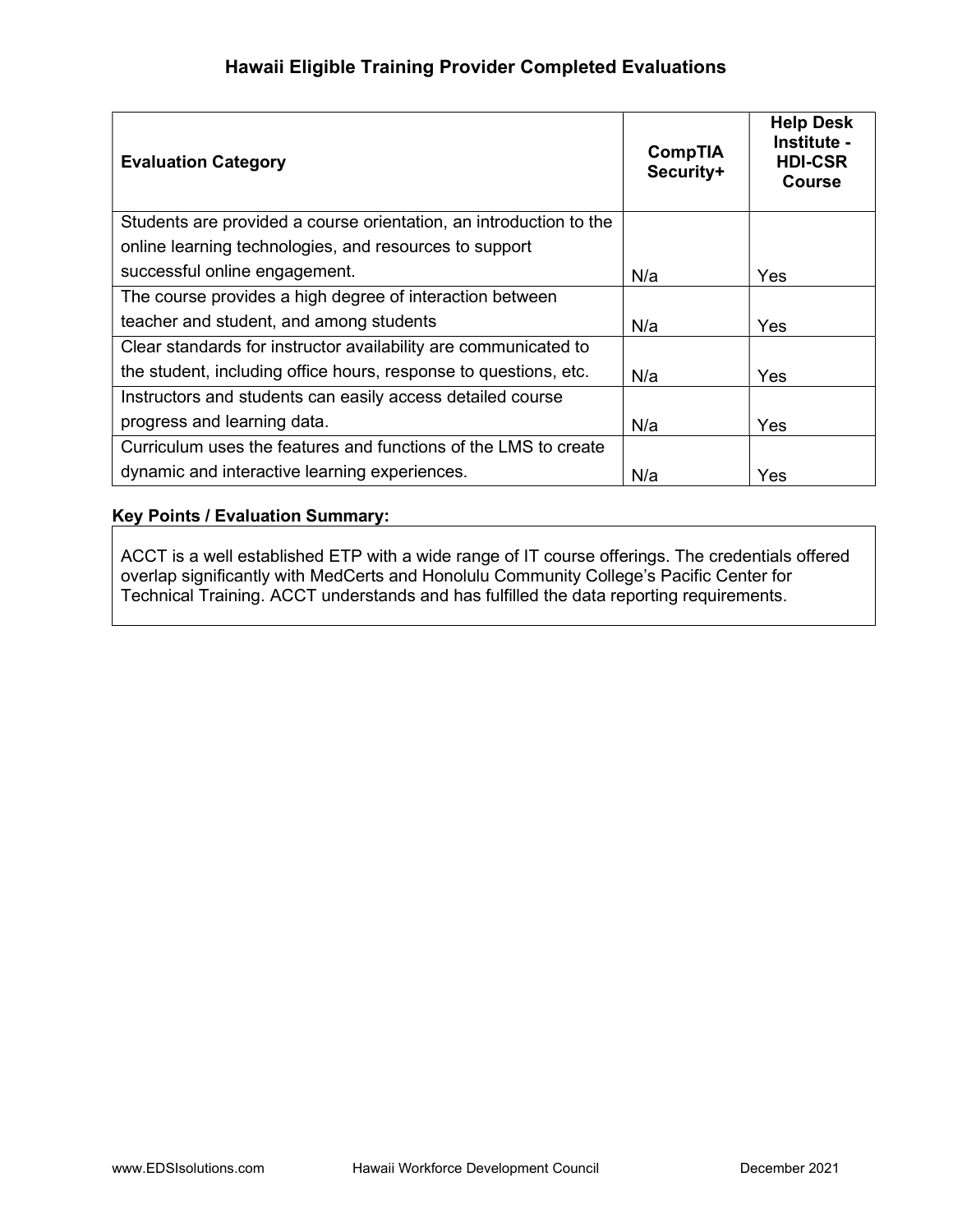| Provider:                             | Hawaii Dental Assisting Academy                                                                                                                                                                                                                                                                                                                                                                                                                                                                                                                                                                                                                                                                                          |
|---------------------------------------|--------------------------------------------------------------------------------------------------------------------------------------------------------------------------------------------------------------------------------------------------------------------------------------------------------------------------------------------------------------------------------------------------------------------------------------------------------------------------------------------------------------------------------------------------------------------------------------------------------------------------------------------------------------------------------------------------------------------------|
| Date of Review:                       | 9/28/21                                                                                                                                                                                                                                                                                                                                                                                                                                                                                                                                                                                                                                                                                                                  |
| <b>Provider</b><br><b>Background:</b> | Hawaii Dental Assisting Academy prepares students for careers in dental<br>assisting in a variety of settings including general and specialty practices,<br>dental clinics and hospitals. Students learn front and back dental office<br>skills, dental office management, emergency procedures, chairside<br>assisting, radiology, and effective interpersonal communication. Through<br>our 15-week program, we prepare students to become a competent dental<br>assistant for clinical and didactic in Radiology, four handed dentistry, oral<br>anatomy, infection control, sterilization, handling dental materials and office<br>management. We provide resume writing, interview preparation and job<br>referral. |

#### Currently Approved Programs:

| <b>Name</b>             | Format     | <b>Hours</b> | <b>Credential</b>                   |
|-------------------------|------------|--------------|-------------------------------------|
| <b>Dental Assisting</b> | Classroom  | 15           | Opportunity to take National        |
|                         | /Clinic/   | weeks:       | <b>Entry Level Dental Assistant</b> |
|                         | Externship | 120          | Board Exam after 300 hours          |
|                         |            | hours        | work experience post-training.      |
|                         |            | (Class       |                                     |
|                         |            | time)        | (Certification not required for     |
|                         |            |              | Dental Assistant employment in      |
|                         |            |              | Hawaii)                             |

#### Data Reporting Capacity:

| Understanding of                                                     | New to the ETP list so has not been required to report yet. Has a |
|----------------------------------------------------------------------|-------------------------------------------------------------------|
| reporting requirements                                               | moderate understanding of requirements                            |
| <b>Compliance with</b><br>reporting requirements<br>/ support needed | n/a                                                               |

### Program Expansion Capacity:

| <b>Capacity for additional</b><br><b>WIOA in current</b><br>programs | New provider, currently one WIOA student currently but has capacity<br>for up to 20 students per cohort. Classes run three times per year. |
|----------------------------------------------------------------------|--------------------------------------------------------------------------------------------------------------------------------------------|
| <b>Plans/capacity for</b><br>additional courses of<br>study          | No current plans to expand course offerings                                                                                                |

| <b>Evaluation Category</b>                                                | <b>Dental Assisting</b> |
|---------------------------------------------------------------------------|-------------------------|
| <b>Instructional Design</b>                                               |                         |
| The course organization and design is clear, coherent, and presented in a |                         |
| developmentally appropriate way. Concepts and skills build logically and  | Yes                     |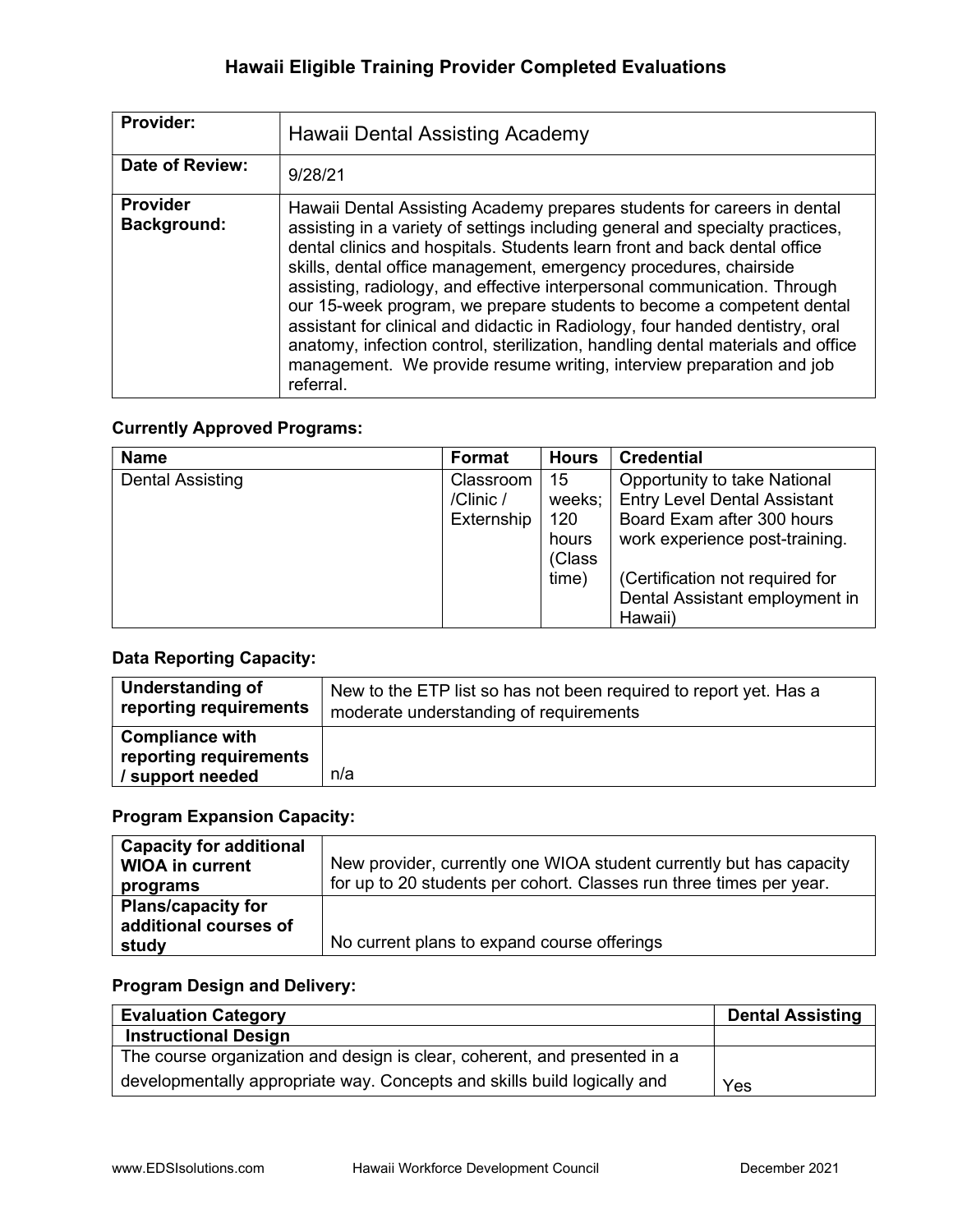| <b>Evaluation Category</b>                                                    | <b>Dental Assisting</b> |
|-------------------------------------------------------------------------------|-------------------------|
| purposefully throughout the course, with transitions to support development   |                         |
| and understanding from skill to skill.                                        |                         |
| The course design purposefully integrates "soft" employment skills along with |                         |
| the hard skill content                                                        | Yes                     |
| The texts are at appropriate reading levels and offer supports for readers at |                         |
| lower levels.                                                                 | Yes                     |
| The course uses active learning strategies to engage students and foster      |                         |
| deep understanding and a multi-modal approach to learning by facilitating     |                         |
| content in a variety of methods.                                              | Yes                     |
| <b>Instructional Materials</b>                                                |                         |
| The course includes detailed lesson plans and facilitation notes.             | Yes                     |
| All instructional materials are accurate, complete, and current.              | Yes                     |
| Learning objectives are clearly matched to industry standards and employer    |                         |
| needs and align with end-of-course assessments.                               |                         |
| Supplementary materials for enrichment and remedial activities are provided,  |                         |
| including activities and assignments that students can complete outside of    |                         |
| the classroom.                                                                |                         |
| <b>Assessments and Assignments</b>                                            |                         |
| Assignments and assessments are challenging, appropriate, and align to        |                         |
| learning objectives, and mimic job functions and industry relevant tasks.     | Yes                     |
| The course employs multiple methods to assess student performance and         |                         |
| inform instructional practice.                                                | Yes                     |
| There is a test bank of valid and reliable assessment items                   |                         |
| Hands-on activities are included to enhance student understanding.            | Yes                     |
| The course provides opportunities for students to track their progress in     |                         |
| meeting learning objectives.                                                  |                         |
| <b>Course Validation Evaluation and Revision</b>                              |                         |
| The course is accredited by a recognized accreditation agency.                | Yes                     |
| The course has been validated and vetted by local industry partnerships,      |                         |
| employers, or professional organizations.                                     | Yes                     |
| The provider conducts ongoing internal evaluations to evaluate the accuracy   |                         |
| and quality of the curriculum.                                                | Yes                     |
| Instructors are qualified by either receiving extensive training and/or have  |                         |
| practical experience in the field of study.                                   | Yes                     |
| There is a process in place to seek feedback from students on the quality of  |                         |
| program and instruction                                                       |                         |
| There is a process in place to update course materials and lesson plans in    |                         |
| response to changing credential or industry requirements                      | Yes                     |
| <b>Distance Learning (if applicable)</b>                                      | $n/a$ – Course is       |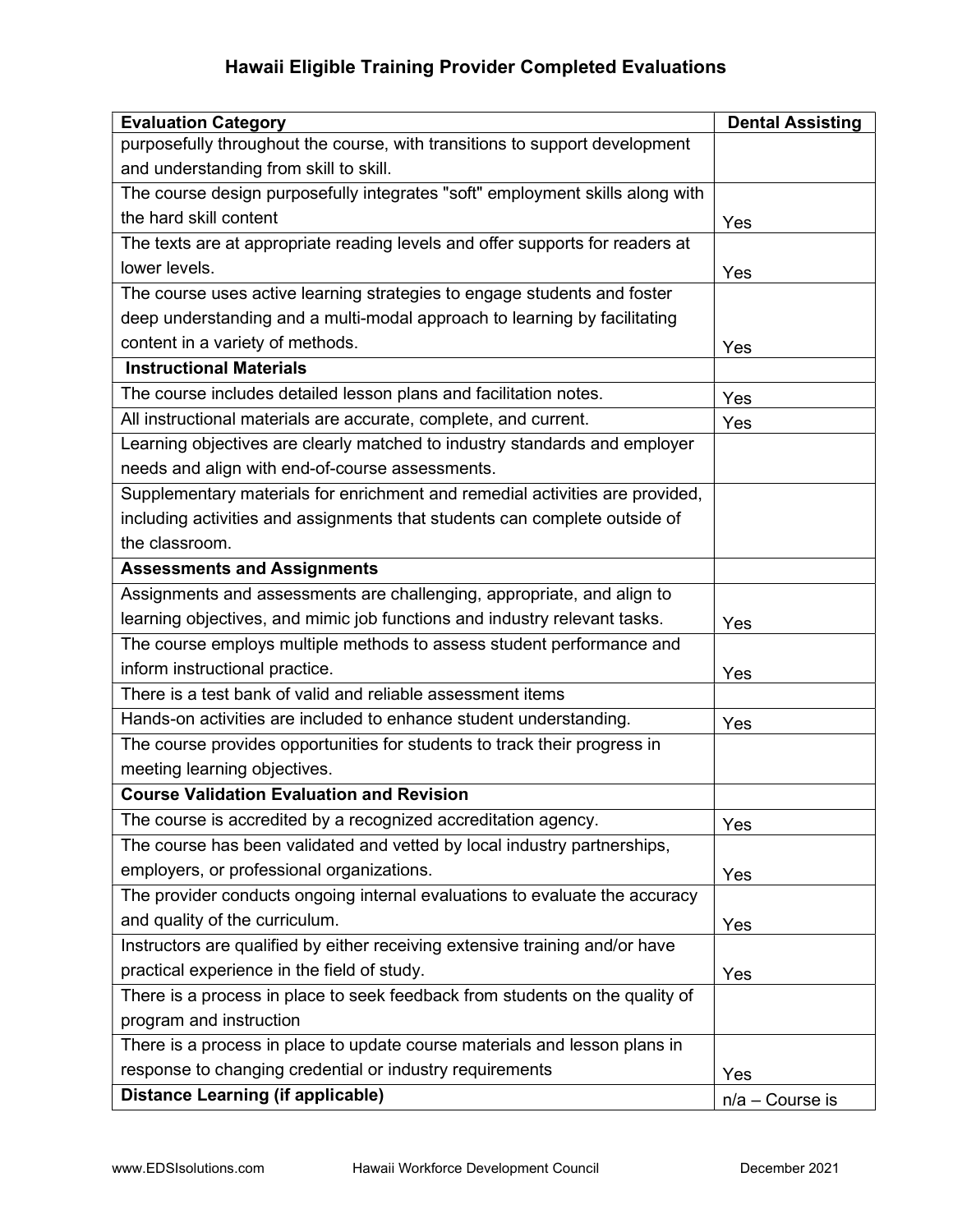| <b>Evaluation Category</b>                                                   | <b>Dental Assisting</b> |
|------------------------------------------------------------------------------|-------------------------|
|                                                                              | designed for in         |
|                                                                              | person learning;        |
|                                                                              | Students can            |
|                                                                              | attend lectures         |
|                                                                              | remotely if sick        |
| Students are provided a course orientation, an introduction to the online    |                         |
| learning technologies, and resources to support successful online            |                         |
| engagement.                                                                  | n/a                     |
| The course provides a high degree of interaction between teacher and         |                         |
| student, and among students                                                  | n/a                     |
| Clear standards for instructor availability are communicated to the student, |                         |
| including office hours, response to questions, etc.                          | n/a                     |
| Instructors and students can easily access detailed course progress and      |                         |
| learning data.                                                               | n/a                     |
| Curriculum uses the features and functions of the LMS to create dynamic      |                         |
| and interactive learning experiences.                                        | n/a                     |

#### Key Points / Evaluation Summary:

- Emphasized importance of interview process to determine interest and likelihood of student success. Will interview referrals from American Job Center.
- Very high demand position. Employment offers before end of training, usually connected to externship placement, are very common.
- Medcerts also offers a Dental Assistant program on the ETPL.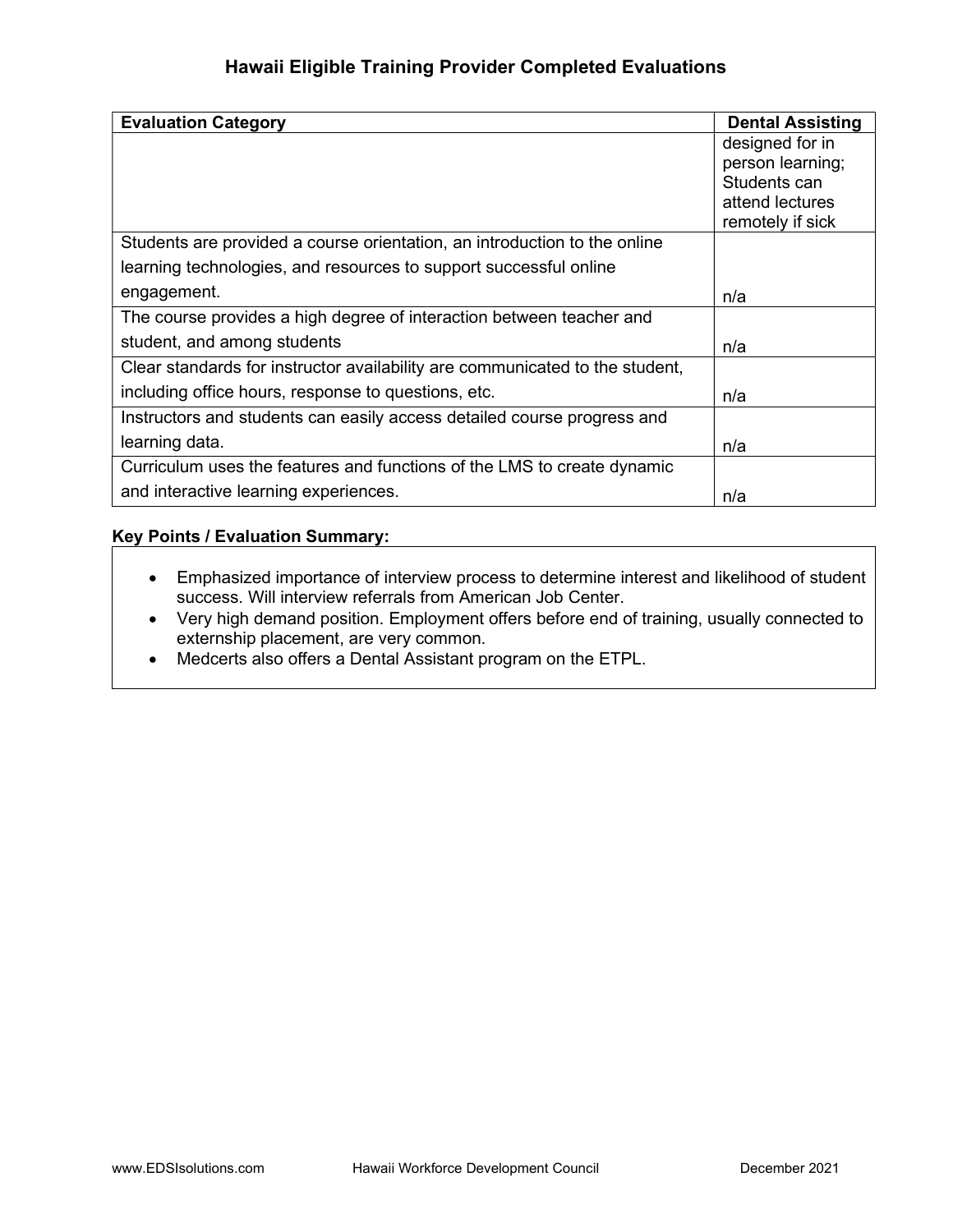| <b>Provider:</b>                      | Hawaii Medical College                                                                                                           |
|---------------------------------------|----------------------------------------------------------------------------------------------------------------------------------|
| Date of Review:                       | 9/8/21                                                                                                                           |
| <b>Provider</b><br><b>Background:</b> | Hawaii Medical college, located on the island of Oahu, has been around for<br>14 years. They have been an ETP for several years. |

### Currently Approved Programs:

| <b>Name</b>                                             | Format                               | <b>Hours</b>                                | <b>Credential</b>                                                                                                                                                                    |
|---------------------------------------------------------|--------------------------------------|---------------------------------------------|--------------------------------------------------------------------------------------------------------------------------------------------------------------------------------------|
| <b>Advanced Nurse Aide / Patient Care</b><br>Technician | Classroom<br>and                     | 150                                         | Certification exam at<br>completion of program                                                                                                                                       |
| <b>Business Administration</b>                          | Online<br>Classroom<br>and<br>Online | 905                                         | Certification exam at<br>completion of program                                                                                                                                       |
| <b>Pharmacy Technician</b>                              | Classroom<br>and<br>Online           | 32 Credit<br><b>Hours</b><br><b>Minimum</b> | <b>Pharmacy Technician</b><br><b>Certification Board Exam</b>                                                                                                                        |
| <b>Clinical Medical Assistant</b>                       | Classroom<br>and<br>Online           | 53 Credit<br>Hours<br>Minimum               | (Eligible to take post<br>completion):<br><b>Certified Medical Assistant</b><br>Certified Phlebotomy and<br>Certified EKG exams from<br><b>National Health Career</b><br>Association |
| Healthcare Administration Billing and<br>Coding         | Classroom<br>and<br>Online           | 32 Credit<br><b>Hours</b><br>Minimum        | eligible to take post<br>completion): Certified<br>Professional Coder Exam from<br>American Academy of<br><b>Professional Coders</b>                                                 |

### Data Reporting Capacity:

| Understanding of                                                   | No issues sending/understanding data requests. Provider did mention |
|--------------------------------------------------------------------|---------------------------------------------------------------------|
| reporting requirements                                             | that hopefully moving forward that they only need WIOA data.        |
| <b>Compliance with</b><br>reporting requirements<br>support needed | Provider has previously reported requested data with no issues.     |

### Program Expansion Capacity:

| <b>Capacity for additional</b>                              | Percentage of WIOA students coming through is small. Previously had |
|-------------------------------------------------------------|---------------------------------------------------------------------|
| <b>WIOA in current</b>                                      | 10-15 a year and more recently two or three. Hopes to get back to   |
| programs                                                    | having a closer relationship with the Job centers.                  |
| <b>Plans/capacity for</b><br>additional courses of<br>study | N/A                                                                 |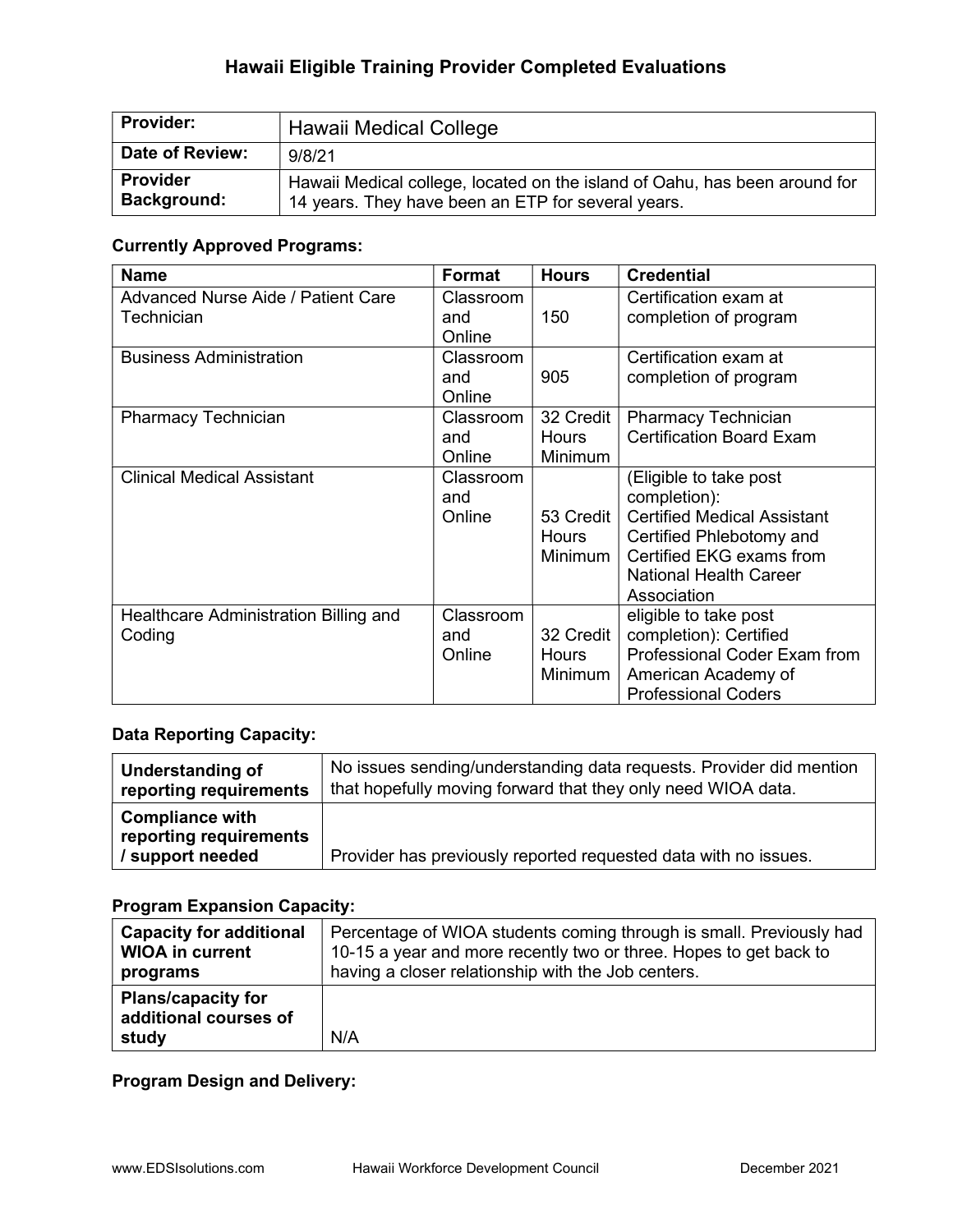| <b>Evaluation Category</b>                          | <b>Clinical</b><br><b>Medical</b><br><b>Assistant</b> | <b>Healthcare</b><br><b>Admin</b><br><b>Billing &amp;</b><br>Coding | <b>Pharmacy</b><br><b>Technician</b> |
|-----------------------------------------------------|-------------------------------------------------------|---------------------------------------------------------------------|--------------------------------------|
| <b>Instructional Design</b>                         |                                                       |                                                                     |                                      |
| The course organization and design is clear,        |                                                       |                                                                     |                                      |
| coherent, and presented in a developmentally        |                                                       |                                                                     |                                      |
| appropriate way. Concepts and skills build          |                                                       |                                                                     |                                      |
| logically and purposefully throughout the course,   |                                                       |                                                                     |                                      |
| with transitions to support development and         |                                                       |                                                                     |                                      |
| understanding from skill to skill.                  | Yes                                                   | Yes                                                                 | Yes                                  |
| The course design purposefully integrates "soft"    |                                                       |                                                                     |                                      |
| employment skills along with the hard skill         |                                                       |                                                                     |                                      |
| content                                             | Yes                                                   | Yes                                                                 | Yes                                  |
| The texts are at appropriate reading levels and     |                                                       |                                                                     |                                      |
| offer supports for readers at lower levels.         | Yes                                                   | Yes                                                                 | Yes                                  |
| The course uses active learning strategies to       |                                                       |                                                                     |                                      |
| engage students and foster deep understanding       |                                                       |                                                                     |                                      |
| and a multi-modal approach to learning by           |                                                       |                                                                     |                                      |
| facilitating content in a variety of methods.       | Yes                                                   | Yes                                                                 | Yes                                  |
| <b>Instructional Materials</b>                      |                                                       |                                                                     |                                      |
| The course includes detailed lesson plans and       |                                                       |                                                                     |                                      |
| facilitation notes.                                 | Yes                                                   | Yes                                                                 | Yes                                  |
| All instructional materials are accurate, complete, |                                                       |                                                                     |                                      |
| and current.                                        | Yes                                                   | Yes                                                                 | Yes                                  |
| Learning objectives are clearly matched to          |                                                       |                                                                     |                                      |
| industry standards and employer needs and align     |                                                       |                                                                     |                                      |
| with end-of-course assessments.                     | Yes                                                   | Yes                                                                 | Yes                                  |
| Supplementary materials for enrichment and          |                                                       |                                                                     |                                      |
| remedial activities are provided, including         |                                                       |                                                                     |                                      |
| activities and assignments that students can        |                                                       |                                                                     |                                      |
| complete outside of the classroom.                  | Yes                                                   | Yes                                                                 | Yes                                  |
| <b>Assessments and Assignments</b>                  |                                                       |                                                                     |                                      |
| Assignments and assessments are challenging,        |                                                       |                                                                     |                                      |
| appropriate, and align to learning objectives, and  |                                                       |                                                                     |                                      |
| mimic job functions and industry relevant tasks.    |                                                       |                                                                     |                                      |
| The course employs multiple methods to assess       |                                                       |                                                                     |                                      |
| student performance and inform instructional        |                                                       |                                                                     |                                      |
| practice.                                           |                                                       |                                                                     |                                      |
| There is a test bank of valid and reliable          |                                                       |                                                                     |                                      |
| assessment items                                    |                                                       |                                                                     |                                      |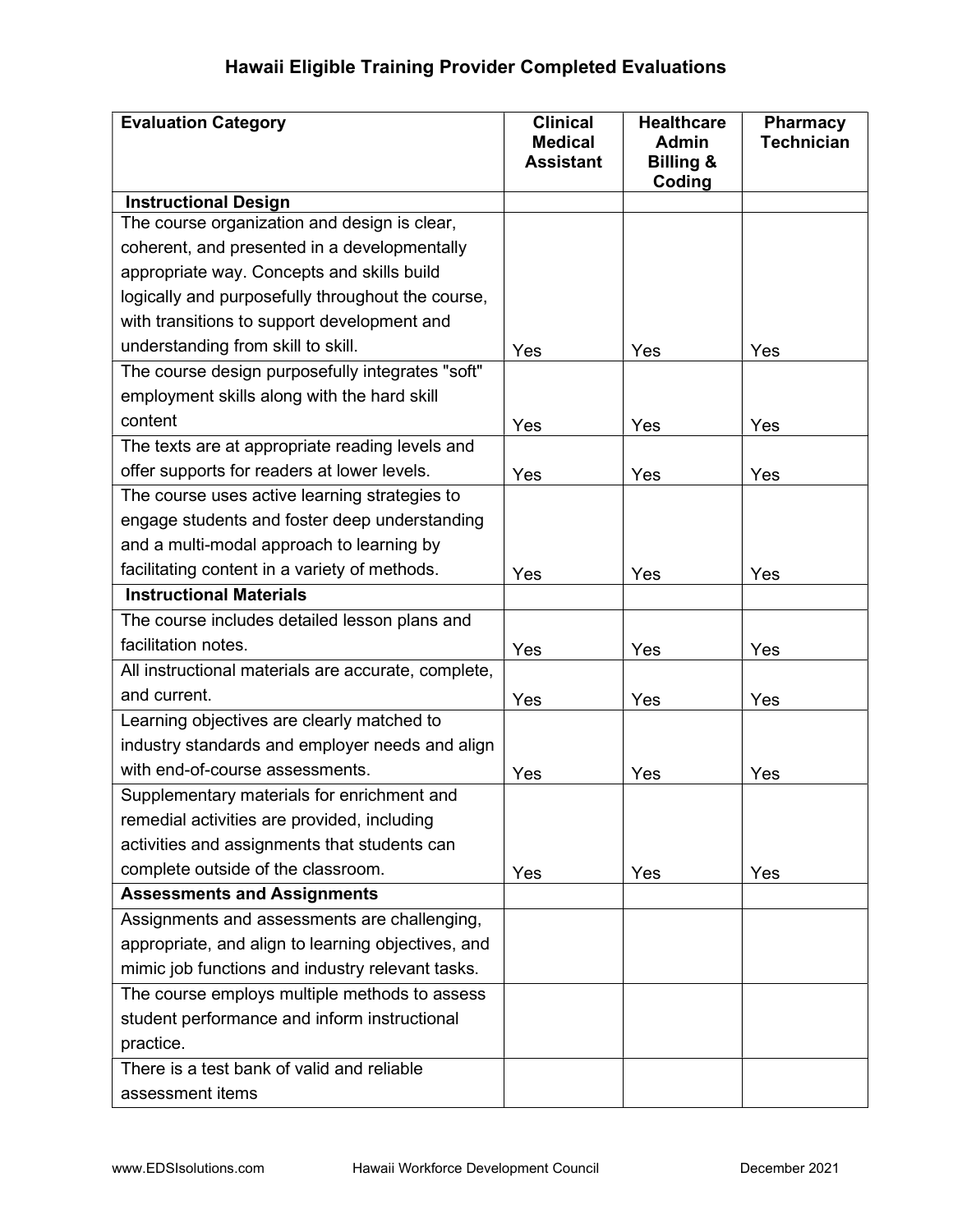| <b>Evaluation Category</b>                        | <b>Clinical</b><br><b>Medical</b><br><b>Assistant</b> | <b>Healthcare</b><br><b>Admin</b><br><b>Billing &amp;</b><br>Coding | Pharmacy<br><b>Technician</b> |
|---------------------------------------------------|-------------------------------------------------------|---------------------------------------------------------------------|-------------------------------|
| Hands-on activities are included to enhance       |                                                       |                                                                     |                               |
| student understanding.                            | Yes                                                   | Yes                                                                 | Yes                           |
| The course provides opportunities for students to |                                                       |                                                                     |                               |
| track their progress in meeting learning          |                                                       |                                                                     |                               |
| objectives.                                       |                                                       |                                                                     |                               |
| <b>Course Validation Evaluation and Revision</b>  |                                                       |                                                                     |                               |
| The course is accredited by a recognized          |                                                       |                                                                     |                               |
| accreditation agency.                             | Yes                                                   | Yes                                                                 | Yes                           |
| The course has been validated and vetted by       |                                                       |                                                                     |                               |
| local industry partnerships, employers, or        |                                                       |                                                                     |                               |
| professional organizations.                       |                                                       |                                                                     |                               |
| The provider conducts ongoing internal            |                                                       |                                                                     |                               |
| evaluations to evaluate the accuracy and quality  |                                                       |                                                                     |                               |
| of the curriculum.                                | Yes                                                   | Yes                                                                 | Yes                           |
| Instructors are qualified by either receiving     |                                                       |                                                                     |                               |
| extensive training and/or have practical          |                                                       |                                                                     |                               |
| experience in the field of study.                 |                                                       |                                                                     |                               |
| There is a process in place to seek feedback      |                                                       |                                                                     |                               |
| from students on the quality of program and       |                                                       |                                                                     |                               |
| instruction                                       |                                                       |                                                                     |                               |
| There is a process in place to update course      |                                                       |                                                                     |                               |
| materials and lesson plans in response to         |                                                       |                                                                     |                               |
| changing credential or industry requirements      | Yes                                                   | Yes                                                                 | Yes                           |
| <b>Distance Learning (if applicable)</b>          |                                                       |                                                                     |                               |
| Students are provided a course orientation, an    |                                                       |                                                                     |                               |
| introduction to the online learning technologies, |                                                       |                                                                     |                               |
| and resources to support successful online        |                                                       |                                                                     |                               |
| engagement.                                       | Yes                                                   | Yes                                                                 | Yes                           |
| The course provides a high degree of interaction  |                                                       |                                                                     |                               |
| between teacher and student, and among            |                                                       |                                                                     |                               |
| students                                          | Yes                                                   | Yes                                                                 | Yes                           |
| Clear standards for instructor availability are   |                                                       |                                                                     |                               |
| communicated to the student, including office     |                                                       |                                                                     |                               |
| hours, response to questions, etc.                |                                                       |                                                                     |                               |
| Instructors and students can easily access        |                                                       |                                                                     |                               |
| detailed course progress and learning data.       | Yes                                                   | Yes                                                                 | Yes                           |
| Curriculum uses the features and functions of the |                                                       |                                                                     |                               |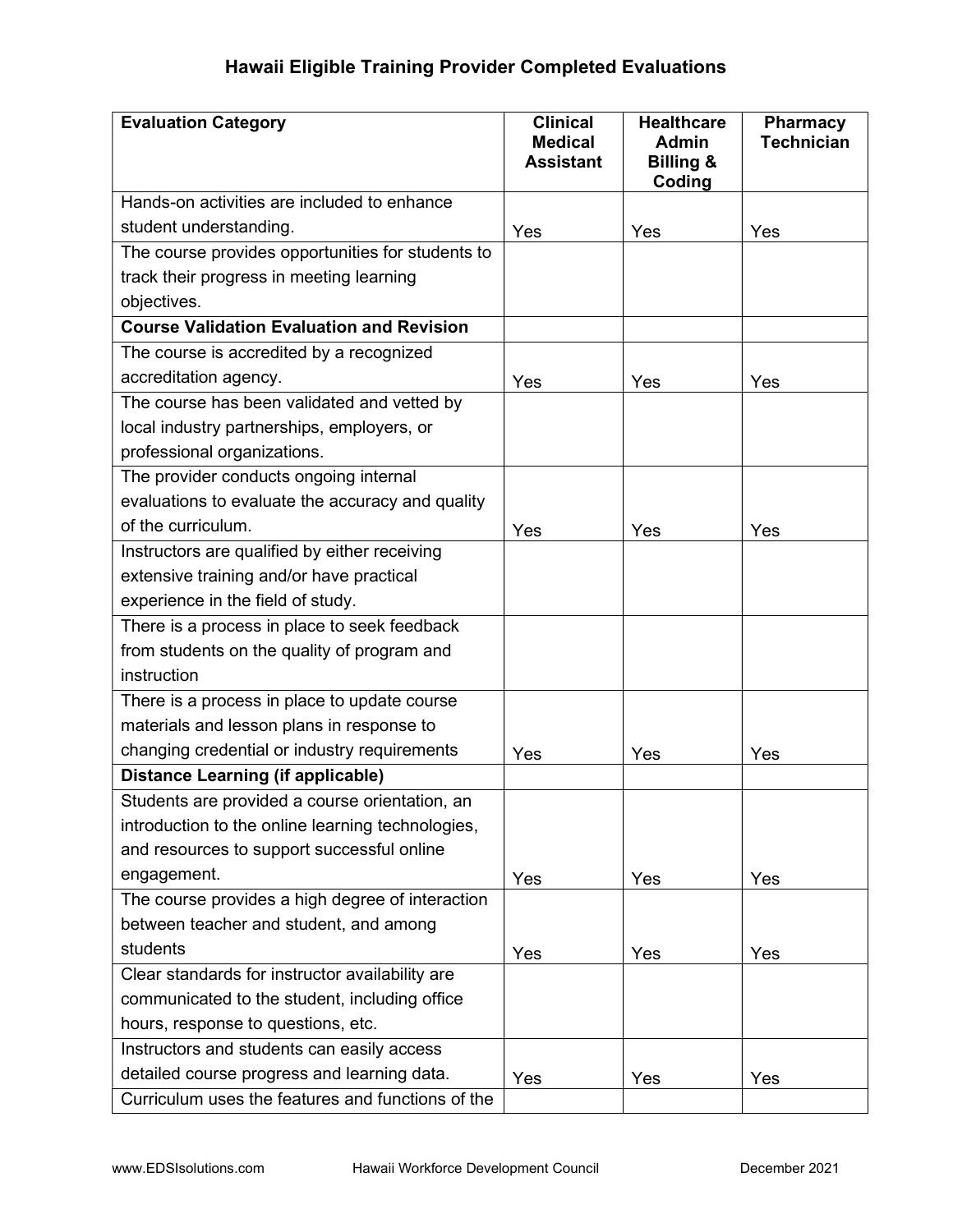| <b>Evaluation Category</b>                     | <b>Clinical</b><br><b>Medical</b><br><b>Assistant</b> | <b>Healthcare</b><br><b>Admin</b><br>Billing &<br>Coding | <b>Pharmacy</b><br><b>Technician</b> |
|------------------------------------------------|-------------------------------------------------------|----------------------------------------------------------|--------------------------------------|
| LMS to create dynamic and interactive learning |                                                       |                                                          |                                      |
| experiences.                                   |                                                       |                                                          |                                      |

#### Key Points / Evaluation Summary:

Long-term successful provider with a good understanding of data reporting expectations.

HMC was off the ETP list for a period in 2020-2021, due to "paperwork being lost in role shift".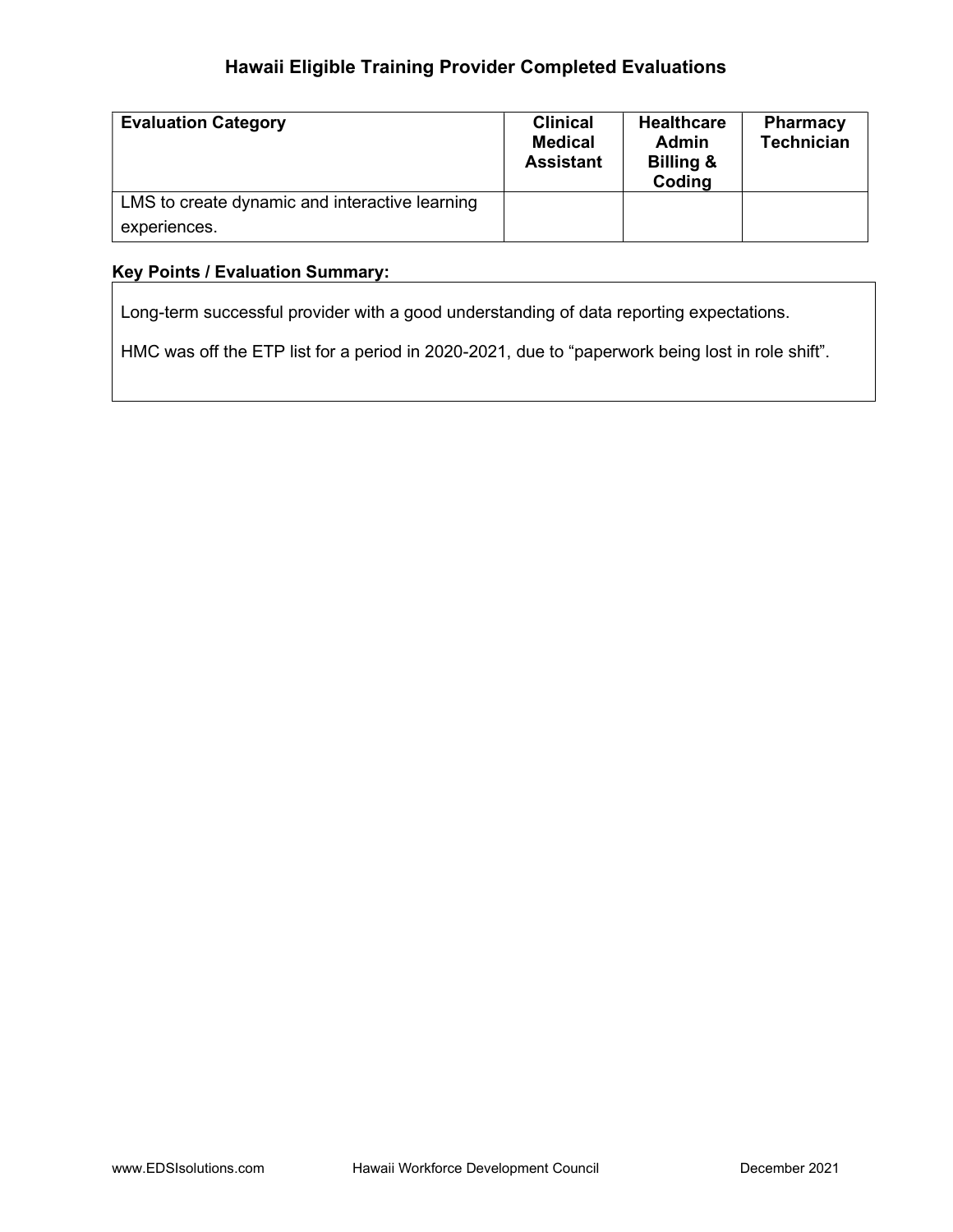| Provider:                             | Hotel and Restaurant Industry Employment and Training Trust<br>(HARIETT)                                                                                                                                                                                                                                                       |
|---------------------------------------|--------------------------------------------------------------------------------------------------------------------------------------------------------------------------------------------------------------------------------------------------------------------------------------------------------------------------------|
| <b>Date of Review:</b>                | 9/9/21                                                                                                                                                                                                                                                                                                                         |
| <b>Provider</b><br><b>Background:</b> | HARIETT is a 501 (c)(3) non-profit organization, that is also a labor-<br>management partnership/Taft-Hartley fund that provides benefits to both<br>members of UNITE HERE! Local 5 and their signatory employers<br>throughout the state of Hawaii. HARIETT has a non-credit partnership with<br>University of Hawaii System. |

#### Currently Approved Programs:

| <b>Name</b>                 | Format    | <b>Hours</b> | <b>Credentials</b>              |
|-----------------------------|-----------|--------------|---------------------------------|
| Professional Cook's Program | Primarily | 212          | Kapiolani / HARIETT Certificate |
|                             | in person | hours        | of Education and Training       |
|                             |           | over 4       |                                 |
|                             |           | months       | ServSafe Food Protection        |
|                             |           |              | Manager certificate and/or Food |
|                             |           |              | <b>Handler Certificate</b>      |

#### Data Reporting Capacity:

| Understanding of<br>reporting requirements                           | Reporting tool was hard to navigate and FTP was a bit cumbersome.<br>Hoping to get a more detailed instructional guide to better understand<br>reporting. |
|----------------------------------------------------------------------|-----------------------------------------------------------------------------------------------------------------------------------------------------------|
| <b>Compliance with</b><br>reporting requirements<br>/ support needed | No participants last year. 11 people go through the program and were<br>all Local 5 members. Provider still reported previous years.                      |

### Program Expansion Capacity:

| <b>Capacity for additional</b> |                                                                       |
|--------------------------------|-----------------------------------------------------------------------|
| <b>WIOA in current</b>         |                                                                       |
| programs                       | Low enrollment across the board so room for more participants.        |
| <b>Plans/capacity for</b>      |                                                                       |
| additional courses of          | Has significant other course offerings that could potentially fit the |
| study                          | ETPL. Applied for Housekeeping program but was not approved.          |

| <b>Evaluation Category</b>                                                    | Professional<br><b>Cook's Program</b> |
|-------------------------------------------------------------------------------|---------------------------------------|
| <b>Instructional Design</b>                                                   |                                       |
| The course organization and design is clear, coherent, and presented in a     |                                       |
| developmentally appropriate way. Concepts and skills build logically and      |                                       |
| purposefully throughout the course, with transitions to support development   |                                       |
| and understanding from skill to skill.                                        | Yes                                   |
| The course design purposefully integrates "soft" employment skills along with | Yes                                   |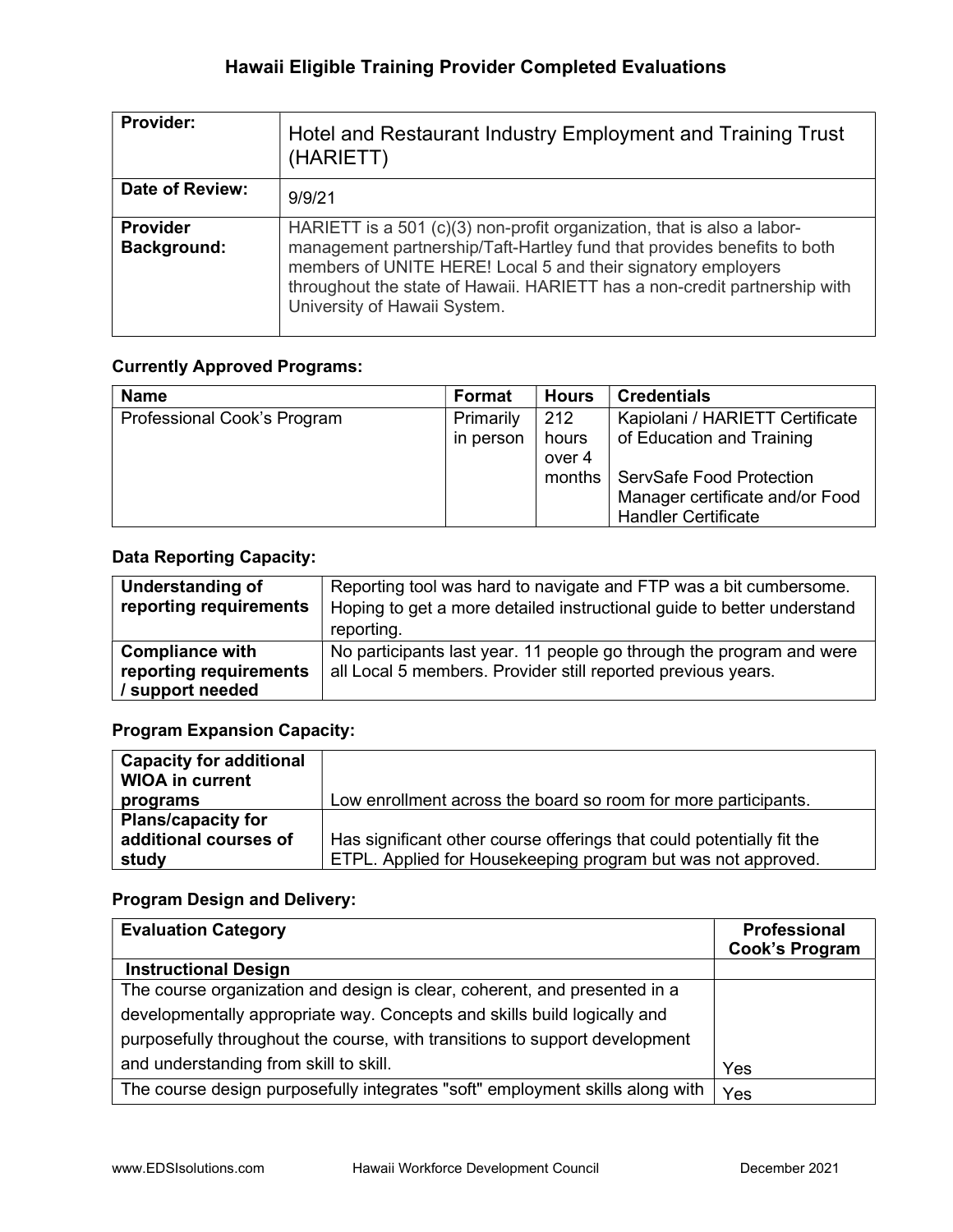| <b>Evaluation Category</b>                                                    | <b>Professional</b><br><b>Cook's Program</b> |
|-------------------------------------------------------------------------------|----------------------------------------------|
| the hard skill content                                                        |                                              |
| The texts are at appropriate reading levels and offer supports for readers at |                                              |
| lower levels.                                                                 | Yes                                          |
| The course uses active learning strategies to engage students and foster      |                                              |
| deep understanding and a multi-modal approach to learning by facilitating     |                                              |
| content in a variety of methods.                                              | Yes                                          |
| <b>Instructional Materials</b>                                                |                                              |
| The course includes detailed lesson plans and facilitation notes.             |                                              |
| All instructional materials are accurate, complete, and current.              | Yes                                          |
| Learning objectives are clearly matched to industry standards and employer    |                                              |
| needs and align with end-of-course assessments.                               | Yes                                          |
| Supplementary materials for enrichment and remedial activities are provided,  |                                              |
| including activities and assignments that students can complete outside of    |                                              |
| the classroom.                                                                |                                              |
| <b>Assessments and Assignments</b>                                            |                                              |
| Assignments and assessments are challenging, appropriate, and align to        |                                              |
| learning objectives, and mimic job functions and industry relevant tasks.     | Yes                                          |
| The course employs multiple methods to assess student performance and         |                                              |
| inform instructional practice.                                                | Yes                                          |
| There is a test bank of valid and reliable assessment items                   |                                              |
| Hands-on activities are included to enhance student understanding.            | Yes                                          |
| The course provides opportunities for students to track their progress in     |                                              |
| meeting learning objectives.                                                  |                                              |
| <b>Course Validation Evaluation and Revision</b>                              |                                              |
| The course is accredited by a recognized accreditation agency.                | Yes                                          |
| The course has been validated and vetted by local industry partnerships,      |                                              |
| employers, or professional organizations.                                     | Yes                                          |
| The provider conducts ongoing internal evaluations to evaluate the accuracy   |                                              |
| and quality of the curriculum.                                                | Yes                                          |
| Instructors are qualified by either receiving extensive training and/or have  |                                              |
| practical experience in the field of study.                                   |                                              |
| There is a process in place to seek feedback from students on the quality of  |                                              |
| program and instruction                                                       |                                              |
| There is a process in place to update course materials and lesson plans in    |                                              |
| response to changing credential or industry requirements                      |                                              |
| <b>Distance Learning (if applicable)</b>                                      |                                              |
| Students are provided a course orientation, an introduction to the online     |                                              |
| learning technologies, and resources to support successful online             |                                              |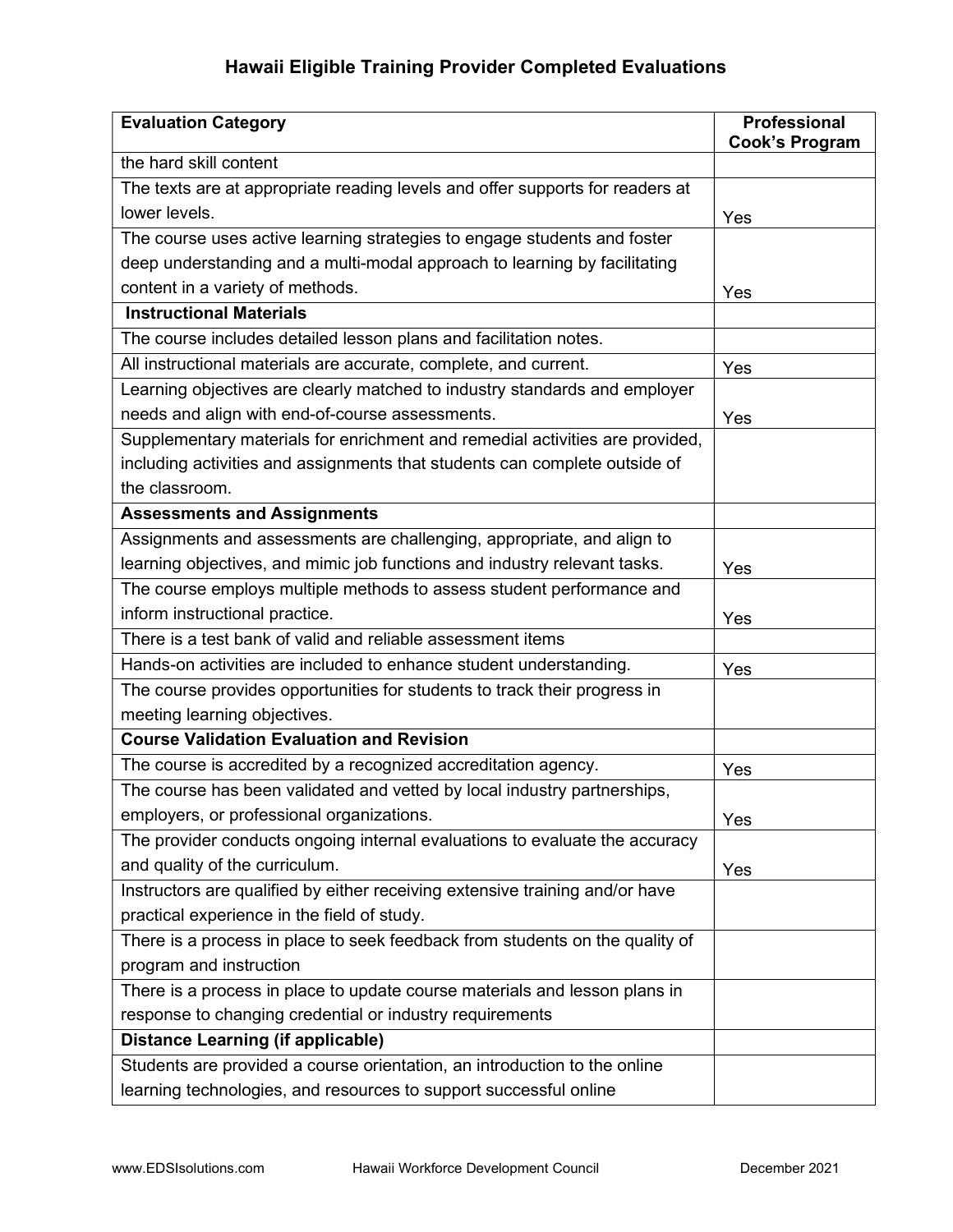| <b>Evaluation Category</b>                                                   | Professional<br><b>Cook's Program</b> |
|------------------------------------------------------------------------------|---------------------------------------|
| engagement.                                                                  |                                       |
| The course provides a high degree of interaction between teacher and         |                                       |
| student, and among students                                                  |                                       |
| Clear standards for instructor availability are communicated to the student, |                                       |
| including office hours, response to questions, etc.                          |                                       |
| Instructors and students can easily access detailed course progress and      |                                       |
| learning data.                                                               |                                       |
| Curriculum uses the features and functions of the LMS to create dynamic      |                                       |
| and interactive learning experiences.                                        |                                       |

#### Key Points / Evaluation Summary:

- Frustrating application experience with planned Housekeeping program. Most of HARRIET's training offerings are geared toward Local 5 members looking to advance, the Housekeeping training was designed as an entry point to union employment. Received notification from Local Workforce area that application was approved but WDC needed to approve. HARRIET had begun enrolling students based on Oahu's indicated approval and needed to seek other funding when rejected.
- HARIETT expressed hope data reporting process could be streamlined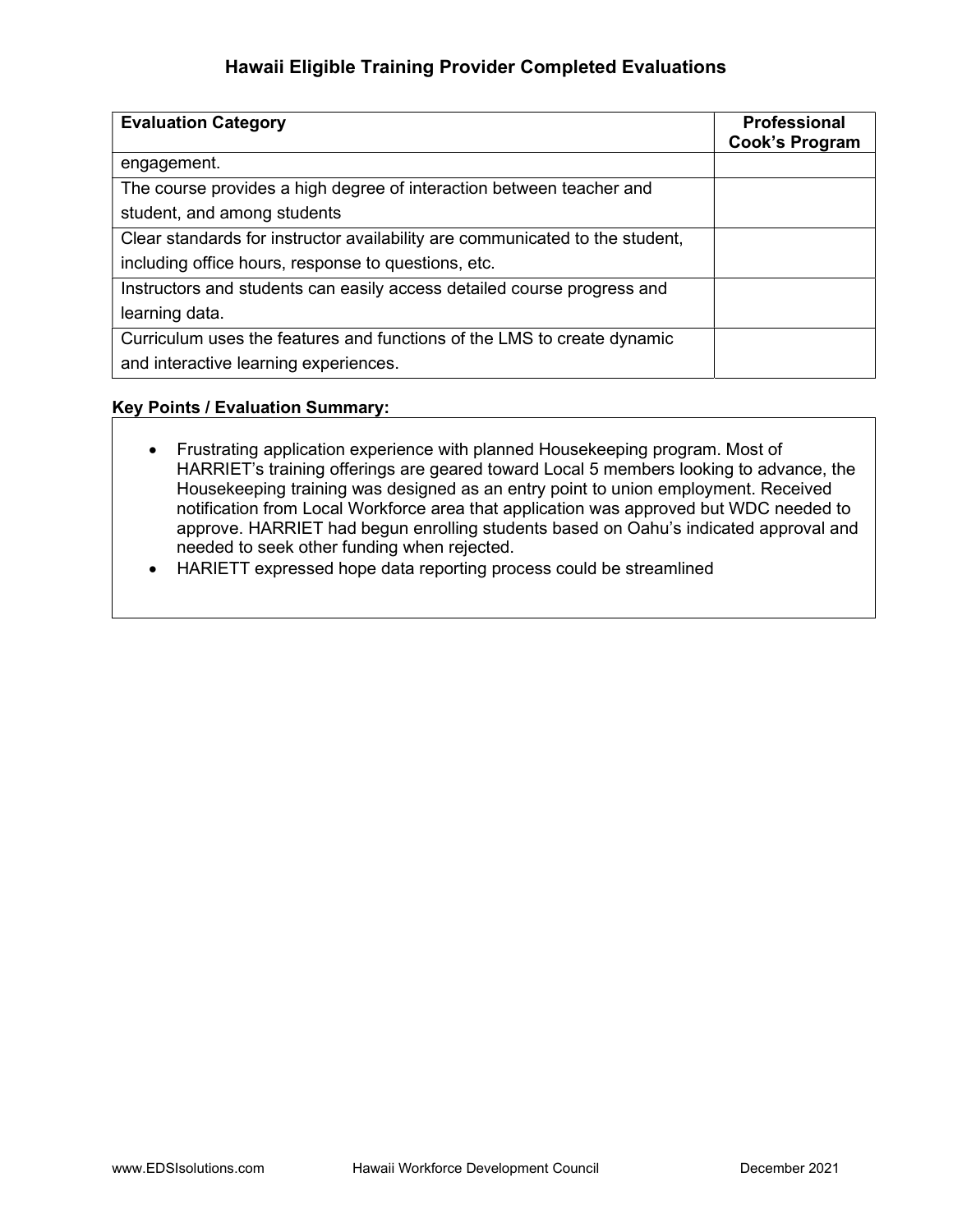| <b>Provider:</b>                      | <b>Medcerts LLC</b>                                                                                                                                                                                                                                                                                                                                                                                                                                                                                                  |
|---------------------------------------|----------------------------------------------------------------------------------------------------------------------------------------------------------------------------------------------------------------------------------------------------------------------------------------------------------------------------------------------------------------------------------------------------------------------------------------------------------------------------------------------------------------------|
| Date of Review:                       | 7/16/21                                                                                                                                                                                                                                                                                                                                                                                                                                                                                                              |
| <b>Provider</b><br><b>Background:</b> | MedCerts is an online career training school. Focused on direct-to-<br>consumer certifications in the healthcare and IT fields, they help students<br>gain the skills and knowledge necessary to excel in new careers and deliver<br>employers the right candidates to fit their organization. Focused on<br>completions, credentials and placements by providing short-term job skills<br>training and career services. They are an approved ETPL in 30+ states and<br>an approved DOL Apprenticeship Intermediary. |

### Currently Approved Programs:

| <b>Name</b>                                  | Format                            | <b>Hours</b> | Credential(s)                                                                                                                                                                                                                                                                     |
|----------------------------------------------|-----------------------------------|--------------|-----------------------------------------------------------------------------------------------------------------------------------------------------------------------------------------------------------------------------------------------------------------------------------|
| <b>Foundational Skills for Manufacturing</b> | Primarily<br>distance<br>learning | 160          | <b>Foundational Skills for</b><br>Manufacturing Certificate of<br>completion, and CCSP -<br><b>Certified Customer Service</b><br>Professional                                                                                                                                     |
| Allied Healthcare Professional               | Primarily<br>distance<br>learning | 576          | <b>CMAA - Certified Medical</b><br>Administrative Assistant,<br><b>CBCS- Certified Billing and</b><br>Coding Specialist,<br><b>CPhT- Certified Pharmacy</b><br>Technician,<br><b>CEHRS- Certified Electronic</b><br><b>Health Records Specialist.</b>                             |
| <b>Clinical Medical Professional</b>         | Primarily<br>distance<br>learning | 560          | <b>CCMA- Certified Clinical Medical</b><br>Assistant,<br><b>CCSP- Certified Customer</b><br>Service Professional,<br><b>CMAA- Certified Medical</b><br><b>Administrative Assistant, CET-</b><br><b>Certified EKG Technician</b><br><b>CPT- Certified Phlebotomy</b><br>Technician |
| <b>Clinical Medical Specialist</b>           | Primarily<br>distance<br>learning | 496          | <b>CCMA- Certified Clinical Medical</b><br>Assistant<br><b>CCSP- Certified Customer</b><br>Service Professional,<br><b>CMAA- Certified Medical</b><br>Administrative Assistant,<br><b>CPT- Certified Phlebotomy</b><br>Technician                                                 |
| <b>Pharmacy Technician Professional</b>      | Primarily<br>distance             | 448          | <b>CPhT</b> - Certified Pharmacy<br>Technician                                                                                                                                                                                                                                    |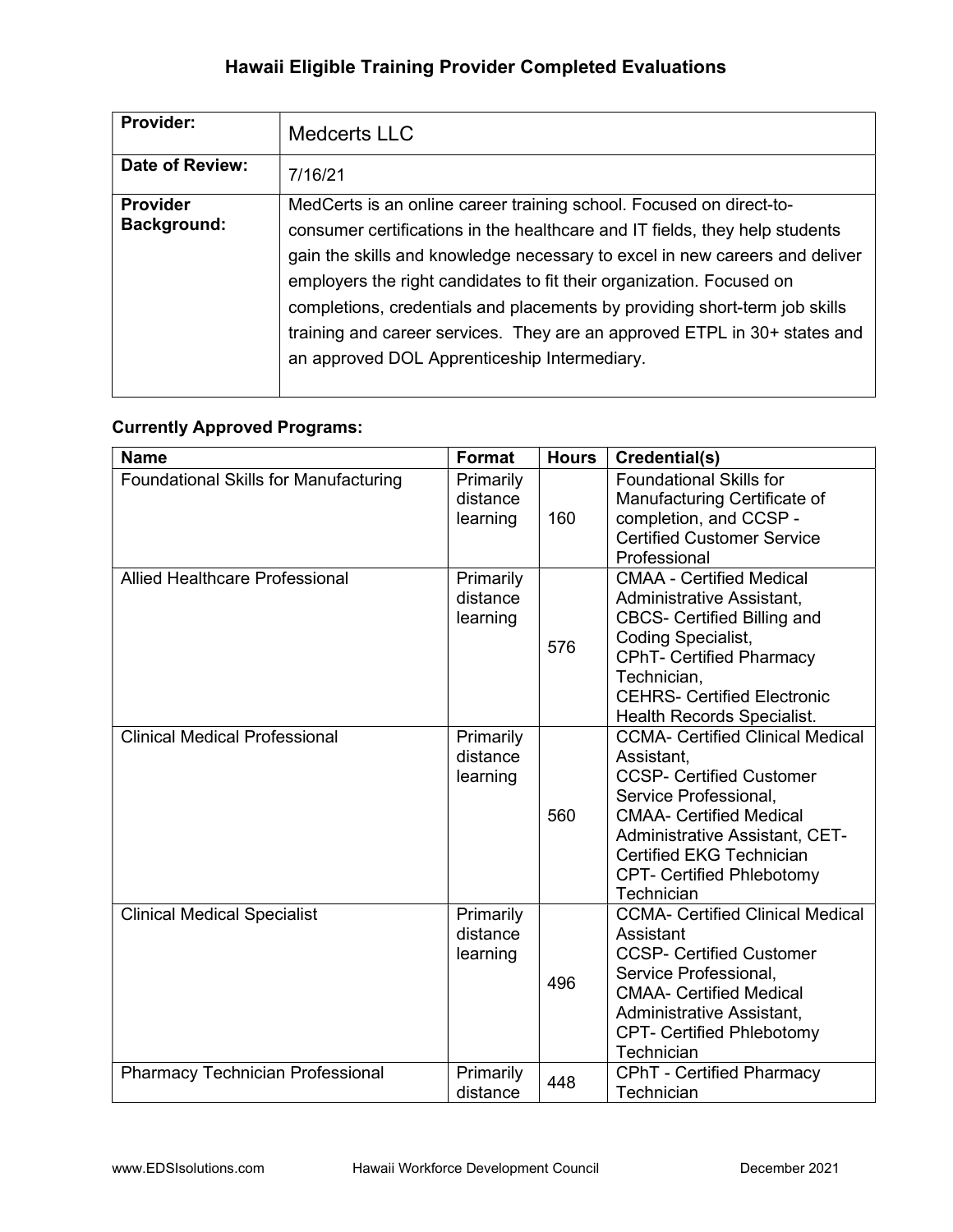|                                                                  | learning                          |     |                                                                                                                                                                                                             |
|------------------------------------------------------------------|-----------------------------------|-----|-------------------------------------------------------------------------------------------------------------------------------------------------------------------------------------------------------------|
| <b>Medical Assistant</b>                                         | Primarily<br>distance<br>learning | 432 | <b>CCMA-Certified Clinical Medical</b><br>Assistant,<br><b>CMAA- Certified Medical</b><br>Administrative Assistant,<br><b>CCSP- Certified Customer</b><br>Service Professional                              |
| <b>Dental Assistant and Office</b><br>Administration             | Primarily<br>distance<br>learning | 384 | Dental Assistant Certificate of<br>Completion,<br><b>CMAA- Certified Medical</b><br>Administrative Assistant,<br><b>Radiation Health and Safety</b><br>certificate,<br><b>Infection Control Certificate</b> |
| <b>Healthcare Administration Professional</b>                    | Primarily<br>distance<br>learning | 368 | <b>CMAA- Certified Medical</b><br>Administrative Assistant,<br><b>CBCS- Certified Billing and</b><br><b>Coding Specialist,</b><br><b>CEHRS- Certified Electronic</b><br>Health Records Specialist.          |
| <b>Patient Care Technician</b>                                   | Primarily<br>distance<br>learning | 368 | <b>CPCT - Certified Patient Care</b><br>Technician<br><b>CCSP- Certified Customer</b><br><b>Service Professional</b>                                                                                        |
| <b>Medication Care Coordinator Program</b>                       | Primarily<br>distance<br>learning | 352 | <b>Certified Medical Administrative</b><br>Assistant (CMAA)<br><b>Certified Pharmacy Technician</b><br>(CPhT) certifications.                                                                               |
| <b>Dental Assistant</b>                                          | Primarily<br>distance<br>learning | 320 | Dental Assistant Certificate of<br>Completion,<br><b>Radiation Health and Safety</b><br>certificate, Infection Control<br>Certificate                                                                       |
| <b>Professional Coder</b>                                        | Primarily<br>distance<br>learning | 320 | <b>Certified Electronic Health</b><br>Records Specialist (CEHRS)<br><b>Certified Billing and Coding</b><br>Specialist (CBCS)                                                                                |
| Medical Front Office Assistant &<br>Administration               | Primarily<br>distance<br>learning | 304 | <b>CMAA- Certified Medical</b><br><b>Administrative Assistant</b><br><b>CBCS - Certified Billing and</b><br><b>Coding Specialist</b>                                                                        |
| <b>Veterinary Assistant</b>                                      | Primarily<br>distance<br>learning | 295 | <b>AVA- Approved Veterinary</b><br>Assistant                                                                                                                                                                |
| <b>Health Unit Coordinator</b>                                   | Primarily<br>distance<br>learning | 272 | <b>CHUC- Health Unit Coordinator</b><br><b>CEHRS- Certified Electronic</b><br><b>Health Records Specialist</b>                                                                                              |
| Electronic Health Records and<br><b>Reimbursement Specialist</b> | Primarily<br>distance<br>learning | 272 | <b>Certified Electronic Health</b><br>Records Specialist (CEHRS)<br><b>Certified Billing and Coding</b>                                                                                                     |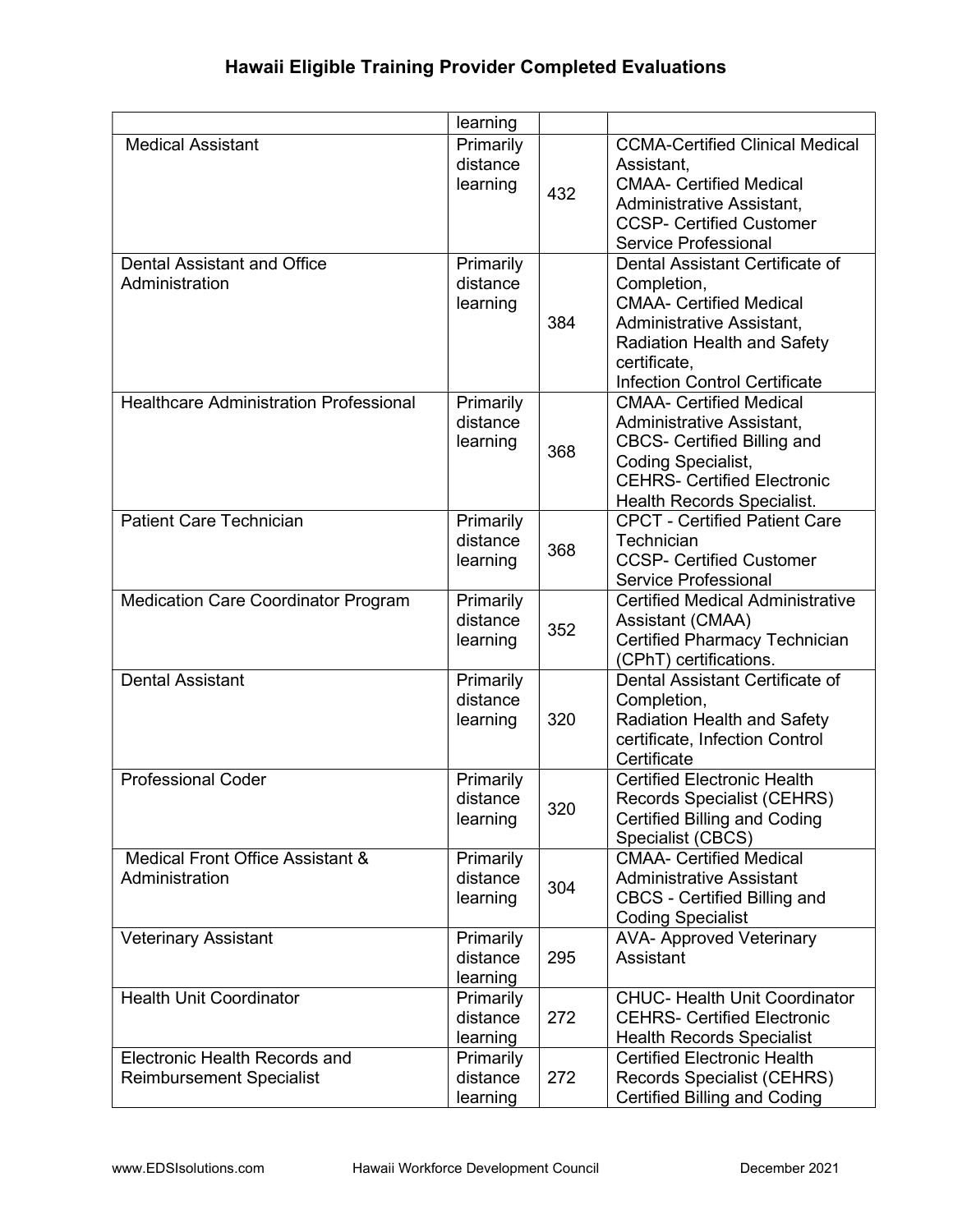|                                                        |                       |     | Specialist (CBCS)                                              |
|--------------------------------------------------------|-----------------------|-----|----------------------------------------------------------------|
| <b>Medical Front Office and Electronic</b>             | Primarily             |     | <b>Certified Electronic Health</b>                             |
| <b>Health Records Program</b>                          | distance              |     | <b>Records Specialist (CEHRS)</b>                              |
|                                                        | learning              | 272 | <b>Certified Medical Administrative</b>                        |
|                                                        |                       |     | Assistant (CMAA)                                               |
| Behavior Technician and the Medical                    | Primarily             |     | <b>Certified Medical Administrative</b>                        |
| Office                                                 | distance              |     | Assistant (CMAA),                                              |
|                                                        | learning              |     | <b>Certified Customer Service</b>                              |
|                                                        |                       | 272 | Professional (CCSP),                                           |
|                                                        |                       |     | Registered Behavior Technician                                 |
|                                                        |                       |     | (RBT)                                                          |
| <b>Pharmacy Technician Specialist Program</b>          | Primarily             |     | <b>Certified Pharmacy Technician</b>                           |
|                                                        | distance              | 256 | (CPhT)                                                         |
|                                                        | learning              |     |                                                                |
| Cardio-Phlebotomy Technician                           | Primarily             |     | <b>CPT- Certified Phlebotomy</b>                               |
|                                                        | distance              |     | Technician                                                     |
|                                                        | learning              | 240 | <b>CET- Certified EKG Technician</b>                           |
|                                                        |                       |     | <b>CCSP - Certified Customer</b>                               |
|                                                        |                       |     | <b>Service Professional</b>                                    |
| <b>Medical Billing Specialist</b>                      | Primarily             |     | <b>CBCS - Certified Billing and</b>                            |
|                                                        | distance              | 224 | <b>Coding Specialist</b>                                       |
|                                                        | learning              |     |                                                                |
| <b>Medical Front Office Administration</b>             | Primarily             |     | <b>CMAA- Certified Medical</b>                                 |
| Specialist                                             | distance              | 208 | <b>Administrative Assistant</b>                                |
|                                                        | learning              |     |                                                                |
| <b>Behavior Technician Specialist</b>                  | Primarily             |     | Registered Behavior Technician                                 |
|                                                        | distance              | 208 | (RBT)                                                          |
|                                                        | learning              |     | <b>Certified Customer Service</b>                              |
|                                                        |                       |     | Professional (CCSP)                                            |
| <b>EKG Technician</b>                                  | Primarily             |     | <b>CET- Certified EKG Technician</b>                           |
|                                                        | distance              | 176 | <b>CCSP- Certified Customer</b>                                |
|                                                        | learning              |     | Service Professional                                           |
| Phlebotomy Technician                                  | Primarily<br>distance |     | <b>CPT- Certified Phlebotomy</b>                               |
|                                                        |                       | 176 | Technician                                                     |
|                                                        | learning              |     | <b>CCSP- Certified Customer</b><br><b>Service Professional</b> |
|                                                        |                       |     | <b>Certified Electronic Health</b>                             |
| <b>Electronic Health Records Specialist</b><br>Program | Primarily<br>distance | 160 | Records Specialist (CEHRS)                                     |
|                                                        | learning              |     |                                                                |
| <b>Healthcare IT Technician</b>                        | Primarily             |     | CompTIA A+, CompTIA Net+,                                      |
|                                                        | distance              |     | or                                                             |
|                                                        | learning              | 416 | <b>CEHRS - Certified Electronic</b>                            |
|                                                        |                       |     | <b>Health Records Specialist.</b>                              |
| <b>IT Helpdesk Administrator</b>                       | Primarily             |     | CompTIA A+                                                     |
|                                                        | distance              | 288 | CompTIA Network+ Certification                                 |
|                                                        | learning              |     |                                                                |
| IT Security & Network Technician                       | Primarily             |     | CompTIA Security+                                              |
|                                                        | distance              | 288 | CompTIA Net+                                                   |
|                                                        | learning              |     |                                                                |
| <b>IT Network Technician</b>                           | Primarily             | 192 | CompTIA Net+                                                   |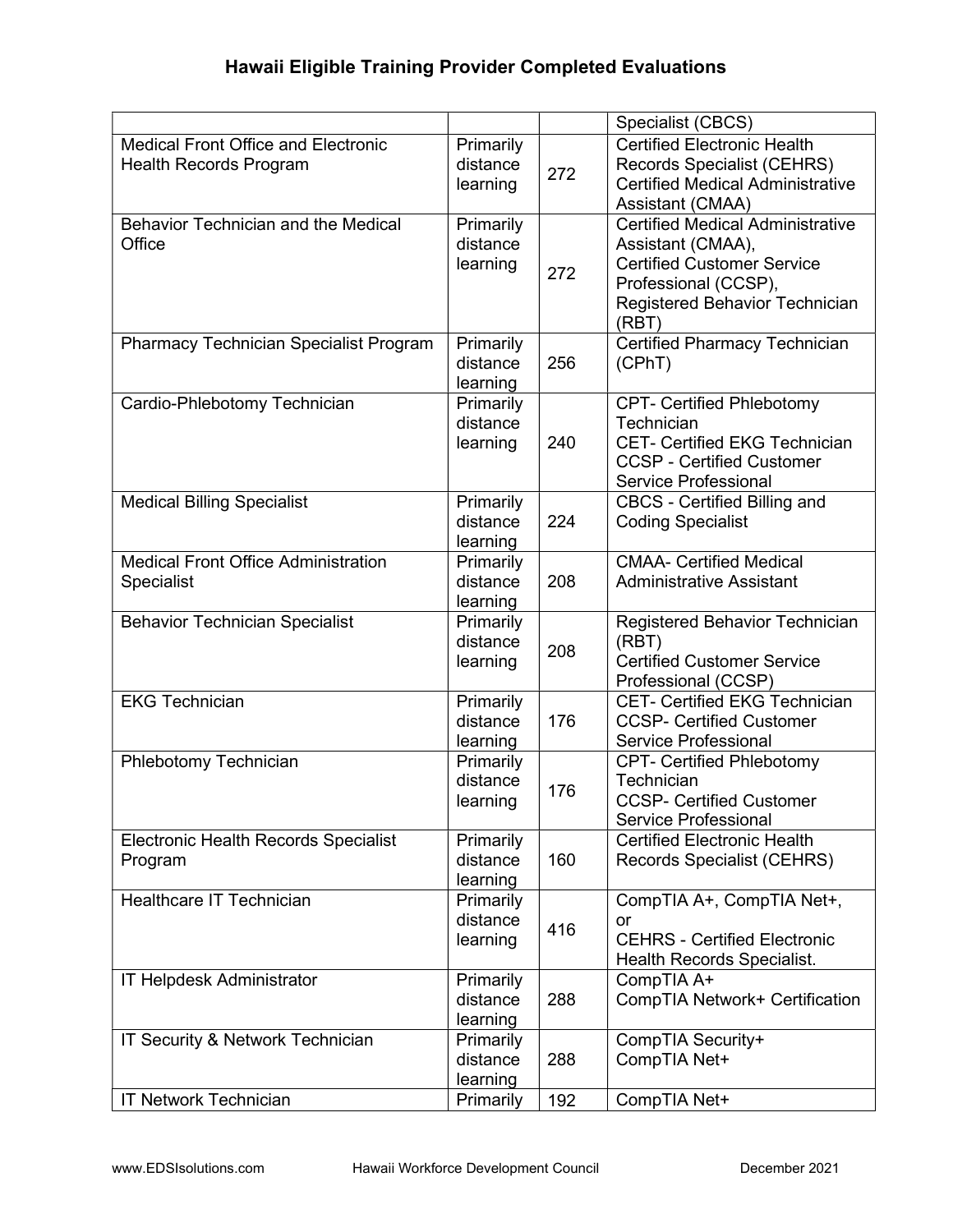| distance  |     |                                  |
|-----------|-----|----------------------------------|
| learning  |     |                                  |
| Primarily |     | CompTIA Security+                |
| distance  | 192 |                                  |
| learning  |     |                                  |
| Primarily |     | CompTIA A+                       |
| distance  | 192 |                                  |
| learning  |     |                                  |
| Primarily |     | CompTIA A+                       |
| distance  | 160 | CompTIA IT Fundamentals          |
| learning  |     |                                  |
| Primarily |     | CompTIA PenTest+.                |
| distance  | 96  | <b>CCSP- Certified Customer</b>  |
| learning  |     | Service Professional             |
| Primarily |     | <b>CCSP - Certified Customer</b> |
| distance  | 96  | Service Professional,            |
| learning  |     | CompTIA IT Fundamentals          |
| Primarily |     | CompTIA CySA+                    |
| distance  | 80  | <b>CCSP- Certified Customer</b>  |
| learning  |     | Service Professional             |
| Primarily |     | CompTIA IT Fundamentals          |
| distance  | 48  |                                  |
| learning  |     |                                  |
|           |     |                                  |

#### Data Reporting Capacity:

| Understanding of       |                                                                           |
|------------------------|---------------------------------------------------------------------------|
| reporting requirements | Strong understanding of requirements.                                     |
| <b>Compliance with</b> | Consistently reports, did not indicate issues in fulfilling requirements. |
| reporting requirements | Some challenges in pulling Hawaii specific enrollments from larger        |
| support needed         | data set.                                                                 |

### Program Expansion Capacity:

| <b>Capacity for additional</b> |                                                                      |
|--------------------------------|----------------------------------------------------------------------|
| <b>WIOA in current</b>         |                                                                      |
| programs                       | Still room in all programs. MedCerts is one of the larger providers. |
| <b>Plans/capacity for</b>      |                                                                      |
| additional courses of          |                                                                      |
| study                          | N/a                                                                  |

| <b>Evaluation Category</b>                             | <b>Medical</b><br><b>Assistant</b> | <b>Medical Billing &amp;</b><br>Coding |
|--------------------------------------------------------|------------------------------------|----------------------------------------|
| <b>Instructional Design</b>                            |                                    |                                        |
| The course organization and design is clear, coherent, | Yes                                | Yes                                    |
| and presented in a developmentally appropriate way.    |                                    |                                        |
| Concepts and skills build logically and purposefully   |                                    |                                        |
| throughout the course, with transitions to support     |                                    |                                        |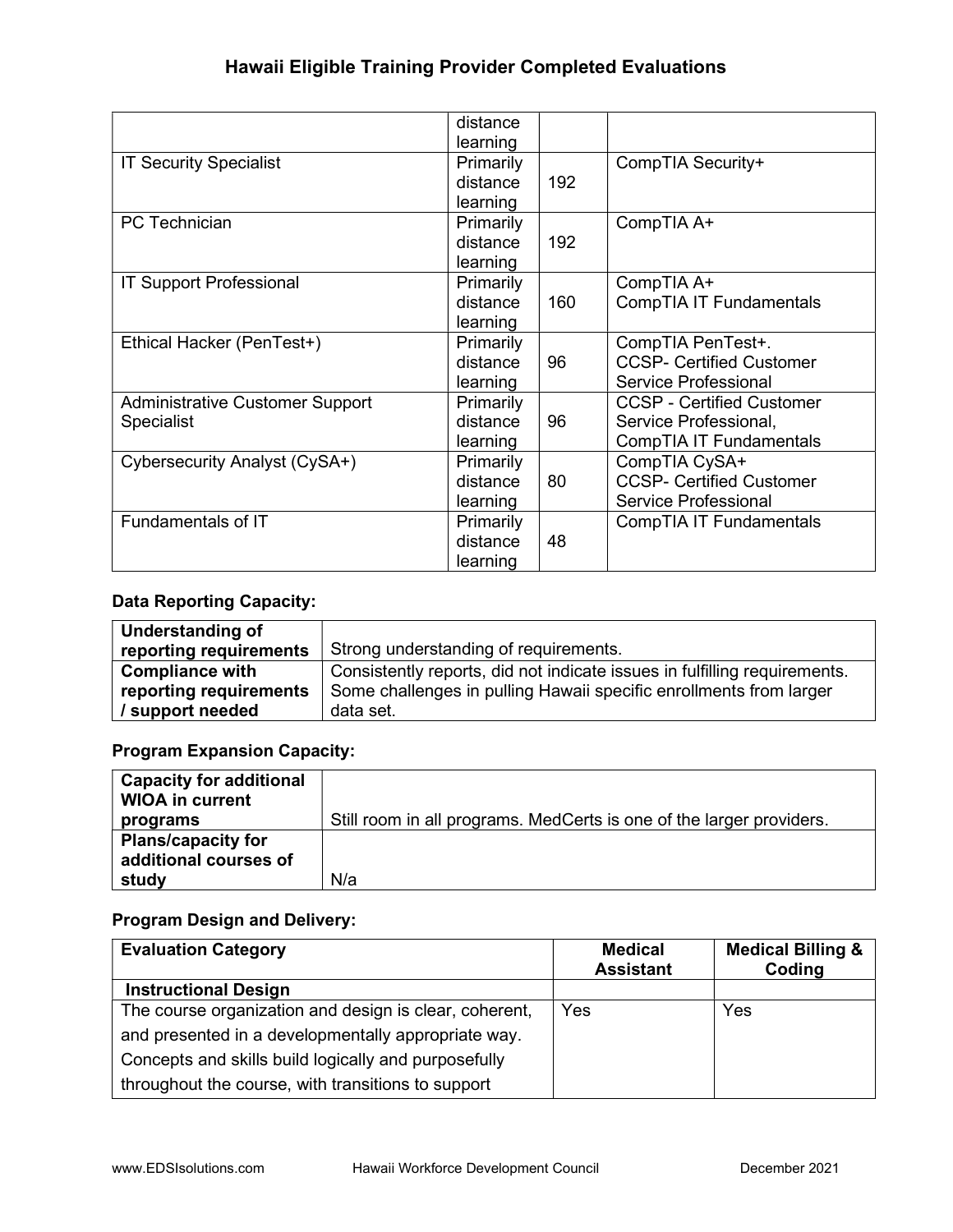| <b>Evaluation Category</b>                               | <b>Medical</b><br><b>Assistant</b> | <b>Medical Billing &amp;</b><br>Coding |
|----------------------------------------------------------|------------------------------------|----------------------------------------|
| development and understanding from skill to skill.       |                                    |                                        |
| The course design purposefully integrates "soft"         |                                    |                                        |
| employment skills along with the hard skill content      |                                    |                                        |
| The texts are at appropriate reading levels and offer    | Yes                                | Yes                                    |
| supports for readers at lower levels.                    |                                    |                                        |
| The course uses active learning strategies to engage     |                                    |                                        |
| students and foster deep understanding and a multi-      |                                    |                                        |
| modal approach to learning by facilitating content in a  |                                    |                                        |
| variety of methods.                                      |                                    |                                        |
| <b>Instructional Materials</b>                           |                                    |                                        |
| The course includes detailed lesson plans and            | Yes                                | Yes                                    |
| facilitation notes.                                      |                                    |                                        |
| All instructional materials are accurate, complete, and  | Yes                                | Yes                                    |
| current.                                                 |                                    |                                        |
| Learning objectives are clearly matched to industry      | Yes                                | Yes                                    |
| standards and employer needs and align with end-of-      |                                    |                                        |
| course assessments.                                      |                                    |                                        |
| Supplementary materials for enrichment and remedial      |                                    |                                        |
| activities are provided, including activities and        |                                    |                                        |
| assignments that students can complete outside of the    |                                    |                                        |
| classroom.                                               |                                    |                                        |
| <b>Assessments and Assignments</b>                       |                                    |                                        |
| Assignments and assessments are challenging,             |                                    |                                        |
| appropriate, and align to learning objectives, and mimic |                                    |                                        |
| job functions and industry relevant tasks.               |                                    |                                        |
| The course employs multiple methods to assess            |                                    |                                        |
| student performance and inform instructional practice.   |                                    |                                        |
| There is a test bank of valid and reliable assessment    |                                    |                                        |
| items                                                    |                                    |                                        |
| Hands-on activities are included to enhance student      | Yes                                | Yes                                    |
| understanding.                                           |                                    |                                        |
| The course provides opportunities for students to track  |                                    |                                        |
| their progress in meeting learning objectives.           |                                    |                                        |
| <b>Course Validation Evaluation and Revision</b>         |                                    |                                        |
| The course is accredited by a recognized accreditation   | Yes                                | Yes                                    |
| agency.                                                  |                                    |                                        |
| The course has been validated and vetted by local        | Yes                                | Yes                                    |
| industry partnerships, employers, or professional        |                                    |                                        |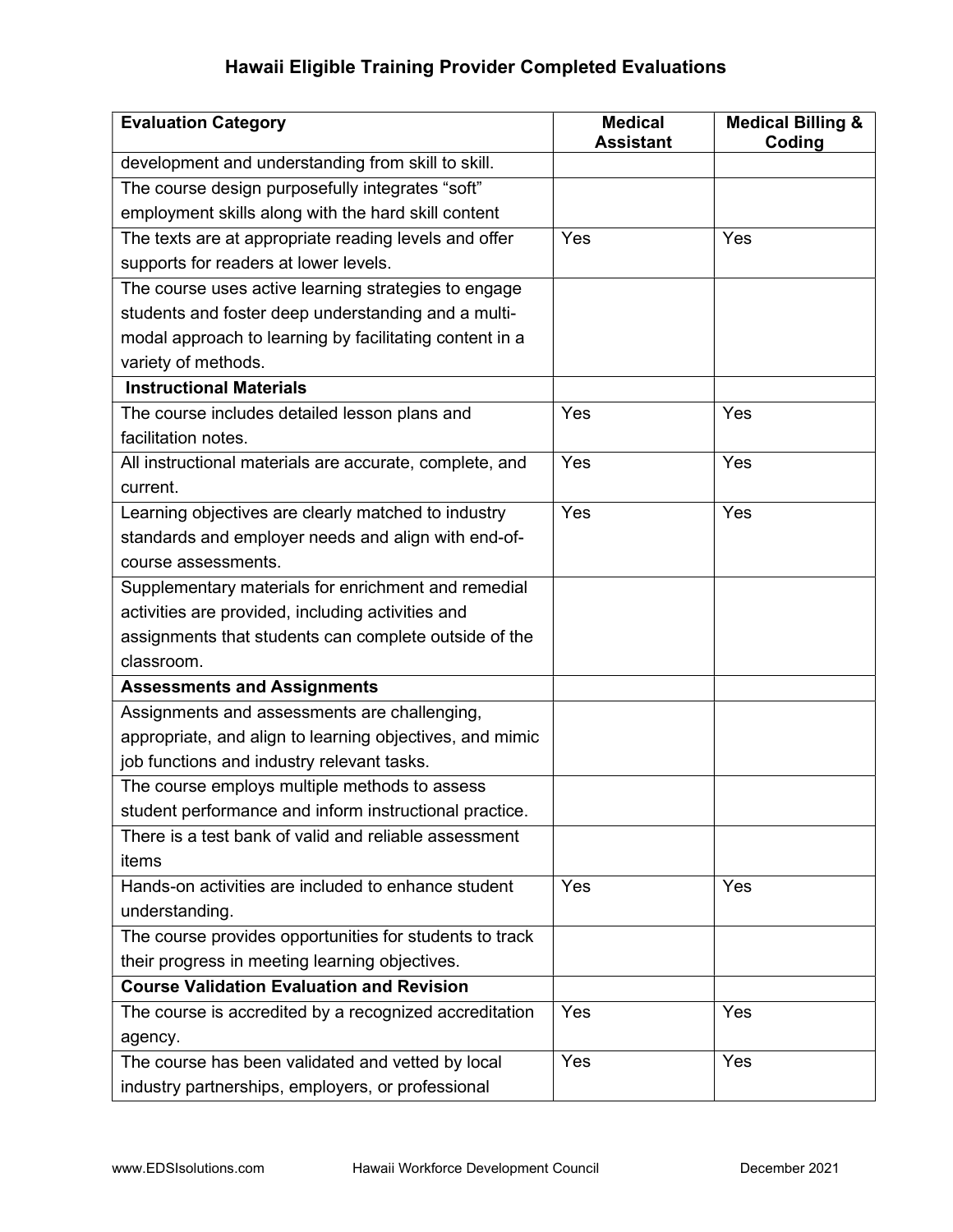| <b>Evaluation Category</b>                                | <b>Medical</b><br><b>Assistant</b> | <b>Medical Billing &amp;</b><br>Coding |
|-----------------------------------------------------------|------------------------------------|----------------------------------------|
| organizations.                                            |                                    |                                        |
| The provider conducts ongoing internal evaluations to     | Yes                                | Yes                                    |
| evaluate the accuracy and quality of the curriculum.      |                                    |                                        |
| Instructors are qualified by either receiving extensive   | Yes                                | Yes                                    |
| training and/or have practical experience in the field of |                                    |                                        |
| study.                                                    |                                    |                                        |
| There is a process in place to seek feedback from         |                                    |                                        |
| students on the quality of program and instruction        |                                    |                                        |
| There is a process in place to update course materials    | Yes                                | Yes                                    |
| and lesson plans in response to changing credential or    |                                    |                                        |
| industry requirements                                     |                                    |                                        |
| <b>Distance Learning (if applicable)</b>                  |                                    |                                        |
| Students are provided a course orientation, an            |                                    |                                        |
| introduction to the online learning technologies, and     |                                    |                                        |
| resources to support successful online engagement.        |                                    |                                        |
| The course provides a high degree of interaction          | Yes                                | Yes                                    |
| between teacher and student, and among students           |                                    |                                        |
| Clear standards for instructor availability are           | Yes                                | Yes                                    |
| communicated to the student, including office hours,      |                                    |                                        |
| response to questions, etc.                               |                                    |                                        |
| Instructors and students can easily access detailed       | Yes                                | Yes                                    |
| course progress and learning data.                        |                                    |                                        |
| Curriculum uses the features and functions of the LMS     | Yes                                | Yes                                    |
| to create dynamic and interactive learning experiences.   |                                    |                                        |

#### Key Points / Evaluation Summary:

- Substantial course offerings and online format make Medcerts an important part of the ETP
- Most course topics have overlap with other providers and other options on Oahu
- Medcerts plays a key role in offering flexible training options in Hawaii County and Maui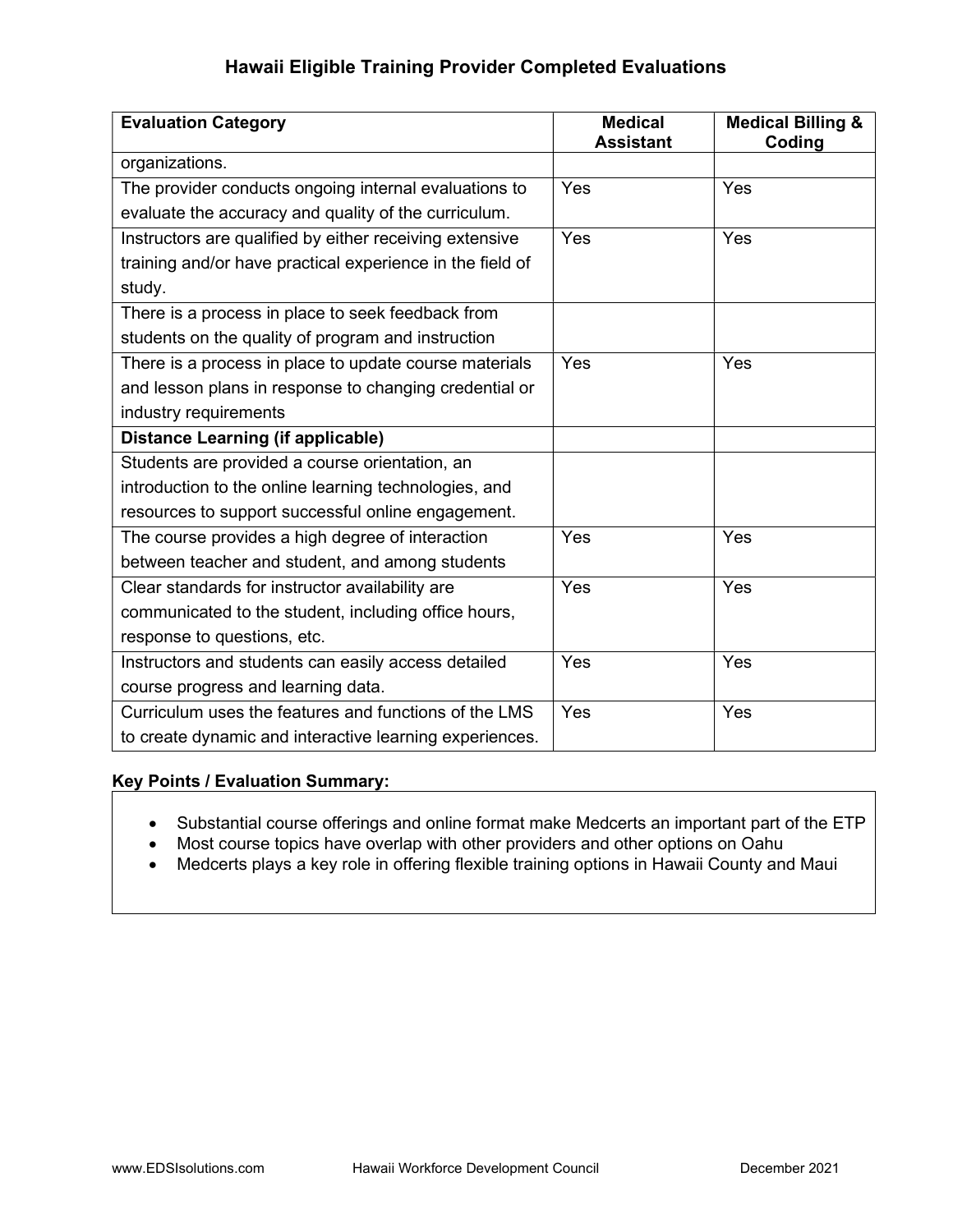| <b>Provider:</b>                      | National Institute for Medical Assistant Advancement                                                                                                                                                                                                                                                                                                                                                             |
|---------------------------------------|------------------------------------------------------------------------------------------------------------------------------------------------------------------------------------------------------------------------------------------------------------------------------------------------------------------------------------------------------------------------------------------------------------------|
| <b>Date of Review:</b>                | 8/18/21                                                                                                                                                                                                                                                                                                                                                                                                          |
| <b>Provider</b><br><b>Background:</b> | NIMAA was created in 2016 by community health centers to provide access<br>to education and employment opportunities in the communities they serve,<br>while addressing a critical workforce shortage. NIMAA is a collaboration<br>between two of the nation's leading Federally Qualified Health Centers,<br>Community Health Center, Inc. (CHC) in Connecticut and Salud Family<br>Health Centers in Colorado. |

#### Currently Approved Programs:

| <b>Name</b>              | Format                            | <b>Hours</b>                              | <b>Credential</b>                                                               |
|--------------------------|-----------------------------------|-------------------------------------------|---------------------------------------------------------------------------------|
| <b>Medical Assistant</b> | Primarily<br>Distance<br>Learning | 960<br>hours<br>(over 6-<br>12<br>months) | NHA exam for Certified Clinical<br>Medical Assistant prior to end of<br>program |

### Data Reporting Capacity:

| Understanding of<br>reporting requirements                           | Strong understanding of requirements. Reported a learning curve in<br>understanding and fulfilling the reporting requests. Unclear on some<br>parts on how to report information. Reported in both PY2018 and<br>PY2019. |
|----------------------------------------------------------------------|--------------------------------------------------------------------------------------------------------------------------------------------------------------------------------------------------------------------------|
| <b>Compliance with</b><br>reporting requirements<br>/ support needed | In first year of approval they didn't record some fields of information.<br>Able to comply going forward once the requirements were understood.                                                                          |

### Program Expansion Capacity:

| <b>Capacity for additional</b> |                                                                     |
|--------------------------------|---------------------------------------------------------------------|
| <b>WIOA in current</b>         | Can accept additional WIOA participants. WIOA is a small percentage |
| programs                       | of course enrollment                                                |
| <b>Plans/capacity for</b>      |                                                                     |
| additional courses of          |                                                                     |
| study                          | None at this time.                                                  |

| <b>Evaluation Category</b>                                                    | <b>Medical</b><br><b>Assistant</b> |
|-------------------------------------------------------------------------------|------------------------------------|
| <b>Instructional Design</b>                                                   |                                    |
| The course organization and design is clear, coherent, and presented in a     |                                    |
| developmentally appropriate way. Concepts and skills build logically and      |                                    |
| purposefully throughout the course, with transitions to support development   |                                    |
| and understanding from skill to skill.                                        | Yes                                |
| The course design purposefully integrates "soft" employment skills along with | Yes                                |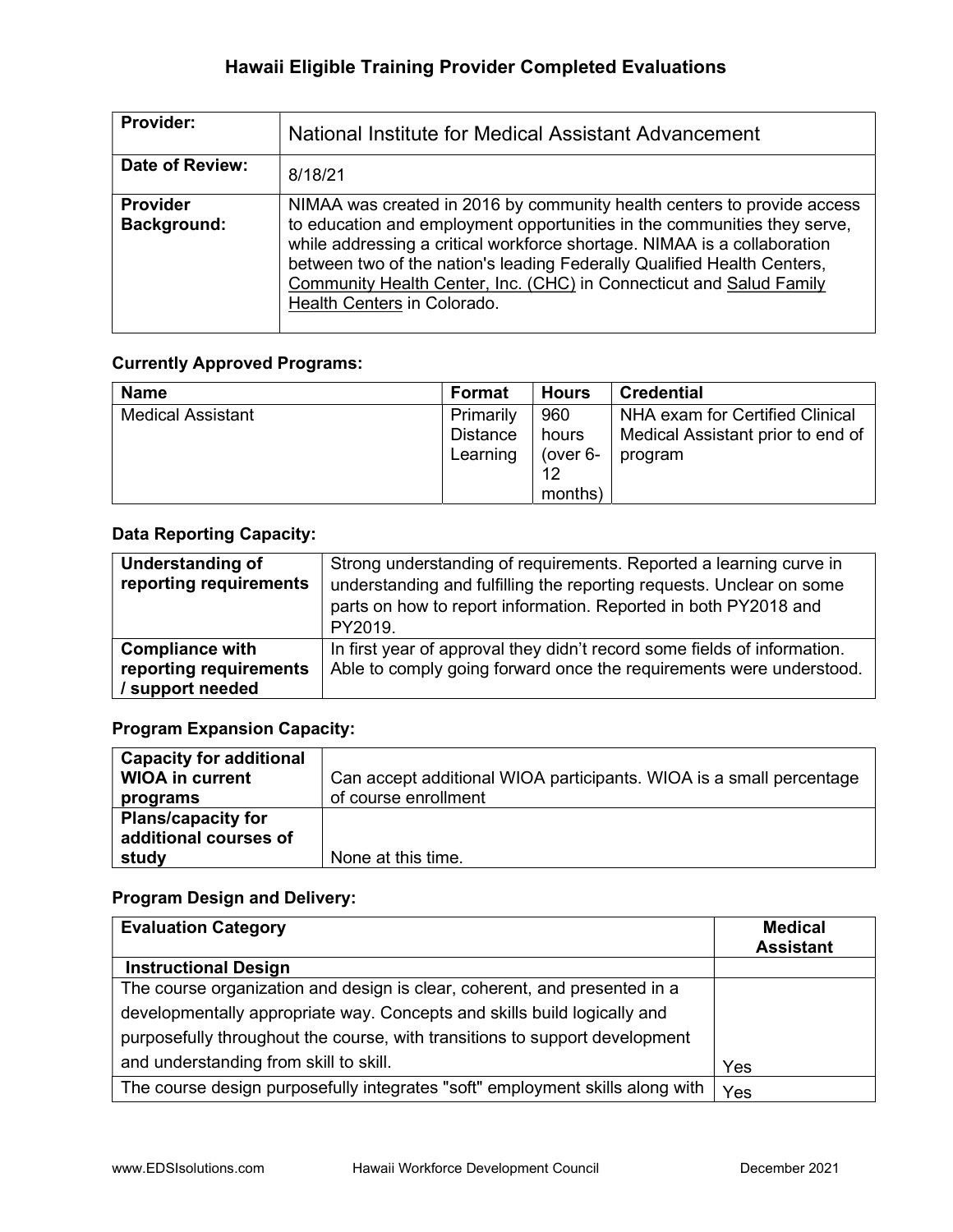| <b>Evaluation Category</b>                                                    | <b>Medical</b><br><b>Assistant</b> |
|-------------------------------------------------------------------------------|------------------------------------|
| the hard skill content                                                        |                                    |
| The texts are at appropriate reading levels and offer supports for readers at |                                    |
| lower levels.                                                                 | Yes                                |
| The course uses active learning strategies to engage students and foster      |                                    |
| deep understanding and a multi-modal approach to learning by facilitating     |                                    |
| content in a variety of methods.                                              | Yes                                |
| <b>Instructional Materials</b>                                                |                                    |
| The course includes detailed lesson plans and facilitation notes.             | Yes                                |
| All instructional materials are accurate, complete, and current.              | Yes                                |
| Learning objectives are clearly matched to industry standards and employer    |                                    |
| needs and align with end-of-course assessments.                               | Yes                                |
| Supplementary materials for enrichment and remedial activities are provided,  |                                    |
| including activities and assignments that students can complete outside of    |                                    |
| the classroom.                                                                |                                    |
| <b>Assessments and Assignments</b>                                            |                                    |
| Assignments and assessments are challenging, appropriate, and align to        |                                    |
| learning objectives, and mimic job functions and industry relevant tasks.     | Yes                                |
| The course employs multiple methods to assess student performance and         |                                    |
| inform instructional practice.                                                | Yes                                |
| There is a test bank of valid and reliable assessment items                   |                                    |
| Hands-on activities are included to enhance student understanding.            | No                                 |
| The course provides opportunities for students to track their progress in     |                                    |
| meeting learning objectives.                                                  | Yes                                |
| <b>Course Validation Evaluation and Revision</b>                              |                                    |
| The course is accredited by a recognized accreditation agency.                | Yes                                |
| The course has been validated and vetted by local industry partnerships,      |                                    |
| employers, or professional organizations.                                     | Yes                                |
| The provider conducts ongoing internal evaluations to evaluate the accuracy   |                                    |
| and quality of the curriculum.                                                | Yes                                |
| Instructors are qualified by either receiving extensive training and/or have  |                                    |
| practical experience in the field of study.                                   |                                    |
| There is a process in place to seek feedback from students on the quality of  |                                    |
| program and instruction                                                       |                                    |
| There is a process in place to update course materials and lesson plans in    |                                    |
| response to changing credential or industry requirements                      | Yes                                |
| <b>Distance Learning (if applicable)</b>                                      |                                    |
| Students are provided a course orientation, an introduction to the online     |                                    |
| learning technologies, and resources to support successful online             | Yes                                |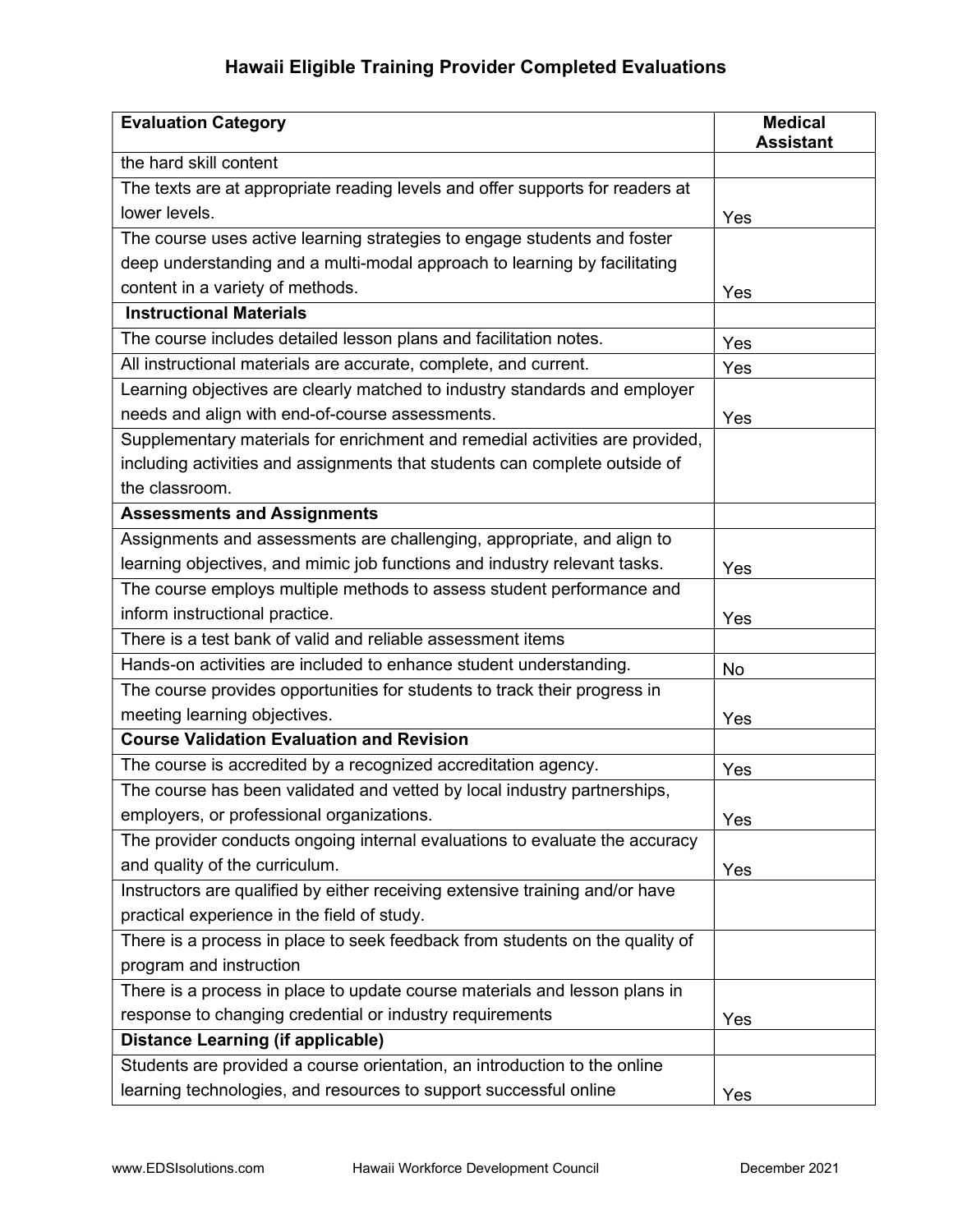| <b>Evaluation Category</b>                                                   | <b>Medical</b><br><b>Assistant</b> |
|------------------------------------------------------------------------------|------------------------------------|
| engagement.                                                                  |                                    |
| The course provides a high degree of interaction between teacher and         |                                    |
| student, and among students                                                  | Yes                                |
| Clear standards for instructor availability are communicated to the student, |                                    |
| including office hours, response to questions, etc.                          | Yes                                |
| Instructors and students can easily access detailed course progress and      |                                    |
| learning data.                                                               | Yes                                |
| Curriculum uses the features and functions of the LMS to create dynamic      |                                    |
| and interactive learning experiences.                                        | Yes                                |

#### Key Points / Evaluation Summary:

Medical Assistant program offers 2 cohort per year. NIMMA has two participating externship partners.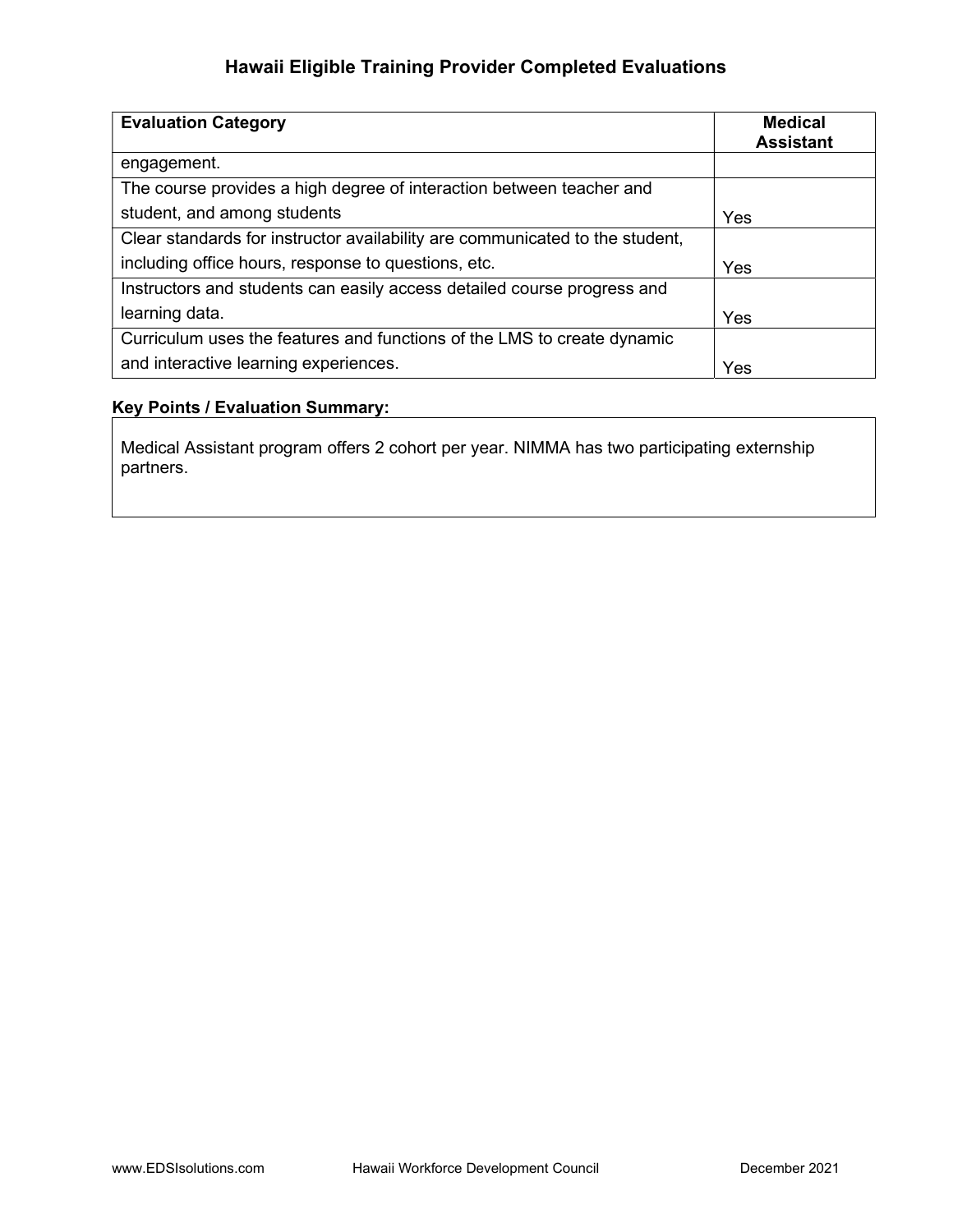| <b>Provider:</b>               | Waipahu Community School for Adults                                                                                                         |
|--------------------------------|---------------------------------------------------------------------------------------------------------------------------------------------|
| Date of Review:                | 8/10/21                                                                                                                                     |
| Provider<br><b>Background:</b> | Waipahu Community School for Adults (WCSA) is comprised of five<br>campuses with a number of sites located on both Oahu and the Big Island. |

### Currently Approved Programs:

| <b>Name</b>                                | <b>Format</b>             | Hours | <b>Credential</b>                |
|--------------------------------------------|---------------------------|-------|----------------------------------|
| <b>HI DOE Substitute Teacher</b>           | Classroom/online          | -30   | <b>HI DOE Substitute Teacher</b> |
| Certification                              |                           |       | Certification                    |
| <b>Education Paraprofessional</b>          | Classroom/online          | -39   | Eligibility to take HI DOE       |
| <b>Certification Course</b>                |                           |       | ParaPro Assessment               |
| <b>Hawaii Security Guard Certification</b> | <b>Primarily Distance</b> | -8    | <b>Hawaii Security Guard</b>     |
|                                            | Learning                  |       | Certification                    |

### Data Reporting Capacity:

| Understanding of       |                                     |
|------------------------|-------------------------------------|
| reporting requirements | Moderate understanding of reporting |
| <b>Compliance with</b> |                                     |
| reporting requirements |                                     |
| / support needed       | Has not reported in the past        |

#### Program Expansion Capacity:

| <b>Capacity for additional</b><br><b>WIOA in current</b> |                                                                     |
|----------------------------------------------------------|---------------------------------------------------------------------|
| programs                                                 | Has room for additional WIOA enrollments                            |
| <b>Plans/capacity for</b>                                |                                                                     |
| additional courses of                                    | Could expand if needed, indicated time is needed to find additional |
| study                                                    | instructors                                                         |

| <b>Evaluation Category</b>               | <b>HIDOE</b><br><b>Substitute</b><br>Teacher<br><b>Certification</b><br><b>Course (Hybrid)</b> | Hawaii<br><b>Security</b><br>Guard<br><b>Certification</b><br>(In-Person) | Paraprofessional<br><b>Certification</b><br>Course (Hybrid) |
|------------------------------------------|------------------------------------------------------------------------------------------------|---------------------------------------------------------------------------|-------------------------------------------------------------|
| <b>Instructional Design</b>              |                                                                                                |                                                                           |                                                             |
| The course organization and design is    | Yes                                                                                            | Yes                                                                       | Yes                                                         |
| clear, coherent, and presented in a      |                                                                                                |                                                                           |                                                             |
| developmentally appropriate way.         |                                                                                                |                                                                           |                                                             |
| Concepts and skills build logically and  |                                                                                                |                                                                           |                                                             |
| purposefully throughout the course, with |                                                                                                |                                                                           |                                                             |
| transitions to support development and   |                                                                                                |                                                                           |                                                             |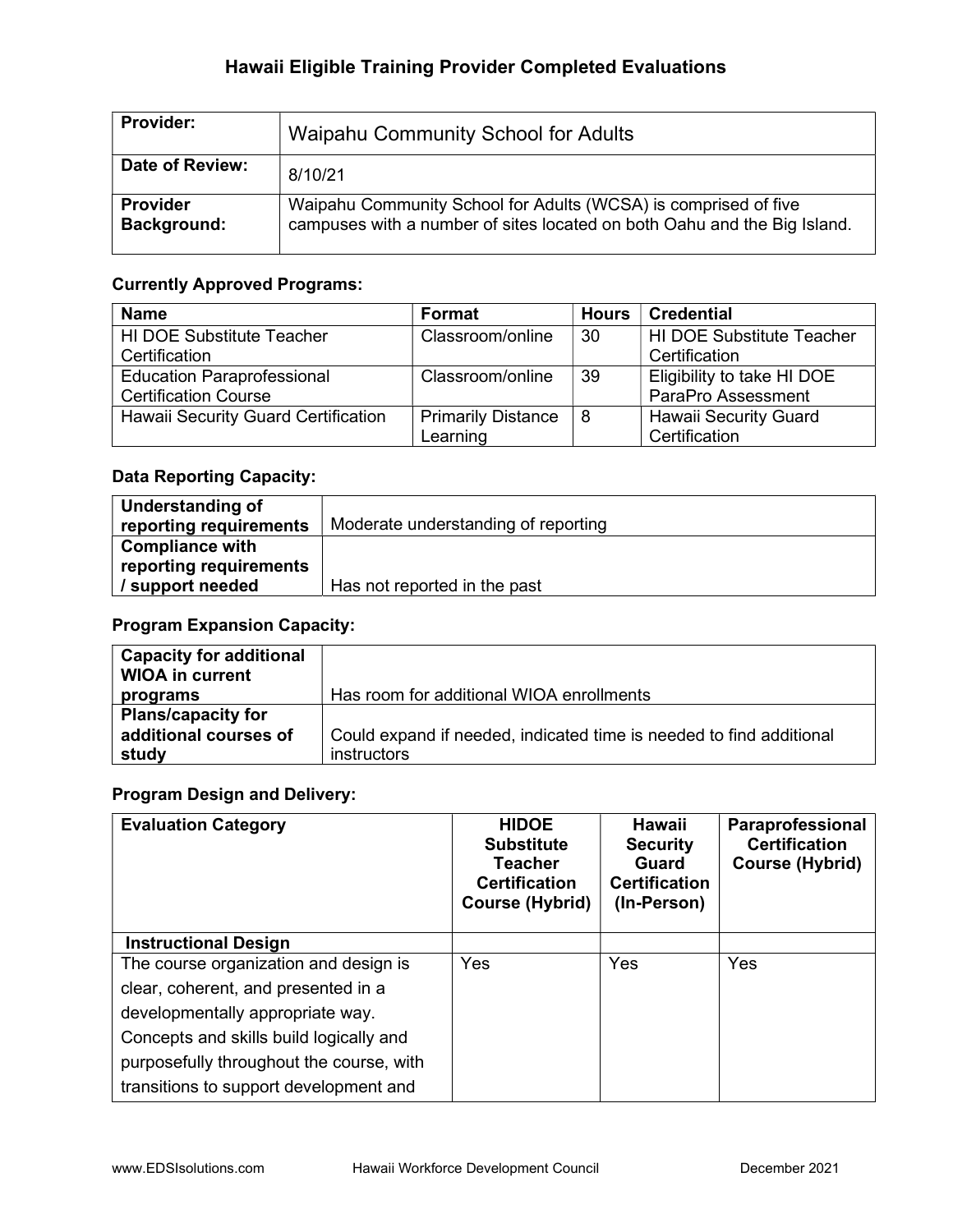| <b>Evaluation Category</b>                                                                                                                                                                                                                   | <b>HIDOE</b><br><b>Substitute</b><br><b>Teacher</b><br><b>Certification</b><br><b>Course (Hybrid)</b> | <b>Hawaii</b><br><b>Security</b><br><b>Guard</b><br><b>Certification</b><br>(In-Person) | Paraprofessional<br><b>Certification</b><br><b>Course (Hybrid)</b> |
|----------------------------------------------------------------------------------------------------------------------------------------------------------------------------------------------------------------------------------------------|-------------------------------------------------------------------------------------------------------|-----------------------------------------------------------------------------------------|--------------------------------------------------------------------|
| understanding from skill to skill.                                                                                                                                                                                                           |                                                                                                       |                                                                                         |                                                                    |
| The course design purposefully integrates<br>"soft" employment skills along with the<br>hard skill content                                                                                                                                   | Yes                                                                                                   | Yes                                                                                     | Yes                                                                |
| The texts are at appropriate reading levels<br>and offer supports for readers at lower<br>levels.                                                                                                                                            | Yes                                                                                                   | Yes                                                                                     | Yes                                                                |
| The course uses active learning strategies<br>to engage students and foster deep<br>understanding and a multi-modal<br>approach to learning by facilitating content<br>in a variety of methods.                                              | Yes                                                                                                   | Yes                                                                                     | Yes                                                                |
| <b>Instructional Materials</b>                                                                                                                                                                                                               |                                                                                                       |                                                                                         |                                                                    |
| The course includes detailed lesson plans<br>and facilitation notes.                                                                                                                                                                         | Yes                                                                                                   | Yes                                                                                     | Yes                                                                |
| All instructional materials are accurate,<br>complete, and current.                                                                                                                                                                          | Yes                                                                                                   | Yes                                                                                     | Yes                                                                |
| Learning objectives are clearly matched to<br>industry standards and employer needs<br>and align with end-of-course<br>assessments.                                                                                                          | Yes                                                                                                   | Yes                                                                                     | Yes                                                                |
| Supplementary materials for enrichment<br>and remedial activities are provided,<br>including activities and assignments that<br>students can complete outside of the<br>classroom.                                                           | Yes                                                                                                   | Yes                                                                                     | Yes                                                                |
| <b>Assessments and Assignments</b>                                                                                                                                                                                                           |                                                                                                       |                                                                                         |                                                                    |
| Assignments and assessments are<br>challenging, appropriate, and align to<br>learning objectives, and mimic job<br>functions and industry relevant tasks.<br>The course employs multiple methods to<br>assess student performance and inform |                                                                                                       |                                                                                         |                                                                    |
| instructional practice.<br>There is a test bank of valid and reliable                                                                                                                                                                        |                                                                                                       |                                                                                         |                                                                    |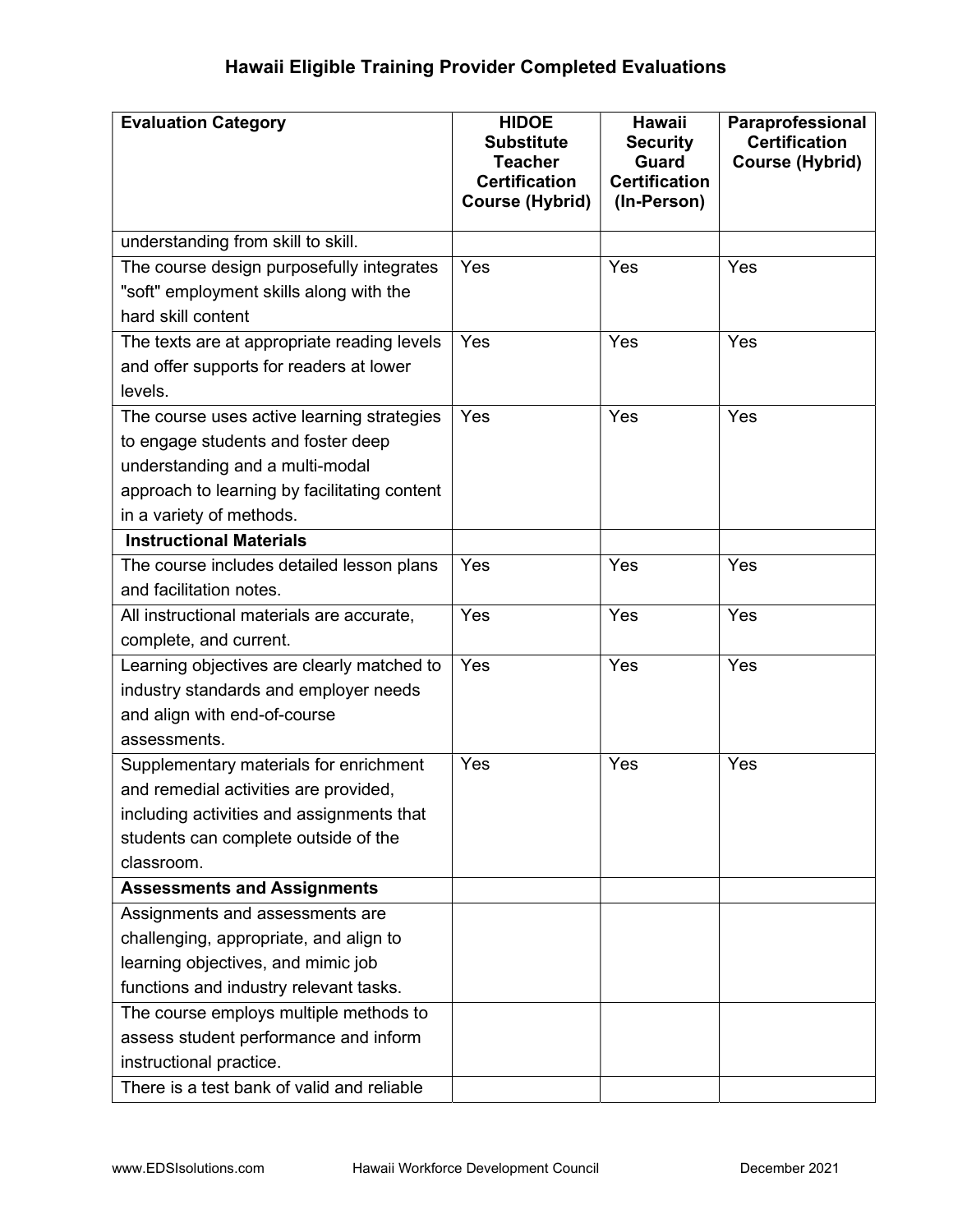| <b>Evaluation Category</b>                    | <b>HIDOE</b><br><b>Substitute</b><br><b>Teacher</b><br><b>Certification</b><br><b>Course (Hybrid)</b> | <b>Hawaii</b><br><b>Security</b><br><b>Guard</b><br><b>Certification</b><br>(In-Person) | Paraprofessional<br><b>Certification</b><br><b>Course (Hybrid)</b> |
|-----------------------------------------------|-------------------------------------------------------------------------------------------------------|-----------------------------------------------------------------------------------------|--------------------------------------------------------------------|
| assessment items                              |                                                                                                       |                                                                                         |                                                                    |
| Hands-on activities are included to           |                                                                                                       |                                                                                         |                                                                    |
| enhance student understanding.                |                                                                                                       |                                                                                         |                                                                    |
| The course provides opportunities for         |                                                                                                       |                                                                                         |                                                                    |
| students to track their progress in meeting   |                                                                                                       |                                                                                         |                                                                    |
| learning objectives.                          |                                                                                                       |                                                                                         |                                                                    |
| <b>Course Validation Evaluation and</b>       |                                                                                                       |                                                                                         |                                                                    |
| <b>Revision</b>                               |                                                                                                       |                                                                                         |                                                                    |
| The course is accredited by a recognized      | Yes                                                                                                   | Yes                                                                                     | Yes                                                                |
| accreditation agency.                         |                                                                                                       |                                                                                         |                                                                    |
| The course has been validated and vetted      | Yes                                                                                                   | Yes                                                                                     | Yes                                                                |
| by local industry partnerships, employers,    |                                                                                                       |                                                                                         |                                                                    |
| or professional organizations.                |                                                                                                       |                                                                                         |                                                                    |
| The provider conducts ongoing internal        | Yes                                                                                                   | Yes                                                                                     | Yes                                                                |
| evaluations to evaluate the accuracy and      |                                                                                                       |                                                                                         |                                                                    |
| quality of the curriculum.                    |                                                                                                       |                                                                                         |                                                                    |
| Instructors are qualified by either receiving | Yes                                                                                                   | Yes                                                                                     | Yes                                                                |
| extensive training and/or have practical      |                                                                                                       |                                                                                         |                                                                    |
| experience in the field of study.             |                                                                                                       |                                                                                         |                                                                    |
| There is a process in place to seek           | Yes                                                                                                   | Yes                                                                                     | Yes                                                                |
| feedback from students on the quality of      |                                                                                                       |                                                                                         |                                                                    |
| program and instruction                       |                                                                                                       |                                                                                         |                                                                    |
| There is a process in place to update         | Yes                                                                                                   | Yes                                                                                     | Yes                                                                |
| course materials and lesson plans in          |                                                                                                       |                                                                                         |                                                                    |
| response to changing credential or            |                                                                                                       |                                                                                         |                                                                    |
| industry requirements                         |                                                                                                       |                                                                                         |                                                                    |
| Distance Learning (if applicable)             |                                                                                                       |                                                                                         |                                                                    |
| Students are provided a course                | Yes                                                                                                   | N/a                                                                                     | Yes                                                                |
| orientation, an introduction to the online    |                                                                                                       |                                                                                         |                                                                    |
| learning technologies, and resources to       |                                                                                                       |                                                                                         |                                                                    |
| support successful online engagement.         |                                                                                                       |                                                                                         |                                                                    |
| The course provides a high degree of          | Yes                                                                                                   | N/a                                                                                     | Yes                                                                |
| interaction between teacher and student,      |                                                                                                       |                                                                                         |                                                                    |
| and among students                            |                                                                                                       |                                                                                         |                                                                    |
| Clear standards for instructor availability   | Yes                                                                                                   | N/a                                                                                     | Yes                                                                |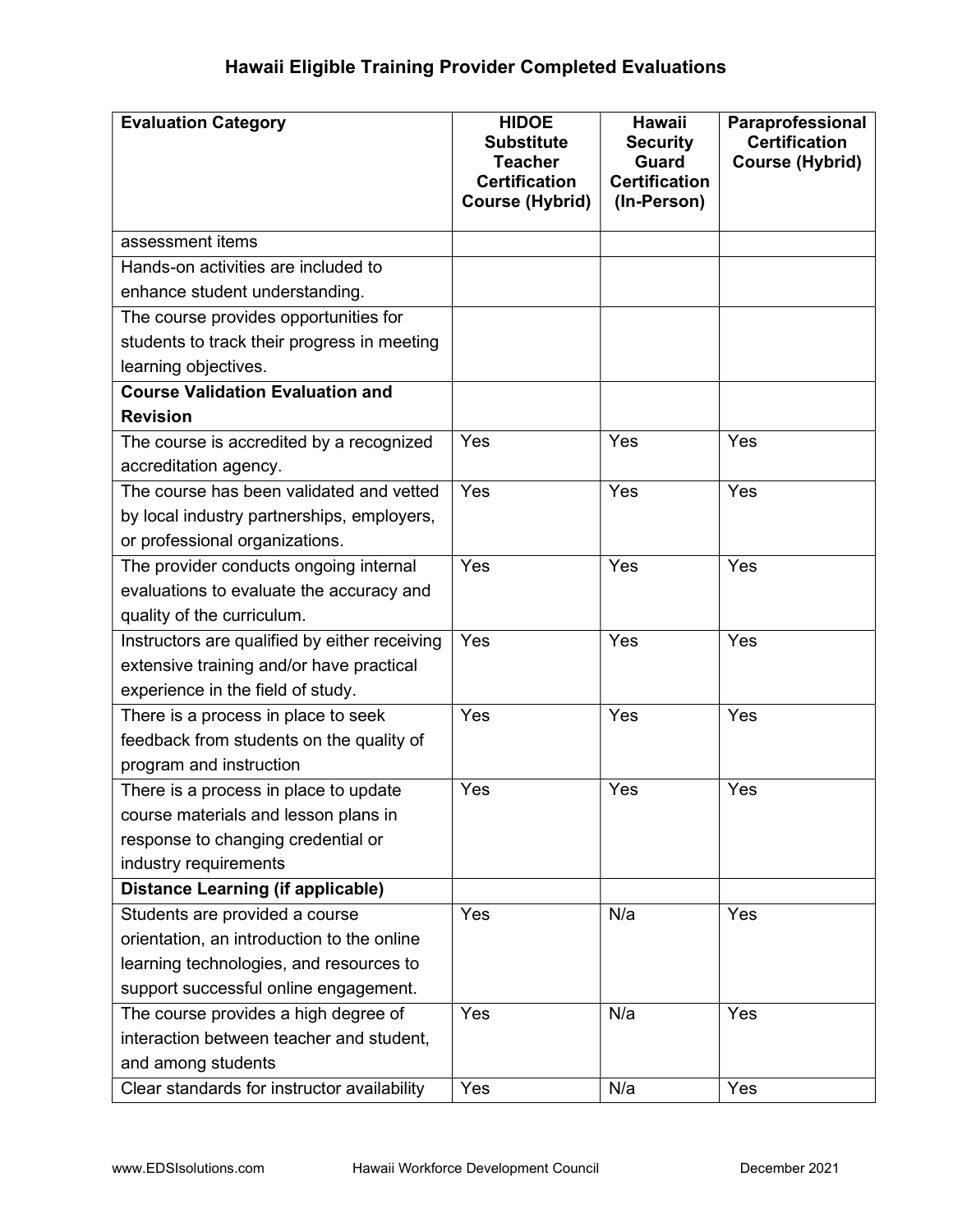| <b>Evaluation Category</b>                 | <b>HIDOE</b><br><b>Substitute</b><br>Teacher<br><b>Certification</b><br><b>Course (Hybrid)</b> | Hawaii<br><b>Security</b><br>Guard<br><b>Certification</b><br>(In-Person) | Paraprofessional<br><b>Certification</b><br>Course (Hybrid) |
|--------------------------------------------|------------------------------------------------------------------------------------------------|---------------------------------------------------------------------------|-------------------------------------------------------------|
| are communicated to the student,           |                                                                                                |                                                                           |                                                             |
| including office hours, response to        |                                                                                                |                                                                           |                                                             |
| questions, etc.                            |                                                                                                |                                                                           |                                                             |
| Instructors and students can easily access | Yes                                                                                            | N/a                                                                       | Yes                                                         |
| detailed course progress and learning      |                                                                                                |                                                                           |                                                             |
| data.                                      |                                                                                                |                                                                           |                                                             |
| Curriculum uses the features and           | Yes                                                                                            | N/a                                                                       | Yes                                                         |
| functions of the LMS to create dynamic     |                                                                                                |                                                                           |                                                             |
| and interactive learning experiences.      |                                                                                                |                                                                           |                                                             |

#### Key Points / Evaluation Summary:

Small provider offering a unique set of courses for the ETPL. May need some additional assistance to understand and comply with reporting requirements.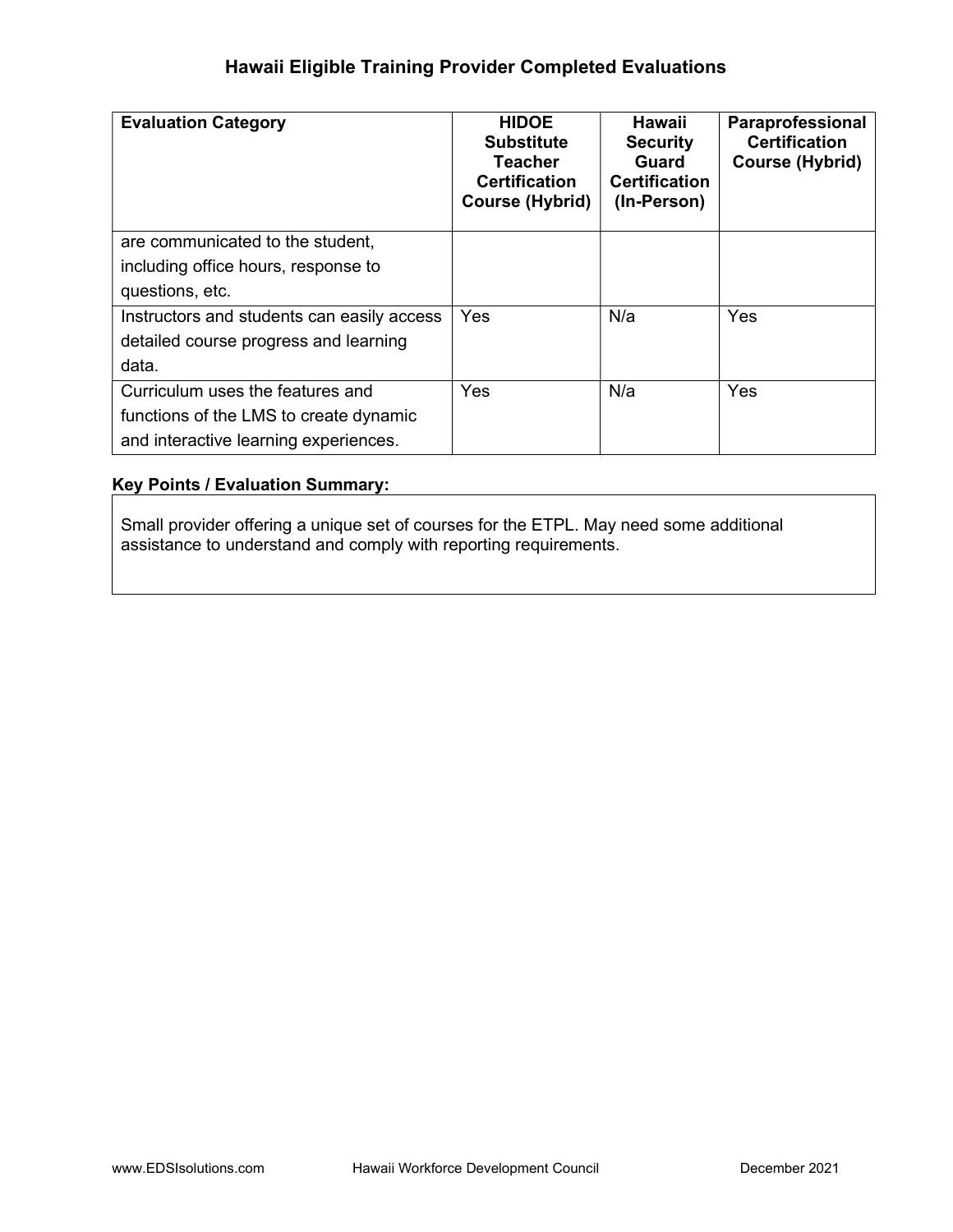| Provider:                             | Honolulu Community College, HCC Office of Continuing<br>Education, and HCC Pacific Center for Advanced Technical<br>Training                                                                                                                                                                                                                                                                                                                                                                                                                                                                                                                                                                                                                                                                                                                                                                                                                                                                                                                                                                                                                                                                                                                          |
|---------------------------------------|-------------------------------------------------------------------------------------------------------------------------------------------------------------------------------------------------------------------------------------------------------------------------------------------------------------------------------------------------------------------------------------------------------------------------------------------------------------------------------------------------------------------------------------------------------------------------------------------------------------------------------------------------------------------------------------------------------------------------------------------------------------------------------------------------------------------------------------------------------------------------------------------------------------------------------------------------------------------------------------------------------------------------------------------------------------------------------------------------------------------------------------------------------------------------------------------------------------------------------------------------------|
| <b>Date of Review:</b>                | 9/24/21                                                                                                                                                                                                                                                                                                                                                                                                                                                                                                                                                                                                                                                                                                                                                                                                                                                                                                                                                                                                                                                                                                                                                                                                                                               |
| <b>Provider</b><br><b>Background:</b> | Honolulu Community College has been fully accredited since 1970.<br>Students have direct transfer to the University of Hawaii at Manoa, the<br>University of Hawaii at Hilo, and the University of Hawaii - West Oahu to<br>complete their four-year baccalaureate degree. The institution also has<br>transfer agreements with other universities in Hawaii and serves as a<br>gateway to over 2,000 universities and colleges across the USA. Students<br>planning to transfer to these institutions will receive special assistance in<br>preparing application documents. Honolulu Community College is a member<br>of the American Association of Community Colleges and the Western<br>Association of Schools and Colleges.<br>The Office of Continuing Education at Honolulu Community College offers a<br>wide range of training programs, courses, and services to meet the needs of<br>business and industry as well as the community and special groups.<br>The Pacific Center for Advanced Technology Training (PCATT) is a not-for-<br>profit consortium and affiliate of the University of Hawai'i Community.<br>PCATT offers the latest in advanced technology curriculum from cyber<br>security, routing/switching to virtualization. |

### Currently Approved Programs:

| Name                                                  | Format                            | <b>Hours</b> | <b>Credential</b>                                                                                                             |  |  |
|-------------------------------------------------------|-----------------------------------|--------------|-------------------------------------------------------------------------------------------------------------------------------|--|--|
| <b>Office of Continuing Education</b>                 |                                   |              |                                                                                                                               |  |  |
| Marine Welding Technology Program                     | Primarily<br>in-person            | 195          | <b>Workmanship Training</b><br>Certification,                                                                                 |  |  |
|                                                       |                                   |              | Confined Space / Shipyard<br><b>Competent Person Training</b><br>Certification                                                |  |  |
| <b>Pacific Center for Advanced Technical Training</b> |                                   |              |                                                                                                                               |  |  |
| <b>Revit Architecture Essentials</b>                  | Primarily<br>distance<br>learning | 30<br>hours  | Certificate of Professional<br>Development                                                                                    |  |  |
| <b>AWS Cloud Foundations</b>                          | Primarily<br>distance<br>learning | 20<br>hours  | Certificate of Professional<br>Development<br><b>AWS Cloud Practitioner</b><br>Certification                                  |  |  |
| Introduction to Structured Query<br>Language (SQL)    | Primarily<br>in-person            | 21<br>hours  | Certificate of Professional<br>Development<br><b>MS Technology Associate</b><br>(MTA): Data Fundamentals SQL<br>certification |  |  |
| Computer Related: Internet/Webpage                    | Primarily                         | 30           | <b>Certificate of Professional</b>                                                                                            |  |  |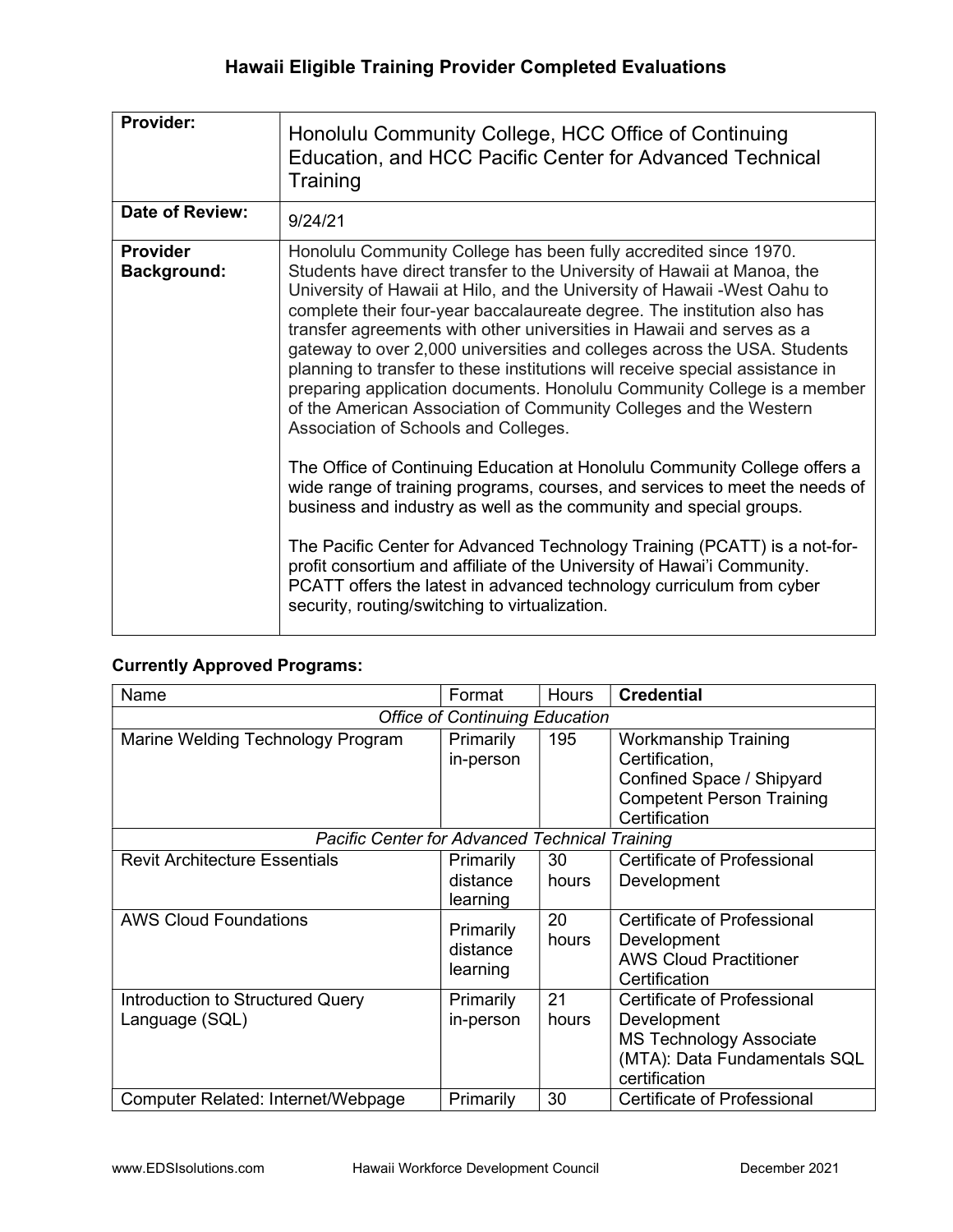|                                              | distance  | hours | Development                        |
|----------------------------------------------|-----------|-------|------------------------------------|
|                                              | learning  |       | Certificate of Professional        |
| <b>Cisco Certified Networking Associate-</b> | Primarily | 40    |                                    |
| <b>CCNA1 v7 Introduction to Networks</b>     | distance  | hours | Development                        |
|                                              | learning  |       |                                    |
| <b>Cisco Certified Networking Associate-</b> | Primarily | 40    | <b>Certificate of Professional</b> |
| CCNA2 v7 Switching, Routing and              | distance  | hours | Development                        |
| <b>Wireless Essentials</b>                   | learning  |       |                                    |
| <b>Cisco Certified Networking Associate-</b> | Primarily | 40    | <b>Certificate of Professional</b> |
| CCNA3 v7 Networking, Security and            | distance  | hours | Development                        |
| Automation                                   | learning  |       |                                    |
| IT Essentials (Cisco Networking              | Primarily | 40    | <b>Certificate of Professional</b> |
| Academy)                                     | distance  | hours | Development                        |
|                                              | learning  |       |                                    |
| <b>Networking Essentials (Cisco</b>          | Primarily | 40    | <b>Certificate of Professional</b> |
| Networking Academy)                          | distance  | hours | Development                        |
|                                              | learning  |       |                                    |
| Programming Essentials in Python             | Primarily | 40    | <b>Certificate of Professional</b> |
| (Cisco Networking Academy)                   | distance  | hours | Development                        |
|                                              | learning  |       |                                    |
| <b>CCNA Cyber Ops (Cisco Networking</b>      | Primarily | 40    | <b>Certificate of Professional</b> |
| Academy)                                     | distance  | hours | Development                        |
|                                              | learning  |       |                                    |
| Oracle Database 12c: SQL II -                | Primarily | 40    | <b>Certificate of Professional</b> |
| Intermediate                                 | in-person | hours | Development                        |
|                                              |           |       | Oracle Database SQL 1Z0-071        |
|                                              |           |       | certification                      |
| Oracle Database 12c R2: Administration       | Primarily | 40    | <b>Certificate of Professional</b> |
| <b>Workshop Ed3</b>                          | in-person | hours | Development, Oracle Database       |
|                                              |           |       | 12c Essentials 1Z0-497             |
|                                              |           |       | Oracle Database 12c R2:            |
|                                              |           |       | <b>Administration Workshop Ed3</b> |
| <b>CompTIA Cybersecurity Analyst</b>         | Primarily | 40    | Certificate of Professional        |
| $(CySA+)$                                    | distance  | hours | Development                        |
|                                              | learning  |       | CySA+ certification                |
| Security+                                    | Primarily | 40    | <b>Certificate of Professional</b> |
|                                              | distance  | hours | Development,                       |
|                                              | learning  |       | Security+ certification            |
| Server+                                      | Primarily | 40    | <b>Certificate of Professional</b> |
|                                              | distance  | hours | Development,                       |
|                                              | learning  |       | Server+ certification              |
| A+ Computer Hardware and Software            | Primarily | 40    | <b>Certificate of Professional</b> |
|                                              | distance  | hours | Development,                       |
|                                              | learning  |       | A+ certification                   |
| Network+                                     | Primarily | 40    | <b>Certificate of Professional</b> |
|                                              | distance  | hours | Development,                       |
|                                              | learning  |       | Network+ certification             |
| Fundamentals of Java Programming,            | Primarily | 40    | <b>Certificate of Professional</b> |
| Level 2                                      | distance  | hours | Development                        |
|                                              | learning  |       | Java Foundations 1Z0-811           |
|                                              |           |       |                                    |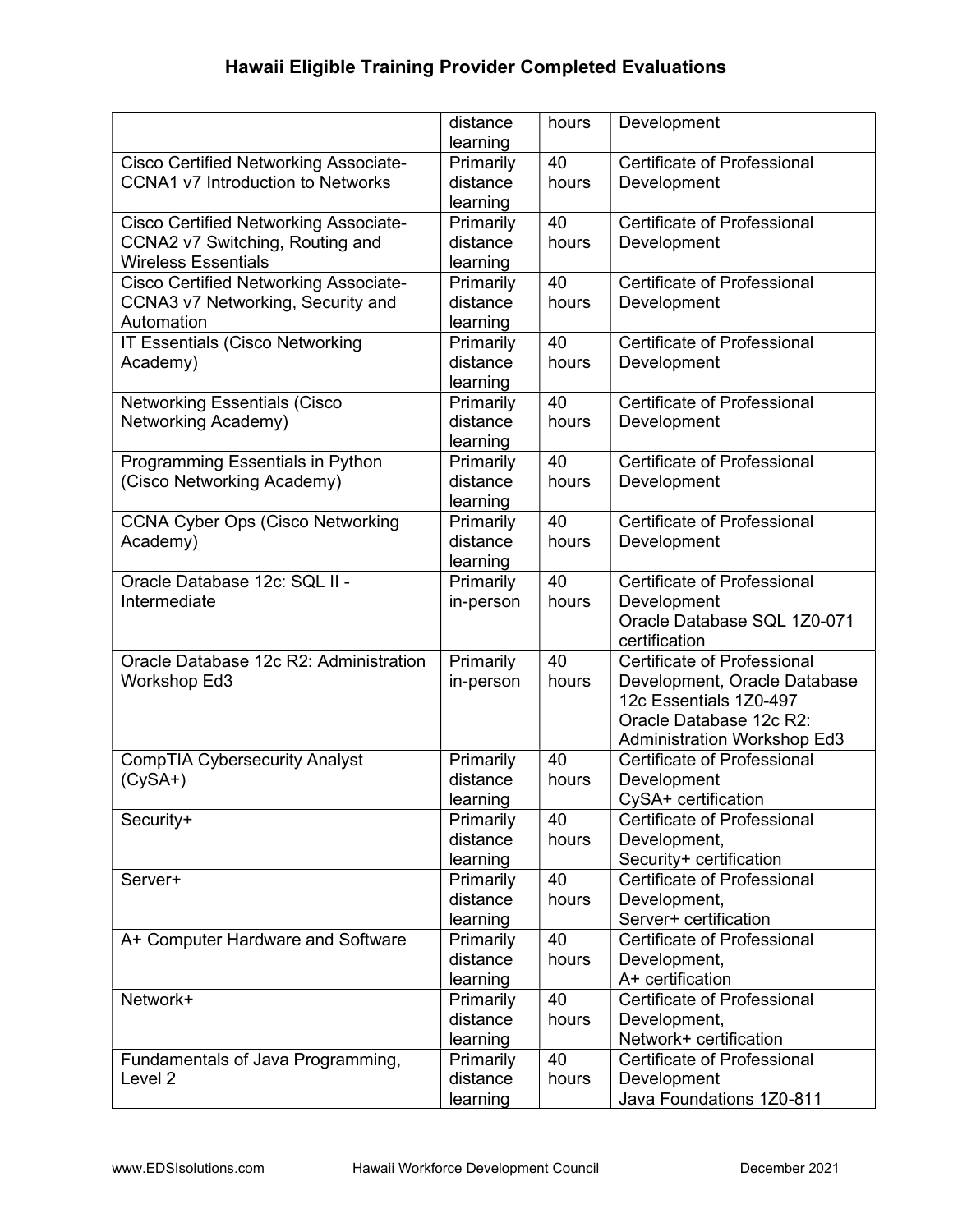|                                                  |                           |                | certification                               |
|--------------------------------------------------|---------------------------|----------------|---------------------------------------------|
| Linux+                                           | Primarily                 | 40             | <b>Certificate of Professional</b>          |
|                                                  | distance                  | hours          | Development                                 |
|                                                  | learning                  |                | Linux+ certification                        |
| VMware - vSphere: Intall, Configure,             | Primarily                 | 40             | <b>Certificate of Professional</b>          |
| Manage                                           | distance                  | hours          | Development,                                |
|                                                  | learning                  |                | Vmware VCP certification                    |
| <b>AWS Solutions Architect - Associate</b>       | Primarily                 | 40             | <b>Certificate of Professional</b>          |
|                                                  | distance                  | hours          | Development,                                |
|                                                  | learning                  |                | <b>AWS Solutions Architect</b>              |
|                                                  |                           |                | Associate certification                     |
|                                                  | <b>Honolulu Community</b> | College        |                                             |
| <b>Carpentry Pre-Apprenticeship</b>              | Primarily                 | 400            | Equivalent of two semesters of              |
|                                                  | in-person                 | hours          | Carpentry Technology (AAS)                  |
|                                                  |                           |                | coursework in 8 weeks.                      |
| Occupational & Environmental Safety              | Primarily                 | 24             | <b>Associate of Science-</b>                |
| Management - (In person delivery)                | in-person                 | Credits        | Occupational & Environmental                |
|                                                  |                           |                | <b>Safety Management</b>                    |
| Occupational & Environmental Safety              | Primarily                 | 65             | Associate of Science-                       |
| Management - (In person delivery)                | in-person                 | <b>Credits</b> | Occupational & Environmental                |
|                                                  |                           |                | <b>Safety Management</b>                    |
| Carpentry Technology- Concrete Form -            | Primarily                 | 29-30          | Certificate of Achievement-                 |
| (In person delivery)                             | in-person                 | Credits        | <b>Concrete Form</b>                        |
| Carpentry Technology- Framing - (In              | Primarily                 | 29-30          | Certificate of Achievement-                 |
| person delivery)                                 | in-person                 | Credits        | Framing                                     |
| Carpentry Technology- Finishing - (In            | Primarily                 | 29-30          | Certificate of Achievement-                 |
| person delivery)                                 | in-person                 | Credits        | Finishing                                   |
| Carpentry Technology - (In person                | Primarily                 | 63             | Associate of Applied Science                |
| delivery)                                        | in-person                 | Credits        |                                             |
| <b>Electrical Installation &amp; Maintenance</b> | Primarily                 | 62             | Associate in Applied Science-               |
| Technology                                       | in-person                 | Credits        | Electrical                                  |
|                                                  |                           |                | Installation/Maintenance                    |
|                                                  |                           |                | Technology                                  |
| Refrigeration & Air Conditioning                 | Primarily                 | 63             | Associate of Applied Science-               |
| Technology- (In person delivery)                 | in-person                 | Credits        | <b>Refrigeration &amp; Air Conditioning</b> |
|                                                  |                           |                | Technology                                  |
| <b>Autobody Repair &amp; Painting</b>            | Primarily                 | 28             | Certificate of Achievement- Auto            |
|                                                  | in-person                 | Credits        | Body Repair & Painting                      |
| Diesel Mechanics Technology -                    | Primarily                 | 67             | Associate of Applied Science in             |
| (Associates Degree)                              | in-person                 | Credits        | <b>Diesel Mechanics</b>                     |
| Diesel Mechanics Technology -                    | Primarily                 | 27             | Certificate of Achievement in               |
| (Certificate of Achievement)                     | in-person                 | Credits        | <b>Diesel Mechanics</b>                     |
|                                                  | Primarily                 | 24             | Certificate of Achievement in               |
| Automotive Technology- (In person                |                           |                | Automotive Technology                       |
| delivery)                                        | in-person                 | Credits        |                                             |
| <b>Automotive Technology</b>                     | Primarily                 | 80-83          | Associate in Applied Science in             |
|                                                  | in-person                 | Credits        | Automotive Technology                       |
| Aeronautics Maintenance Technology -             | Primarily                 | 72             | <b>Associate of Science</b>                 |
| (Associates Degree)                              | in-person                 | Credits        |                                             |
| Aeronautics Maintenance Technology -             | Primarily                 | 56             | Certificate of Achievement                  |
| (Certificate of Achievement)                     | in-person                 | Credits        |                                             |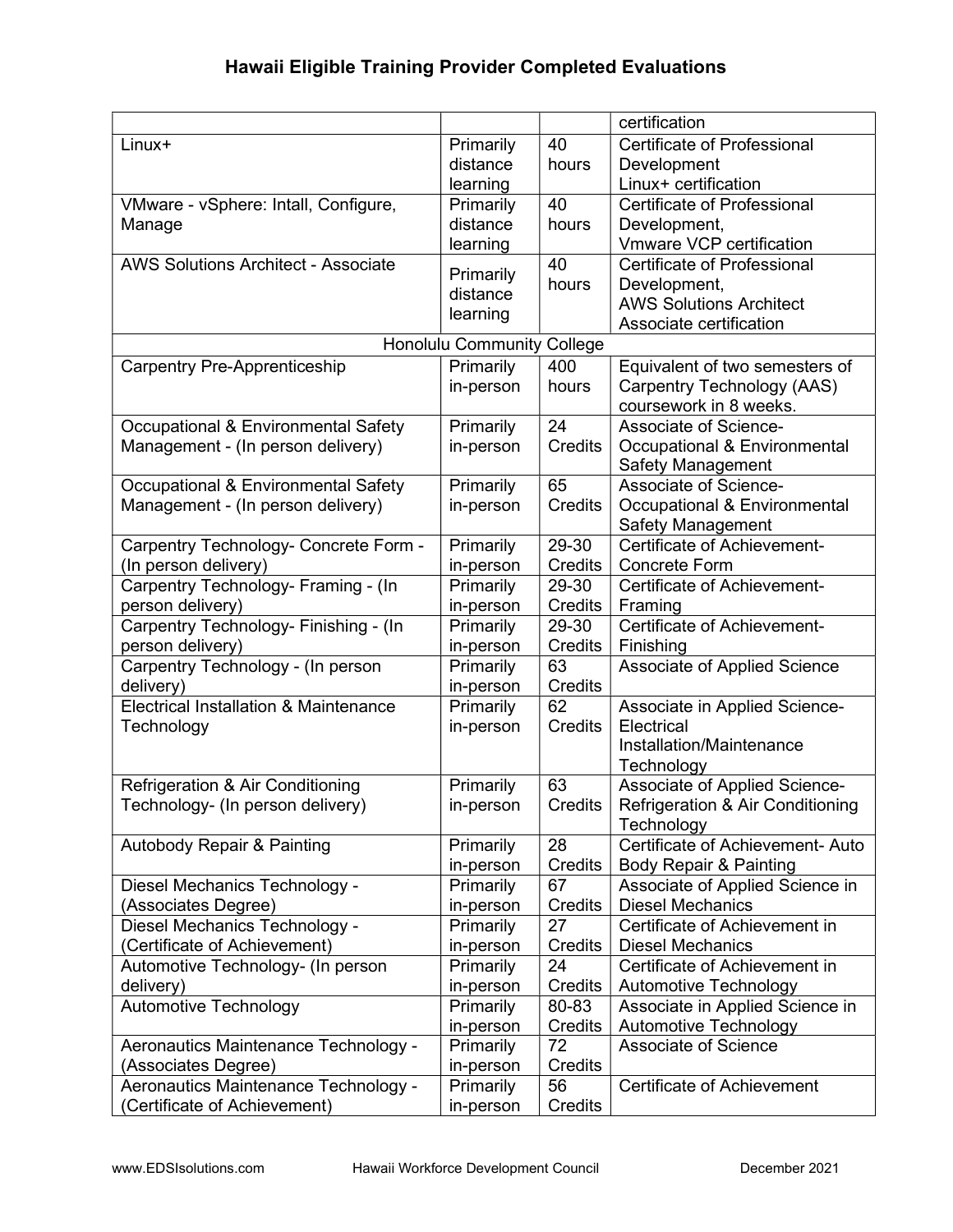| <b>Sheet Metal &amp; Plastics</b>        | Primarily | 29              | Certificate of Achievement-         |
|------------------------------------------|-----------|-----------------|-------------------------------------|
|                                          | in-person | Credits         | <b>Sheet Metal &amp; Plastics</b>   |
| Welding Technology- (Certificate of      | Primarily | 26              | Certificate of Achievement-         |
| Achievement) (In person delivery)        | in-person | Credits         | <b>Welding Technology</b>           |
| <b>Welding Technology- (Associates</b>   | Primarily | 63-64           | Associate in Applied Science-       |
| Degree) (In person delivery)             | in-person | Credits         | <b>Welding Technology</b>           |
| Computing, Security, & Networking        | Primarily | 27              | Certificate of Achievement in       |
| Technology- Networking and               | in-person | <b>Credits</b>  | Networking and                      |
| Telecommunications - (In person          |           |                 | Telecommunications                  |
| delivery)                                |           |                 |                                     |
| Computing, Security, & Networking        | Primarily | 30-32           | Certificate of Achievement in       |
| Technology- Information Assurance - (In  | in-person | <b>Credits</b>  | <b>Information Assurance</b>        |
| person delivery)                         |           |                 |                                     |
| Computing, Security, & Networking        | Primarily | 64-68           | Associate of Science-               |
| Technology- Information Assurance - (In  | in-person | <b>Credits</b>  | <b>Information Assurance</b>        |
| person delivery)                         |           |                 |                                     |
| Fire & Environmental Emergency           | Classroom | 61              | Associate of Applied Science in     |
| Response (In-Person, Hybrid, and         | and       |                 | <b>Fire and Environmental</b>       |
| Distance)                                | Online    |                 | <b>Emergency Response</b>           |
| Early Childhood Education- Preschool-    | Primarily | $\overline{32}$ | Certificate of Achievement-         |
| (Certificate of Achievement) (In person  | in-person | <b>Credits</b>  | Preschool                           |
| delivery)                                |           |                 |                                     |
| Early Childhood Education - Preschool-   | Primarily | 62-63           | Associate in Science- Preschool     |
| (Associates Degree) (In person delivery) | in-person | Credits         |                                     |
| Architectural, Engineering, and CAD      | Primarily | 67              | Associate in Science-               |
| Technologies - Architectural Focus- (In  | in-person | <b>Credits</b>  | <b>Architectural Focus</b>          |
| person delivery)                         |           |                 |                                     |
| Architectural, Engineering, and CAD      | Primarily | 69              | Associate in Science-               |
| <b>Technologies - Construction</b>       | in-person | <b>Credits</b>  | <b>Construction Management</b>      |
| Management Focus- (In person delivery)   |           |                 | Focus                               |
| Administration of Justice- (In person    | Primarily | 60              | <b>Associate of Applied Science</b> |
| delivery)                                | in-person | Credits         |                                     |
| Human Services- (In person delivery)     | Primarily | 60              | Associate of Applied Science-       |
|                                          | in-person | <b>Credits</b>  | <b>Human Services</b>               |

### Data Reporting Capacity:

| Understanding of<br>reporting requirements | Unsure of requirements, unsure if WDC knows the right contact (HCC<br>and OCE) |
|--------------------------------------------|--------------------------------------------------------------------------------|
|                                            | Understands what is required for reporting. (PCC)                              |
| <b>Compliance with</b>                     |                                                                                |
| reporting requirements                     | Did not report in the past, given reporting waivers. (HCC and OCE,             |
| / support needed                           | PCC)                                                                           |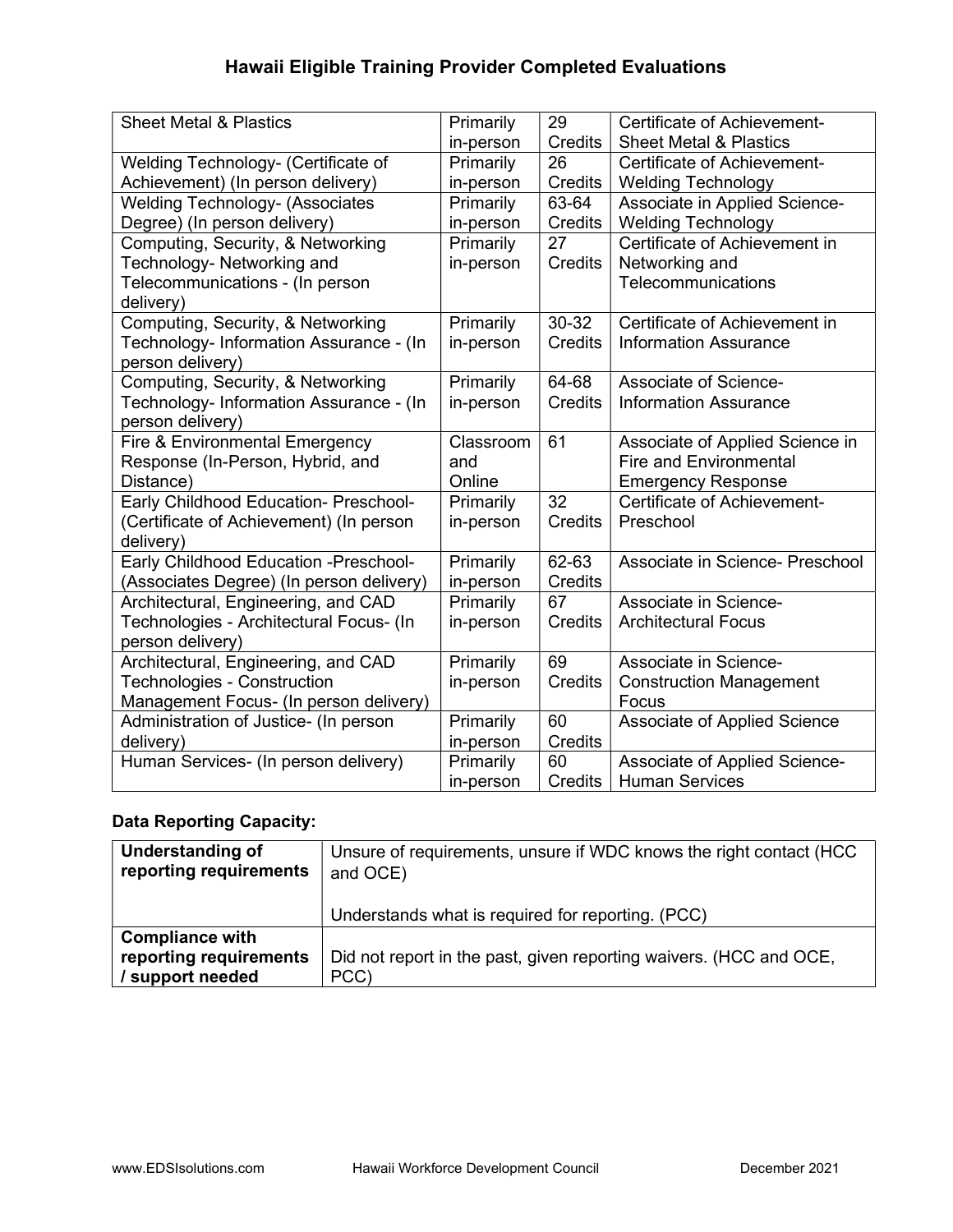### Program Expansion Capacity:

| <b>Capacity for additional</b>                              | Yes (HCC)                                                                 |
|-------------------------------------------------------------|---------------------------------------------------------------------------|
| <b>WIOA in current</b>                                      | Has room for additional WIOA (OCE)                                        |
| programs                                                    | Has room and interested in enrolling more WIOA (PCC)                      |
| <b>Plans/capacity for</b><br>additional courses of<br>study | No specific plans, but willing and able to expand offerings if warranted. |

### Program Design and Delivery: (HCC PROGRAMS)

| <b>Evaluation Category</b>                                    | Welding           | Computing,<br>Security, & |
|---------------------------------------------------------------|-------------------|---------------------------|
|                                                               | <b>Technology</b> | <b>Networking</b>         |
| <b>Instructional Design</b>                                   |                   | Technology-               |
| The course organization and design is clear, coherent, and    |                   |                           |
| presented in a developmentally appropriate way. Concepts      |                   |                           |
| and skills build logically and purposefully throughout the    |                   |                           |
| course, with transitions to support development and           |                   |                           |
| understanding from skill to skill.                            | Yes               | Yes                       |
| The course design purposefully integrates "soft"              |                   |                           |
| employment skills along with the hard skill content           | Yes               | Yes                       |
| The texts are at appropriate reading levels and offer         |                   |                           |
| supports for readers at lower levels.                         | Yes               | Yes                       |
| The course uses active learning strategies to engage          |                   |                           |
| students and foster deep understanding and a multi-modal      |                   |                           |
| approach to learning by facilitating content in a variety of  |                   |                           |
| methods.                                                      | Yes               | Yes                       |
| <b>Instructional Materials</b>                                | Yes               | Yes                       |
| The course includes detailed lesson plans and facilitation    |                   |                           |
| notes.                                                        |                   |                           |
| All instructional materials are accurate, complete, and       |                   |                           |
| current.                                                      |                   |                           |
| Learning objectives are clearly matched to industry           |                   |                           |
| standards and employer needs and align with end-of-course     |                   |                           |
| assessments.                                                  | Yes               | Yes                       |
| Supplementary materials for enrichment and remedial           |                   |                           |
| activities are provided, including activities and assignments |                   |                           |
| that students can complete outside of the classroom.          | Yes               | Yes                       |
| <b>Assessments and Assignments</b>                            |                   |                           |
| Assignments and assessments are challenging, appropriate,     |                   |                           |
| and align to learning objectives, and mimic job functions and |                   |                           |
| industry relevant tasks.                                      |                   |                           |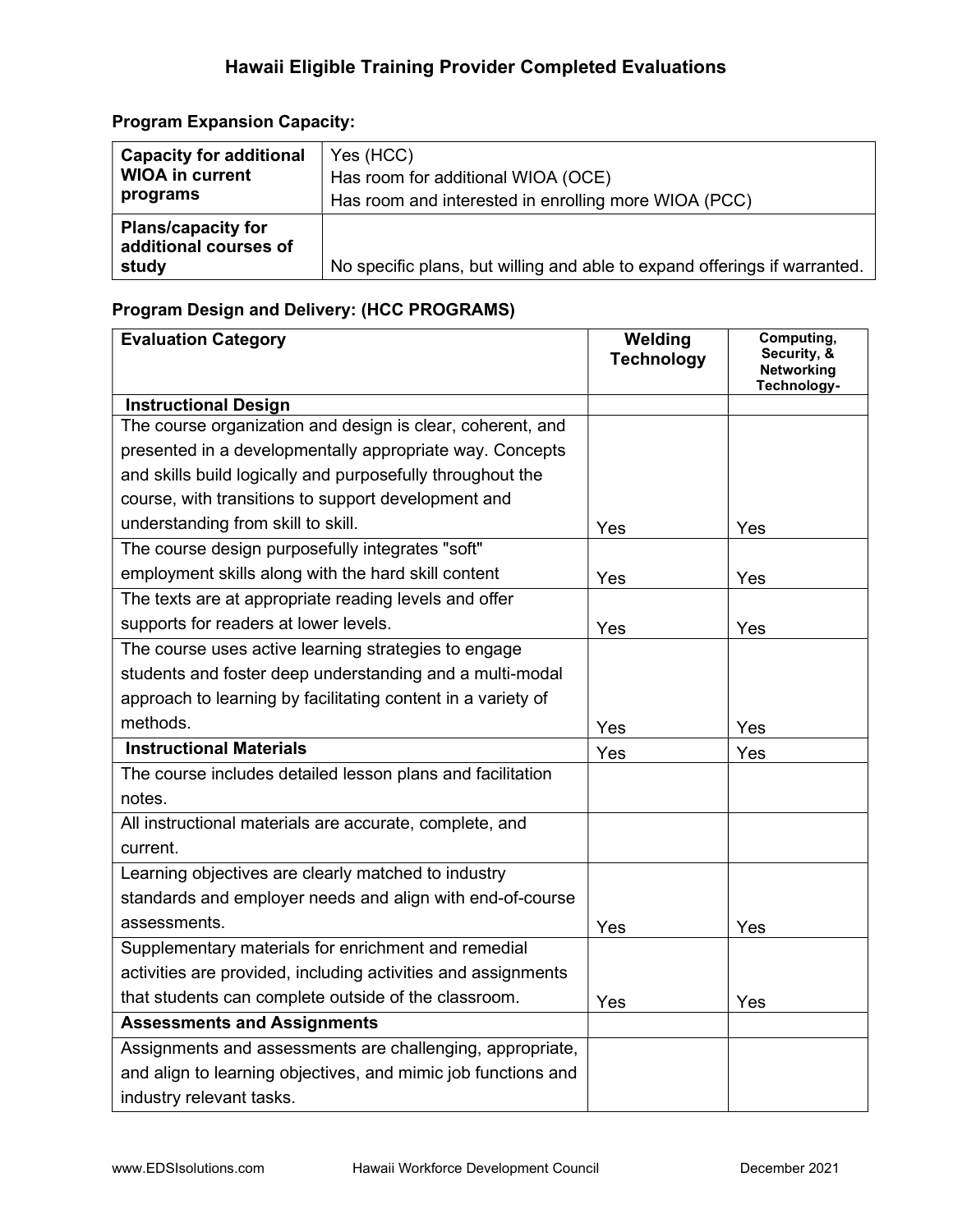| <b>Evaluation Category</b>                                     | Welding<br><b>Technology</b> | Computing,<br>Security, &<br><b>Networking</b><br>Technology- |
|----------------------------------------------------------------|------------------------------|---------------------------------------------------------------|
| The course employs multiple methods to assess student          |                              |                                                               |
| performance and inform instructional practice.                 |                              |                                                               |
| There is a test bank of valid and reliable assessment items    |                              |                                                               |
| Hands-on activities are included to enhance student            |                              |                                                               |
| understanding.                                                 |                              |                                                               |
| The course provides opportunities for students to track their  |                              |                                                               |
| progress in meeting learning objectives.                       |                              |                                                               |
| <b>Course Validation Evaluation and Revision</b>               |                              |                                                               |
| The course is accredited by a recognized accreditation         |                              |                                                               |
| agency.                                                        | Yes                          | Yes                                                           |
| The course has been validated and vetted by local industry     |                              |                                                               |
| partnerships, employers, or professional organizations.        | Yes                          | Yes                                                           |
| The provider conducts ongoing internal evaluations to          |                              |                                                               |
| evaluate the accuracy and quality of the curriculum.           | Yes                          | Yes                                                           |
| Instructors are qualified by either receiving extensive        |                              |                                                               |
| training and/or have practical experience in the field of      |                              |                                                               |
| study.                                                         | Yes                          | Yes                                                           |
| There is a process in place to seek feedback from students     |                              |                                                               |
| on the quality of program and instruction                      | Yes                          | Yes                                                           |
| There is a process in place to update course materials and     |                              |                                                               |
| lesson plans in response to changing credential or industry    |                              |                                                               |
| requirements                                                   | Yes                          | Yes                                                           |
| <b>Distance Learning (if applicable)</b>                       |                              |                                                               |
| Students are provided a course orientation, an introduction    |                              |                                                               |
| to the online learning technologies, and resources to support  |                              |                                                               |
| successful online engagement.                                  | Yes                          | Yes                                                           |
| The course provides a high degree of interaction between       |                              |                                                               |
| teacher and student, and among students                        | Yes                          | Yes                                                           |
| Clear standards for instructor availability are communicated   |                              |                                                               |
| to the student, including office hours, response to questions, |                              |                                                               |
| etc.                                                           | Yes                          | Yes                                                           |
| Instructors and students can easily access detailed course     |                              |                                                               |
| progress and learning data.                                    | Yes                          | Yes                                                           |
| Curriculum uses the features and functions of the LMS to       |                              |                                                               |
| create dynamic and interactive learning experiences.           | Yes                          | Yes                                                           |

# Program Design and Delivery: (Pacific Center Programs)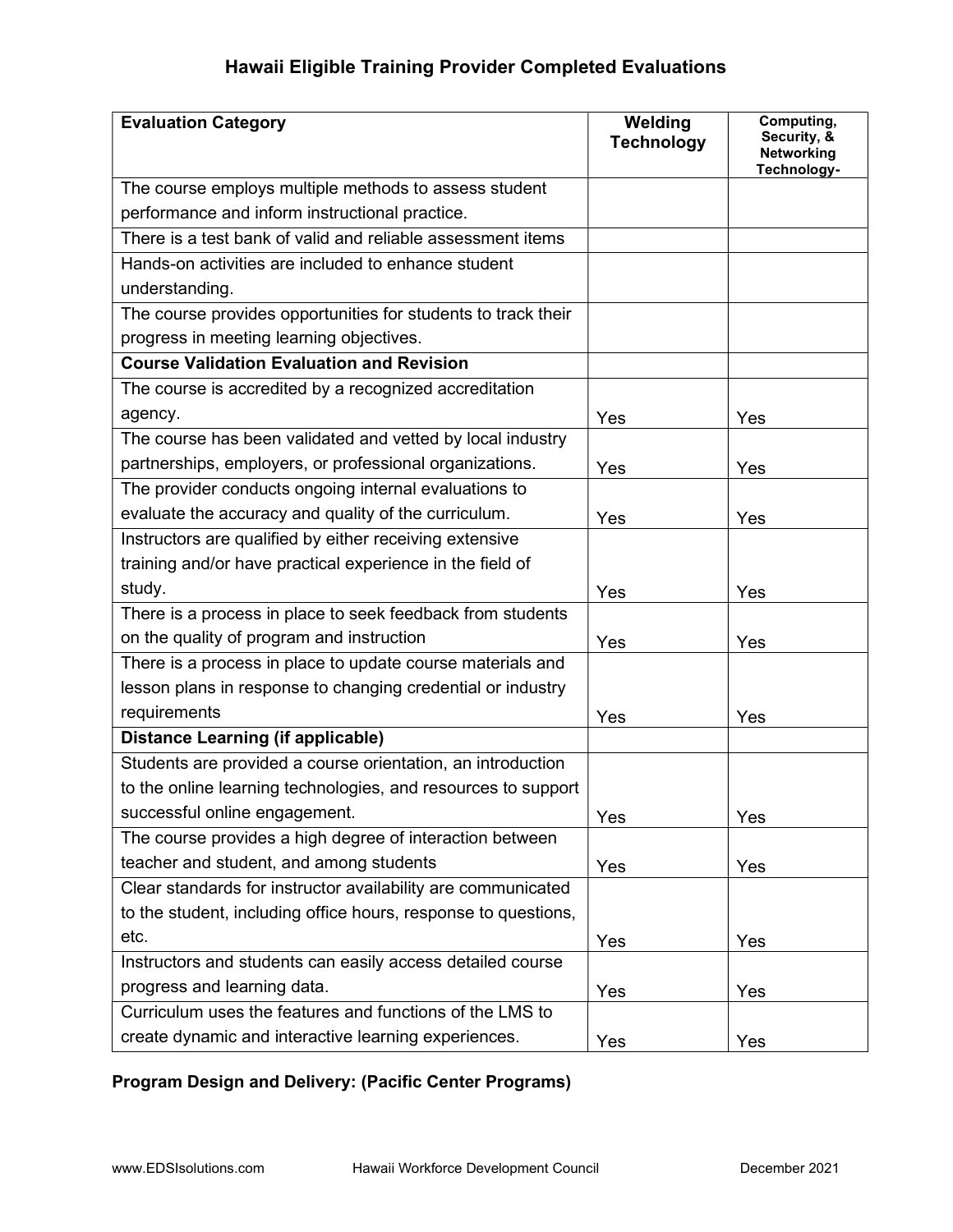| <b>Evaluation Category</b>                                                                | <b>AWS Cloud</b><br><b>Foundations</b> | <b>Cisco Certified</b><br><b>Networking</b> |
|-------------------------------------------------------------------------------------------|----------------------------------------|---------------------------------------------|
|                                                                                           |                                        | <b>Associate</b>                            |
| <b>Instructional Design</b><br>The course organization and design is clear, coherent, and |                                        |                                             |
| presented in a developmentally appropriate way. Concepts                                  |                                        |                                             |
| and skills build logically and purposefully throughout the                                |                                        |                                             |
| course, with transitions to support development and                                       |                                        |                                             |
| understanding from skill to skill.                                                        |                                        |                                             |
| The course design purposefully integrates "soft"                                          | Yes                                    | Yes                                         |
| employment skills along with the hard skill content                                       |                                        |                                             |
| The texts are at appropriate reading levels and offer                                     | Yes                                    | Yes                                         |
| supports for readers at lower levels.                                                     |                                        |                                             |
| The course uses active learning strategies to engage                                      | Yes                                    | Yes                                         |
| students and foster deep understanding and a multi-modal                                  |                                        |                                             |
|                                                                                           |                                        |                                             |
| approach to learning by facilitating content in a variety of                              |                                        |                                             |
| methods.                                                                                  | Yes                                    | Yes                                         |
| <b>Instructional Materials</b>                                                            |                                        |                                             |
| The course includes detailed lesson plans and facilitation                                |                                        |                                             |
| notes.                                                                                    | Yes                                    | Yes                                         |
| All instructional materials are accurate, complete, and                                   |                                        |                                             |
| current.                                                                                  | Yes                                    | Yes                                         |
| Learning objectives are clearly matched to industry                                       |                                        |                                             |
| standards and employer needs and align with end-of-course                                 |                                        |                                             |
| assessments.                                                                              | Yes                                    | Yes                                         |
| Supplementary materials for enrichment and remedial                                       |                                        |                                             |
| activities are provided, including activities and assignments                             |                                        |                                             |
| that students can complete outside of the classroom.                                      | Yes                                    | Yes                                         |
| <b>Assessments and Assignments</b>                                                        |                                        |                                             |
| Assignments and assessments are challenging, appropriate,                                 |                                        |                                             |
| and align to learning objectives, and mimic job functions and                             |                                        |                                             |
| industry relevant tasks.                                                                  | Yes                                    | Yes                                         |
| The course employs multiple methods to assess student                                     |                                        |                                             |
| performance and inform instructional practice.                                            | Yes                                    | Yes                                         |
| There is a test bank of valid and reliable assessment items                               | N/a                                    | N/a                                         |
| Hands-on activities are included to enhance student                                       |                                        |                                             |
| understanding.                                                                            | Yes                                    | Yes                                         |
| The course provides opportunities for students to track their                             |                                        |                                             |
| progress in meeting learning objectives.                                                  | Yes                                    | Yes                                         |
| <b>Course Validation Evaluation and Revision</b>                                          |                                        |                                             |
| The course is accredited by a recognized accreditation                                    | Yes                                    | Yes                                         |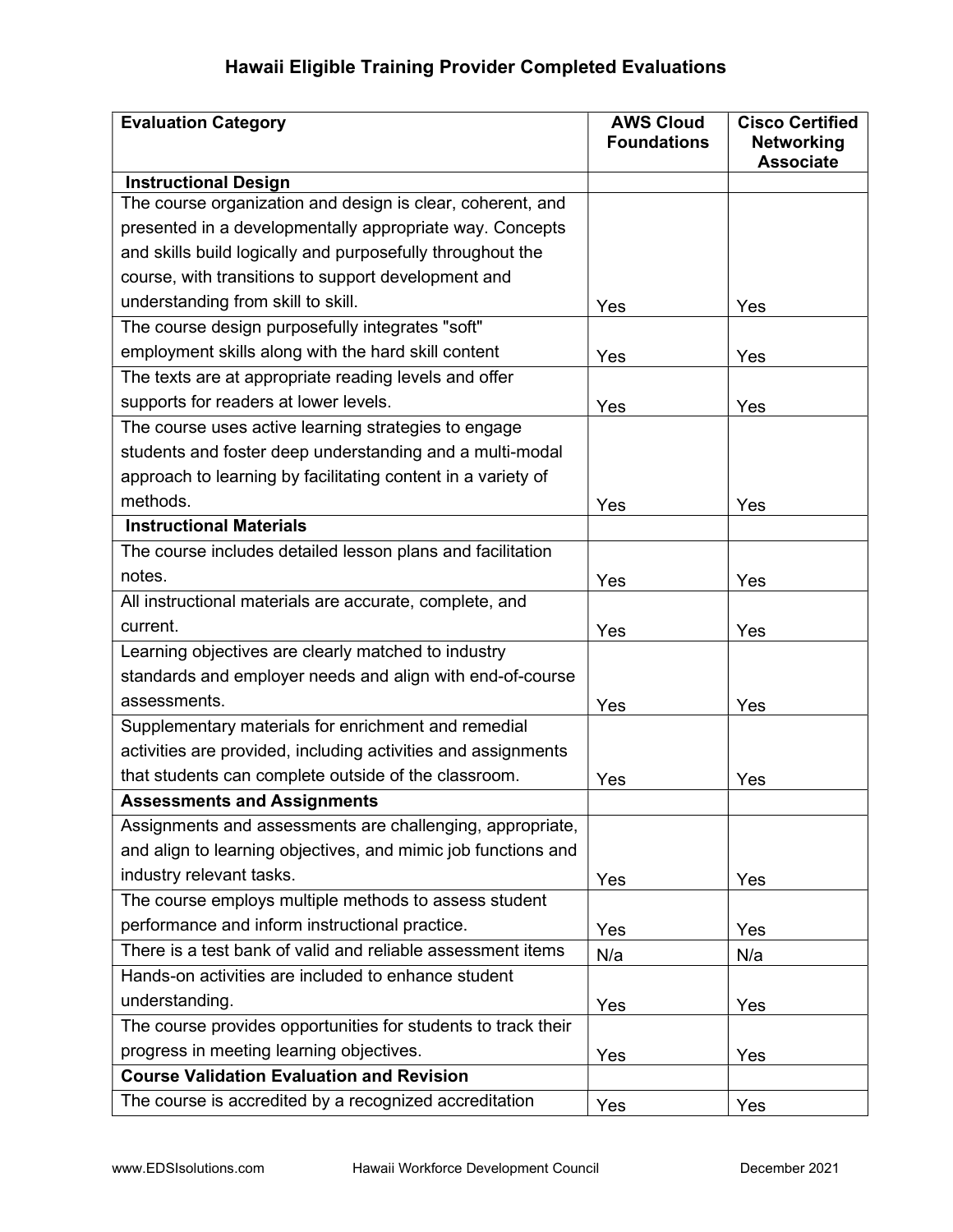| <b>Evaluation Category</b>                                     | <b>AWS Cloud</b><br><b>Foundations</b> | <b>Cisco Certified</b><br><b>Networking</b> |
|----------------------------------------------------------------|----------------------------------------|---------------------------------------------|
|                                                                |                                        | <b>Associate</b>                            |
| agency.                                                        |                                        |                                             |
| The course has been validated and vetted by local industry     |                                        |                                             |
| partnerships, employers, or professional organizations.        | Yes                                    | Yes                                         |
| The provider conducts ongoing internal evaluations to          |                                        |                                             |
| evaluate the accuracy and quality of the curriculum.           | Yes                                    | Yes                                         |
| Instructors are qualified by either receiving extensive        |                                        |                                             |
| training and/or have practical experience in the field of      |                                        |                                             |
| study.                                                         | Yes                                    | Yes                                         |
| There is a process in place to seek feedback from students     |                                        |                                             |
| on the quality of program and instruction                      | Yes                                    | Yes                                         |
| There is a process in place to update course materials and     |                                        |                                             |
| lesson plans in response to changing credential or industry    |                                        |                                             |
| requirements                                                   | Yes                                    | Yes                                         |
| <b>Distance Learning (if applicable)</b>                       |                                        |                                             |
| Students are provided a course orientation, an introduction    |                                        |                                             |
| to the online learning technologies, and resources to support  |                                        |                                             |
| successful online engagement.                                  | Yes                                    | Yes                                         |
| The course provides a high degree of interaction between       |                                        |                                             |
| teacher and student, and among students                        | Yes                                    | Yes                                         |
| Clear standards for instructor availability are communicated   |                                        |                                             |
| to the student, including office hours, response to questions, |                                        |                                             |
| etc.                                                           | Yes                                    | Yes                                         |
| Instructors and students can easily access detailed course     |                                        |                                             |
| progress and learning data.                                    | Yes                                    | Yes                                         |
| Curriculum uses the features and functions of the LMS to       |                                        |                                             |
| create dynamic and interactive learning experiences.           | Yes                                    | Yes                                         |

### Program Design and Delivery: (OCE Program)

| <b>Evaluation Category</b>                                                  | <b>Marine</b><br>Welding<br><b>Technology</b><br>Program |
|-----------------------------------------------------------------------------|----------------------------------------------------------|
| <b>Instructional Design</b>                                                 |                                                          |
| The course organization and design is clear, coherent, and presented in a   |                                                          |
| developmentally appropriate way. Concepts and skills build logically and    |                                                          |
| purposefully throughout the course, with transitions to support development |                                                          |
| and understanding from skill to skill.                                      | Yes                                                      |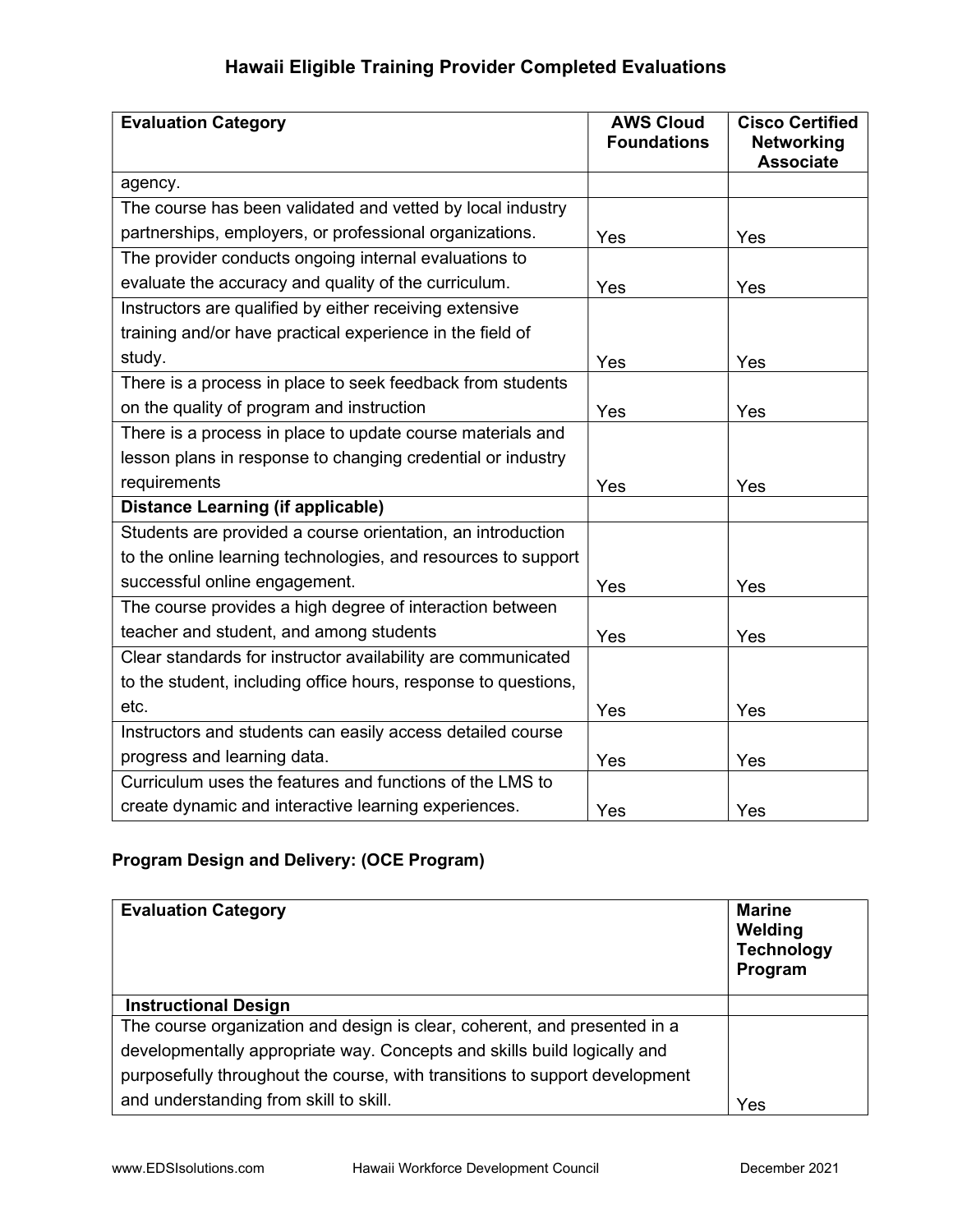| <b>Evaluation Category</b>                                                      | <b>Marine</b><br>Welding<br><b>Technology</b><br>Program |
|---------------------------------------------------------------------------------|----------------------------------------------------------|
| The course design purposefully integrates "soft" employment skills along with   |                                                          |
| the hard skill content                                                          | Yes                                                      |
| The texts are at appropriate reading levels and offer supports for readers at   |                                                          |
| lower levels.                                                                   | Yes                                                      |
| The course uses active learning strategies to engage students and foster deep   |                                                          |
| understanding and a multi-modal approach to learning by facilitating content in |                                                          |
| a variety of methods.                                                           | Yes                                                      |
| <b>Instructional Materials</b>                                                  |                                                          |
| The course includes detailed lesson plans and facilitation notes.               | Yes                                                      |
| All instructional materials are accurate, complete, and current.                | Yes                                                      |
| Learning objectives are clearly matched to industry standards and employer      |                                                          |
| needs and align with end-of-course assessments.                                 | Yes                                                      |
| Supplementary materials for enrichment and remedial activities are provided,    |                                                          |
| including activities and assignments that students can complete outside of the  |                                                          |
| classroom.                                                                      | Yes                                                      |
| <b>Assessments and Assignments</b>                                              |                                                          |
| Assignments and assessments are challenging, appropriate, and align to          |                                                          |
| learning objectives, and mimic job functions and industry relevant tasks.       |                                                          |
| The course employs multiple methods to assess student performance and           |                                                          |
| inform instructional practice.                                                  |                                                          |
| There is a test bank of valid and reliable assessment items                     |                                                          |
| Hands-on activities are included to enhance student understanding.              |                                                          |
| The course provides opportunities for students to track their progress in       |                                                          |
| meeting learning objectives.                                                    |                                                          |
| <b>Course Validation Evaluation and Revision</b>                                |                                                          |
| The course is accredited by a recognized accreditation agency.                  | Yes                                                      |
| The course has been validated and vetted by local industry partnerships,        |                                                          |
| employers, or professional organizations.                                       | Yes                                                      |
| The provider conducts ongoing internal evaluations to evaluate the accuracy     |                                                          |
| and quality of the curriculum.                                                  | Yes                                                      |
| Instructors are qualified by either receiving extensive training and/or have    |                                                          |
| practical experience in the field of study.                                     | Yes                                                      |
| There is a process in place to seek feedback from students on the quality of    |                                                          |
| program and instruction                                                         | Yes                                                      |
| There is a process in place to update course materials and lesson plans in      |                                                          |
| response to changing credential or industry requirements                        | Yes                                                      |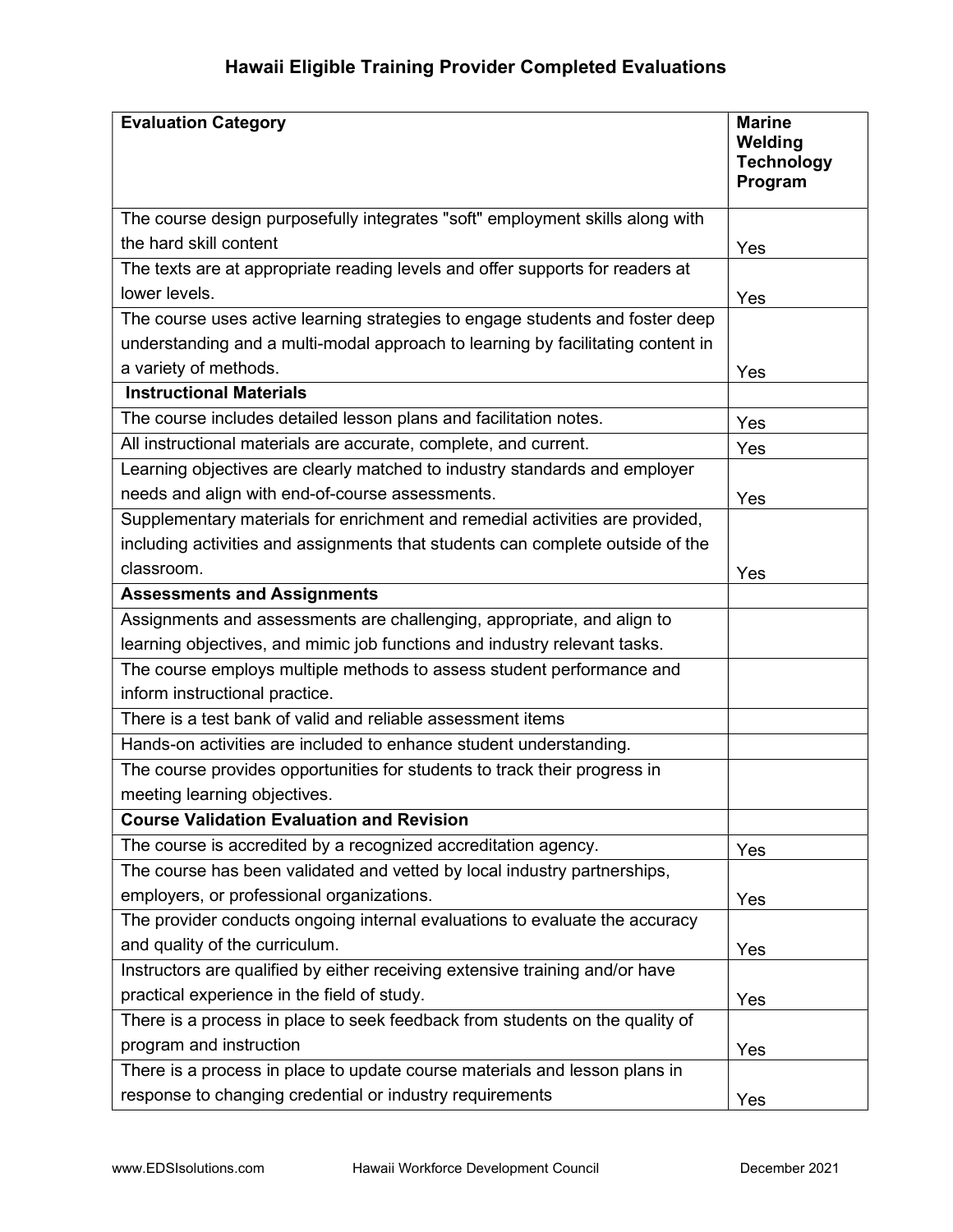| <b>Evaluation Category</b>                                                    | <b>Marine</b><br>Welding<br><b>Technology</b><br>Program |
|-------------------------------------------------------------------------------|----------------------------------------------------------|
| Distance Learning (if applicable)                                             |                                                          |
| Students are provided a course orientation, an introduction to the online     |                                                          |
| learning technologies, and resources to support successful online             |                                                          |
| engagement.                                                                   | N/a                                                      |
| The course provides a high degree of interaction between teacher and student, |                                                          |
| and among students                                                            | N/a                                                      |
| Clear standards for instructor availability are communicated to the student,  |                                                          |
| including office hours, response to questions, etc.                           | N/a                                                      |
| Instructors and students can easily access detailed course progress and       |                                                          |
| learning data.                                                                | N/a                                                      |
| Curriculum uses the features and functions of the LMS to create dynamic and   |                                                          |
| interactive learning experiences.                                             | N/a                                                      |

#### Key Points / Evaluation Summary:

Honolulu Community College hopes to improve and expand its relationship with the Oahu Local Workforce area. They believe their ETP offerings could be optimized, some old courses may not be offered, new ones added. A regular review with ETP potential programs in mind is needed.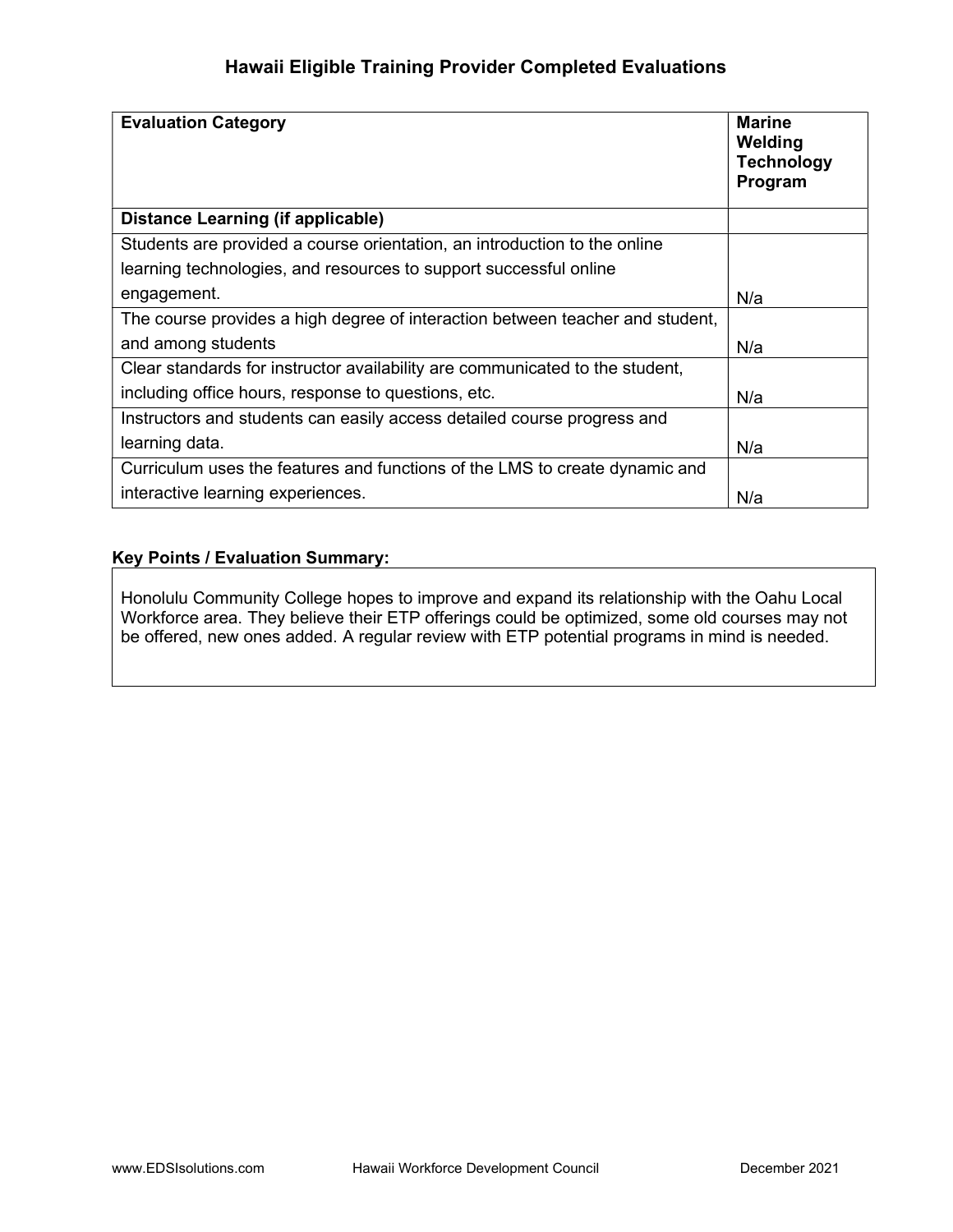| Provider:                      | <b>Kapiolani Community College</b>                                                                                                                                                                                                                                                                                                                                                                                                                                                                                                                                                                                                                                                                 |
|--------------------------------|----------------------------------------------------------------------------------------------------------------------------------------------------------------------------------------------------------------------------------------------------------------------------------------------------------------------------------------------------------------------------------------------------------------------------------------------------------------------------------------------------------------------------------------------------------------------------------------------------------------------------------------------------------------------------------------------------|
| Date of Review:                | 8/19/21                                                                                                                                                                                                                                                                                                                                                                                                                                                                                                                                                                                                                                                                                            |
| <b>Provider</b><br>Background: | Non-credit short-term certificate programs are designed to fast-track<br>students into the job-market and meet workforce industry needs whereby<br>specific degrees such as an associate's or bachelor's degrees are not<br>required. The contact hours earned in these programs are not transferable<br>into a different degree pathway but are only specific for certification or<br>licensure eligibility in these specific fields. Class meeting times are usually<br>non-traditional and often held during the evenings or weekends to meet the<br>needs of those who work or attend day school. Courses are open to all,<br>including high school graduates to seasoned workers or retirees. |

## Currently Approved Programs:

| <b>Name</b>                                       | Format    | <b>Hours</b> | <b>Credential</b>                                                  |
|---------------------------------------------------|-----------|--------------|--------------------------------------------------------------------|
| <b>Culinary Arts (Certificate of Achievement)</b> | Primarily | 33           | Certificate of Achievement,                                        |
|                                                   | in-person | Credit       | <b>Culinary Arts</b>                                               |
|                                                   |           | Hours        | <b>ACF Certification</b>                                           |
| <b>Culinary Arts (Associates Degree)</b>          | Primarily | 70           | Associate of Science, Culinary                                     |
|                                                   | in-person | Credit       | Arts, emphasis in Institutional                                    |
|                                                   |           | Hours        | <b>Food Service Management</b>                                     |
|                                                   |           |              | <b>ACF Certification</b>                                           |
| Phlebotomy Technician                             | Primarily | 110          | <b>Certificate of Competence</b>                                   |
|                                                   | in-person | Hours        | Certification Exam from                                            |
|                                                   |           |              | American Society of Clinical                                       |
|                                                   |           |              | Pathology                                                          |
| Dental Assisting (In-Person) (Certificate         | Primarily | 41           | Certificate of Achievement                                         |
| of Achievement)                                   | in-person | Credit       |                                                                    |
|                                                   |           | <b>Hours</b> |                                                                    |
| Dental Assisting (In-Person) (Certificate         | Primarily | 15           | <b>Certificate of Competence</b>                                   |
| of Competence)                                    | in-person | Credit       | <b>Eligibility for national Certified</b>                          |
|                                                   |           | Hours        | Dental Assistant (CDA)<br>examination.                             |
|                                                   |           | 15           |                                                                    |
| Emergency Medical Technician (In-<br>Person)      | Primarily | Credit       | Certificate of Competence-<br><b>Emergency Medical Technician.</b> |
|                                                   | in-person | Hours        | Competition of program leads to                                    |
|                                                   |           |              | the National Registry of EMT                                       |
|                                                   |           |              | Examination                                                        |
| Mobile Intensive Care Technician -                | Primarily | $71 -$       | Associate in Science - Mobile                                      |
| Paramedic (In-Person)                             | in-person | 74           | Intensive Care Technician                                          |
|                                                   |           | Credit       | (Paramedic)                                                        |
|                                                   |           | Hours        |                                                                    |
| Radiologic Technology (In-Person)                 | Primarily | 85-88        | Associate in Science -                                             |
|                                                   | in-person | Credit       | Radiologic Technology                                              |
|                                                   |           | Hours        |                                                                    |
| Phlebotomy Technician (Classroom)                 | Primarily | 110          | Certificate of Competence,                                         |
|                                                   | in-person | Hours        | Certification Exam from                                            |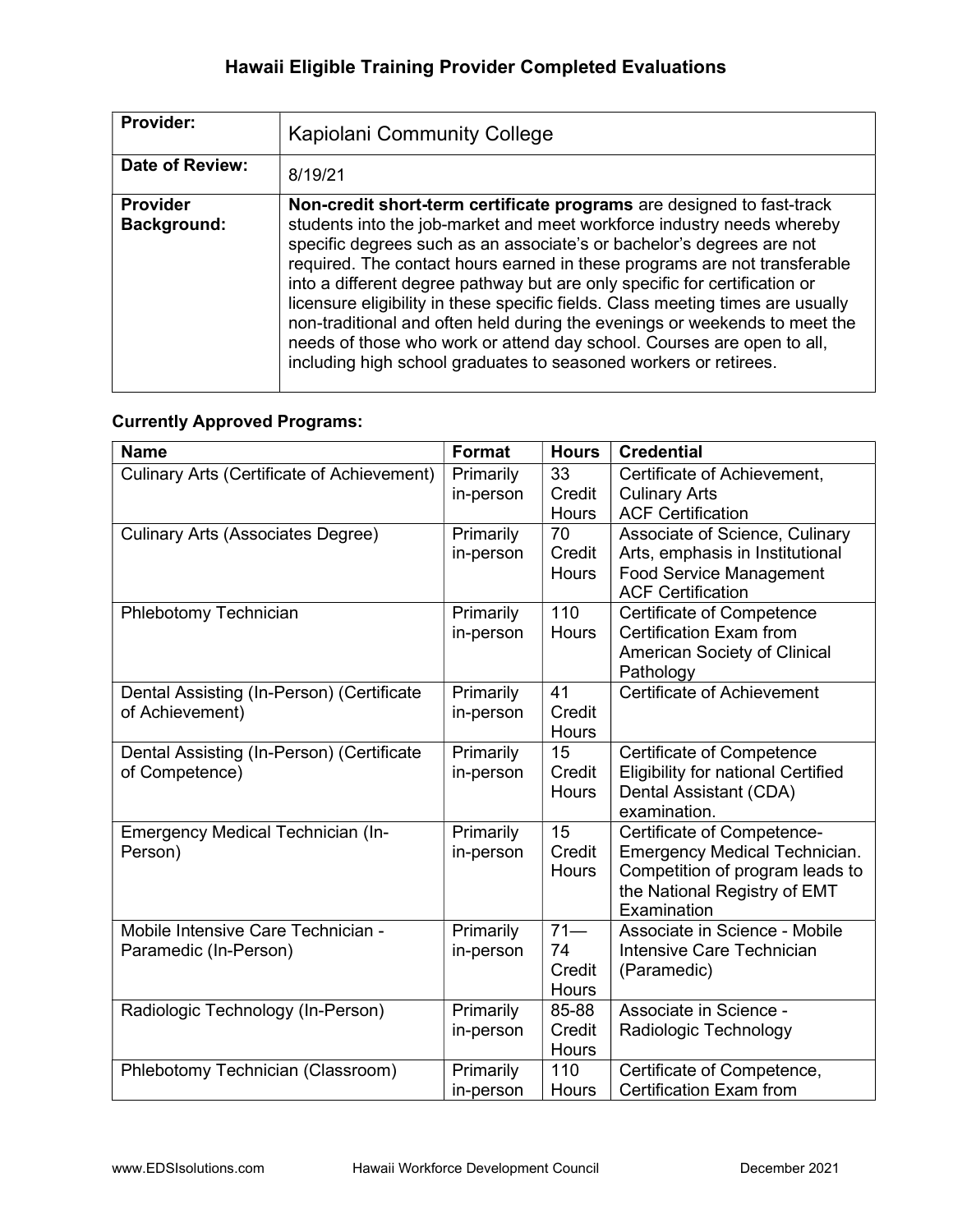|                                              |           |              | American Society of Clinical                                      |
|----------------------------------------------|-----------|--------------|-------------------------------------------------------------------|
|                                              |           |              | Pathology                                                         |
| Medical Laboratory Technician (In-           | Primarily | $70 -$       | Associate of Science - Medical                                    |
| Person)                                      | in-person | 73           | Laboratory Technician                                             |
|                                              |           | Credit       |                                                                   |
|                                              |           | Hours        |                                                                   |
| Medical Assistant (Certificate of            | Primarily | 33           | Certificate of Achievement,                                       |
| Achievement)                                 | in-person | Credit       | <b>Medical Assisting</b>                                          |
|                                              |           | Hours        |                                                                   |
| <b>Medical Assistant (Associates Degree)</b> | Primarily | 74           | Associate of Science, Medical                                     |
|                                              | in-person | Credit       | Assisting                                                         |
|                                              |           | Hours        |                                                                   |
| <b>Occupational Therapy Assistant</b>        | Primarily | 76           | Associate of Science,                                             |
|                                              | in-person | Credit       | <b>Occupational Therapy Assistant</b>                             |
|                                              |           | Hours        |                                                                   |
| <b>Pharmacy Technician</b>                   | Primarily | 305          | Certificate of Competence,                                        |
|                                              | in-person | Hours        | <b>Pharmacy Technician</b>                                        |
|                                              |           |              | <b>Certification Exam from PTCB</b>                               |
| <b>Physical Therapist Assistant</b>          | Primarily | 73           | Associate of Science, Physical                                    |
|                                              | in-person | Credit       | <b>Therapist Assistant</b>                                        |
|                                              |           | Hours        |                                                                   |
| <b>Respiratory Care Practitioner</b>         | Primarily | 95           | Associate of Science,                                             |
|                                              | in-person | Credit       | <b>Respiratory Care</b>                                           |
|                                              |           | Hours        |                                                                   |
| <b>Surgical Technology</b>                   | Primarily | 175          | Certificate of Competence;                                        |
|                                              | in-person | Hours        | <b>NBSTSA Certification</b>                                       |
|                                              |           | per          |                                                                   |
|                                              |           | Phase        |                                                                   |
| <b>Community Health Worker</b>               | Primarily | 15           | Certificate of Competence                                         |
|                                              | in-person | Credit       |                                                                   |
|                                              |           | Hours        |                                                                   |
| <b>Registered Nursing</b>                    | Primarily | 73           | Associate of Science, Nursing                                     |
|                                              | in-person | Credit       |                                                                   |
|                                              |           | Hours<br>145 |                                                                   |
| <b>Optometry Assistant</b>                   | Primarily | Hours        | <b>Certificate of Competence</b><br><b>CPO Certification from</b> |
|                                              | in-person |              | American Optometric                                               |
|                                              |           |              | Association                                                       |
| Massage Therapy                              | Primarily | 598          | Certificate of Competence                                         |
|                                              | in-person | Hours        | Hawaii State Board of Massage                                     |
|                                              |           |              | <b>License Examination</b>                                        |
| Long-Term Care Nurse Aide                    | Primarily | 150          | Certificate of Competence                                         |
|                                              | in-person | Hours        | Hawaii State Nurse Assistant                                      |
|                                              |           |              | <b>Competency Examination</b>                                     |
| Cybersecurity in Healthcare (Online)         | Primarily | 210          | Certificate of Competence -                                       |
|                                              | distance  |              | Prepares students for national                                    |
|                                              | learning  |              | certification exams:                                              |
|                                              |           |              | <b>CSX Cybersecurity</b>                                          |
|                                              |           |              | <b>Fundamentals Certification</b>                                 |
|                                              |           |              | Exam,                                                             |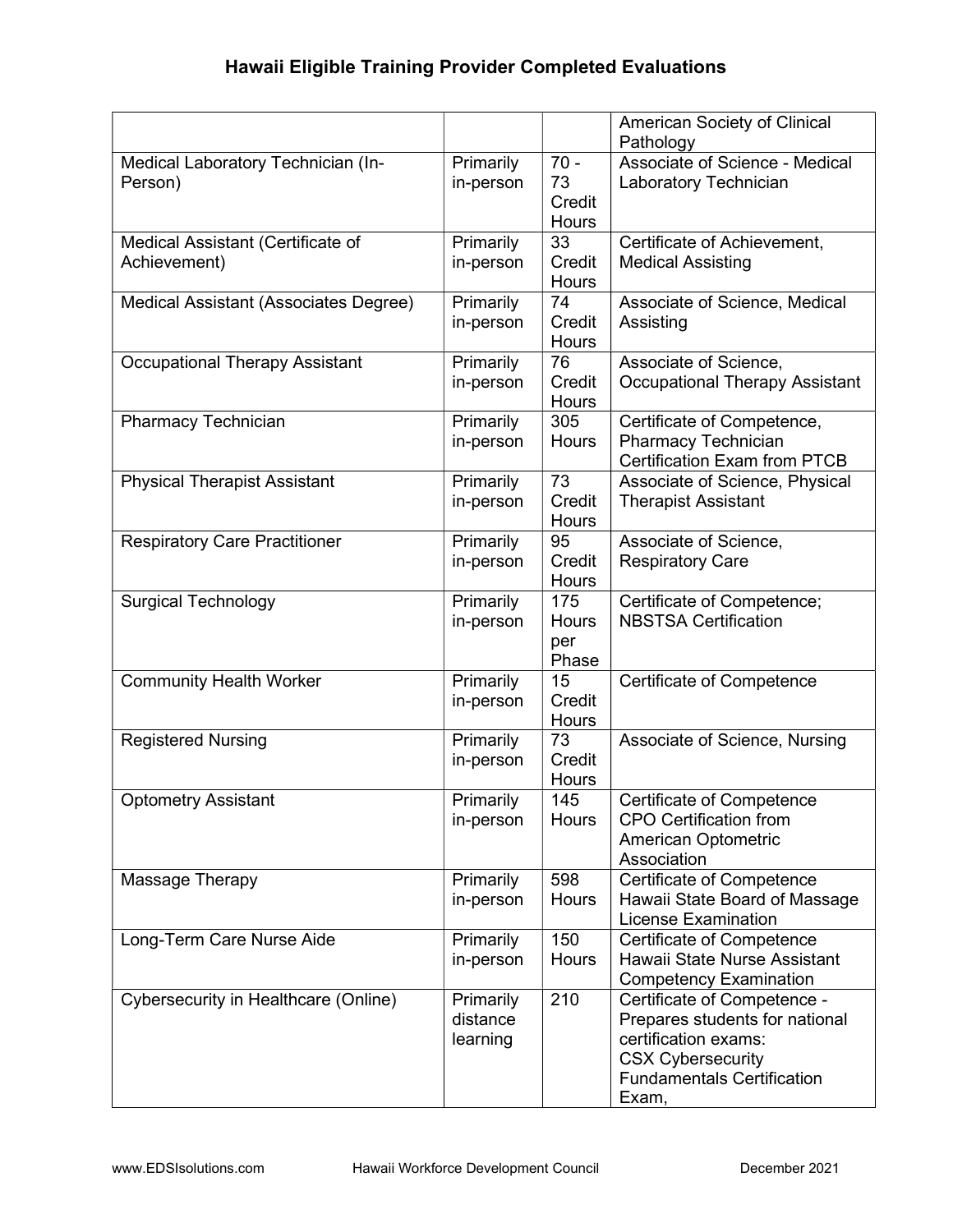|           |           |      | <b>SANS GIAC Information</b><br><b>Security Fundamentals</b><br><b>Certification Exams, COMPTIA</b><br>Security+ Exam |
|-----------|-----------|------|-----------------------------------------------------------------------------------------------------------------------|
| Paralegal | Classroom | -432 | Certificate of Achievement,                                                                                           |
|           | and       |      | Paralegal                                                                                                             |
|           | Online    |      |                                                                                                                       |

### Data Reporting Capacity:

| <b>Understanding of</b><br>reporting requirements                    | Process has been confusing. "State reached out for reports and no<br>follow up after". Kapiolani expressed concern about providing Non-<br>WIOA participant data |
|----------------------------------------------------------------------|------------------------------------------------------------------------------------------------------------------------------------------------------------------|
| <b>Compliance with</b><br>reporting requirements<br>/ support needed | They have not reported in the past                                                                                                                               |

## Program Expansion Capacity:

| <b>Capacity for additional</b>                              | Has room for additional WIOA enrollments. Can add additional                                                                                                                                                                                   |
|-------------------------------------------------------------|------------------------------------------------------------------------------------------------------------------------------------------------------------------------------------------------------------------------------------------------|
| <b>WIOA in current</b>                                      | courses to ETPL on both credit and non-credit side, seeks                                                                                                                                                                                      |
| programs                                                    | understanding of best way to identify existing programs that fit needs.                                                                                                                                                                        |
| <b>Plans/capacity for</b><br>additional courses of<br>study | Cyber security offering developing on non-credit side; trying to build a<br>better connection and pathway in this area. Plan to connect this with 4<br>year program at UH West Oahu. Recent employer meeting indicated<br>this was a big need. |

| <b>Evaluation Category</b>                                                    | <b>Long Term Care</b><br><b>Nurse Aide</b> |
|-------------------------------------------------------------------------------|--------------------------------------------|
| <b>Instructional Design</b>                                                   |                                            |
| The course organization and design is clear, coherent, and presented in a     |                                            |
| developmentally appropriate way. Concepts and skills build logically and      |                                            |
| purposefully throughout the course, with transitions to support development   |                                            |
| and understanding from skill to skill.                                        | <b>Yes</b>                                 |
| The course design purposefully integrates "soft" employment skills along      |                                            |
| with the hard skill content                                                   | Yes                                        |
| The texts are at appropriate reading levels and offer supports for readers at |                                            |
| lower levels.                                                                 | Yes                                        |
| The course uses active learning strategies to engage students and foster      |                                            |
| deep understanding and a multi-modal approach to learning by facilitating     |                                            |
| content in a variety of methods.                                              | Yes                                        |
| <b>Instructional Materials</b>                                                |                                            |
| The course includes detailed lesson plans and facilitation notes.             |                                            |
| All instructional materials are accurate, complete, and current.              |                                            |
| Learning objectives are clearly matched to industry standards and             |                                            |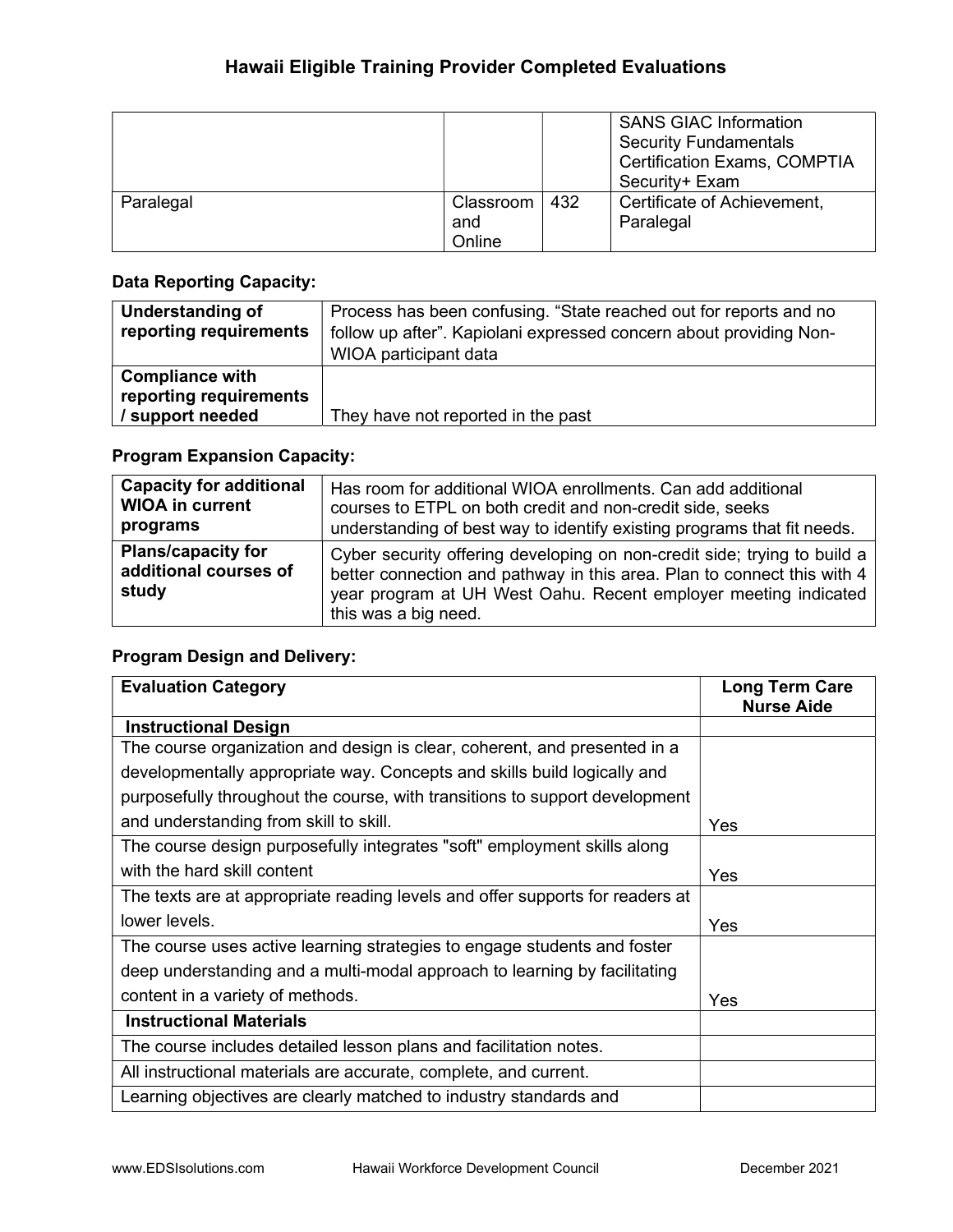| <b>Evaluation Category</b>                                                   | <b>Long Term Care</b><br><b>Nurse Aide</b> |
|------------------------------------------------------------------------------|--------------------------------------------|
| employer needs and align with end-of-course assessments.                     |                                            |
| Supplementary materials for enrichment and remedial activities are           |                                            |
| provided, including activities and assignments that students can complete    |                                            |
| outside of the classroom.                                                    |                                            |
| <b>Assessments and Assignments</b>                                           |                                            |
| Assignments and assessments are challenging, appropriate, and align to       |                                            |
| learning objectives, and mimic job functions and industry relevant tasks.    |                                            |
| The course employs multiple methods to assess student performance and        |                                            |
| inform instructional practice.                                               |                                            |
| There is a test bank of valid and reliable assessment items                  |                                            |
| Hands-on activities are included to enhance student understanding.           |                                            |
| The course provides opportunities for students to track their progress in    |                                            |
| meeting learning objectives.                                                 |                                            |
| <b>Course Validation Evaluation and Revision</b>                             |                                            |
| The course is accredited by a recognized accreditation agency.               |                                            |
| The course has been validated and vetted by local industry partnerships,     |                                            |
| employers, or professional organizations.                                    | Yes                                        |
| The provider conducts ongoing internal evaluations to evaluate the           |                                            |
| accuracy and quality of the curriculum.                                      | Yes                                        |
| Instructors are qualified by either receiving extensive training and/or have |                                            |
| practical experience in the field of study.                                  | Yes                                        |
| There is a process in place to seek feedback from students on the quality    |                                            |
| of program and instruction                                                   | Yes                                        |
| There is a process in place to update course materials and lesson plans in   |                                            |
| response to changing credential or industry requirements                     | Yes                                        |
| <b>Distance Learning (if applicable)</b>                                     |                                            |
| Students are provided a course orientation, an introduction to the online    |                                            |
| learning technologies, and resources to support successful online            |                                            |
| engagement.                                                                  |                                            |
| The course provides a high degree of interaction between teacher and         |                                            |
| student, and among students                                                  |                                            |
| Clear standards for instructor availability are communicated to the student, |                                            |
| including office hours, response to questions, etc.                          |                                            |
| Instructors and students can easily access detailed course progress and      |                                            |
| learning data.                                                               |                                            |
| Curriculum uses the features and functions of the LMS to create dynamic      |                                            |
| and interactive learning experiences.                                        |                                            |

# Key Points / Evaluation Summary: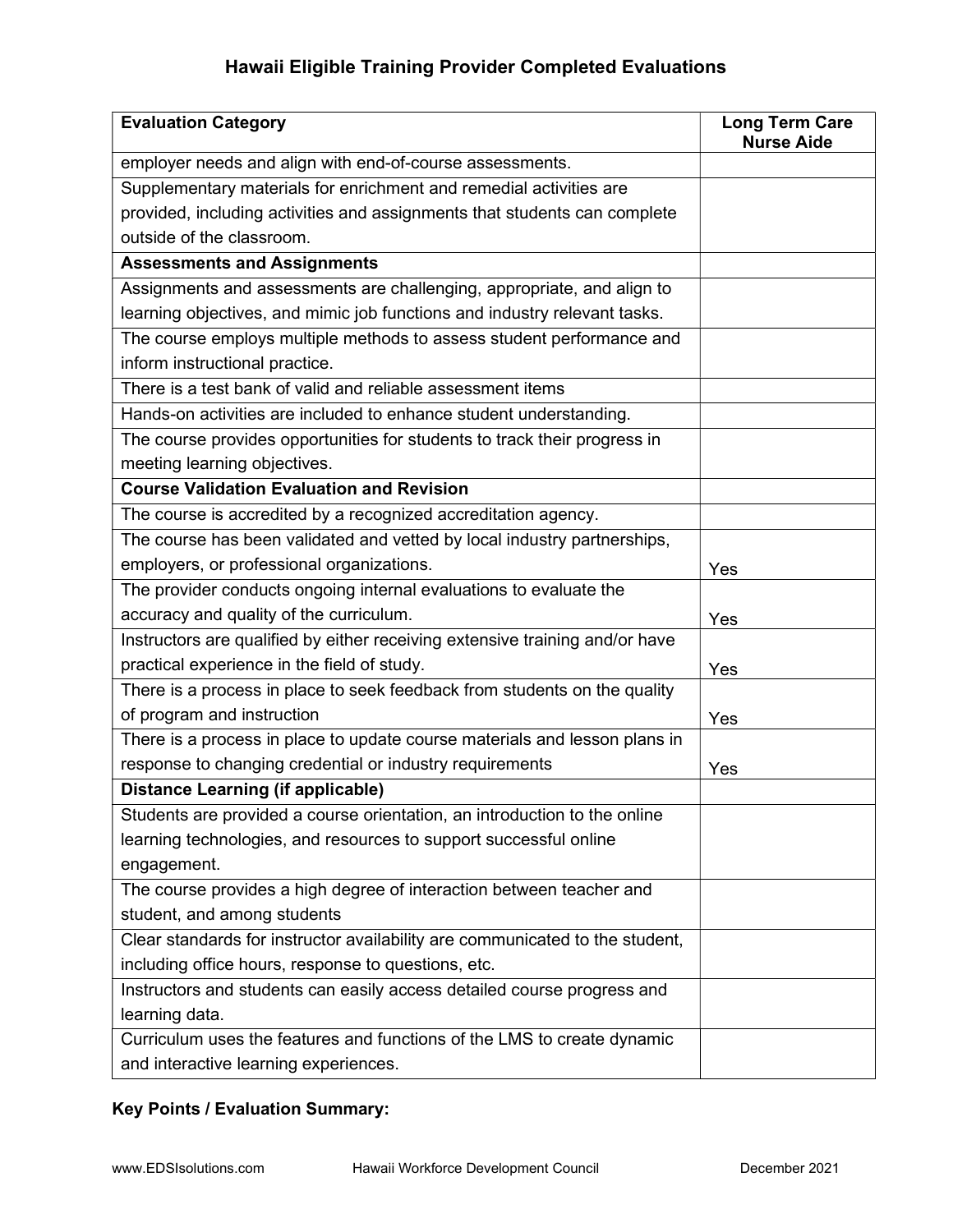Kapiolani described a past practice of sending in a full catalog for the ETP List; process changing over the years. Believes a single point of contact is needed for both credit and non-credit side to establish communication with Oahu about course offerings.

Data requests are viewed as confusing and cumbersome.

Significant concern about providing non-WIOA participant data.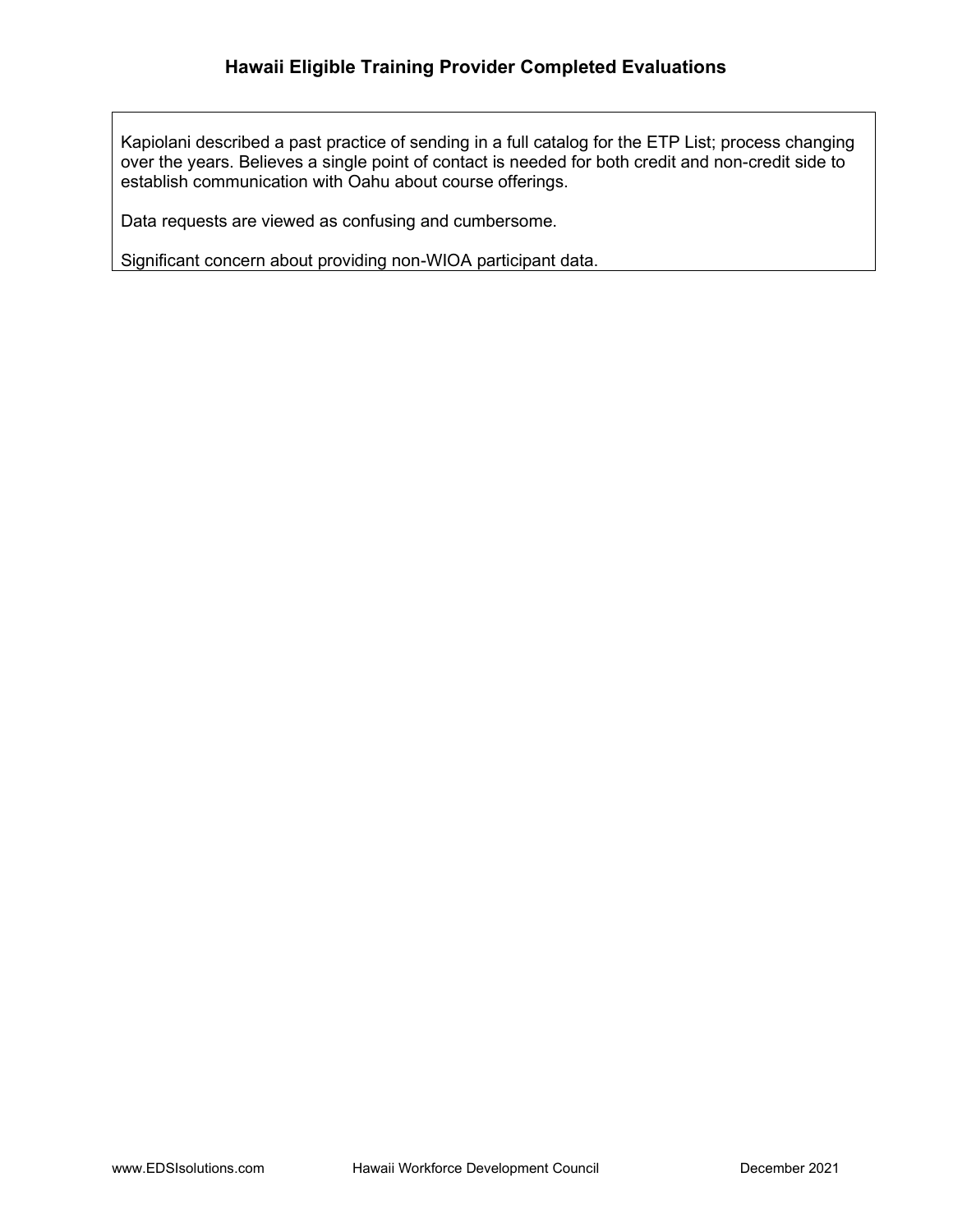| <b>Provider:</b>                      | Leeward Community College; Leeward Community College<br><b>OCEWD</b>                                                                                                                                                                                                                                                                                      |
|---------------------------------------|-----------------------------------------------------------------------------------------------------------------------------------------------------------------------------------------------------------------------------------------------------------------------------------------------------------------------------------------------------------|
| Date of Review:                       | 8/19/21                                                                                                                                                                                                                                                                                                                                                   |
| <b>Provider</b><br><b>Background:</b> | Leeward Community College opened 1968 as the first college in the<br>University of Hawai'i system to be developed without a connection to a pre-<br>existing technical school. The college's guiding principle was "innovation" -<br>a readiness to depart from tradition in order to bring the best of current<br>educational practices to our students. |

## Currently Approved Programs:

| <b>Name</b>                                          | <b>Format</b>              | <b>Hours</b>     | <b>Credential</b>                                                  |
|------------------------------------------------------|----------------------------|------------------|--------------------------------------------------------------------|
| Integrated Industrial Technology<br>(Online Blended) | Classroom<br>and<br>Online | 915              | Associate in Science in Integrated<br><b>Industrial Technology</b> |
| <b>Automotive Technology</b>                         | Classroom                  | $1560 -$         | Associate in Applied Science in                                    |
| (Online Blended)                                     | and                        | 1575             | Automotive Technology                                              |
|                                                      | Online                     |                  |                                                                    |
| <b>Culinary Arts (Certificate of Achievement)</b>    | Classroom                  | $872 -$          | Certificate of Achievement in                                      |
| (Online Blended)                                     | and                        | 917              | <b>Culinary Arts</b>                                               |
|                                                      | Online                     |                  |                                                                    |
| <b>Culinary Arts (Associates Degree)</b>             | Classroom                  | 1871             | Associate in Science in Culinary                                   |
| (Online Blended)                                     | and                        |                  | Arts                                                               |
|                                                      | Online                     |                  |                                                                    |
| <b>Health Information Technology</b>                 | Classroom                  | 915              | Associate in Science in Health                                     |
| (Online Blended)                                     | and                        |                  | Information Technology                                             |
|                                                      | Online                     |                  |                                                                    |
| Information and Computer Science                     | Classroom                  | 900              | Associate in Science in Information                                |
| (Online Blended)                                     | and                        |                  | and Computer Science                                               |
|                                                      | Online                     |                  |                                                                    |
| Plant Biology and Tropical Agriculture               | Classroom                  | 960              | Associate in Science in Plant                                      |
| (Online Blended)                                     | and                        |                  | <b>Biology and Tropical Agriculture</b>                            |
|                                                      | Online                     | $\overline{285}$ | <b>Advanced Professional Certificate</b>                           |
| Education (Certificate)                              | Classroom                  |                  | in Special Education Mild/Moderate                                 |
| (Online Blended)                                     | and<br>Online              |                  | <b>PK-12</b>                                                       |
| <b>Education (Associates Degree)</b>                 | Classroom                  | 930              | Associate in Arts in Teaching                                      |
| (Online Blended)                                     | and                        |                  | Degree                                                             |
|                                                      | Online                     |                  |                                                                    |
| <b>Natural Science</b>                               | Classroom                  | 900              | Associate in Science with                                          |
| (Online Blended)                                     | and                        |                  | emphasis in one of the following:                                  |
|                                                      | Online                     |                  | <b>Biological Sciences, Physical</b>                               |
|                                                      |                            |                  | Sciences, Engineering, Information                                 |
|                                                      |                            |                  | and Communication Technology                                       |
| Management                                           | Classroom                  | $900 -$          | Associate in Science in                                            |
| (Online Blended)                                     | and                        | 945              | Management                                                         |
|                                                      | Online                     |                  |                                                                    |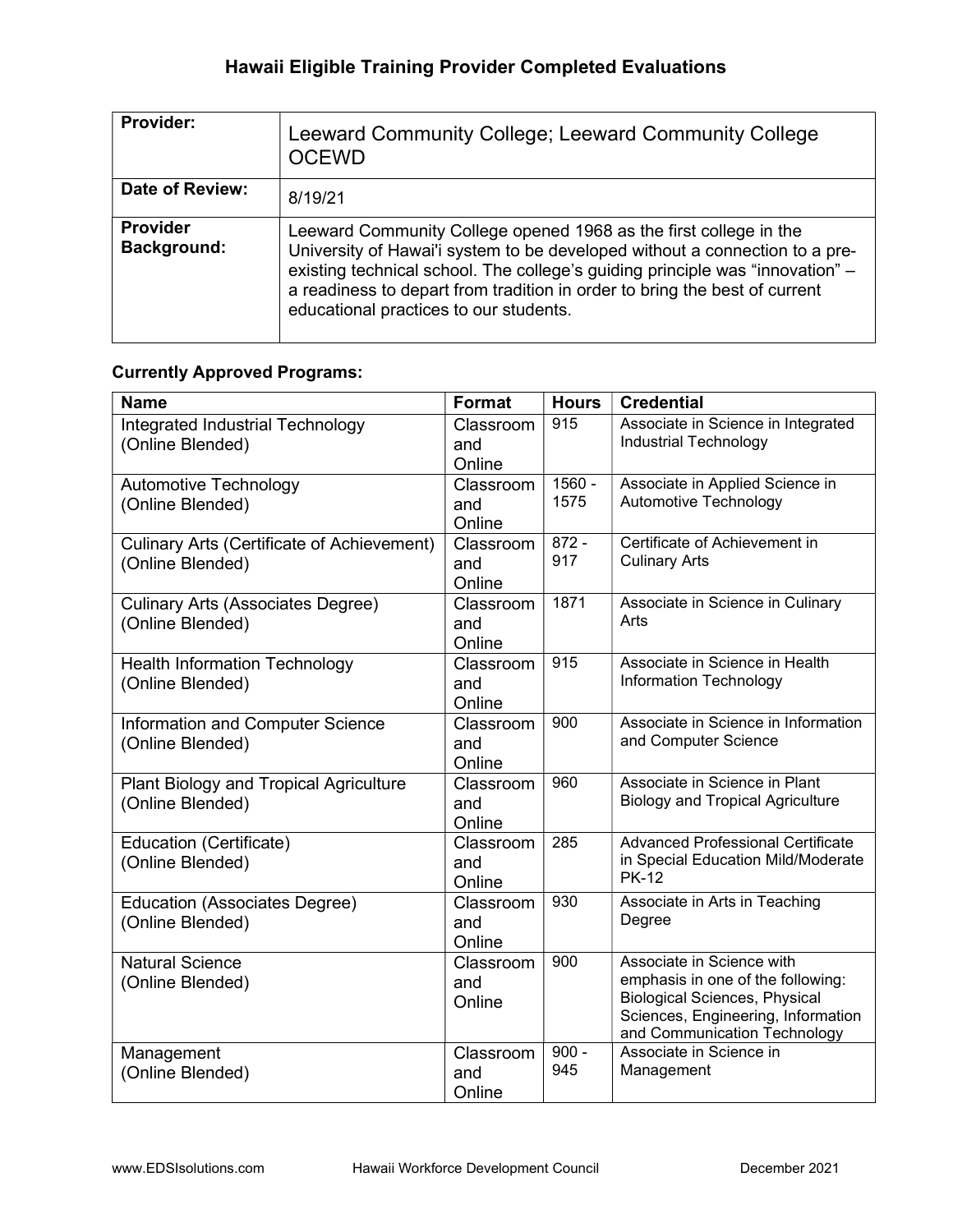| Accounting                                   | Classroom            | 900     | Associate in Science in Accounting      |
|----------------------------------------------|----------------------|---------|-----------------------------------------|
|                                              | and                  |         |                                         |
|                                              | Online               |         |                                         |
| <b>Business Technology</b>                   | Classroom            | $900 -$ | Associate in Science in Business        |
|                                              | and                  | 915     | Technology                              |
|                                              | Online               |         |                                         |
|                                              | <b>OCEWD Courses</b> |         |                                         |
| Industrial Maintenance Technician            | Classroom            | 120     | <b>PMMI</b>                             |
| (Online Blended)                             | and                  |         |                                         |
|                                              | Online               |         |                                         |
| Mechatronics-Industrial Technology           | Classroom            | 192     | <b>PMMI</b>                             |
| (Online Blended)                             | and                  |         |                                         |
|                                              | Online               |         |                                         |
| <b>Electronics Technician</b>                | Classroom            | 256     | <b>ETA</b> International                |
| (Online Blended)                             | and                  |         |                                         |
|                                              | Online               |         |                                         |
| Electrical Tech - Journeyworker              | Classroom            | 240     | Certificate fulfills Requirements       |
| Electrician                                  | and                  |         | of HRS 448E, 240-hour                   |
| (Online blended)                             | Online               |         | electrical academic coursework.         |
| <b>Electrical Tech - Specialty Trade</b>     | Classroom            | 120     | Requirements of HRS 448E,               |
| (Online blended)                             | and                  |         | 120-hour electrical academic            |
|                                              | Online               |         | coursework Certification                |
| <b>Electrical Tech</b>                       | Classroom            | 80      | Requirements of HRS 448E, 80-           |
| (Online Blended)                             | and                  |         | hour electrical academic                |
|                                              | Online               |         | coursework Certification                |
| <b>Medical Receptionist/Patient Services</b> | Classroom            | 80      | <b>Certified Healthcare Access</b>      |
| Representative                               | and                  |         | Associate                               |
| (Online blended)                             | Online               |         |                                         |
| <b>Medical Assisting</b>                     | Primarily            | 930     | AHA CPR BLS, AMBA CMRS,                 |
| (Face to Face classroom)                     | in-person            |         | AMT RMA, NAHAM CHAA,                    |
|                                              |                      |         | NHA CET, NHA CCMA                       |
| <b>Medical Assisting</b>                     | Classroom            | 930     | AHA CPR BLS, AMBA CMRS,                 |
| (Online blended)                             | and                  |         | AMT RMA, NAHAM CHAA,                    |
|                                              | Online               |         | NHA CET, NHA CCMA                       |
| <b>Pharmacy Technician</b>                   | Primarily            | 80      | <b>Pharmacy Technician</b>              |
| (On-Line and classroom with externship)      | distance             |         | <b>Certification Board</b>              |
|                                              | learning             |         |                                         |
| <b>Nurse Aide</b>                            | Primarily            | 150     | <b>Certified Nurse Aide (Credential</b> |
| (face to face classroom with practicum)      | in-person            |         | Hawaii Nurse Aide Registry)             |
| Adult Residential Care Home (Operator)       | Primarily            | 52      | Hawaii Department of Health             |
| (Face to Face Classroom)                     | in-person            |         | <b>ARCH License</b>                     |
| Nurse Aide II: Patient Care Technician       | Primarily            | 60      | (Credential Hawaii Nurse Aide           |
| (face to face classroom with practicum)      | in-person            |         | Registry)                               |
| <b>ARCH Module 14 (Administrative</b>        | Primarily            | 14      | Hawaii Department of Health             |
| Manager)                                     | in-person            |         | <b>ARCH License</b>                     |
| Commercial Driver License (CMV)              | Primarily            | 95      | State of Hawaii CDL B Driver            |
| Class B                                      | in-person            |         | License                                 |
| (Classroom/Simulator/Behind the Wheel))      |                      |         |                                         |
| <b>Complete Commercial Vehicle Complete</b>  | Primarily            | 110     | State of Hawaii CDL License             |
| <b>Series</b>                                | in-person            |         |                                         |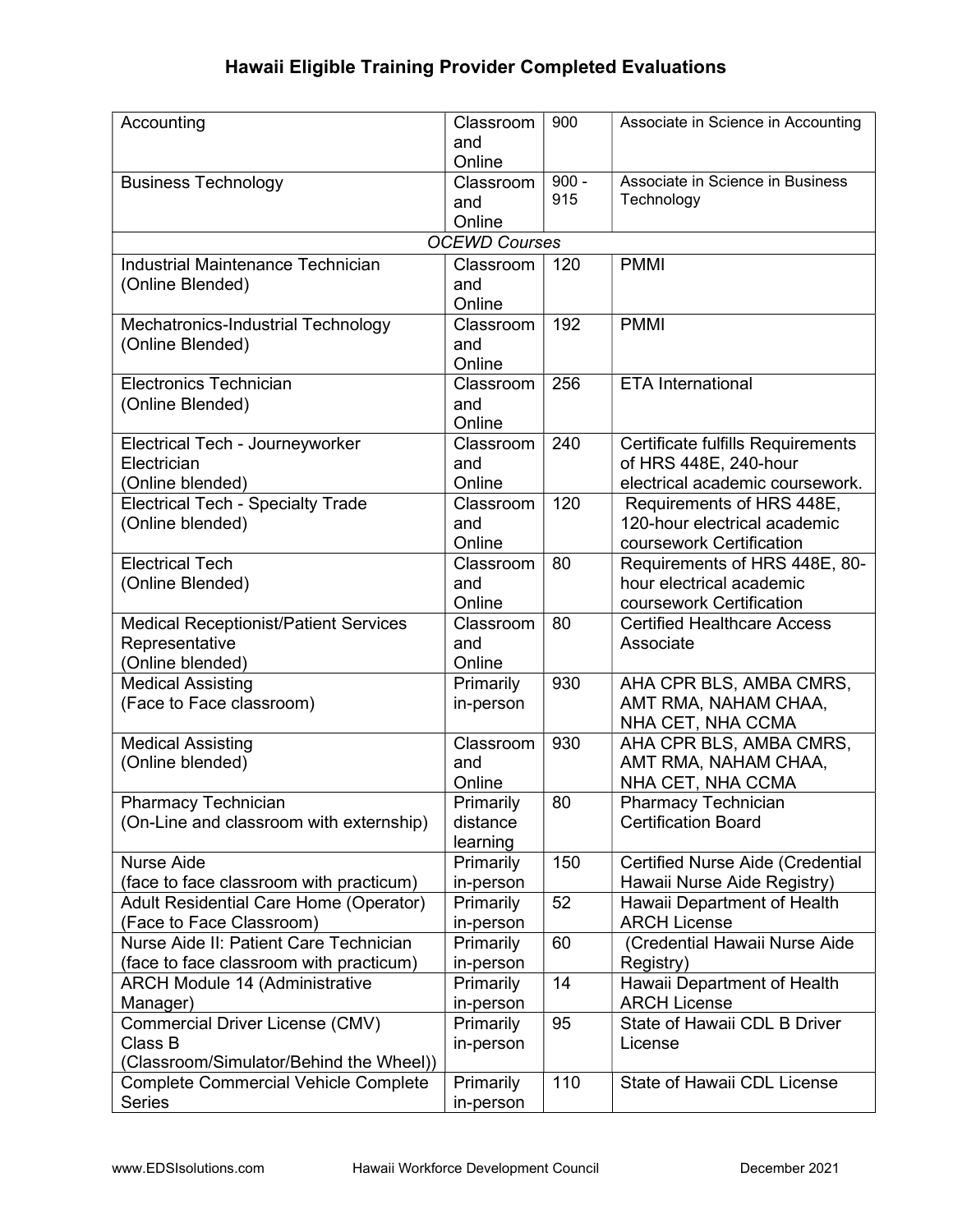| (Classroom, Simulator, and Behind the<br>Wheels)                                                                                       |                        |    |                             |
|----------------------------------------------------------------------------------------------------------------------------------------|------------------------|----|-----------------------------|
| <b>Complete Commercial Vehicle Training</b><br>Series - Without Permit Preparation<br>(Classroom, Simulator, and Behind the<br>Wheels) | Primarily<br>in-person | 95 | State of Hawaii CDL License |

## Data Reporting Capacity:

| Understanding of       |                                                  |
|------------------------|--------------------------------------------------|
| reporting requirements | Moderate understanding of reporting requirements |
| <b>Compliance with</b> |                                                  |
| reporting requirements |                                                  |
| / support needed       | Has not reported in the past                     |

### Program Expansion Capacity:

| <b>Capacity for additional</b><br><b>WIOA in current</b> |                                           |
|----------------------------------------------------------|-------------------------------------------|
| programs                                                 | Has additional capacity for WIOA students |
| <b>Plans/capacity for</b>                                |                                           |
| additional courses of                                    |                                           |
| study                                                    | N/a                                       |

## Program Design and Delivery: ((Example Credit Side Programs)

| <b>Evaluation Category</b>                              | <b>Culinary Arts</b> | <b>Education</b> |
|---------------------------------------------------------|----------------------|------------------|
| <b>Instructional Design</b>                             |                      |                  |
| The course organization and design is clear, coherent,  |                      |                  |
| and presented in a developmentally appropriate way.     |                      |                  |
| Concepts and skills build logically and purposefully    |                      |                  |
| throughout the course, with transitions to support      |                      |                  |
| development and understanding from skill to skill.      | Yes                  | Yes              |
| The course design purposefully integrates "soft"        |                      |                  |
| employment skills along with the hard skill content     | Yes                  | Yes              |
| The texts are at appropriate reading levels and offer   |                      |                  |
| supports for readers at lower levels.                   | Yes                  | Yes              |
| The course uses active learning strategies to engage    |                      |                  |
| students and foster deep understanding and a multi-     |                      |                  |
| modal approach to learning by facilitating content in a |                      |                  |
| variety of methods.                                     | Yes                  | Yes              |
| <b>Instructional Materials</b>                          |                      |                  |
| The course includes detailed lesson plans and           |                      |                  |
| facilitation notes.                                     | Yes                  | Yes              |
| All instructional materials are accurate, complete, and |                      |                  |
| current.                                                | Yes                  | Yes              |
| Learning objectives are clearly matched to industry     | Yes                  | Yes              |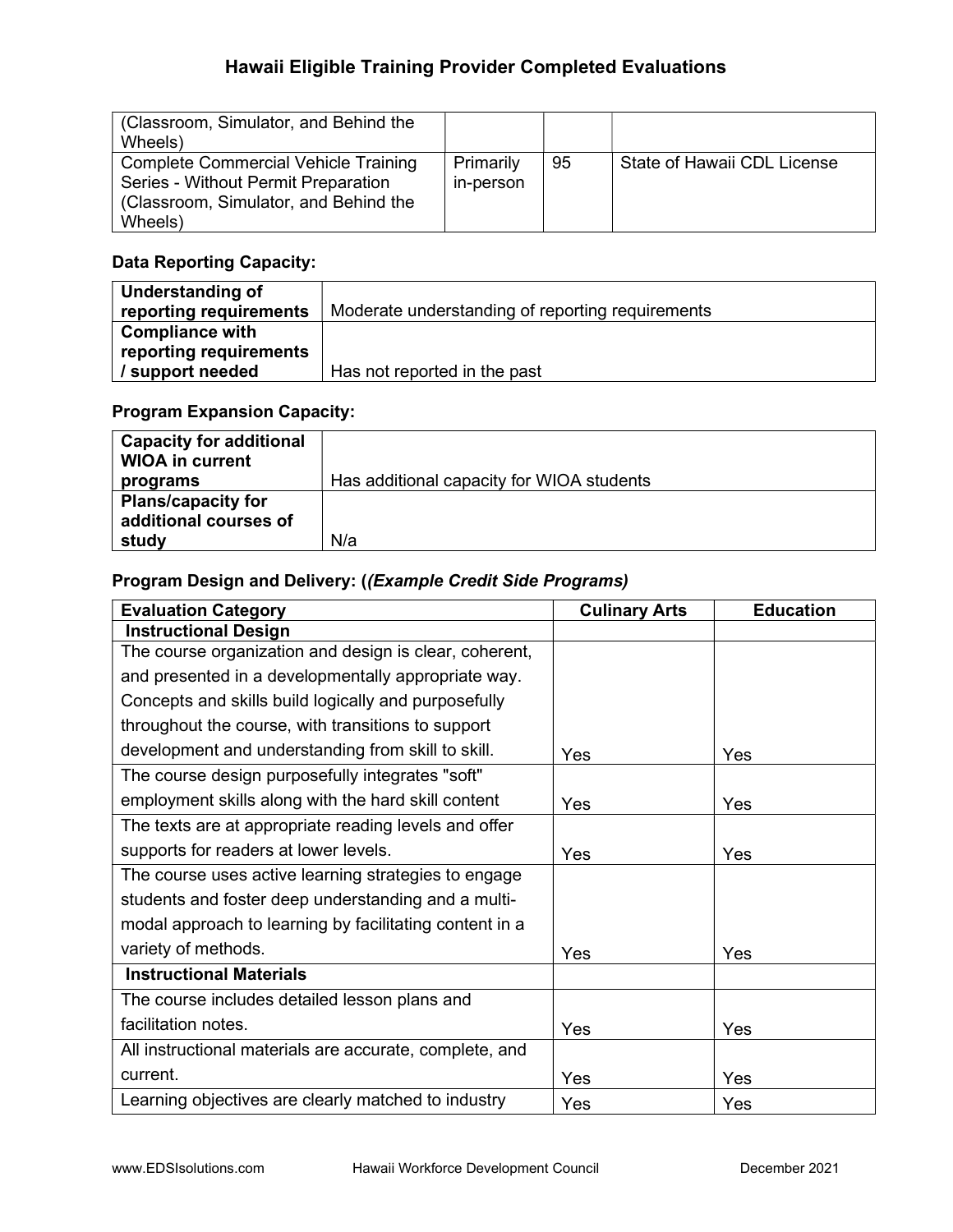| <b>Evaluation Category</b>                                | <b>Culinary Arts</b> | <b>Education</b> |
|-----------------------------------------------------------|----------------------|------------------|
| standards and employer needs and align with end-of-       |                      |                  |
| course assessments.                                       |                      |                  |
| Supplementary materials for enrichment and remedial       |                      |                  |
| activities are provided, including activities and         |                      |                  |
| assignments that students can complete outside of the     |                      |                  |
| classroom.                                                |                      |                  |
| <b>Assessments and Assignments</b>                        |                      |                  |
| Assignments and assessments are challenging,              |                      |                  |
| appropriate, and align to learning objectives, and mimic  |                      |                  |
| job functions and industry relevant tasks.                | Yes                  | Yes              |
| The course employs multiple methods to assess             |                      |                  |
| student performance and inform instructional practice.    | Yes                  | Yes              |
| There is a test bank of valid and reliable assessment     |                      |                  |
| items                                                     | Yes                  | Yes              |
| Hands-on activities are included to enhance student       |                      |                  |
| understanding.                                            | Yes                  | Yes              |
| The course provides opportunities for students to track   |                      |                  |
| their progress in meeting learning objectives.            | Yes                  | Yes              |
| <b>Course Validation Evaluation and Revision</b>          |                      |                  |
| The course is accredited by a recognized accreditation    |                      |                  |
| agency.                                                   | Yes                  | Yes              |
| The course has been validated and vetted by local         |                      |                  |
| industry partnerships, employers, or professional         |                      |                  |
| organizations.                                            | Yes                  | Yes              |
| The provider conducts ongoing internal evaluations to     |                      |                  |
| evaluate the accuracy and quality of the curriculum.      | Yes                  | Yes              |
| Instructors are qualified by either receiving extensive   |                      |                  |
| training and/or have practical experience in the field of |                      |                  |
| study.                                                    | Yes                  | Yes              |
| There is a process in place to seek feedback from         |                      |                  |
| students on the quality of program and instruction        | Yes                  | Yes              |
| There is a process in place to update course materials    |                      |                  |
| and lesson plans in response to changing credential or    |                      |                  |
| industry requirements                                     | Yes                  | Yes              |
| <b>Distance Learning (if applicable)</b>                  |                      |                  |
| Students are provided a course orientation, an            |                      |                  |
| introduction to the online learning technologies, and     |                      |                  |
| resources to support successful online engagement.        | Yes                  | Yes              |
| The course provides a high degree of interaction          | Yes                  | Yes              |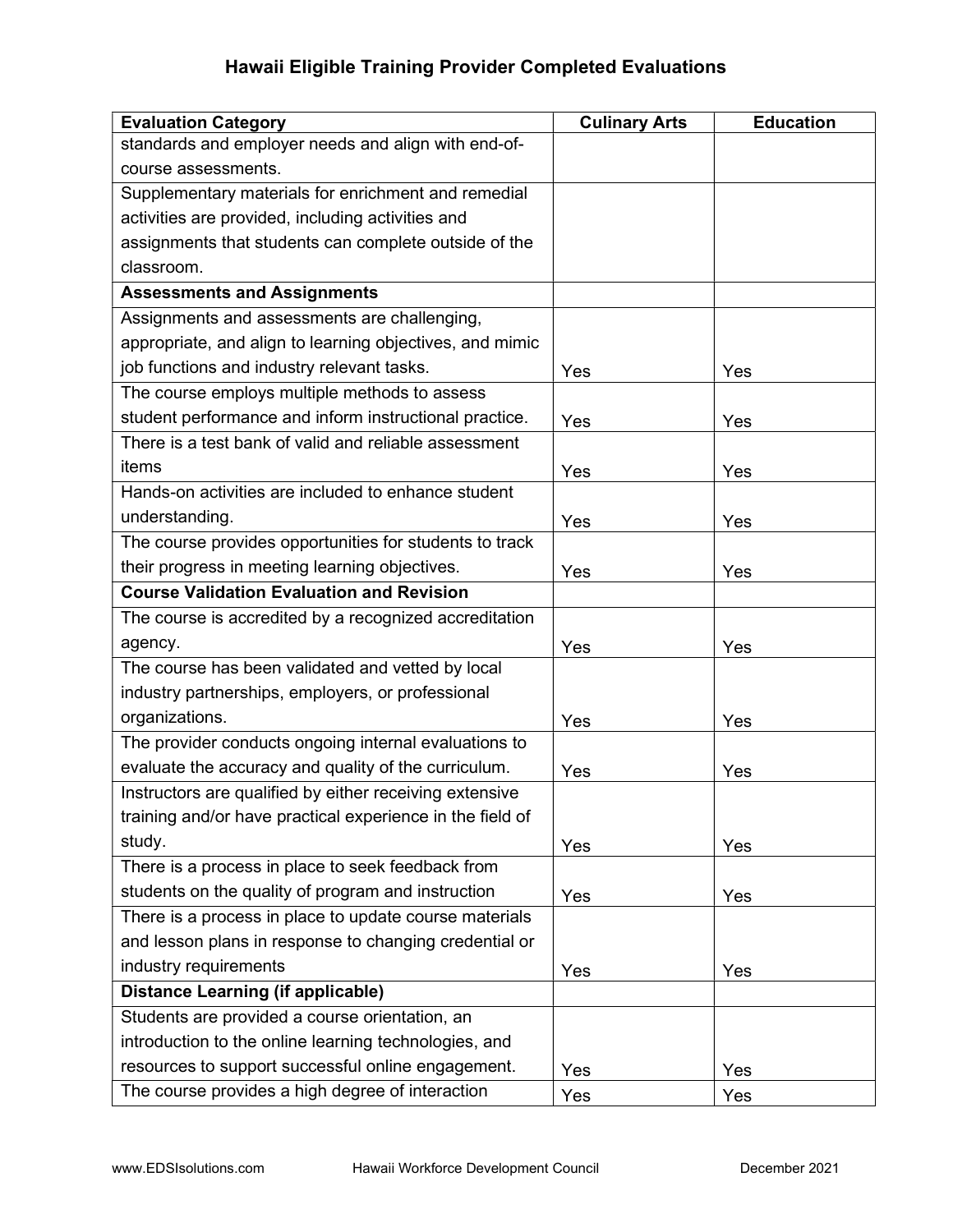| <b>Evaluation Category</b>                              | <b>Culinary Arts</b> | <b>Education</b> |
|---------------------------------------------------------|----------------------|------------------|
| between teacher and student, and among students         |                      |                  |
| Clear standards for instructor availability are         |                      |                  |
| communicated to the student, including office hours,    |                      |                  |
| response to questions, etc.                             | Yes                  | Yes              |
| Instructors and students can easily access detailed     |                      |                  |
| course progress and learning data.                      | Yes                  | Yes              |
| Curriculum uses the features and functions of the LMS   |                      |                  |
| to create dynamic and interactive learning experiences. | Yes                  | Yes              |

# Program Design and Delivery: OCEWD Example Programs)

| <b>Evaluation Category</b>                              | <b>Nurse Aide</b> | <b>Pharmacy</b>   |
|---------------------------------------------------------|-------------------|-------------------|
|                                                         |                   | <b>Technician</b> |
| <b>Instructional Design</b>                             |                   |                   |
| The course organization and design is clear, coherent,  |                   |                   |
| and presented in a developmentally appropriate way.     |                   |                   |
| Concepts and skills build logically and purposefully    |                   |                   |
| throughout the course, with transitions to support      |                   |                   |
| development and understanding from skill to skill.      | Yes               | Yes               |
| The course design purposefully integrates "soft"        |                   |                   |
| employment skills along with the hard skill content     | Yes               | Yes               |
| The texts are at appropriate reading levels and offer   |                   |                   |
| supports for readers at lower levels.                   | Yes               | Yes               |
| The course uses active learning strategies to engage    |                   |                   |
| students and foster deep understanding and a multi-     |                   |                   |
| modal approach to learning by facilitating content in a |                   |                   |
| variety of methods.                                     | Yes               | Yes               |
| <b>Instructional Materials</b>                          |                   |                   |
| The course includes detailed lesson plans and           |                   |                   |
| facilitation notes.                                     | Yes               | Yes               |
| All instructional materials are accurate, complete, and |                   |                   |
| current.                                                | Yes               | Yes               |
| Learning objectives are clearly matched to industry     |                   |                   |
| standards and employer needs and align with end-of-     |                   |                   |
| course assessments.                                     | Yes               | Yes               |
| Supplementary materials for enrichment and remedial     |                   |                   |
| activities are provided, including activities and       |                   |                   |
| assignments that students can complete outside of the   |                   |                   |
| classroom.                                              | Yes               | Yes               |
| <b>Assessments and Assignments</b>                      |                   |                   |
| Assignments and assessments are challenging,            | Yes               | Yes               |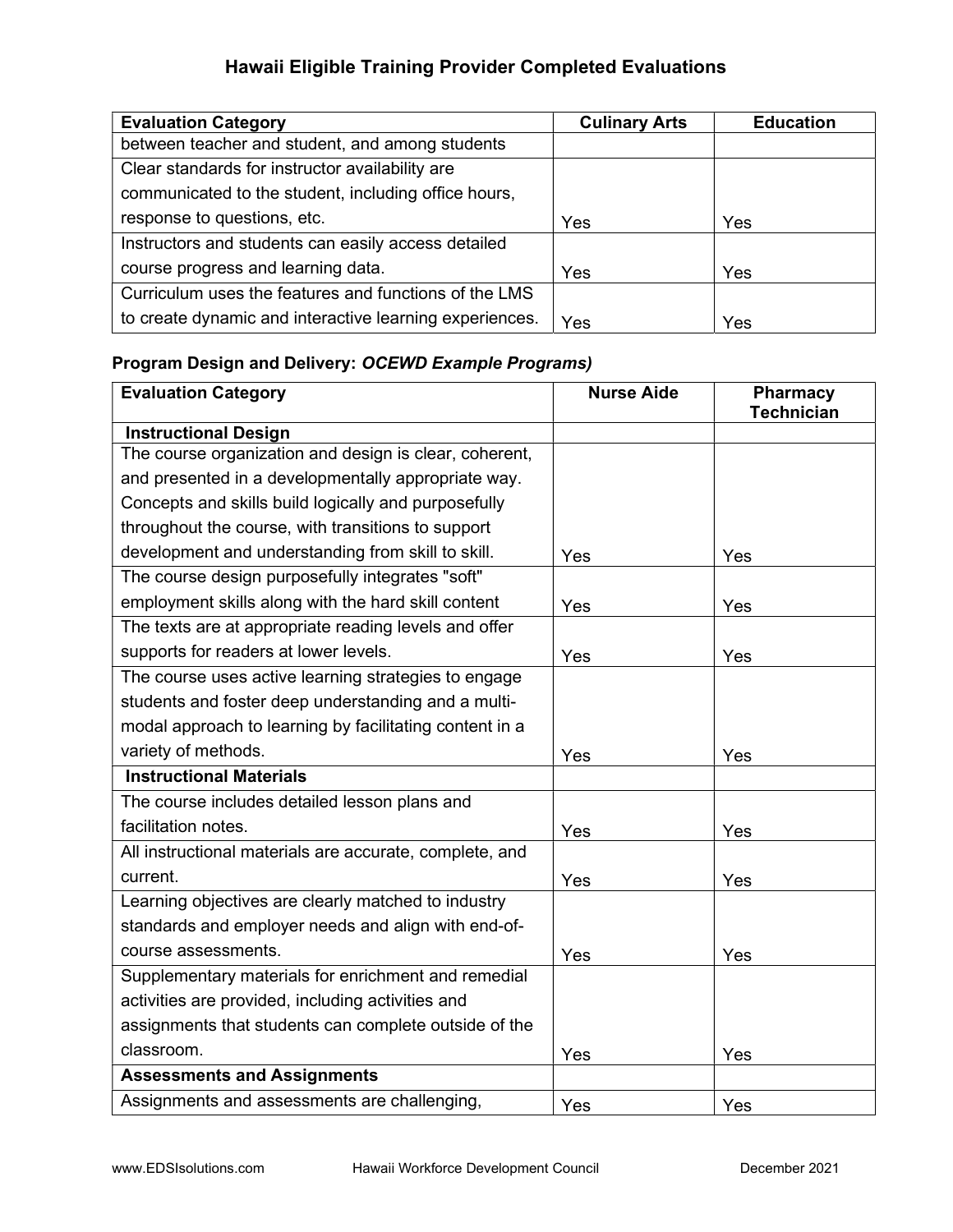| <b>Evaluation Category</b>                                | <b>Nurse Aide</b> | Pharmacy<br><b>Technician</b> |
|-----------------------------------------------------------|-------------------|-------------------------------|
| appropriate, and align to learning objectives, and mimic  |                   |                               |
| job functions and industry relevant tasks.                |                   |                               |
| The course employs multiple methods to assess             |                   |                               |
| student performance and inform instructional practice.    | Yes               | Yes                           |
| There is a test bank of valid and reliable assessment     |                   |                               |
| items                                                     | Yes               | Yes                           |
| Hands-on activities are included to enhance student       |                   |                               |
| understanding.                                            | Yes               | Yes                           |
| The course provides opportunities for students to track   |                   |                               |
| their progress in meeting learning objectives.            | Yes               | Yes                           |
| <b>Course Validation Evaluation and Revision</b>          |                   |                               |
| The course is accredited by a recognized accreditation    |                   |                               |
| agency.                                                   | Yes               | Yes                           |
| The course has been validated and vetted by local         |                   |                               |
| industry partnerships, employers, or professional         |                   |                               |
| organizations.                                            | Yes               | Yes                           |
| The provider conducts ongoing internal evaluations to     |                   |                               |
| evaluate the accuracy and quality of the curriculum.      | Yes               | Yes                           |
| Instructors are qualified by either receiving extensive   |                   |                               |
| training and/or have practical experience in the field of |                   |                               |
| study.                                                    | Yes               | Yes                           |
| There is a process in place to seek feedback from         |                   |                               |
| students on the quality of program and instruction        | Yes               | Yes                           |
| There is a process in place to update course materials    |                   |                               |
| and lesson plans in response to changing credential or    |                   |                               |
| industry requirements                                     | Yes               | Yes                           |
| Distance Learning (if applicable)                         |                   |                               |
| Students are provided a course orientation, an            |                   |                               |
| introduction to the online learning technologies, and     |                   |                               |
| resources to support successful online engagement.        | N/a               | Yes                           |
| The course provides a high degree of interaction          |                   |                               |
| between teacher and student, and among students           | N/a               | Yes                           |
| Clear standards for instructor availability are           |                   |                               |
| communicated to the student, including office hours,      |                   |                               |
| response to questions, etc.                               | N/a               | Yes                           |
| Instructors and students can easily access detailed       |                   |                               |
| course progress and learning data.                        | N/a               | Yes                           |
| Curriculum uses the features and functions of the LMS     | N/a               | Yes                           |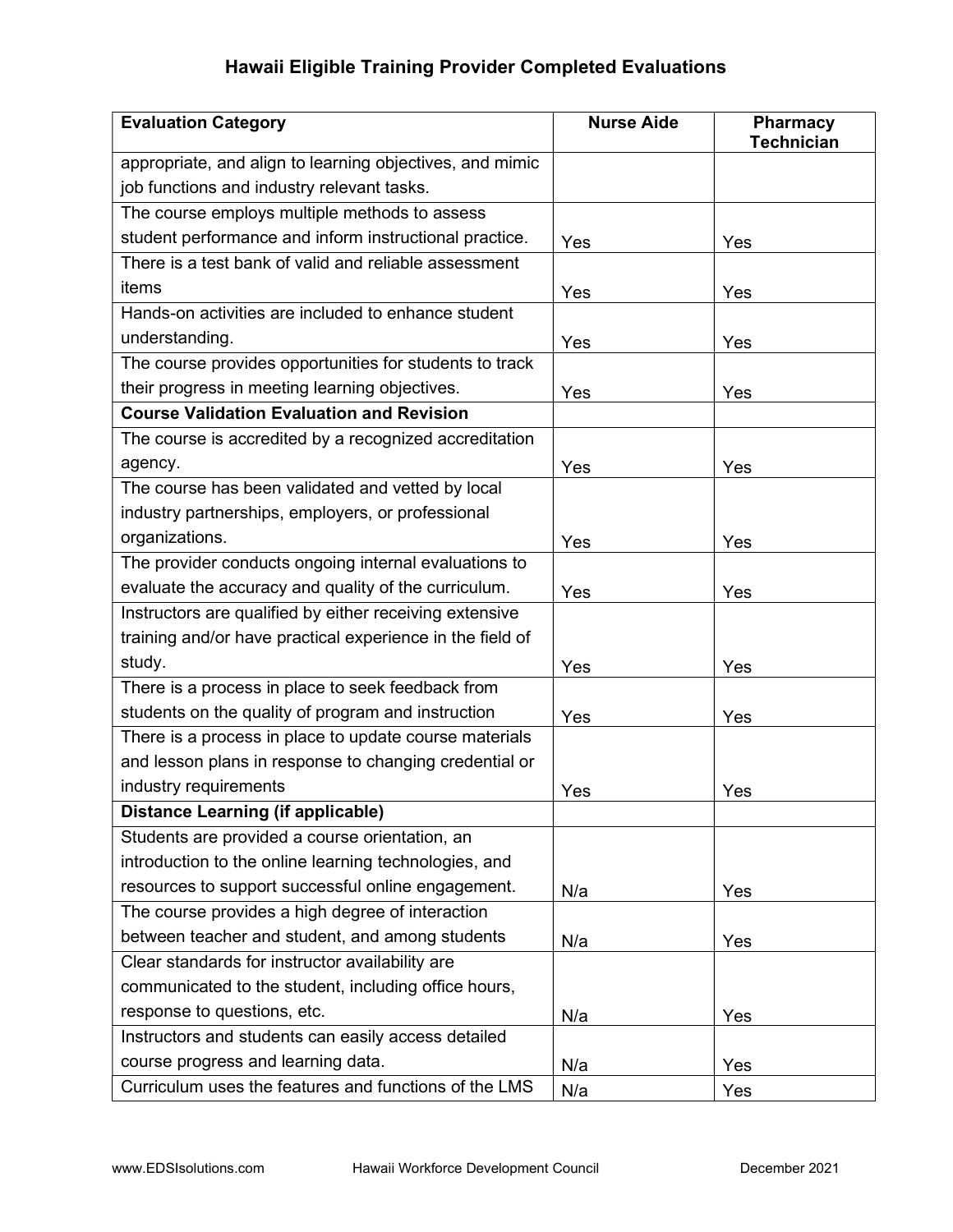| <b>Evaluation Category</b>                              | <b>Nurse Aide</b> | <b>Pharmacy</b><br>Technician |
|---------------------------------------------------------|-------------------|-------------------------------|
| to create dynamic and interactive learning experiences. |                   |                               |

### Key Points / Evaluation Summary:

Leeward OCEWD is a significant provider of skilled trade training. Leeward provides Oahu's only CDL offering on the ETPL. Reported close relationship with American Job Center.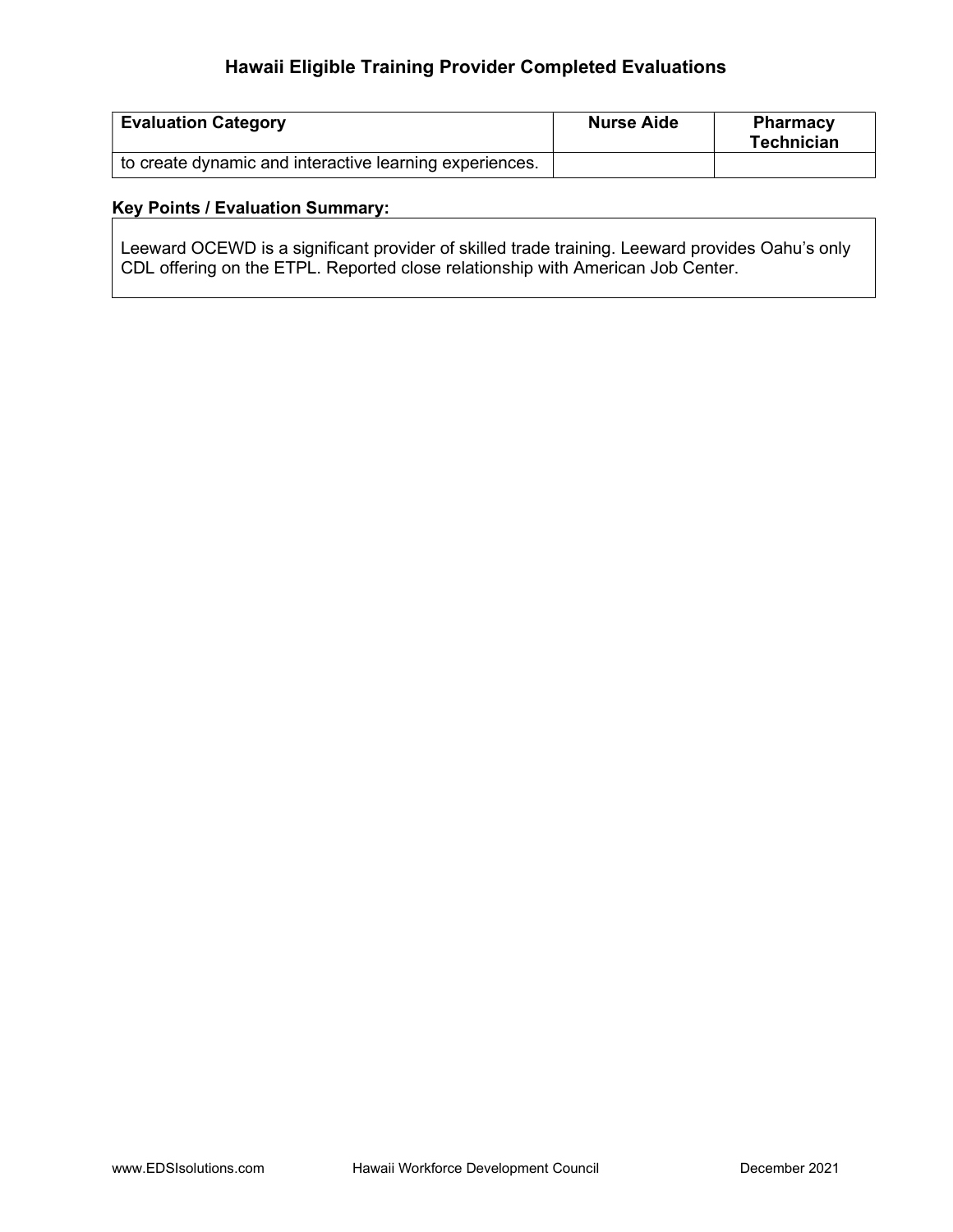| <b>Provider:</b>                      | University of Hawaii at Manoa                                                                                                                                                                           |
|---------------------------------------|---------------------------------------------------------------------------------------------------------------------------------------------------------------------------------------------------------|
| Date of Review:                       | 9/14/21                                                                                                                                                                                                 |
| <b>Provider</b><br><b>Background:</b> | The University of Hawaii Manoa is a public university in Oahu and the<br>flagship campus of the University of Hawaii system. They are accredited by<br>the Western Association of Schools and Colleges. |

#### Currently Approved Programs:

| <b>Name</b>                          | <b>Format</b> | <b>Hours</b> | <b>Credential</b>                 |
|--------------------------------------|---------------|--------------|-----------------------------------|
| Department of Human Nutrition, Food  | Classroom     | 1200         | <b>DPD/ISPP Verification</b>      |
| and Animal Sciences - Individualized | and           | hours        | Statement; giving eligibility for |
| Supervised Practice Pathway (ISPP)   | Online        | (classroom   | the registration examination      |
|                                      |               | and          | for Dietitians.                   |
|                                      |               | supervised   |                                   |
|                                      |               | practice     |                                   |
|                                      |               | over two     |                                   |
|                                      |               | years)       |                                   |

### Data Reporting Capacity:

| Understanding of       |                                                        |
|------------------------|--------------------------------------------------------|
| reporting requirements | Has a moderate understanding of reporting requirements |
| <b>Compliance with</b> |                                                        |
| reporting requirements |                                                        |
| / support needed       | Has not reported data in the past                      |

## Program Expansion Capacity:

| <b>Capacity for additional</b><br><b>WIOA in current</b> |                                    |
|----------------------------------------------------------|------------------------------------|
| programs                                                 | Has room for more WIOA enrollments |
| <b>Plans/capacity for</b><br>additional courses of       |                                    |
| study                                                    | N/a                                |

| <b>Evaluation Category</b>                                                    | <b>Dietician</b><br><b>ISPP</b> |
|-------------------------------------------------------------------------------|---------------------------------|
| <b>Instructional Design</b>                                                   |                                 |
| The course organization and design is clear, coherent, and presented in a     | Yes                             |
| developmentally appropriate way. Concepts and skills build logically and      |                                 |
| purposefully throughout the course, with transitions to support development   |                                 |
| and understanding from skill to skill.                                        |                                 |
| The course design purposefully integrates "soft" employment skills along with | Yes                             |
| the hard skill content                                                        |                                 |
| The texts are at appropriate reading levels and offer supports for readers at | Yes                             |
| lower levels.                                                                 |                                 |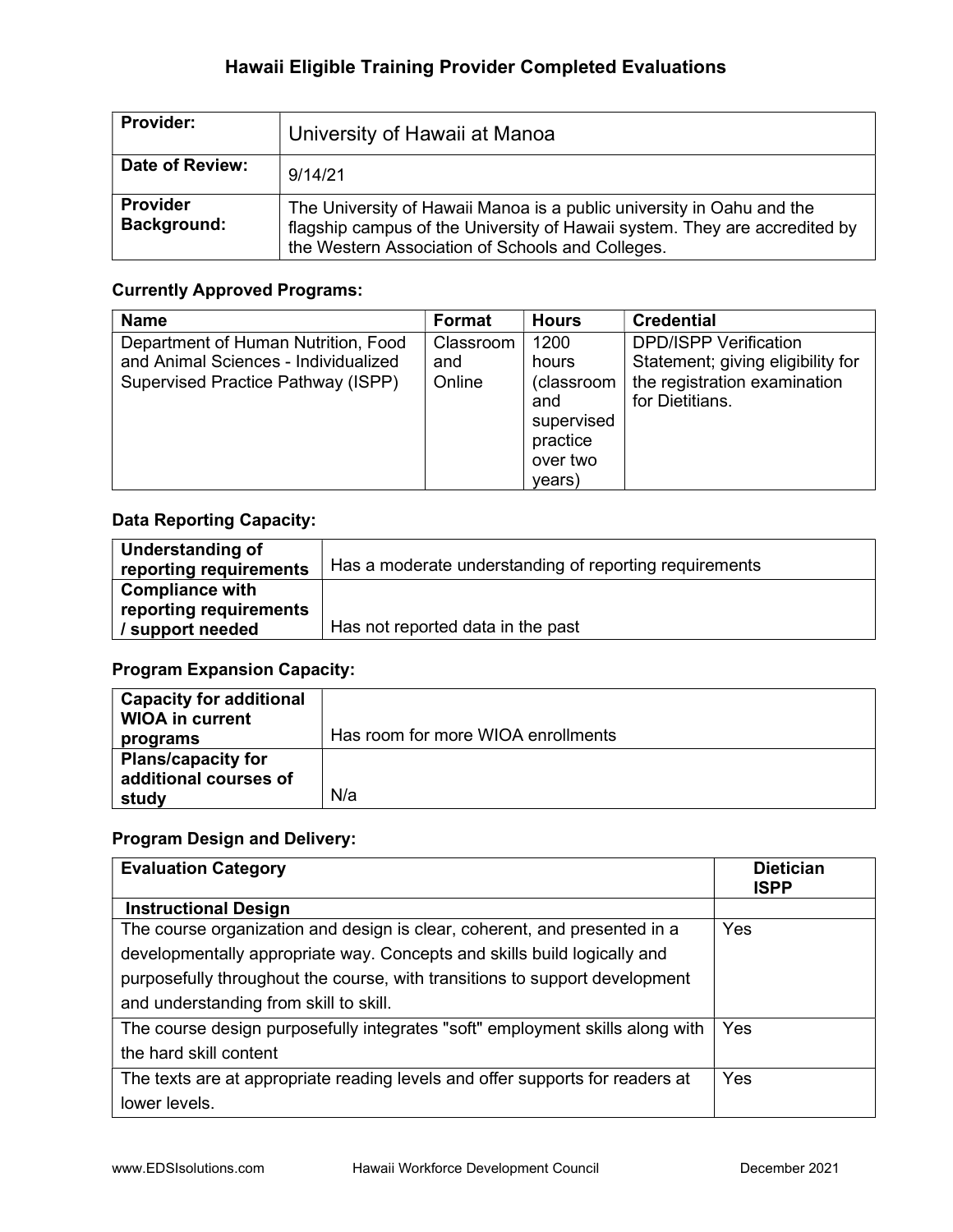| <b>Evaluation Category</b>                                                   | <b>Dietician</b><br><b>ISPP</b> |
|------------------------------------------------------------------------------|---------------------------------|
| The course uses active learning strategies to engage students and foster     | Yes                             |
| deep understanding and a multi-modal approach to learning by facilitating    |                                 |
| content in a variety of methods.                                             |                                 |
| <b>Instructional Materials</b>                                               |                                 |
| The course includes detailed lesson plans and facilitation notes.            | Yes                             |
| All instructional materials are accurate, complete, and current.             | Yes                             |
| Learning objectives are clearly matched to industry standards and employer   | Yes                             |
| needs and align with end-of-course assessments.                              |                                 |
| Supplementary materials for enrichment and remedial activities are provided, | Yes                             |
| including activities and assignments that students can complete outside of   |                                 |
| the classroom.                                                               |                                 |
| <b>Assessments and Assignments</b>                                           |                                 |
| Assignments and assessments are challenging, appropriate, and align to       |                                 |
| learning objectives, and mimic job functions and industry relevant tasks.    |                                 |
| The course employs multiple methods to assess student performance and        |                                 |
| inform instructional practice.                                               |                                 |
| There is a test bank of valid and reliable assessment items                  |                                 |
| Hands-on activities are included to enhance student understanding.           |                                 |
| The course provides opportunities for students to track their progress in    |                                 |
| meeting learning objectives.                                                 |                                 |
| <b>Course Validation Evaluation and Revision</b>                             |                                 |
| The course is accredited by a recognized accreditation agency.               |                                 |
| The course has been validated and vetted by local industry partnerships,     | Yes                             |
| employers, or professional organizations.                                    |                                 |
| The provider conducts ongoing internal evaluations to evaluate the accuracy  | Yes                             |
| and quality of the curriculum.                                               |                                 |
| Instructors are qualified by either receiving extensive training and/or have | Yes                             |
| practical experience in the field of study.                                  |                                 |
| There is a process in place to seek feedback from students on the quality of | Yes                             |
| program and instruction                                                      |                                 |
| There is a process in place to update course materials and lesson plans in   | Yes                             |
| response to changing credential or industry requirements                     |                                 |
| <b>Distance Learning (if applicable)</b>                                     |                                 |
| Students are provided a course orientation, an introduction to the online    | Yes                             |
| learning technologies, and resources to support successful online            |                                 |
| engagement.                                                                  |                                 |
| The course provides a high degree of interaction between teacher and         | Yes                             |
| student, and among students                                                  |                                 |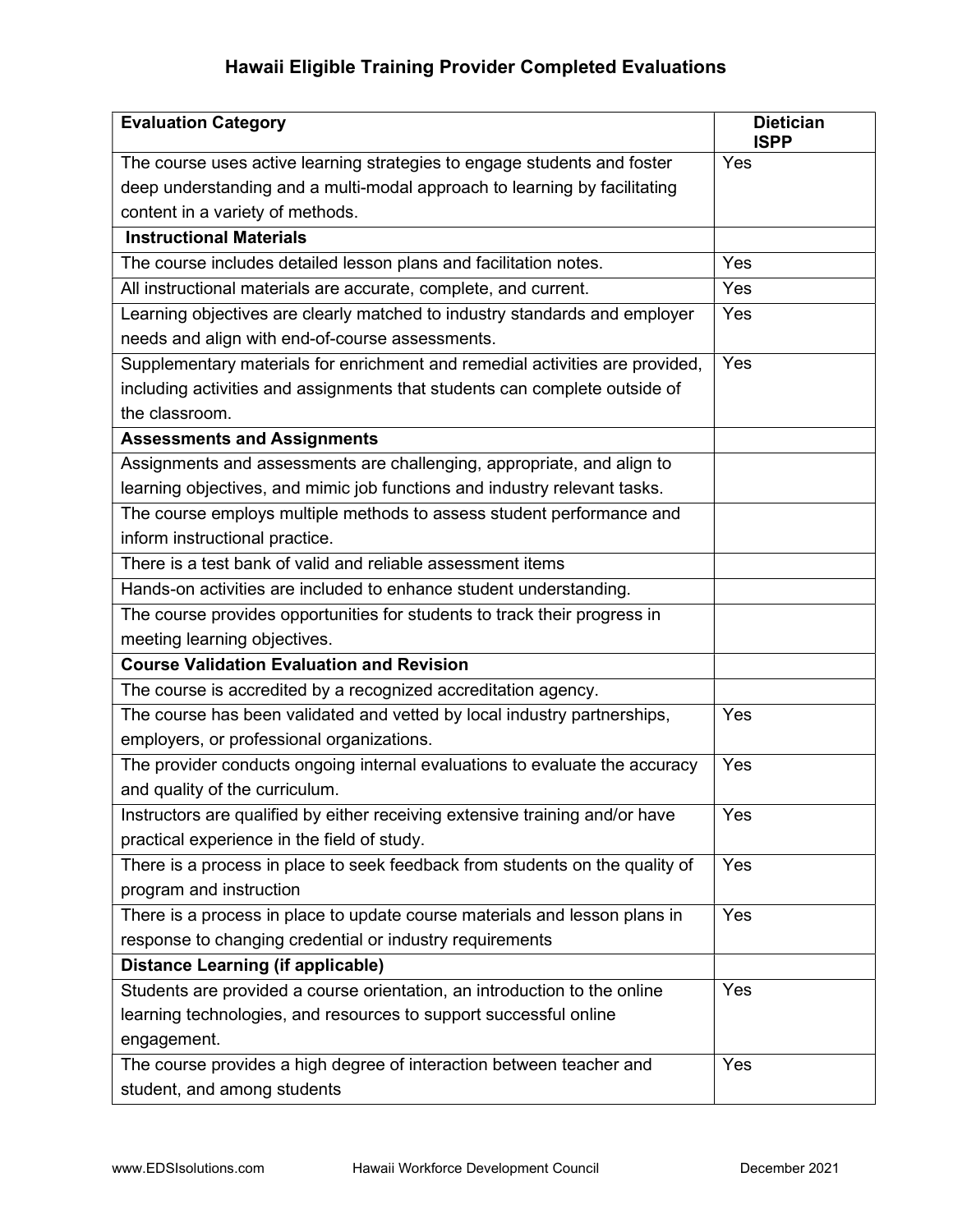| <b>Evaluation Category</b>                                                   | <b>Dietician</b><br><b>ISPP</b> |
|------------------------------------------------------------------------------|---------------------------------|
| Clear standards for instructor availability are communicated to the student, | Yes                             |
| including office hours, response to questions, etc.                          |                                 |
| Instructors and students can easily access detailed course progress and      | Yes                             |
| learning data.                                                               |                                 |
| Curriculum uses the features and functions of the LMS to create dynamic      | Yes                             |
| and interactive learning experiences.                                        |                                 |

### Key Points / Evaluation Summary:

While the U of HI system community colleges have substantial offerings on ETP list, the 4-year colleges do not. There may be other programs suited for the ETPL. The Dietician ISPP is a strong industry supported pathway.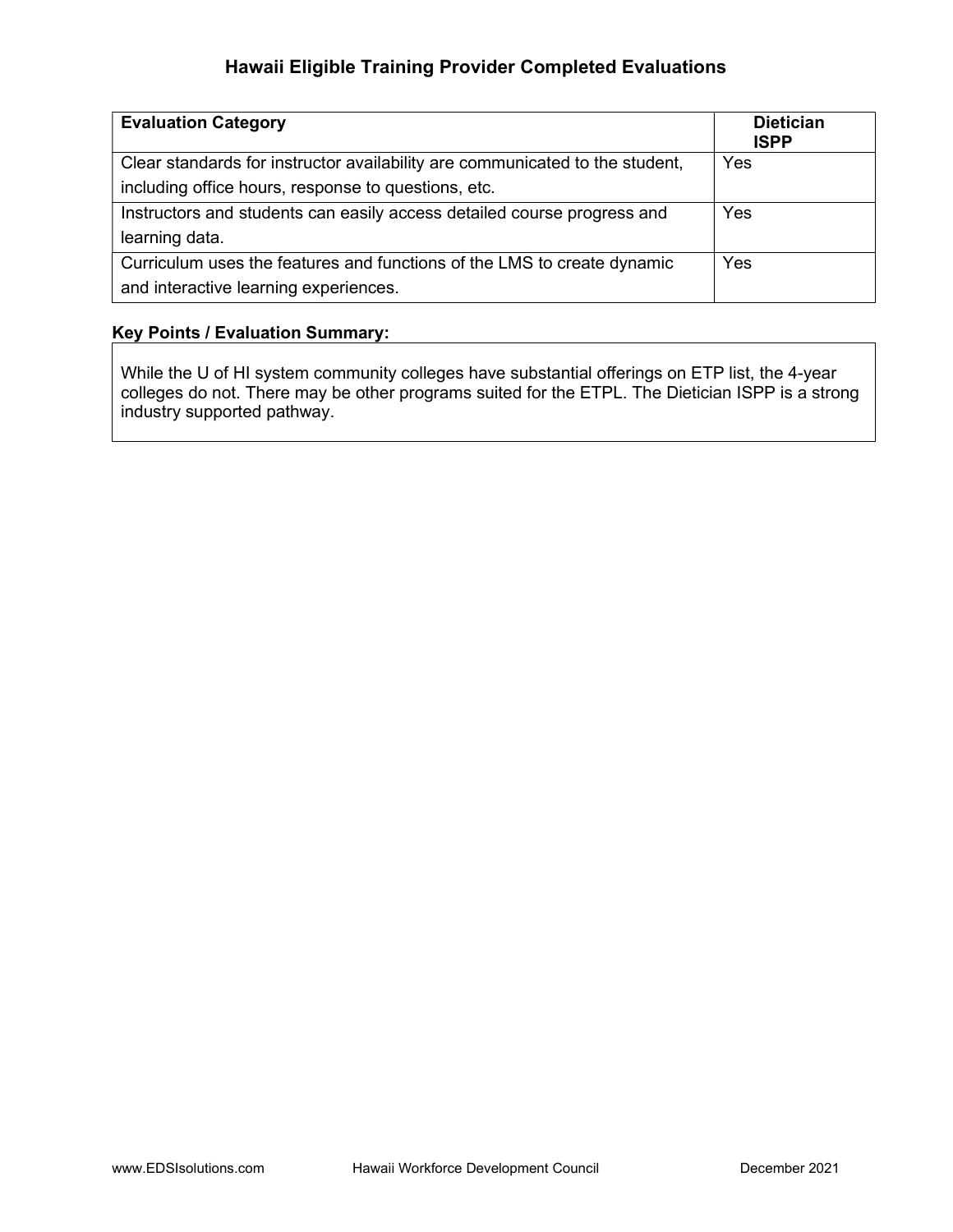| <b>Provider:</b>                      | <b>Windward Community College</b>                                                                                                                                                                                                                                                                                                |
|---------------------------------------|----------------------------------------------------------------------------------------------------------------------------------------------------------------------------------------------------------------------------------------------------------------------------------------------------------------------------------|
| Date of Review:                       | 8/24/21                                                                                                                                                                                                                                                                                                                          |
| <b>Provider</b><br><b>Background:</b> | Windward Community College offers innovative programs in the arts and<br>sciences and opportunities to gain knowledge and understanding of Hawaii<br>and its unique heritage. With a special commitment to support the access<br>and educational needs of Native Hawaiians, they serve the Ko'olau region<br>of Oahu and beyond. |

#### Currently Approved Programs:

| <b>Name</b>                         | Format    | <b>Hours</b> | <b>Credential</b>                 |
|-------------------------------------|-----------|--------------|-----------------------------------|
| Natural Science, Information and    | Classroom | 60           | Associate of Science Degree in    |
| <b>Communication Technology</b>     | and       | Credit       | Natural Science, Information      |
| Concentration                       | Online    | <b>Hours</b> | and Communication Technology      |
|                                     |           |              | Concentration                     |
| Natural Science, Engineering        | Primarily | 60           | Associate of Science Degree in    |
| Concentration                       | in-person | Credit       | Natural Science, Engineering      |
|                                     |           | <b>Hours</b> | Concentration                     |
| Natural Science, Biological Science | Primarily | 60           | Associate of Science Degree in    |
| Concentration                       | in-person | Credit       | Natural Science, Biological       |
|                                     |           | <b>Hours</b> | <b>Science Concentration</b>      |
| Natural Science, Physical Science   | Primarily | 60           | Associate of Science Degree in    |
| Concentration                       | in-person | Credit       | Natural Science, Physical         |
|                                     |           | <b>Hours</b> | <b>Science Concentration</b>      |
| Agripharmatech                      | Primarily | $30 - 32$    | Certificate of Achievement,       |
|                                     | in-person | Credit       | Agripharmatech                    |
|                                     |           | <b>Hours</b> |                                   |
| <b>Veterinary Technology</b>        | Primarily | 73           | Associate in Science Degree in    |
|                                     | in-person | credit       | <b>Veterinary Technology</b>      |
|                                     |           | hours        |                                   |
| <b>Veterinary Assisting</b>         | Primarily | 31           | Certificate of Achievement,       |
|                                     | in-person | credit       | <b>Veterinary Assisting</b>       |
|                                     |           | hours        |                                   |
| <b>Certified Nurse's Aide</b>       | Primarily | 180          | Certificate of Professional       |
|                                     | in-person |              | Development; Hawaii State         |
|                                     |           |              | <b>Nurse Assistant Competency</b> |
|                                     |           |              | Examination                       |

# Data Reporting Capacity:

| Understanding of       |                                                  |
|------------------------|--------------------------------------------------|
| reporting requirements | Moderate understanding of reporting requirements |
| <b>Compliance with</b> |                                                  |
| reporting requirements |                                                  |
| / support needed       | Has not reported data in the past                |

### Program Expansion Capacity:

Capacity for additional | Additional capacity available for WIOA participants.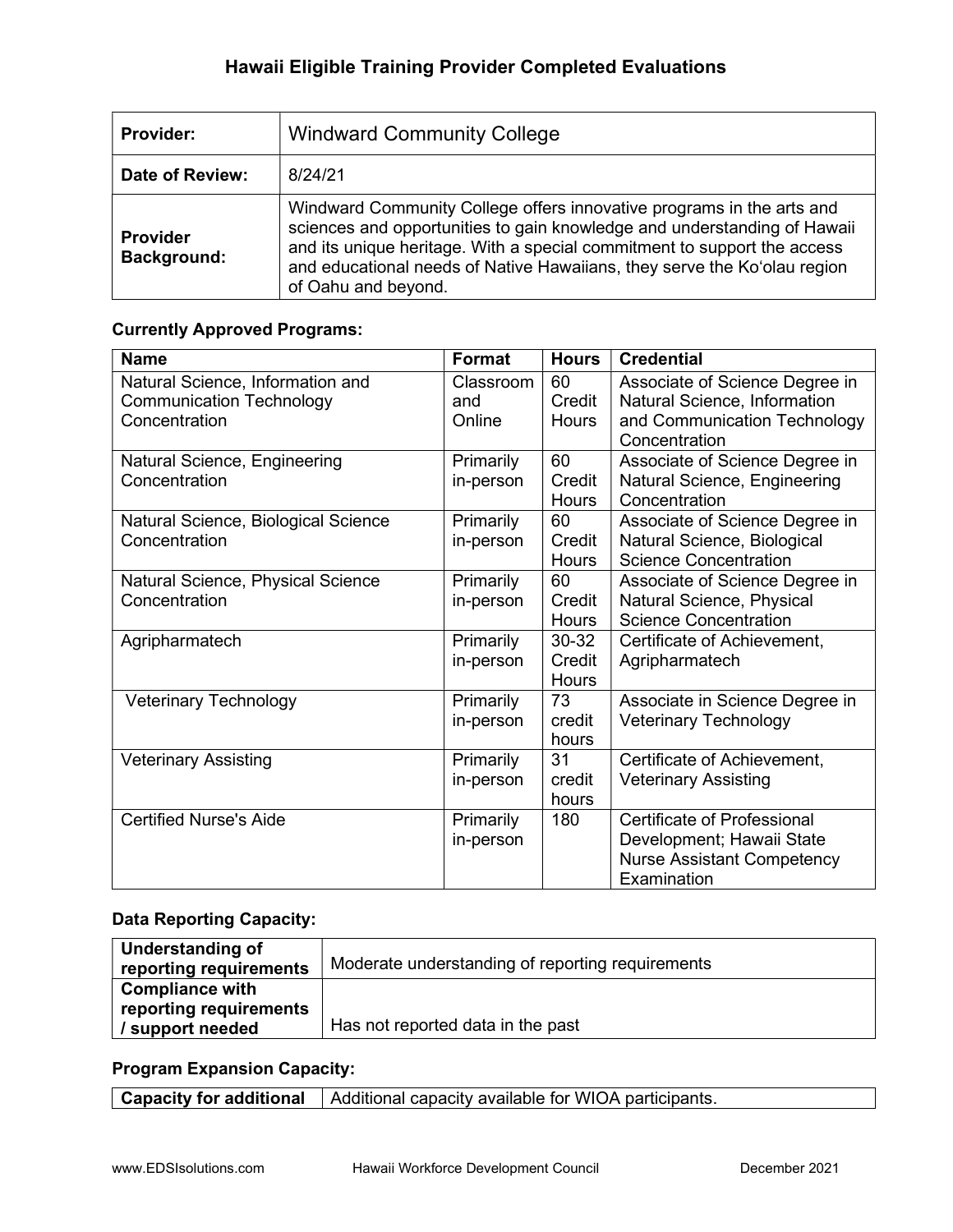| <b>WIOA in current</b>    |                                                                       |
|---------------------------|-----------------------------------------------------------------------|
| programs                  |                                                                       |
| <b>Plans/capacity for</b> | Non-credit side undergoing a business plan review and will be looking |
| additional courses of     | for opportunities to expand.                                          |
| study                     |                                                                       |

| <b>Evaluation Category</b>                               | <b>Certified Nurse's</b><br>Aide | <b>Veterinary</b><br><b>Assisting</b> |
|----------------------------------------------------------|----------------------------------|---------------------------------------|
| <b>Instructional Design</b>                              |                                  |                                       |
| The course organization and design is clear, coherent,   | Yes                              | Yes                                   |
| and presented in a developmentally appropriate way.      |                                  |                                       |
| Concepts and skills build logically and purposefully     |                                  |                                       |
| throughout the course, with transitions to support       |                                  |                                       |
| development and understanding from skill to skill.       |                                  |                                       |
| The course design purposefully integrates "soft"         | Yes                              | Yes                                   |
| employment skills along with the hard skill content      |                                  |                                       |
| The texts are at appropriate reading levels and offer    | Yes                              | Yes                                   |
| supports for readers at lower levels.                    |                                  |                                       |
| The course uses active learning strategies to engage     | Yes                              | Yes                                   |
| students and foster deep understanding and a multi-      |                                  |                                       |
| modal approach to learning by facilitating content in a  |                                  |                                       |
| variety of methods.                                      |                                  |                                       |
| <b>Instructional Materials</b>                           |                                  |                                       |
| The course includes detailed lesson plans and            | Yes                              | Yes                                   |
| facilitation notes.                                      |                                  |                                       |
| All instructional materials are accurate, complete, and  | Yes                              | Yes                                   |
| current.                                                 |                                  |                                       |
| Learning objectives are clearly matched to industry      | Yes                              | Yes                                   |
| standards and employer needs and align with end-of-      |                                  |                                       |
| course assessments.                                      |                                  |                                       |
| Supplementary materials for enrichment and remedial      | Yes                              | Yes                                   |
| activities are provided, including activities and        |                                  |                                       |
| assignments that students can complete outside of the    |                                  |                                       |
| classroom.                                               |                                  |                                       |
| <b>Assessments and Assignments</b>                       |                                  |                                       |
| Assignments and assessments are challenging,             | Yes                              | Yes                                   |
| appropriate, and align to learning objectives, and mimic |                                  |                                       |
| job functions and industry relevant tasks.               |                                  |                                       |
| The course employs multiple methods to assess            | Yes                              | Yes                                   |
| student performance and inform instructional practice.   |                                  |                                       |
| There is a test bank of valid and reliable assessment    | Yes                              | Yes                                   |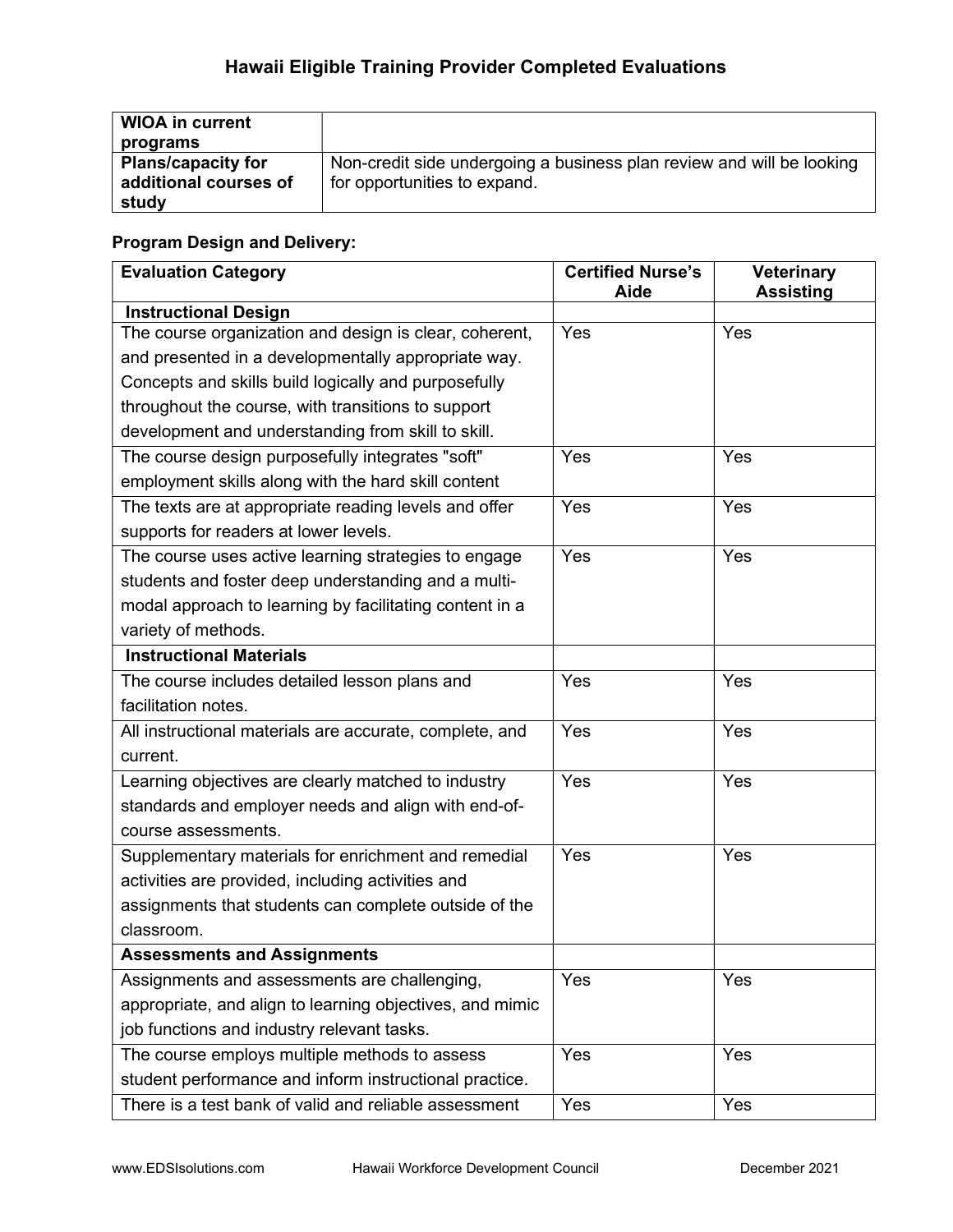| <b>Evaluation Category</b>                                | <b>Certified Nurse's</b><br>Aide | <b>Veterinary</b><br><b>Assisting</b> |
|-----------------------------------------------------------|----------------------------------|---------------------------------------|
| items                                                     |                                  |                                       |
| Hands-on activities are included to enhance student       | Yes                              | Yes                                   |
| understanding.                                            |                                  |                                       |
| The course provides opportunities for students to track   |                                  |                                       |
| their progress in meeting learning objectives.            |                                  |                                       |
| <b>Course Validation Evaluation and Revision</b>          |                                  |                                       |
| The course is accredited by a recognized accreditation    | Yes                              | Yes                                   |
| agency.                                                   |                                  |                                       |
| The course has been validated and vetted by local         | Yes                              | Yes                                   |
| industry partnerships, employers, or professional         |                                  |                                       |
| organizations.                                            |                                  |                                       |
| The provider conducts ongoing internal evaluations to     | Yes                              | Yes                                   |
| evaluate the accuracy and quality of the curriculum.      |                                  |                                       |
| Instructors are qualified by either receiving extensive   | Yes                              | Yes                                   |
| training and/or have practical experience in the field of |                                  |                                       |
| study.                                                    |                                  |                                       |
| There is a process in place to seek feedback from         |                                  |                                       |
| students on the quality of program and instruction        |                                  |                                       |
| There is a process in place to update course materials    | Yes                              |                                       |
| and lesson plans in response to changing credential or    |                                  |                                       |
| industry requirements                                     |                                  |                                       |
| <b>Distance Learning (if applicable)</b>                  |                                  |                                       |
| Students are provided a course orientation, an            | N/a                              | N/a                                   |
| introduction to the online learning technologies, and     |                                  |                                       |
| resources to support successful online engagement.        |                                  |                                       |
| The course provides a high degree of interaction          | N/a                              | N/a                                   |
| between teacher and student, and among students           |                                  |                                       |
| Clear standards for instructor availability are           | N/a                              | N/a                                   |
| communicated to the student, including office hours,      |                                  |                                       |
| response to questions, etc.                               |                                  |                                       |
| Instructors and students can easily access detailed       | N/a                              | N/a                                   |
| course progress and learning data.                        |                                  |                                       |
| Curriculum uses the features and functions of the LMS     | N/a                              | N/a                                   |
| to create dynamic and interactive learning experiences.   |                                  |                                       |

### Key Points / Evaluation Summary:

Windward's Natural Science programs are vigorous and well attended. Agripharmatech program could potentially be discontinued. Windward reported no direct relationship with American Job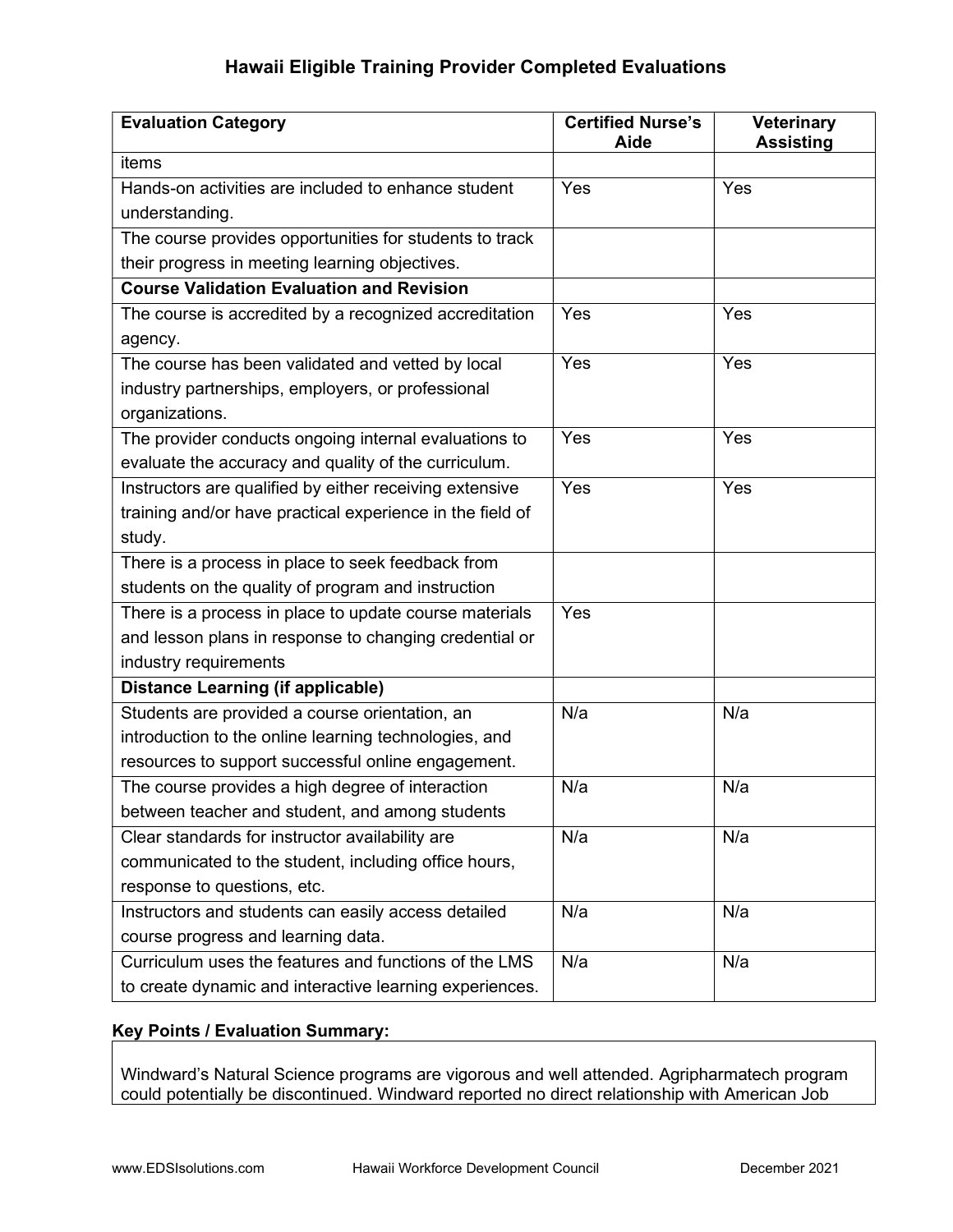Center. Windward CCE (Community and Career Education) is undergoing a business plan review and may have potentially strong ETPL courses to offer.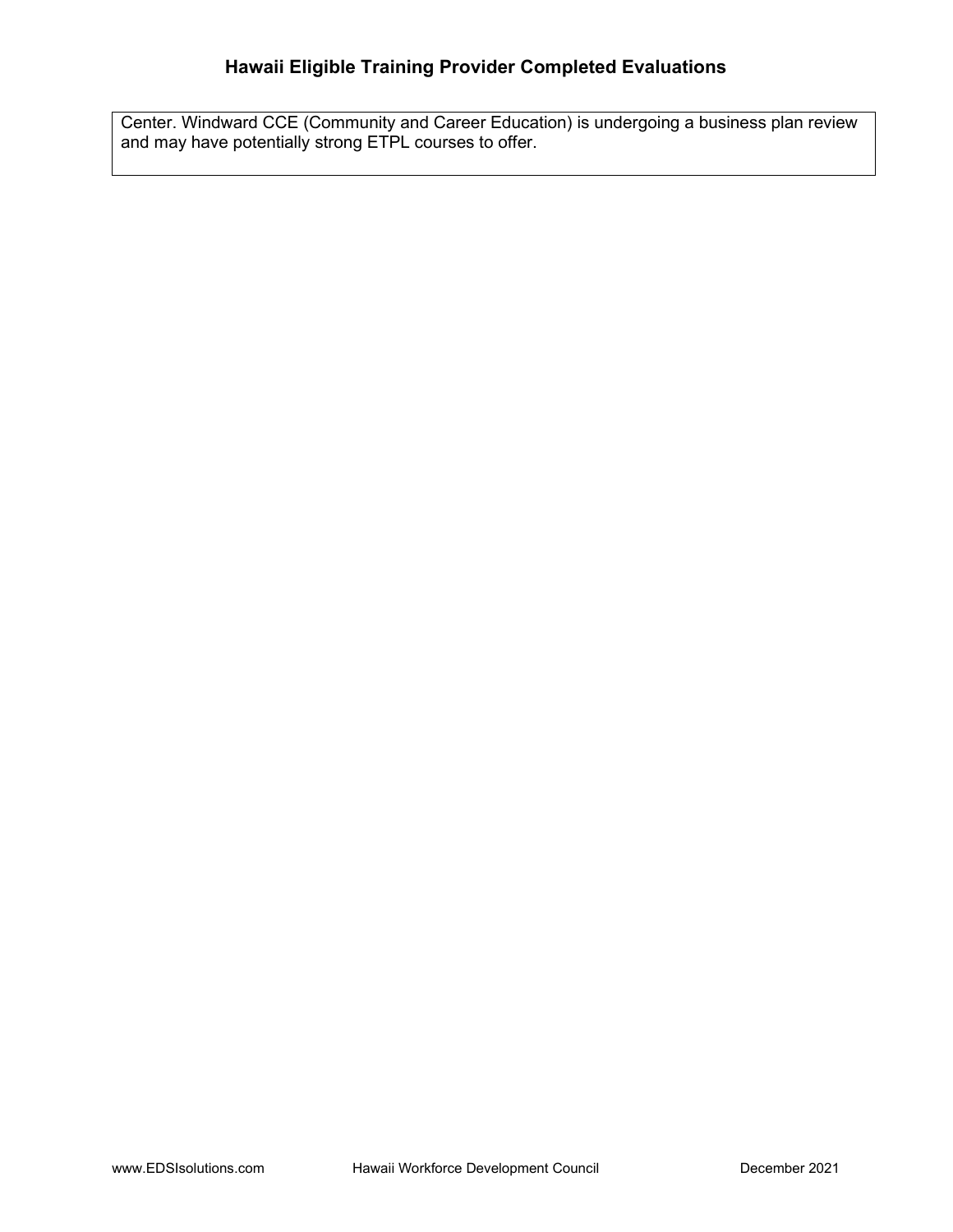# Hawaii County Workforce Area Eligible Providers

For Medcerts see page 16. For Waipahu Community School see page 25.

| <b>Provider:</b>               | 808 CDL Services LLC                                                                                                                                                                                           |
|--------------------------------|----------------------------------------------------------------------------------------------------------------------------------------------------------------------------------------------------------------|
| Date of Review:                | 7/22/21                                                                                                                                                                                                        |
| Provider<br><b>Background:</b> | 808 CDL Services has provided CDL training since 2016. They are a recent<br>addition to the ETPL (summer 2021). The owner is also the instructor, and a<br>single truck and trailer is available for training. |

#### Currently Approved Programs:

| <b>Name</b>                 | Format    |       | Hours   Credential          |
|-----------------------------|-----------|-------|-----------------------------|
| Commercial Driver's License | In person | 100   | State of Hawaii CDL License |
|                             |           | hours |                             |

### Data Reporting Capacity:

| Understanding of                                                     | No understanding of requirements. Owner reported he has not been                                   |
|----------------------------------------------------------------------|----------------------------------------------------------------------------------------------------|
| reporting requirements                                               | told what to track and report.                                                                     |
| <b>Compliance with</b><br>reporting requirements<br>/ support needed | Given small number of total enrollments, owner was confident<br>reporting requirements can be met. |

## Program Expansion Capacity:

| <b>Capacity for additional</b>                              | There is room within current class schedule for additional WIOA                   |
|-------------------------------------------------------------|-----------------------------------------------------------------------------------|
| <b>WIOA in current</b>                                      | participants. With consistent demand could expand to a 2 <sup>nd</sup> instructor |
| programs                                                    | and training vehicle.                                                             |
| <b>Plans/capacity for</b><br>additional courses of<br>study | $N/a$ – no plans to expand beyond CDL training.                                   |

| <b>Evaluation Category</b>                                                    | <b>Commercial</b><br><b>Driver's License</b><br>(CDL) |
|-------------------------------------------------------------------------------|-------------------------------------------------------|
| <b>Instructional Design</b>                                                   |                                                       |
| The course organization and design is clear, coherent, and presented in a     |                                                       |
| developmentally appropriate way. Concepts and skills build logically and      |                                                       |
| purposefully throughout the course, with transitions to support development   |                                                       |
| and understanding from skill to skill.                                        | Yes                                                   |
| The course design purposefully integrates "soft" employment skills along with |                                                       |
| the hard skill content                                                        | Yes                                                   |
| The texts are at appropriate reading levels and offer supports for readers at |                                                       |
| lower levels.                                                                 | Yes                                                   |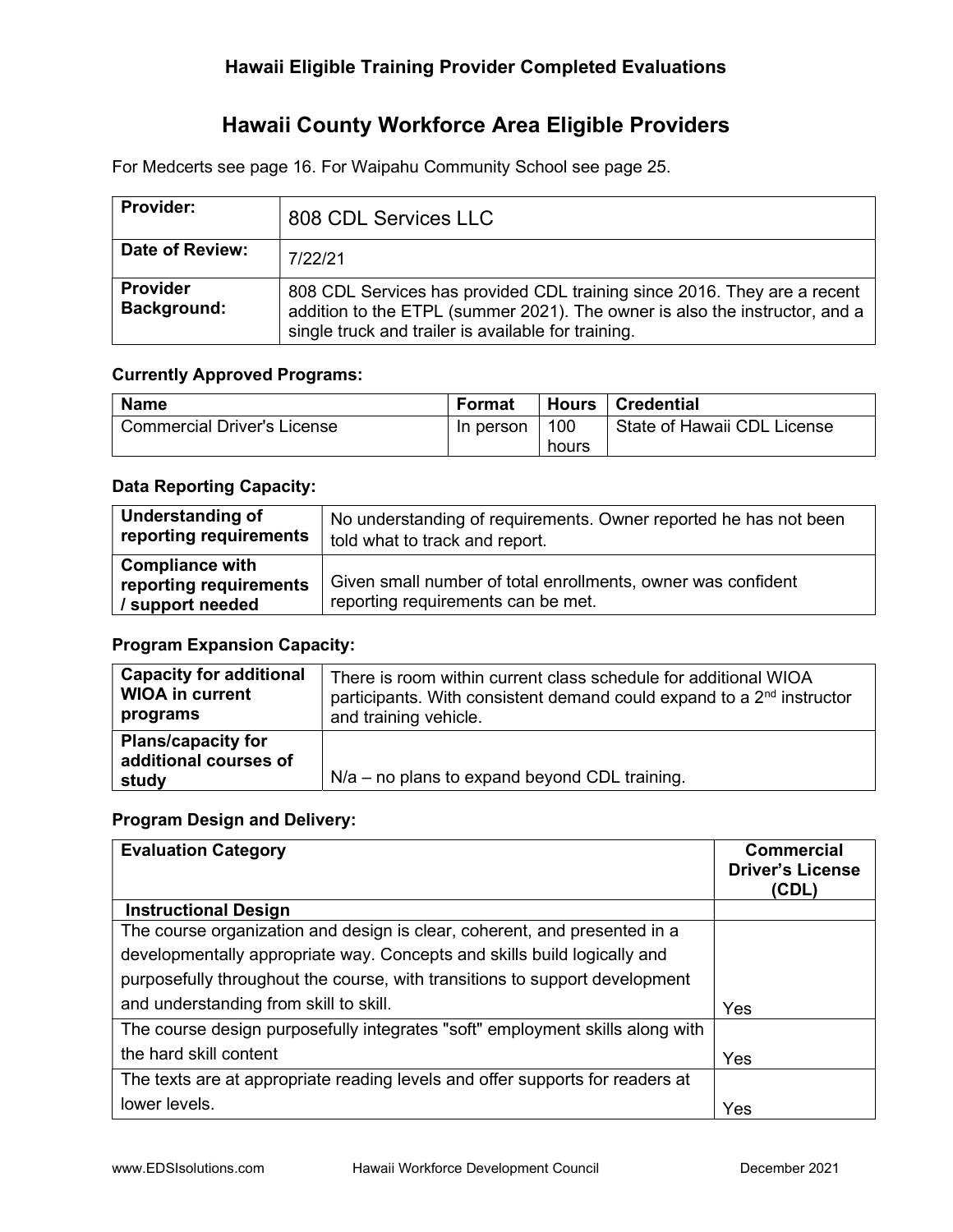| <b>Evaluation Category</b>                                                   | <b>Commercial</b><br><b>Driver's License</b><br>(CDL) |
|------------------------------------------------------------------------------|-------------------------------------------------------|
| The course uses active learning strategies to engage students and foster     |                                                       |
| deep understanding and a multi-modal approach to learning by facilitating    |                                                       |
| content in a variety of methods.                                             | Yes                                                   |
| <b>Instructional Materials</b>                                               |                                                       |
| The course includes detailed lesson plans and facilitation notes.            |                                                       |
| All instructional materials are accurate, complete, and current.             | Yes                                                   |
| Learning objectives are clearly matched to industry standards and employer   |                                                       |
| needs and align with end-of-course assessments.                              | Yes                                                   |
| Supplementary materials for enrichment and remedial activities are provided, |                                                       |
| including activities and assignments that students can complete outside of   |                                                       |
| the classroom.                                                               | n/a                                                   |
| <b>Assessments and Assignments</b>                                           |                                                       |
| Assignments and assessments are challenging, appropriate, and align to       |                                                       |
| learning objectives, and mimic job functions and industry relevant tasks.    | Yes                                                   |
| The course employs multiple methods to assess student performance and        |                                                       |
| inform instructional practice.                                               | Yes                                                   |
| There is a test bank of valid and reliable assessment items                  | n/a                                                   |
| Hands-on activities are included to enhance student understanding.           | Yes                                                   |
| The course provides opportunities for students to track their progress in    |                                                       |
| meeting learning objectives.                                                 |                                                       |
| <b>Course Validation Evaluation and Revision</b>                             |                                                       |
| The course is accredited by a recognized accreditation agency.               | Yes                                                   |
| The course has been validated and vetted by local industry partnerships,     |                                                       |
| employers, or professional organizations.                                    | Yes                                                   |
| The provider conducts ongoing internal evaluations to evaluate the accuracy  |                                                       |
| and quality of the curriculum.                                               | Yes                                                   |
| Instructors are qualified by either receiving extensive training and/or have |                                                       |
| practical experience in the field of study.                                  | Yes                                                   |
| There is a process in place to seek feedback from students on the quality of |                                                       |
| program and instruction                                                      |                                                       |
| There is a process in place to update course materials and lesson plans in   |                                                       |
| response to changing credential or industry requirements                     | Yes                                                   |
| <b>Distance Learning (if applicable)</b>                                     | N/a                                                   |
| Students are provided a course orientation, an introduction to the online    |                                                       |
| learning technologies, and resources to support successful online            |                                                       |
| engagement.                                                                  |                                                       |
| The course provides a high degree of interaction between teacher and         |                                                       |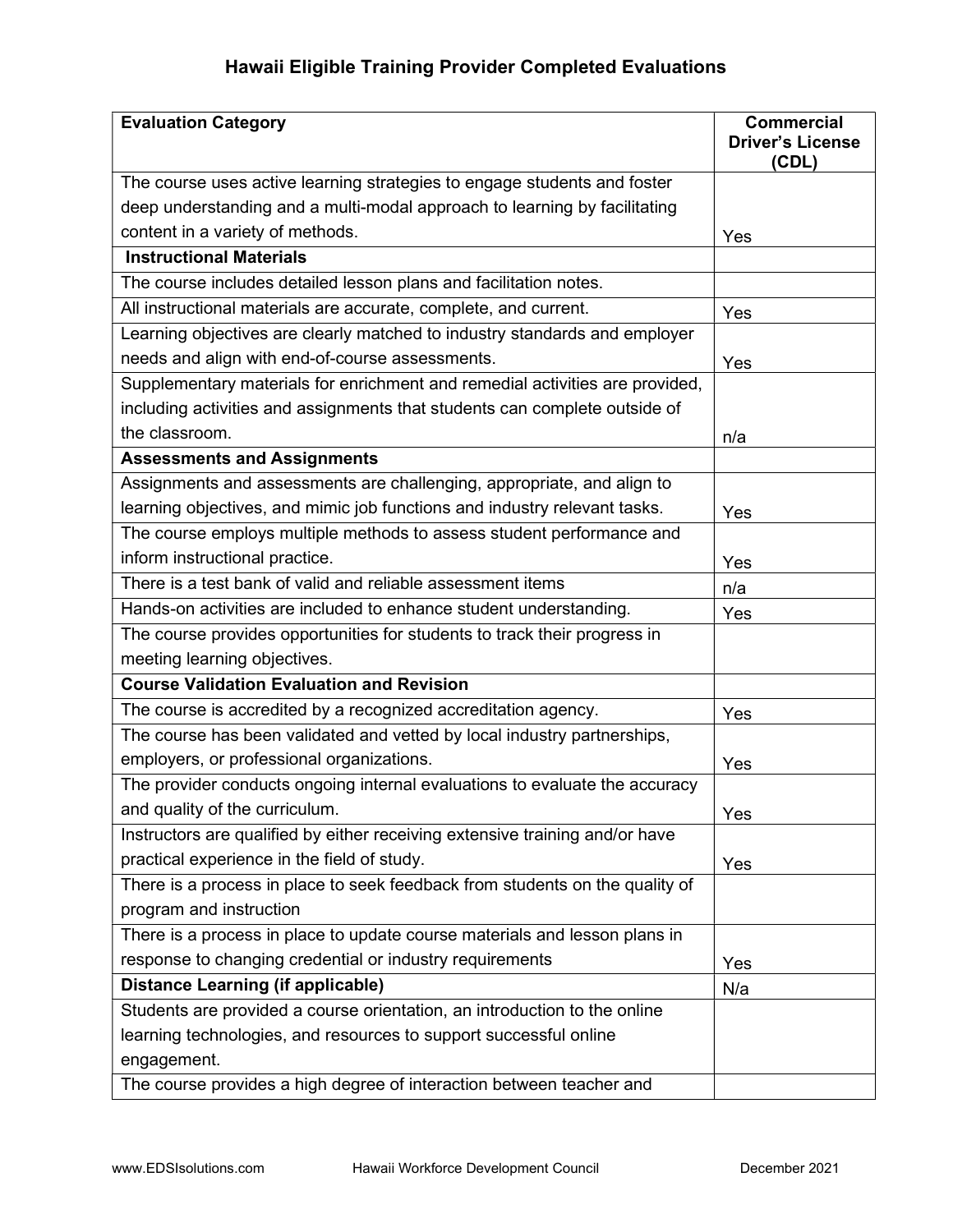| <b>Evaluation Category</b>                                                   | <b>Commercial</b><br><b>Driver's License</b><br>(CDL) |
|------------------------------------------------------------------------------|-------------------------------------------------------|
| student, and among students                                                  |                                                       |
| Clear standards for instructor availability are communicated to the student, |                                                       |
| including office hours, response to questions, etc.                          |                                                       |
| Instructors and students can easily access detailed course progress and      |                                                       |
| learning data.                                                               |                                                       |
| Curriculum uses the features and functions of the LMS to create dynamic      |                                                       |
| and interactive learning experiences.                                        |                                                       |

#### Key Points / Evaluation Summary:

808 CDL Services fills a key need for a CDL on the ETP for Hawaii County. The lack of knowledge of data requirements from a newly approved provider indicates a potential improvement to the application process to ensure better communication of reporting expectations.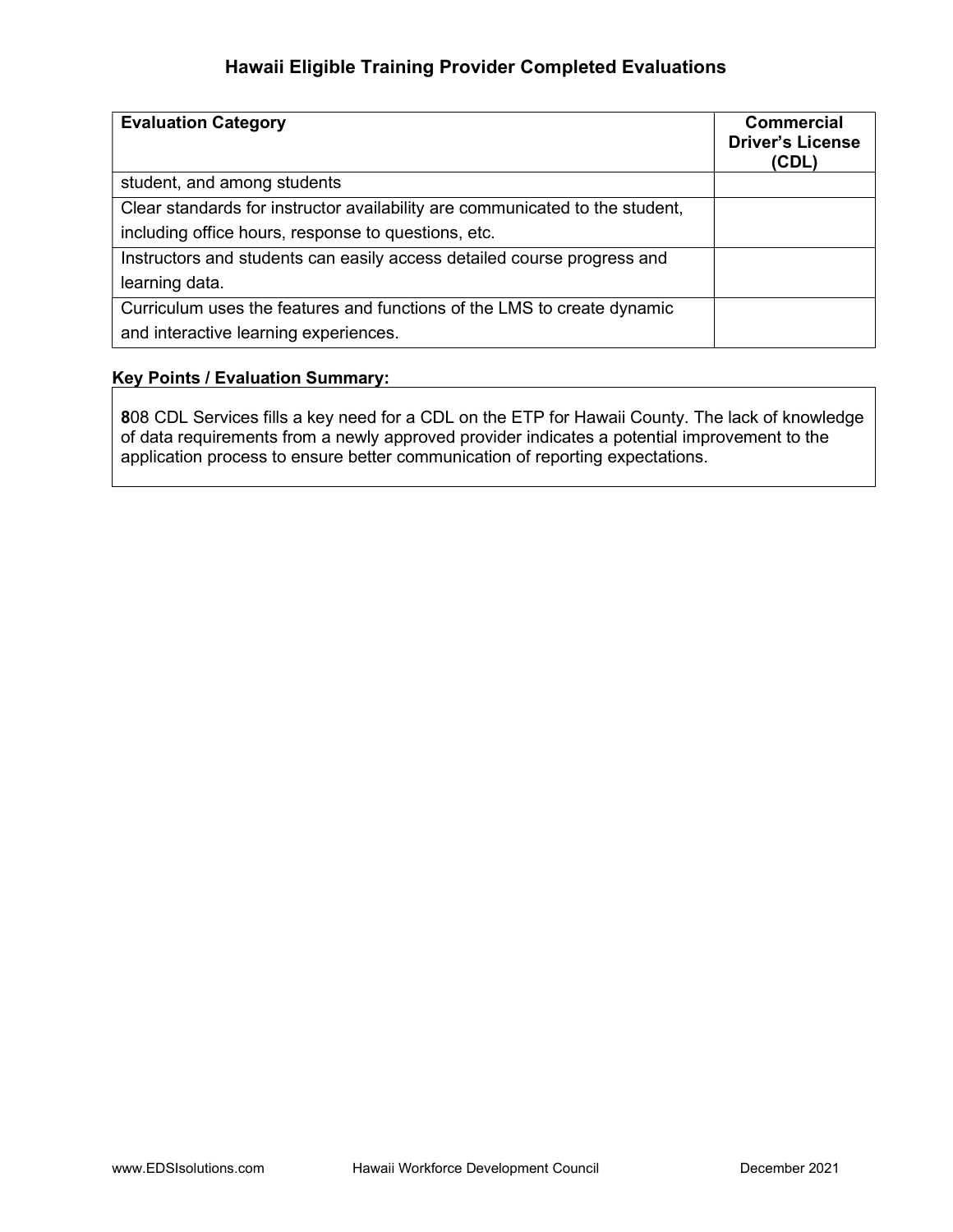| <b>Provider:</b>        | Mid Pacific Medical Training Institute                                                                                                                                                                                                        |
|-------------------------|-----------------------------------------------------------------------------------------------------------------------------------------------------------------------------------------------------------------------------------------------|
| Date of Review:         | 9/22/21                                                                                                                                                                                                                                       |
| Provider<br>Background: | Mid Pacific has been an ETP since 2014. They are a Private vocational<br>school which trains adults to become Certified Nurse Assistants.<br>Participants prepare for work in nursing homes, assisted living homes, and<br>as Home Care Aids. |

### Currently Approved Programs:

| <b>Name</b>                               | <b>Format</b> | <b>Hours</b>    | <b>Credential</b>                           |
|-------------------------------------------|---------------|-----------------|---------------------------------------------|
| Dementia Capable Care: Foundation         | Primarily     | 10              | Dementia Care Specialists                   |
| Course                                    | in-person     |                 | Certificate                                 |
| <b>Certified Nurse Assistant Training</b> | Primarily     | 130             | Certificate of                              |
|                                           | in-person     |                 | Completion/Competence-                      |
|                                           |               |                 | <b>Eligibility for Certified Nurse Aide</b> |
|                                           |               |                 | test                                        |
| <b>Skills Review</b>                      | Primarily     | 10 <sup>°</sup> | Eligible for Certified Nurse Aide           |
|                                           | in-person     |                 | (Credential Hawaii Nurse Aide               |
|                                           |               |                 | Registry)                                   |

### Data Reporting Capacity:

| Understanding of<br>reporting requirements | Strong understanding of requirements. Has not had difficulty reporting. |
|--------------------------------------------|-------------------------------------------------------------------------|
| <b>Compliance with</b>                     |                                                                         |
| reporting requirements                     | Provider has successfully reported requested data in previous years.    |
| / support needed                           | PY2019 22 WIOA Participants / 28 non-WIOA participants.                 |

# Program Expansion Capacity:

| <b>Capacity for additional</b><br><b>WIOA in current</b><br>programs | Mid Pacific has capacity within existing programs for additional WIOA<br>participants. |
|----------------------------------------------------------------------|----------------------------------------------------------------------------------------|
| <b>Plans/capacity for</b><br>additional courses of<br>study          | N/A                                                                                    |

| <b>Evaluation Category</b>                             | <b>CNA</b> | <b>Dementia</b><br>Capable<br>Care | <b>Skills</b><br><b>Review</b> |
|--------------------------------------------------------|------------|------------------------------------|--------------------------------|
| <b>Instructional Design</b>                            |            |                                    |                                |
| The course organization and design is clear, coherent, |            |                                    |                                |
| and presented in a developmentally appropriate way.    |            |                                    |                                |
| Concepts and skills build logically and purposefully   |            |                                    |                                |
| throughout the course, with transitions to support     |            |                                    |                                |
| development and understanding from skill to skill.     | Yes        | Yes                                | Yes                            |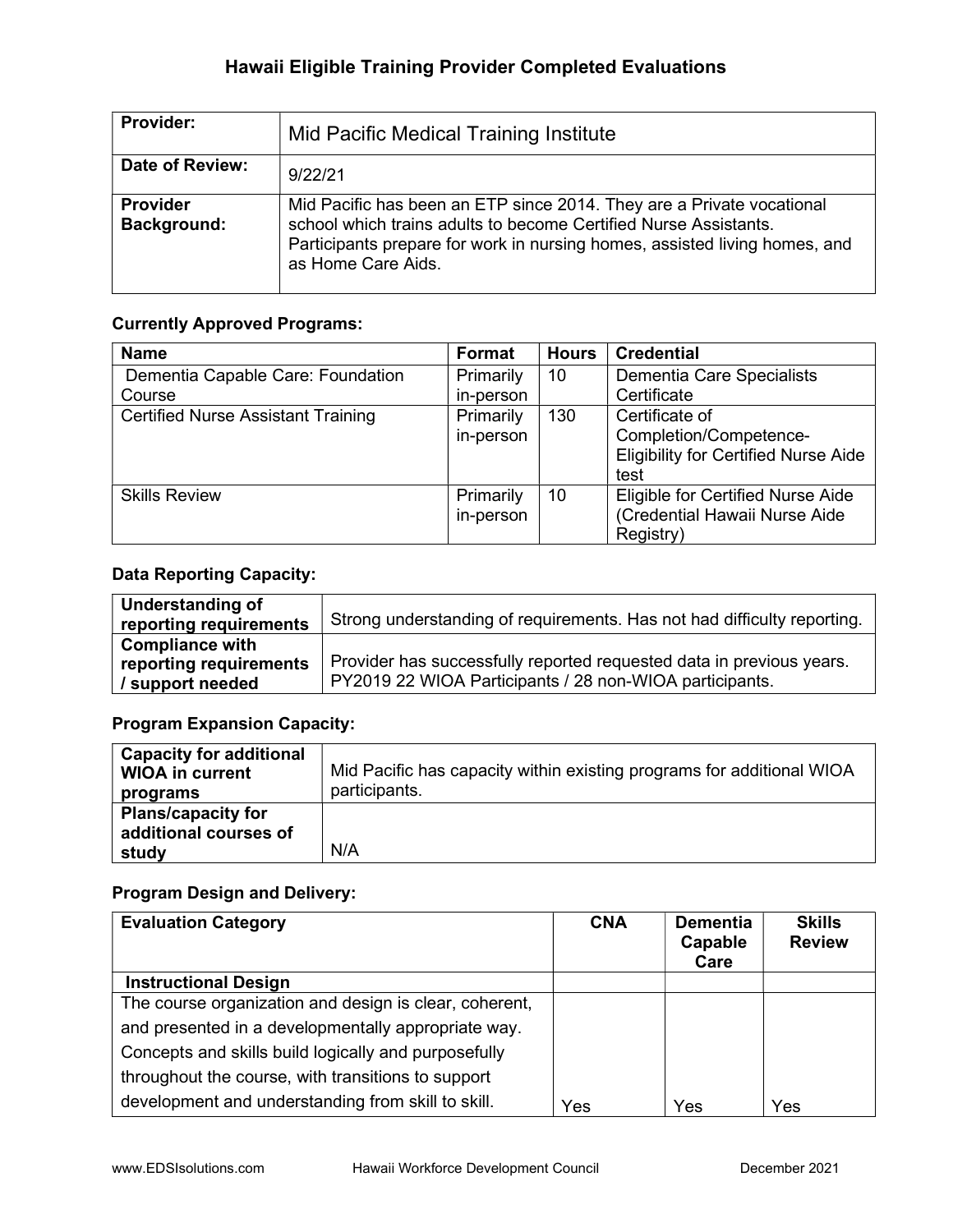| <b>Evaluation Category</b>                               | <b>CNA</b> | <b>Dementia</b><br>Capable<br>Care | <b>Skills</b><br><b>Review</b> |
|----------------------------------------------------------|------------|------------------------------------|--------------------------------|
| The course design purposefully integrates "soft"         |            |                                    |                                |
| employment skills along with the hard skill content      | Yes        | Yes                                | Yes                            |
| The texts are at appropriate reading levels and offer    |            |                                    |                                |
| supports for readers at lower levels.                    | Yes        | Yes                                | Yes                            |
| The course uses active learning strategies to engage     |            |                                    |                                |
| students and foster deep understanding and a multi-      |            |                                    |                                |
| modal approach to learning by facilitating content in a  |            |                                    |                                |
| variety of methods.                                      | Yes        | Yes                                | Yes                            |
| <b>Instructional Materials</b>                           |            |                                    |                                |
| The course includes detailed lesson plans and            |            |                                    |                                |
| facilitation notes.                                      | Yes        | Yes                                | Yes                            |
| All instructional materials are accurate, complete, and  |            |                                    |                                |
| current.                                                 | Yes        | Yes                                | Yes                            |
| Learning objectives are clearly matched to industry      |            |                                    |                                |
| standards and employer needs and align with end-of-      |            |                                    |                                |
| course assessments.                                      | Yes        | Yes                                | Yes                            |
| Supplementary materials for enrichment and remedial      |            |                                    |                                |
| activities are provided, including activities and        |            |                                    |                                |
| assignments that students can complete outside of the    |            |                                    |                                |
| classroom.                                               | Yes        | Yes                                | Yes                            |
| <b>Assessments and Assignments</b>                       |            |                                    |                                |
| Assignments and assessments are challenging,             |            |                                    |                                |
| appropriate, and align to learning objectives, and mimic |            |                                    |                                |
| job functions and industry relevant tasks.               | Yes        | Yes                                | Yes                            |
| The course employs multiple methods to assess            |            |                                    |                                |
| student performance and inform instructional practice.   |            |                                    |                                |
| There is a test bank of valid and reliable assessment    |            |                                    |                                |
| items                                                    |            |                                    |                                |
| Hands-on activities are included to enhance student      |            |                                    |                                |
| understanding.                                           | Yes        | Yes                                | Yes                            |
| The course provides opportunities for students to track  |            |                                    |                                |
| their progress in meeting learning objectives.           |            |                                    |                                |
| <b>Course Validation Evaluation and Revision</b>         |            |                                    |                                |
| The course is accredited by a recognized accreditation   |            |                                    |                                |
| agency.                                                  | Yes        | Yes                                | Yes                            |
| The course has been validated and vetted by local        |            |                                    |                                |
| industry partnerships, employers, or professional        |            |                                    |                                |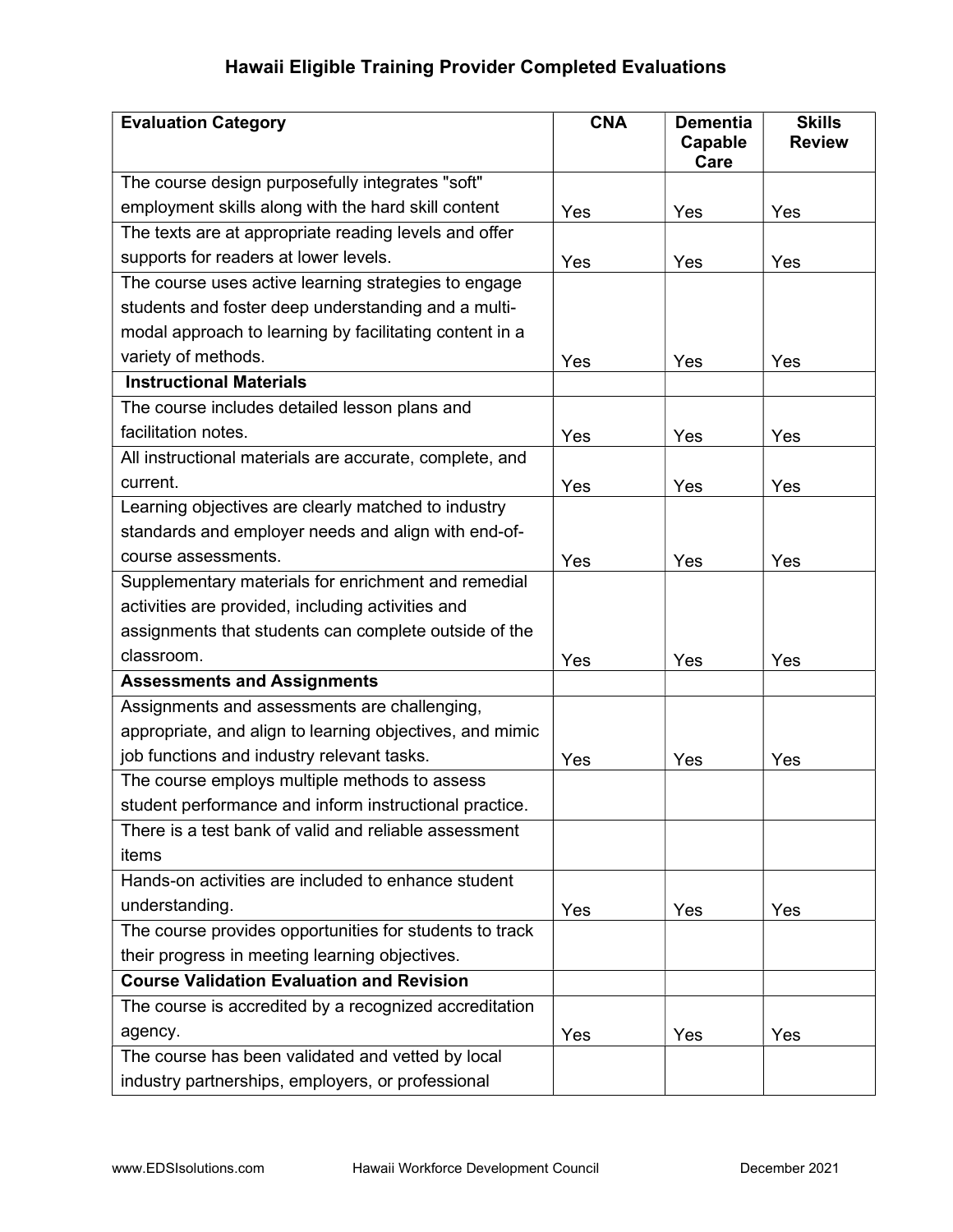| <b>Evaluation Category</b>                                | <b>CNA</b> | <b>Dementia</b><br>Capable<br>Care | <b>Skills</b><br><b>Review</b> |
|-----------------------------------------------------------|------------|------------------------------------|--------------------------------|
| organizations.                                            |            |                                    |                                |
| The provider conducts ongoing internal evaluations to     |            |                                    |                                |
| evaluate the accuracy and quality of the curriculum.      | Yes        | Yes                                | Yes                            |
| Instructors are qualified by either receiving extensive   |            |                                    |                                |
| training and/or have practical experience in the field of |            |                                    |                                |
| study.                                                    |            |                                    |                                |
| There is a process in place to seek feedback from         |            |                                    |                                |
| students on the quality of program and instruction        |            |                                    |                                |
| There is a process in place to update course materials    |            |                                    |                                |
| and lesson plans in response to changing credential or    |            |                                    |                                |
| industry requirements                                     | Yes        | Yes                                | Yes                            |
| <b>Distance Learning (if applicable)</b>                  |            |                                    |                                |
| Students are provided a course orientation, an            |            |                                    |                                |
| introduction to the online learning technologies, and     |            |                                    |                                |
| resources to support successful online engagement.        | Yes        | Yes                                | Yes                            |
| The course provides a high degree of interaction          |            |                                    |                                |
| between teacher and student, and among students           | Yes        | Yes                                | Yes                            |
| Clear standards for instructor availability are           |            |                                    |                                |
| communicated to the student, including office hours,      |            |                                    |                                |
| response to questions, etc.                               |            |                                    |                                |
| Instructors and students can easily access detailed       |            |                                    |                                |
| course progress and learning data.                        |            |                                    |                                |
| Curriculum uses the features and functions of the LMS     |            |                                    |                                |
| to create dynamic and interactive learning experiences.   |            |                                    |                                |

### Key Points / Evaluation Summary:

C.N.A training is also offered by Island CPR and Hawaii Institute of Healthcare and Training Services. Outcomes should be reviewed to determine level of performance among competing programs and overall demand.

Mid Pacific has capacity, experience, and understanding of data reporting requirements.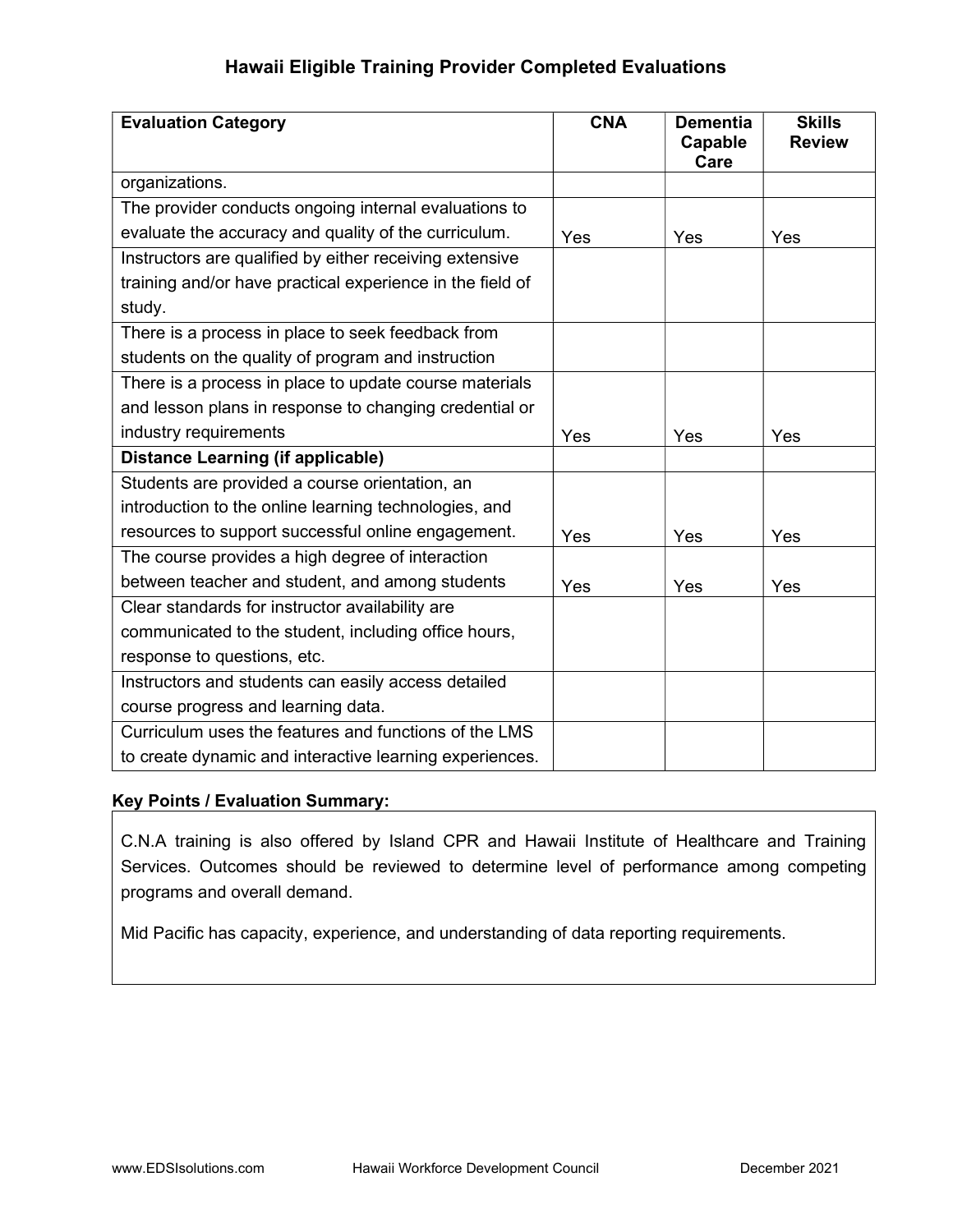| <b>Provider:</b>               | Hawaii Institute of Healthcare and Training Services                                                                                                                                                                                                                                                                    |
|--------------------------------|-------------------------------------------------------------------------------------------------------------------------------------------------------------------------------------------------------------------------------------------------------------------------------------------------------------------------|
| Date of Review:                | 7/22/21                                                                                                                                                                                                                                                                                                                 |
| <b>Provider</b><br>Background: | Hawaii Institute of Healthcare & Training Services (HIHTS) is located in<br>Hilo, HI, but also offers classes online. This school offers 3 programs which<br>provide training for 4 qualifications, including Medical Coding Certification,<br>Medical Billing Certification and Certified Phlebotomy Technician (CPT). |

## Currently Approved Programs:

| <b>Name</b>                             | Format    | <b>Hours</b> | <b>Credential</b>                                             |
|-----------------------------------------|-----------|--------------|---------------------------------------------------------------|
| Medical Billing/Coding Program          | Primarily | 80           | Certificate of Completion,                                    |
|                                         | in-person | hours        | <b>Preparation for Certified Billing</b><br>and Coding (CBCM) |
|                                         |           |              | examination                                                   |
| (NATP) Nurse Assistant Training Program | Primarily | $100 -$      | Certificate of completion                                     |
|                                         | in-person | 120          | <b>Eligibility to take Certified</b>                          |
|                                         |           | hours        | <b>Nursing Assistant Exam</b>                                 |

## Data Reporting Capacity:

| Understanding of<br>reporting requirements | Strong understanding of requirements.                    |
|--------------------------------------------|----------------------------------------------------------|
| <b>Compliance with</b>                     |                                                          |
| reporting requirements                     |                                                          |
| / support needed                           | Has successfully and fully reported in PY2018 and PY2019 |

# Program Expansion Capacity:

| <b>Capacity for additional</b><br><b>WIOA in current</b> | Six WIOA participants in current NATP program, can accept additional<br><b>WIOA students</b> |
|----------------------------------------------------------|----------------------------------------------------------------------------------------------|
| programs                                                 |                                                                                              |
| <b>Plans/capacity for</b>                                | Has some expansion plans; looking into offering other courses such as                        |
| additional courses of                                    | Medical Assistant and Pharmacy Technician.                                                   |
| study                                                    |                                                                                              |

| <b>Evaluation Category</b>                                     | <b>Nurse</b><br><b>Assistant</b> | <b>Medical</b><br><b>Billing/Coding</b> |
|----------------------------------------------------------------|----------------------------------|-----------------------------------------|
| <b>Instructional Design</b>                                    |                                  |                                         |
| The course organization and design is clear, coherent, and     |                                  |                                         |
| presented in a developmentally appropriate way. Concepts and   |                                  |                                         |
| skills build logically and purposefully throughout the course, |                                  |                                         |
| with transitions to support development and understanding      |                                  |                                         |
| from skill to skill.                                           | Yes                              | Yes                                     |
| The course design purposefully integrates "soft" employment    |                                  |                                         |
| skills along with the hard skill content                       | Yes                              | Yes                                     |
| The texts are at appropriate reading levels and offer supports | Yes                              | Yes                                     |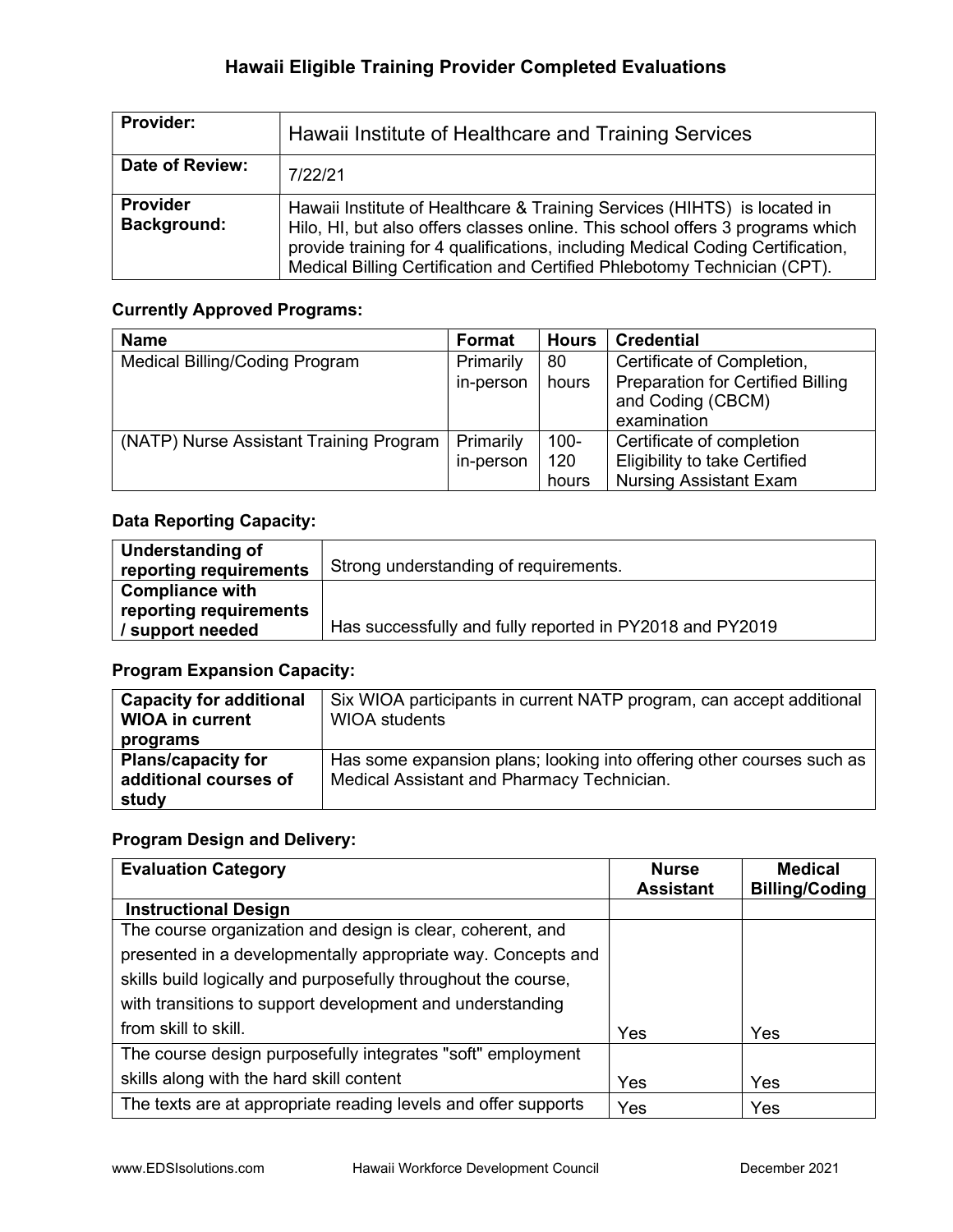| <b>Evaluation Category</b>                                       | <b>Nurse</b>     | <b>Medical</b>        |
|------------------------------------------------------------------|------------------|-----------------------|
|                                                                  | <b>Assistant</b> | <b>Billing/Coding</b> |
| for readers at lower levels.                                     |                  |                       |
| The course uses active learning strategies to engage students    |                  |                       |
| and foster deep understanding and a multi-modal approach to      |                  |                       |
| learning by facilitating content in a variety of methods.        | Yes              | Yes                   |
| <b>Instructional Materials</b>                                   |                  |                       |
| The course includes detailed lesson plans and facilitation       |                  |                       |
| notes.                                                           |                  |                       |
| All instructional materials are accurate, complete, and current. | Yes              | Yes                   |
| Learning objectives are clearly matched to industry standards    |                  |                       |
| and employer needs and align with end-of-course                  |                  |                       |
| assessments.                                                     | Yes              | Yes                   |
| Supplementary materials for enrichment and remedial activities   |                  |                       |
| are provided, including activities and assignments that students |                  |                       |
| can complete outside of the classroom.                           | Yes              | Yes                   |
| <b>Assessments and Assignments</b>                               |                  |                       |
| Assignments and assessments are challenging, appropriate,        |                  |                       |
| and align to learning objectives, and mimic job functions and    |                  |                       |
| industry relevant tasks.                                         | Yes              | Yes                   |
| The course employs multiple methods to assess student            |                  |                       |
| performance and inform instructional practice.                   | Yes              | Yes                   |
| There is a test bank of valid and reliable assessment items      |                  |                       |
| Hands-on activities are included to enhance student              |                  |                       |
| understanding.                                                   | Yes              | Yes                   |
| The course provides opportunities for students to track their    |                  |                       |
| progress in meeting learning objectives.                         |                  |                       |
| <b>Course Validation Evaluation and Revision</b>                 |                  |                       |
| The course is accredited by a recognized accreditation agency.   | Yes              | Yes                   |
| The course has been validated and vetted by local industry       |                  |                       |
| partnerships, employers, or professional organizations.          |                  |                       |
| The provider conducts ongoing internal evaluations to evaluate   |                  |                       |
| the accuracy and quality of the curriculum.                      |                  |                       |
| Instructors are qualified by either receiving extensive training |                  |                       |
| and/or have practical experience in the field of study.          |                  |                       |
| There is a process in place to seek feedback from students on    |                  |                       |
| the quality of program and instruction                           | Yes              | Yes                   |
| There is a process in place to update course materials and       |                  |                       |
| lesson plans in response to changing credential or industry      |                  |                       |
| requirements                                                     | Yes              | Yes                   |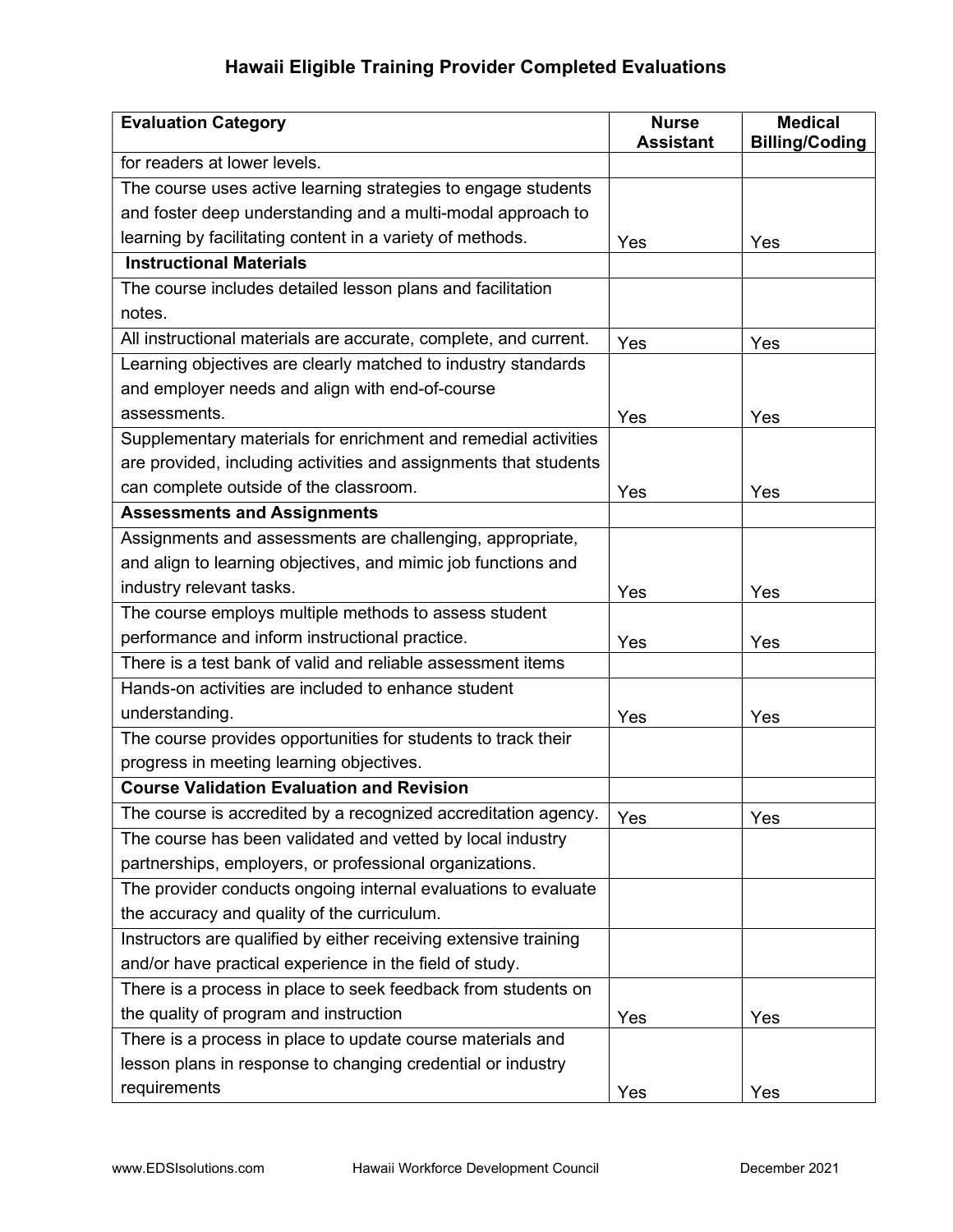| <b>Evaluation Category</b>                                       | <b>Nurse</b>     | <b>Medical</b>        |
|------------------------------------------------------------------|------------------|-----------------------|
|                                                                  | <b>Assistant</b> | <b>Billing/Coding</b> |
| <b>Distance Learning (if applicable)</b>                         |                  |                       |
| Students are provided a course orientation, an introduction to   |                  |                       |
| the online learning technologies, and resources to support       |                  |                       |
| successful online engagement.                                    | N/a              | N/a                   |
| The course provides a high degree of interaction between         |                  |                       |
| teacher and student, and among students                          | N/a              | N/a                   |
| Clear standards for instructor availability are communicated to  |                  |                       |
| the student, including office hours, response to questions, etc. | N/a              | N/a                   |
| Instructors and students can easily access detailed course       |                  |                       |
| progress and learning data.                                      | N/a              | N/a                   |
| Curriculum uses the features and functions of the LMS to         |                  |                       |
| create dynamic and interactive learning experiences.             | N/a              | N/a                   |

## Key Points / Evaluation Summary:

C.N.A training is also offered by Island CPR and Mid Pacific Training Institute, Medical Billing is also offered by Island CPR. Outcomes should be reviewed to determine level of performance among competing programs and overall demand.

HIHTS is a well-established provider with an understanding and capacity to meet data reporting requirements.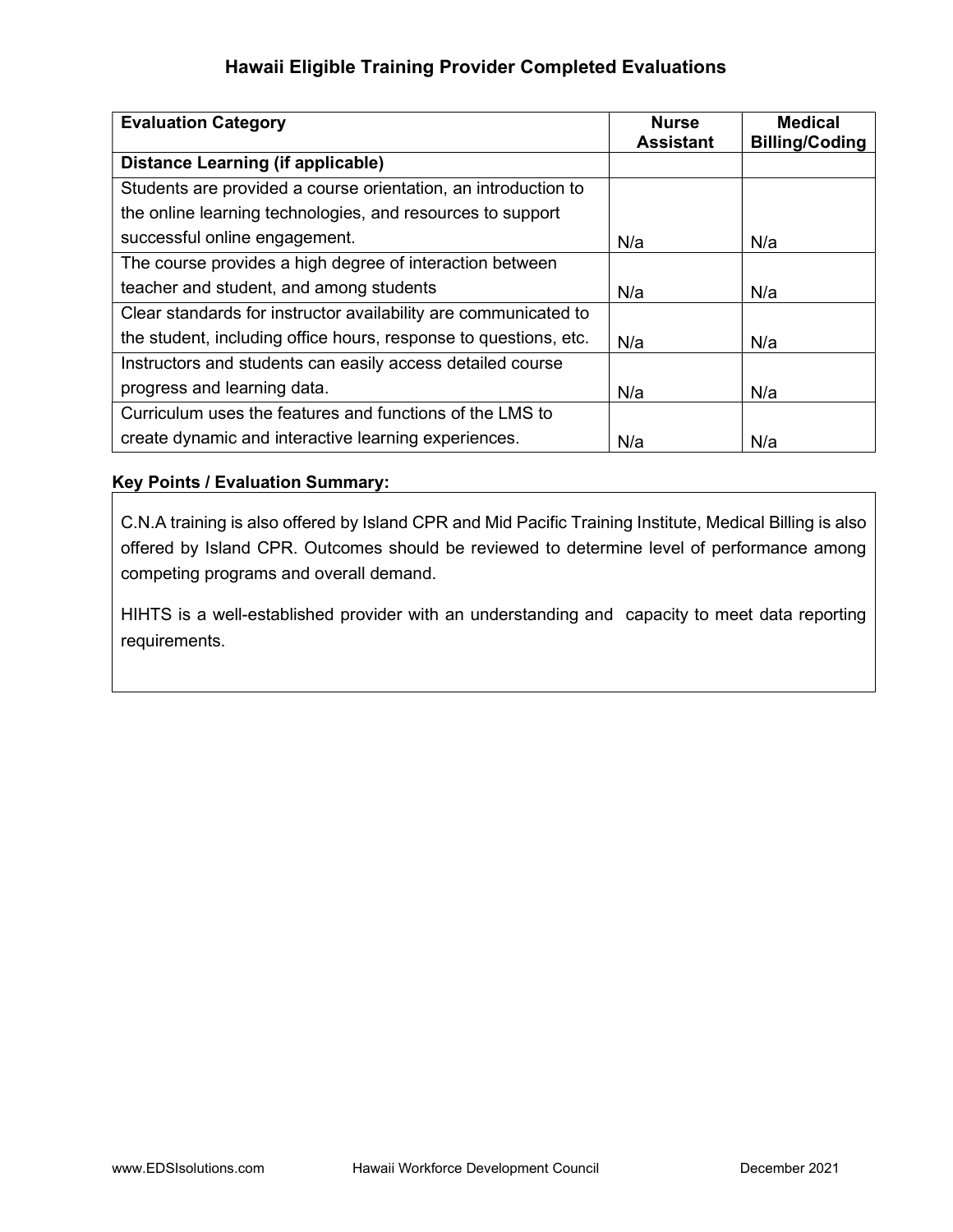| Provider:                      | <b>Island CPR</b>                                                                                                                                                                                                                                                                                                                                                                                                 |
|--------------------------------|-------------------------------------------------------------------------------------------------------------------------------------------------------------------------------------------------------------------------------------------------------------------------------------------------------------------------------------------------------------------------------------------------------------------|
| Date of Review:                | 8/11/21                                                                                                                                                                                                                                                                                                                                                                                                           |
| <b>Provider</b><br>Background: | Island CPR seeks to provider quality medical training to the island of<br>Hawaii. Located in Kona, classes range from CPR w/AED & First Aid to<br>medical courses such as Certified Nurse Aide (CNA), Medical Assistant<br>(CCMA), Emergency Medical Responder (EMR), and Phlebotomy to<br>safety courses such as Lifeguard, Oxygen Provider, Wilderness and<br>Remote First Aid (WRFA), and Child Learn To Swim. |

## Currently Approved Programs:

| <b>Name</b>                    | Format    | <b>Hours</b> | <b>Credential</b>                  |
|--------------------------------|-----------|--------------|------------------------------------|
| Medical Billing/Coding Program | Primarily | 40           | <b>Medical Billing CBCS</b>        |
|                                | distance  |              |                                    |
|                                | learning  |              |                                    |
| <b>Nursing Assistant</b>       | Primarily | 100          | <b>Certified Nursing Assistant</b> |
|                                | in-person |              |                                    |

### Data Reporting Capacity:

| Understanding of       |                             |
|------------------------|-----------------------------|
| reporting requirements | Unclear on what is required |
| <b>Compliance with</b> |                             |
| reporting requirements |                             |
| / support needed       | Has not previously reported |

# Program Expansion Capacity:

| <b>Capacity for additional</b><br><b>WIOA in current</b>    |                                                                                                          |
|-------------------------------------------------------------|----------------------------------------------------------------------------------------------------------|
| programs                                                    | Additional WIOA referrals can be accepted                                                                |
| <b>Plans/capacity for</b><br>additional courses of<br>study | Has existing courses in Medical Assistant and Phlebotomy Technician<br>that may be relevant to the ETPL. |

| <b>Evaluation Category</b>                             | <b>CNA</b> | <b>Medical Billing</b><br>and Coding |
|--------------------------------------------------------|------------|--------------------------------------|
| <b>Instructional Design</b>                            |            |                                      |
| The course organization and design is clear, coherent, |            |                                      |
| and presented in a developmentally appropriate way.    |            |                                      |
| Concepts and skills build logically and purposefully   |            |                                      |
| throughout the course, with transitions to support     |            |                                      |
| development and understanding from skill to skill.     | Yes        | Yes                                  |
| The course design purposefully integrates "soft"       |            |                                      |
| employment skills along with the hard skill content    | Yes        | Yes                                  |
| The texts are at appropriate reading levels and offer  | Yes        | Yes                                  |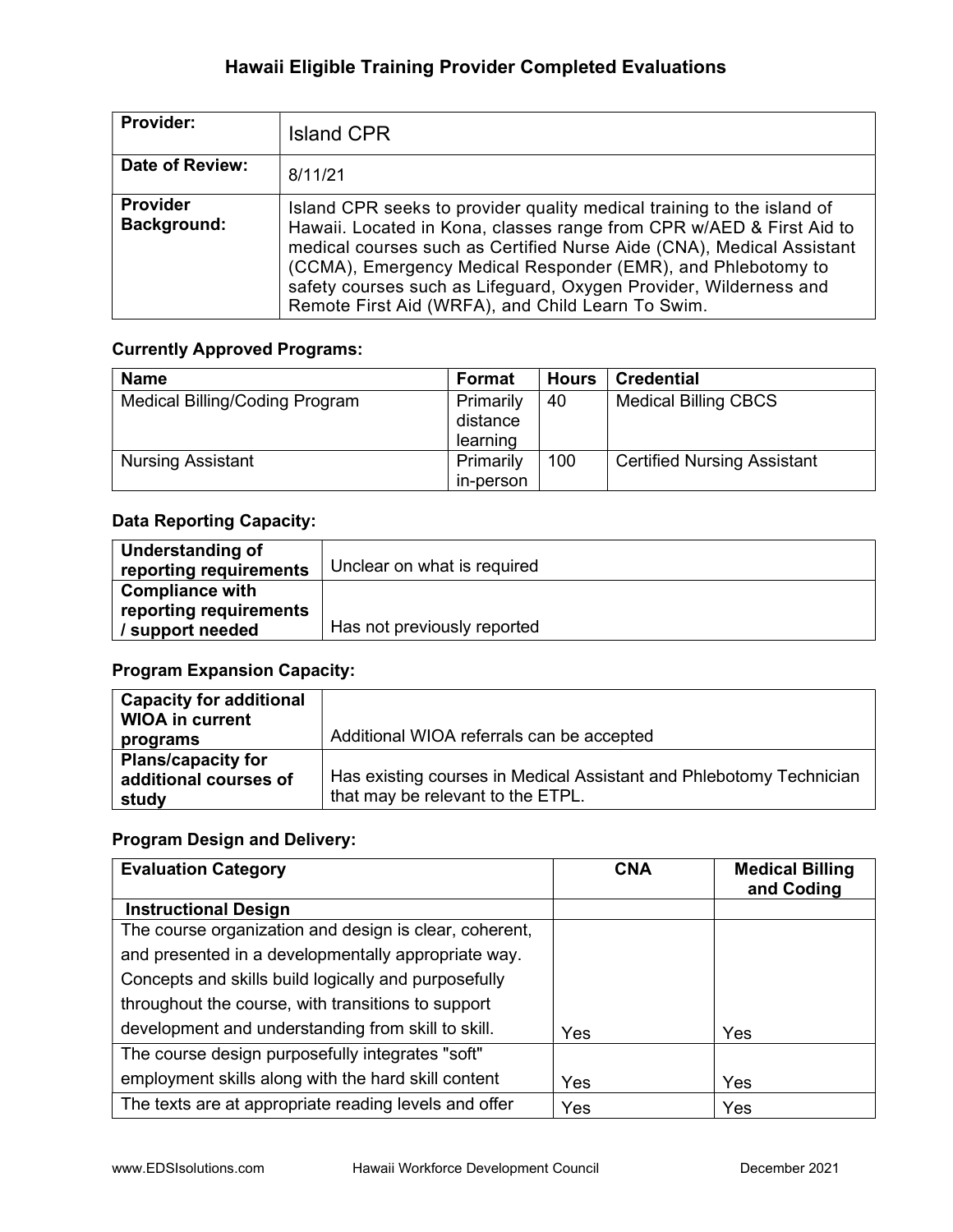| <b>Evaluation Category</b>                               | <b>CNA</b> | <b>Medical Billing</b><br>and Coding |
|----------------------------------------------------------|------------|--------------------------------------|
| supports for readers at lower levels.                    |            |                                      |
| The course uses active learning strategies to engage     |            |                                      |
| students and foster deep understanding and a multi-      |            |                                      |
| modal approach to learning by facilitating content in a  |            |                                      |
| variety of methods.                                      | Yes        | Yes                                  |
| <b>Instructional Materials</b>                           |            |                                      |
| The course includes detailed lesson plans and            |            |                                      |
| facilitation notes.                                      | Yes        | Yes                                  |
| All instructional materials are accurate, complete, and  |            |                                      |
| current.                                                 | Yes        | Yes                                  |
| Learning objectives are clearly matched to industry      |            |                                      |
| standards and employer needs and align with end-of-      |            |                                      |
| course assessments.                                      | Yes        | Yes                                  |
| Supplementary materials for enrichment and remedial      |            |                                      |
| activities are provided, including activities and        |            |                                      |
| assignments that students can complete outside of the    |            |                                      |
| classroom.                                               | Yes        | Yes                                  |
| <b>Assessments and Assignments</b>                       |            |                                      |
| Assignments and assessments are challenging,             |            |                                      |
| appropriate, and align to learning objectives, and mimic |            |                                      |
| job functions and industry relevant tasks.               |            |                                      |
| The course employs multiple methods to assess            |            |                                      |
| student performance and inform instructional practice.   |            |                                      |
| There is a test bank of valid and reliable assessment    |            |                                      |
| items                                                    |            |                                      |
| Hands-on activities are included to enhance student      |            |                                      |
| understanding.                                           |            |                                      |
| The course provides opportunities for students to track  |            |                                      |
| their progress in meeting learning objectives.           |            |                                      |
| <b>Course Validation Evaluation and Revision</b>         |            |                                      |
| The course is accredited by a recognized accreditation   |            |                                      |
| agency.                                                  | Yes        | Yes                                  |
| The course has been validated and vetted by local        |            |                                      |
| industry partnerships, employers, or professional        |            |                                      |
| organizations.                                           | Yes        | Yes                                  |
| The provider conducts ongoing internal evaluations to    |            |                                      |
| evaluate the accuracy and quality of the curriculum.     | Yes        | Yes                                  |
| Instructors are qualified by either receiving extensive  | Yes        | Yes                                  |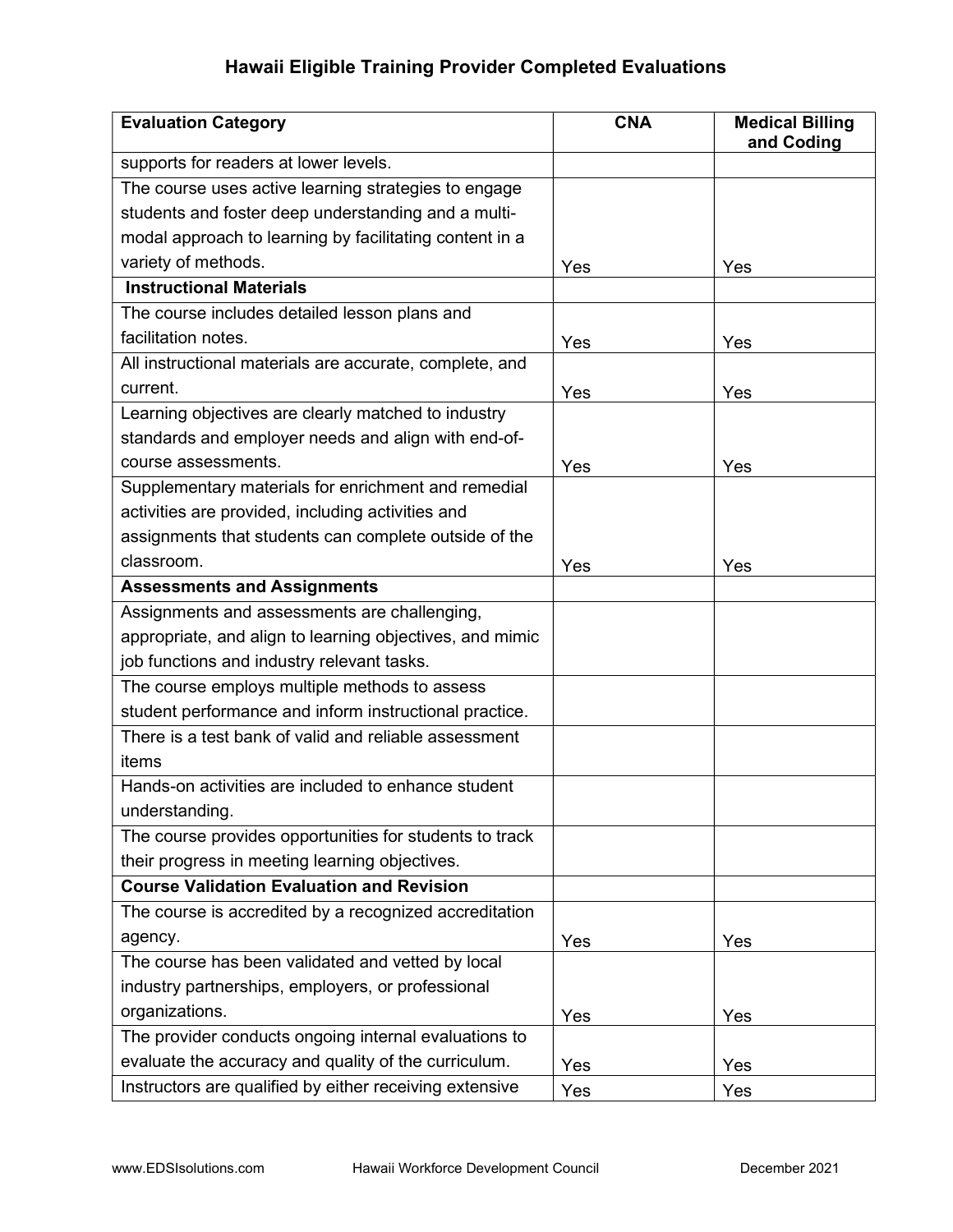| <b>Evaluation Category</b>                                | <b>CNA</b> | <b>Medical Billing</b><br>and Coding |
|-----------------------------------------------------------|------------|--------------------------------------|
| training and/or have practical experience in the field of |            |                                      |
| study.                                                    |            |                                      |
| There is a process in place to seek feedback from         |            |                                      |
| students on the quality of program and instruction        | Yes        | Yes                                  |
| There is a process in place to update course materials    |            |                                      |
| and lesson plans in response to changing credential or    |            |                                      |
| industry requirements                                     | Yes        | Yes                                  |
| <b>Distance Learning (if applicable)</b>                  |            |                                      |
| Students are provided a course orientation, an            |            |                                      |
| introduction to the online learning technologies, and     |            |                                      |
| resources to support successful online engagement.        |            |                                      |
| The course provides a high degree of interaction          |            |                                      |
| between teacher and student, and among students           |            |                                      |
| Clear standards for instructor availability are           |            |                                      |
| communicated to the student, including office hours,      |            |                                      |
| response to questions, etc.                               |            |                                      |
| Instructors and students can easily access detailed       |            |                                      |
| course progress and learning data.                        |            |                                      |
| Curriculum uses the features and functions of the LMS     |            |                                      |
| to create dynamic and interactive learning experiences.   |            |                                      |

### Key Points / Evaluation Summary:

C.N.A training is also offered by HIHTS and Mid Pacific Training Institute, Medical Billing is also offered by HIHTS. Outcomes should be reviewed to determine level of performance among competing programs and overall demand.

Island CPR expressed minimal knowledge of reporting requirements and expressed significant objections to the requirement to report non-WIOA student data.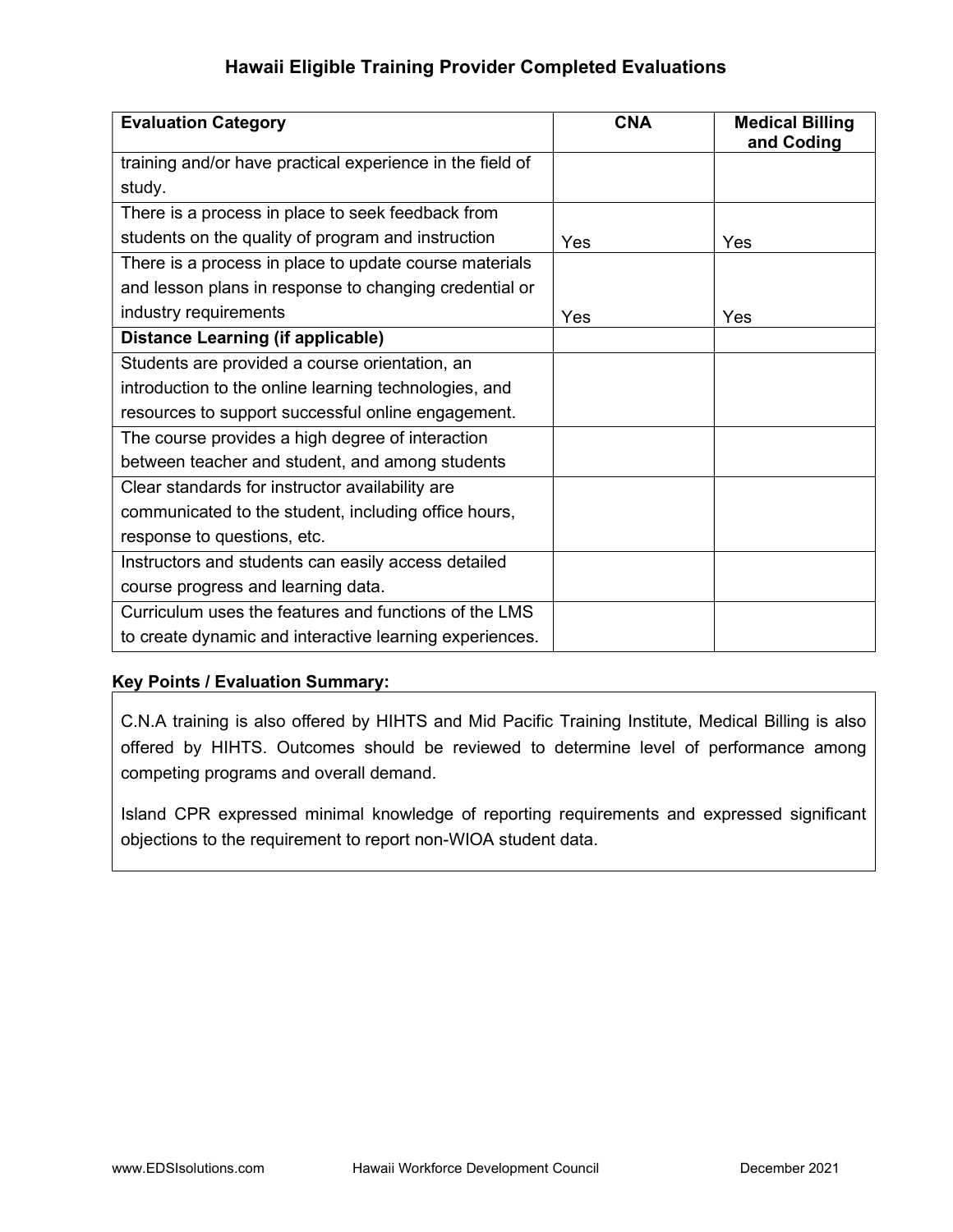| <b>Provider:</b>                      | <b>Hawaii Community College</b>                                                                                                                                                                                                                                                                                                                                                                                                  |
|---------------------------------------|----------------------------------------------------------------------------------------------------------------------------------------------------------------------------------------------------------------------------------------------------------------------------------------------------------------------------------------------------------------------------------------------------------------------------------|
| Date of Review:                       | 8/30/21                                                                                                                                                                                                                                                                                                                                                                                                                          |
| <b>Provider</b><br><b>Background:</b> | Hawaii Community College is a fully accredited two-year community college<br>on Hawaii Island. The college is based in Hilo with a branch campus in<br>Kona. One of 10 campuses in the University of Hawaii system, Hawaii CC<br>offers 26 associate degree and certificate programs that prepare students to<br>go into the workforce right after graduation or continue their studies at a<br>four-year college or university. |

### Currently Approved Programs:

| <b>Name</b>                    | Format    | Hours   Credential                                                                      |
|--------------------------------|-----------|-----------------------------------------------------------------------------------------|
| <b>Security Guard Training</b> | In-person | Certificate of Training as<br>required by Hawaii Revised<br><b>Statutes Chapter 463</b> |

### Data Reporting Capacity:

| Understanding of<br>reporting requirements | Provider not all the way clear on reporting requirements |
|--------------------------------------------|----------------------------------------------------------|
| <b>Compliance with</b>                     |                                                          |
| reporting requirements                     |                                                          |
| support needed                             | Did not report in the past                               |

## Program Expansion Capacity:

| <b>Capacity for additional</b><br><b>WIOA in current</b>    |                                                   |
|-------------------------------------------------------------|---------------------------------------------------|
| programs                                                    | Has capacity for more WIOA                        |
| <b>Plans/capacity for</b><br>additional courses of<br>study | Has a desire to add more career mobility programs |

| <b>Evaluation Category</b>                                                    | <b>Security Guard</b> |
|-------------------------------------------------------------------------------|-----------------------|
| <b>Instructional Design</b>                                                   |                       |
| The course organization and design is clear, coherent, and presented in a     |                       |
| developmentally appropriate way. Concepts and skills build logically and      |                       |
| purposefully throughout the course, with transitions to support development   |                       |
| and understanding from skill to skill.                                        | Yes                   |
| The course design purposefully integrates "soft" employment skills along with |                       |
| the hard skill content                                                        | Yes                   |
| The texts are at appropriate reading levels and offer supports for readers at |                       |
| lower levels.                                                                 | Yes                   |
| The course uses active learning strategies to engage students and foster      |                       |
| deep understanding and a multi-modal approach to learning by facilitating     | Yes                   |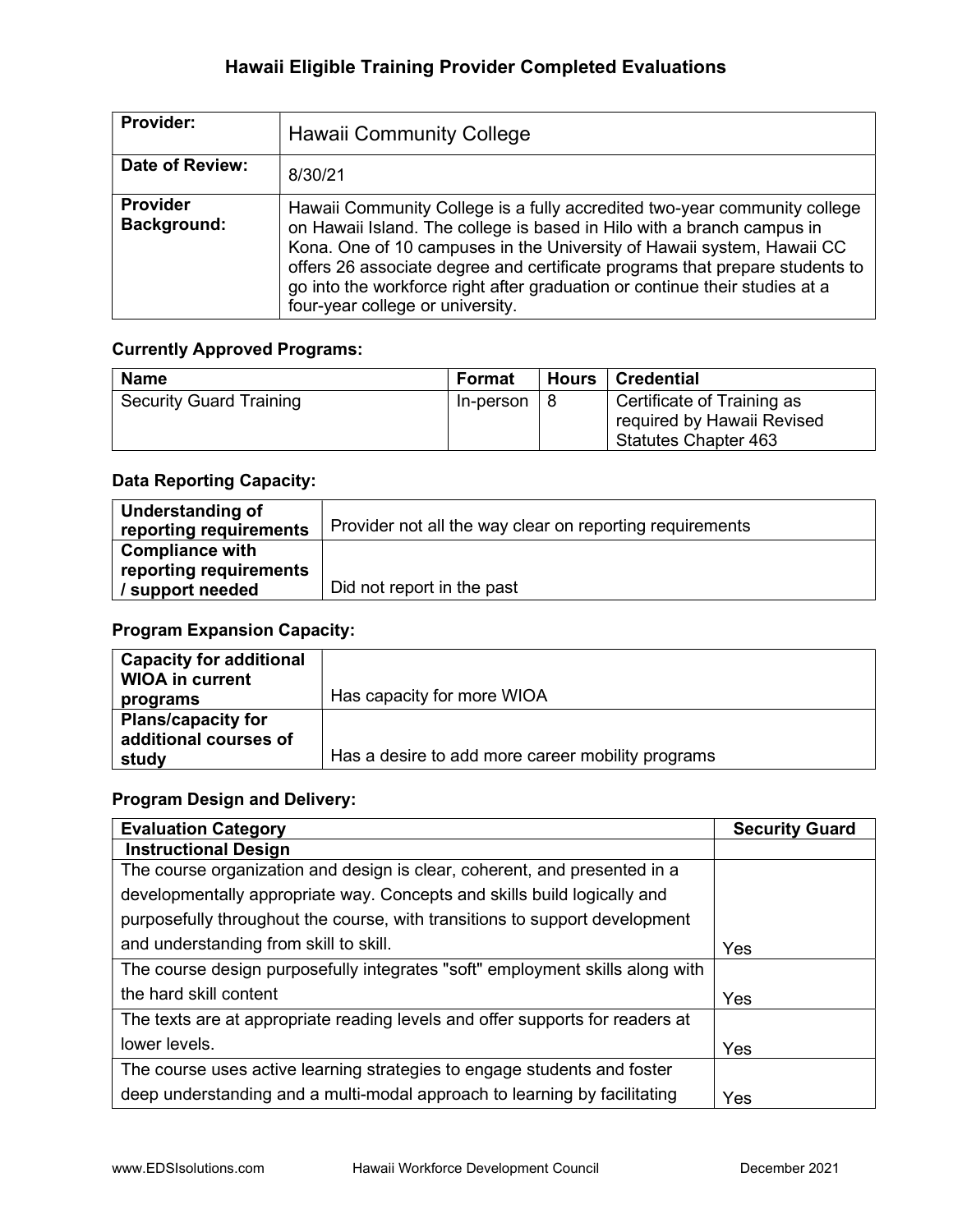| <b>Evaluation Category</b>                                                   | <b>Security Guard</b> |
|------------------------------------------------------------------------------|-----------------------|
| content in a variety of methods.                                             |                       |
| <b>Instructional Materials</b>                                               |                       |
| The course includes detailed lesson plans and facilitation notes.            | Yes                   |
| All instructional materials are accurate, complete, and current.             | Yes                   |
| Learning objectives are clearly matched to industry standards and employer   |                       |
| needs and align with end-of-course assessments.                              | Yes                   |
| Supplementary materials for enrichment and remedial activities are provided, |                       |
| including activities and assignments that students can complete outside of   |                       |
| the classroom.                                                               | Yes                   |
| <b>Assessments and Assignments</b>                                           |                       |
| Assignments and assessments are challenging, appropriate, and align to       |                       |
| learning objectives, and mimic job functions and industry relevant tasks.    | Yes                   |
| The course employs multiple methods to assess student performance and        |                       |
| inform instructional practice.                                               |                       |
| There is a test bank of valid and reliable assessment items                  |                       |
| Hands-on activities are included to enhance student understanding.           | Yes                   |
| The course provides opportunities for students to track their progress in    |                       |
| meeting learning objectives.                                                 |                       |
| <b>Course Validation Evaluation and Revision</b>                             |                       |
| The course is accredited by a recognized accreditation agency.               | Yes                   |
| The course has been validated and vetted by local industry partnerships,     |                       |
| employers, or professional organizations.                                    | Yes                   |
| The provider conducts ongoing internal evaluations to evaluate the accuracy  |                       |
| and quality of the curriculum.                                               | Yes                   |
| Instructors are qualified by either receiving extensive training and/or have |                       |
| practical experience in the field of study.                                  | Yes                   |
| There is a process in place to seek feedback from students on the quality of |                       |
| program and instruction                                                      |                       |
| There is a process in place to update course materials and lesson plans in   |                       |
| response to changing credential or industry requirements                     | Yes                   |
| <b>Distance Learning (if applicable)</b>                                     |                       |
| Students are provided a course orientation, an introduction to the online    |                       |
| learning technologies, and resources to support successful online            |                       |
| engagement.                                                                  | Yes                   |
| The course provides a high degree of interaction between teacher and         |                       |
| student, and among students                                                  | Yes                   |
| Clear standards for instructor availability are communicated to the student, |                       |
| including office hours, response to questions, etc.                          |                       |
| Instructors and students can easily access detailed course progress and      | Yes                   |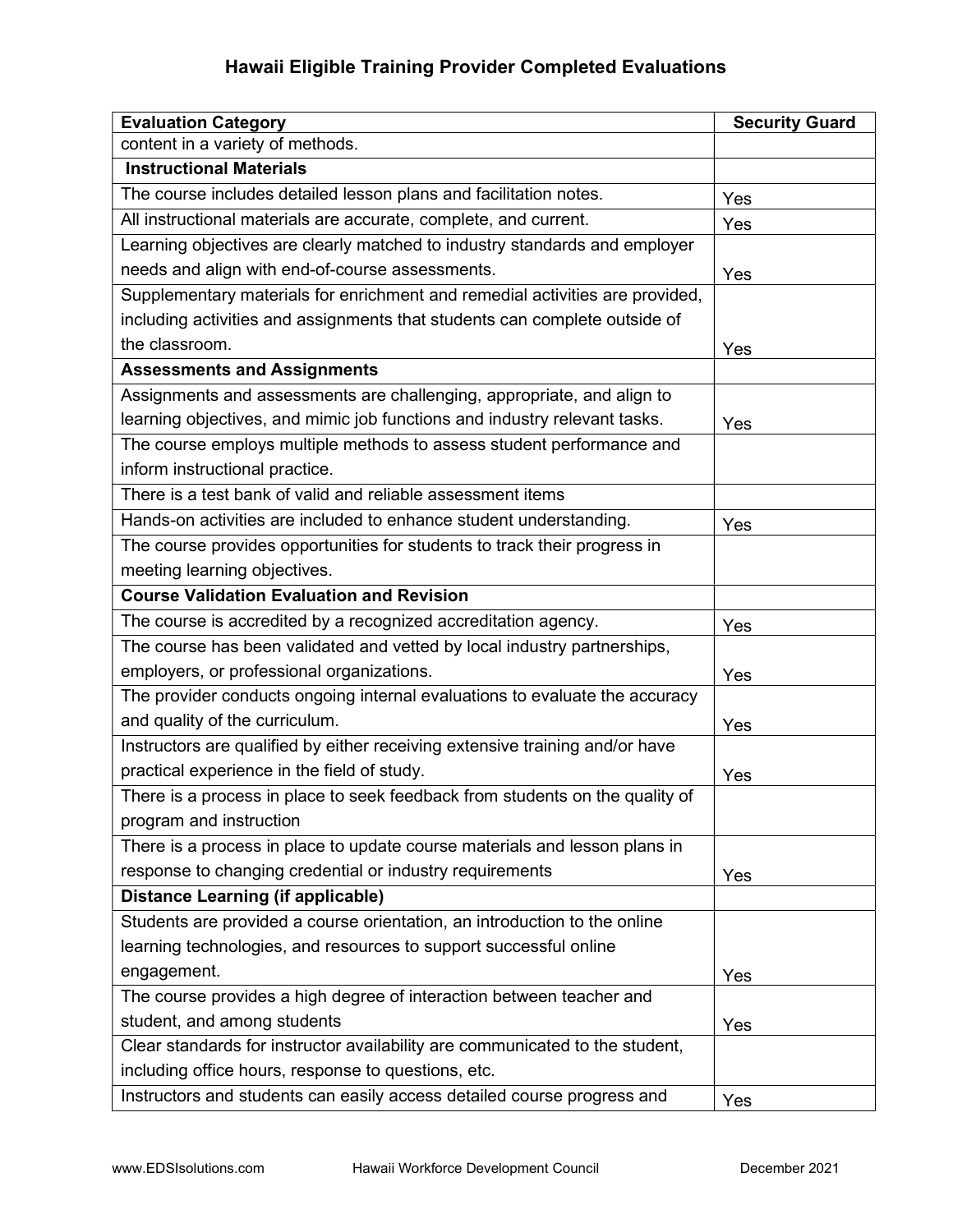| <b>Evaluation Category</b>                                              | <b>Security Guard</b> |
|-------------------------------------------------------------------------|-----------------------|
| learning data.                                                          |                       |
| Curriculum uses the features and functions of the LMS to create dynamic |                       |
| and interactive learning experiences.                                   |                       |

#### Key Points / Evaluation Summary:

As the only community college in Hawaii County, they are a critical part of the local education infrastructure. They are significantly underutilized by the ETPL. Hawaii Community College expressed strong interest in improving relationship with local workforce board and expanding offerings on the ETPL.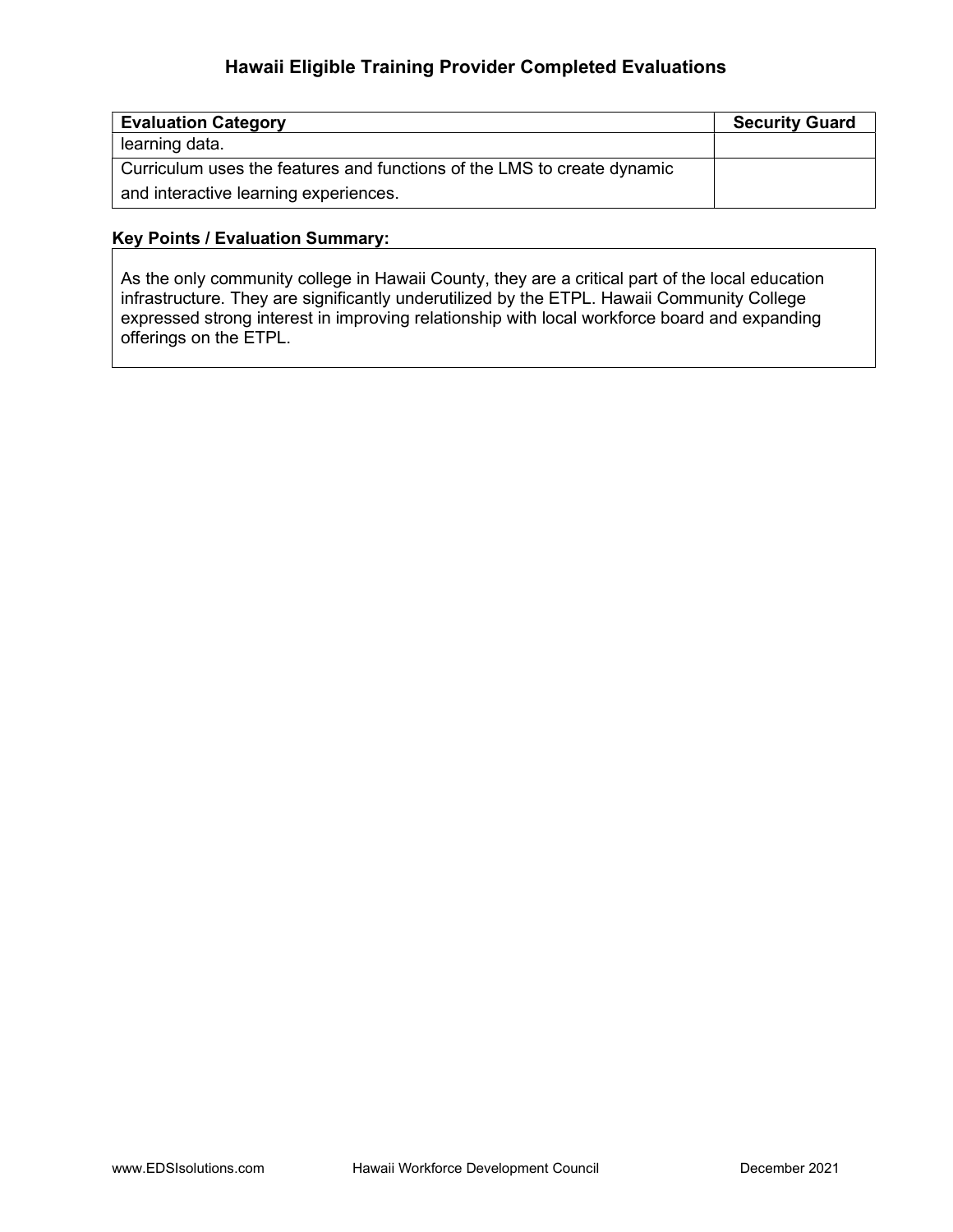# Maui County Workforce Area Eligible Providers

Maui County note: For Medcerts see page 16. For Leeward Community College see page 44.

| <b>Provider:</b>               | University of Hawaii West Oahu                                                                                                                                                                                                                                                                                                                                                                          |
|--------------------------------|---------------------------------------------------------------------------------------------------------------------------------------------------------------------------------------------------------------------------------------------------------------------------------------------------------------------------------------------------------------------------------------------------------|
| Date of Review:                | 10/15/21                                                                                                                                                                                                                                                                                                                                                                                                |
| <b>Provider</b><br>Background: | The University of Hawaii West Oahu is a public university in Kapolei,<br>Hawaii. It is one of ten campuses of the University of Hawaii system. It<br>offers baccalaureate degrees in liberal arts and professional studies. They<br>are accredited by the Western Association of Schools and Colleges. In 2007<br>the school added first- and second-year subjects, becoming a four-year<br>university. |

### Currently Approved Programs:

| <b>Name</b>                    | Format               | Hours | <b>Credential</b>             |
|--------------------------------|----------------------|-------|-------------------------------|
| <b>Business Administration</b> | <b>Distance</b><br>4 |       | Bachelor's Degree in business |
|                                | learning             | vears | administration                |
| <b>Public Administration</b>   | Distance             | 4     | Bachelor's Degree in public   |
|                                | learning             | vears | administration                |

### Data Reporting Capacity:

| <b>Understanding of</b> | Zero understanding or knowledge of the reporting process. |
|-------------------------|-----------------------------------------------------------|
| reporting requirements  |                                                           |
| Compliance with         |                                                           |
| reporting requirements  |                                                           |
| / support needed        | Did not report in previous years                          |

### Program Expansion Capacity:

| <b>Capacity for additional</b><br><b>WIOA in current</b> |                                |
|----------------------------------------------------------|--------------------------------|
| programs                                                 | Room to add more WIOA students |
| <b>Plans/capacity for</b>                                |                                |
| additional courses of                                    |                                |
| study                                                    | N/a                            |

### Program Design and Delivery:

| <b>Evaluation Category</b>                             | <b>Public</b><br><b>Administration</b> | <b>Business</b><br>Administration |
|--------------------------------------------------------|----------------------------------------|-----------------------------------|
| <b>Instructional Design</b>                            |                                        |                                   |
| The course organization and design is clear, coherent, |                                        |                                   |
| and presented in a developmentally appropriate way.    |                                        |                                   |
| Concepts and skills build logically and purposefully   |                                        |                                   |
| throughout the course, with transitions to support     |                                        |                                   |
| development and understanding from skill to skill.     | Yes                                    | Yes                               |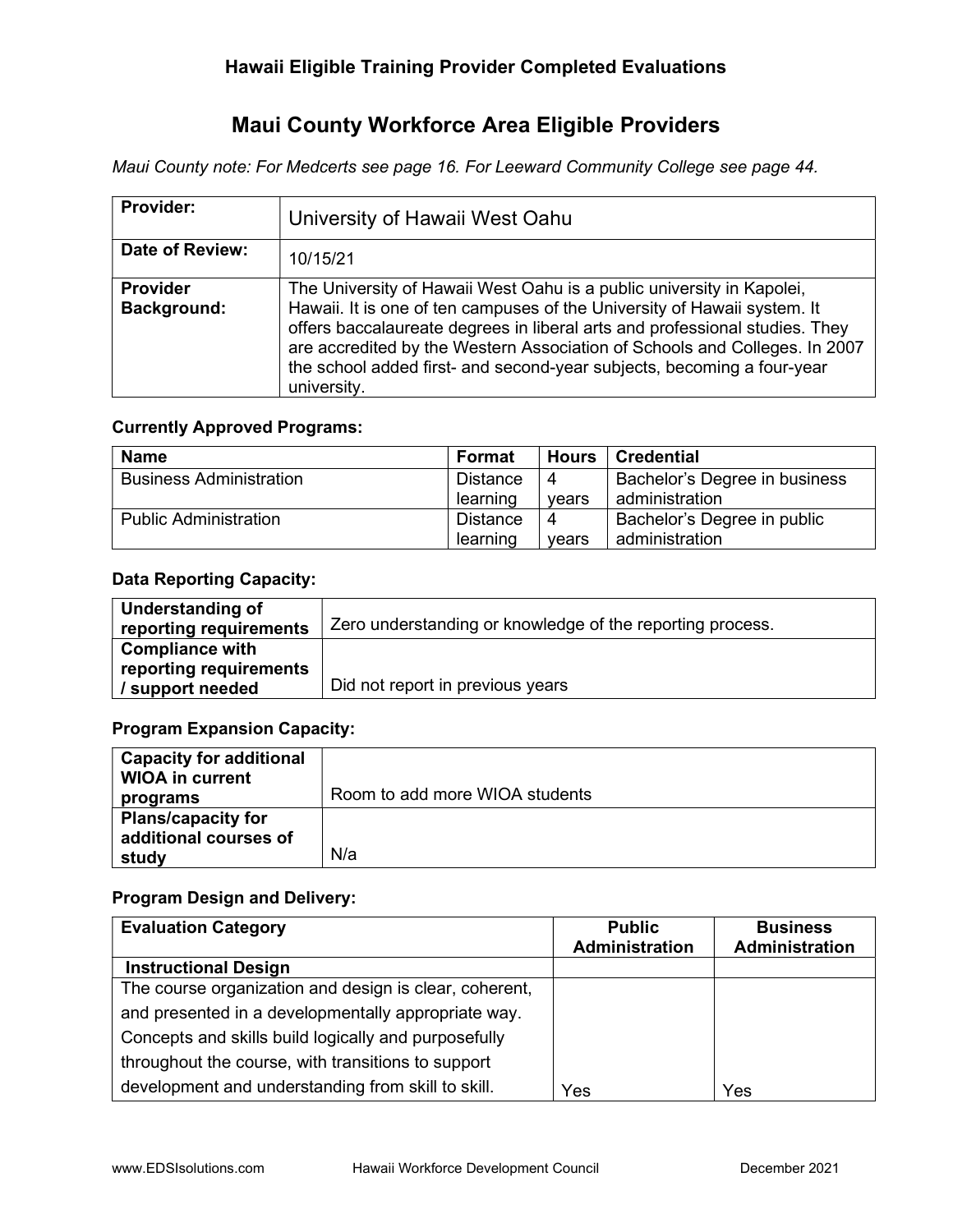| <b>Evaluation Category</b>                               | <b>Public</b><br><b>Administration</b> | <b>Business</b><br>Administration |
|----------------------------------------------------------|----------------------------------------|-----------------------------------|
| The course design purposefully integrates "soft"         |                                        |                                   |
| employment skills along with the hard skill content      | Yes                                    | Yes                               |
| The texts are at appropriate reading levels and offer    |                                        |                                   |
| supports for readers at lower levels.                    | Yes                                    | Yes                               |
| The course uses active learning strategies to engage     |                                        |                                   |
| students and foster deep understanding and a multi-      |                                        |                                   |
| modal approach to learning by facilitating content in a  |                                        |                                   |
| variety of methods.                                      | Yes                                    | Yes                               |
| <b>Instructional Materials</b>                           |                                        |                                   |
| The course includes detailed lesson plans and            |                                        |                                   |
| facilitation notes.                                      | Yes                                    | Yes                               |
| All instructional materials are accurate, complete, and  |                                        |                                   |
| current.                                                 | Yes                                    |                                   |
| Learning objectives are clearly matched to industry      |                                        |                                   |
| standards and employer needs and align with end-of-      |                                        |                                   |
| course assessments.                                      |                                        |                                   |
| Supplementary materials for enrichment and remedial      |                                        |                                   |
| activities are provided, including activities and        |                                        |                                   |
| assignments that students can complete outside of the    |                                        |                                   |
| classroom.                                               |                                        |                                   |
| <b>Assessments and Assignments</b>                       |                                        |                                   |
| Assignments and assessments are challenging,             |                                        |                                   |
| appropriate, and align to learning objectives, and mimic |                                        |                                   |
| job functions and industry relevant tasks.               |                                        |                                   |
| The course employs multiple methods to assess            |                                        |                                   |
| student performance and inform instructional practice.   |                                        |                                   |
| There is a test bank of valid and reliable assessment    |                                        |                                   |
| items                                                    |                                        |                                   |
| Hands-on activities are included to enhance student      |                                        |                                   |
| understanding.                                           |                                        |                                   |
| The course provides opportunities for students to track  |                                        |                                   |
| their progress in meeting learning objectives.           |                                        |                                   |
| <b>Course Validation Evaluation and Revision</b>         |                                        |                                   |
| The course is accredited by a recognized accreditation   |                                        |                                   |
| agency.                                                  |                                        |                                   |
| The course has been validated and vetted by local        | Yes                                    | Yes                               |
| industry partnerships, employers, or professional        |                                        |                                   |
| organizations.                                           | Yes                                    | Yes                               |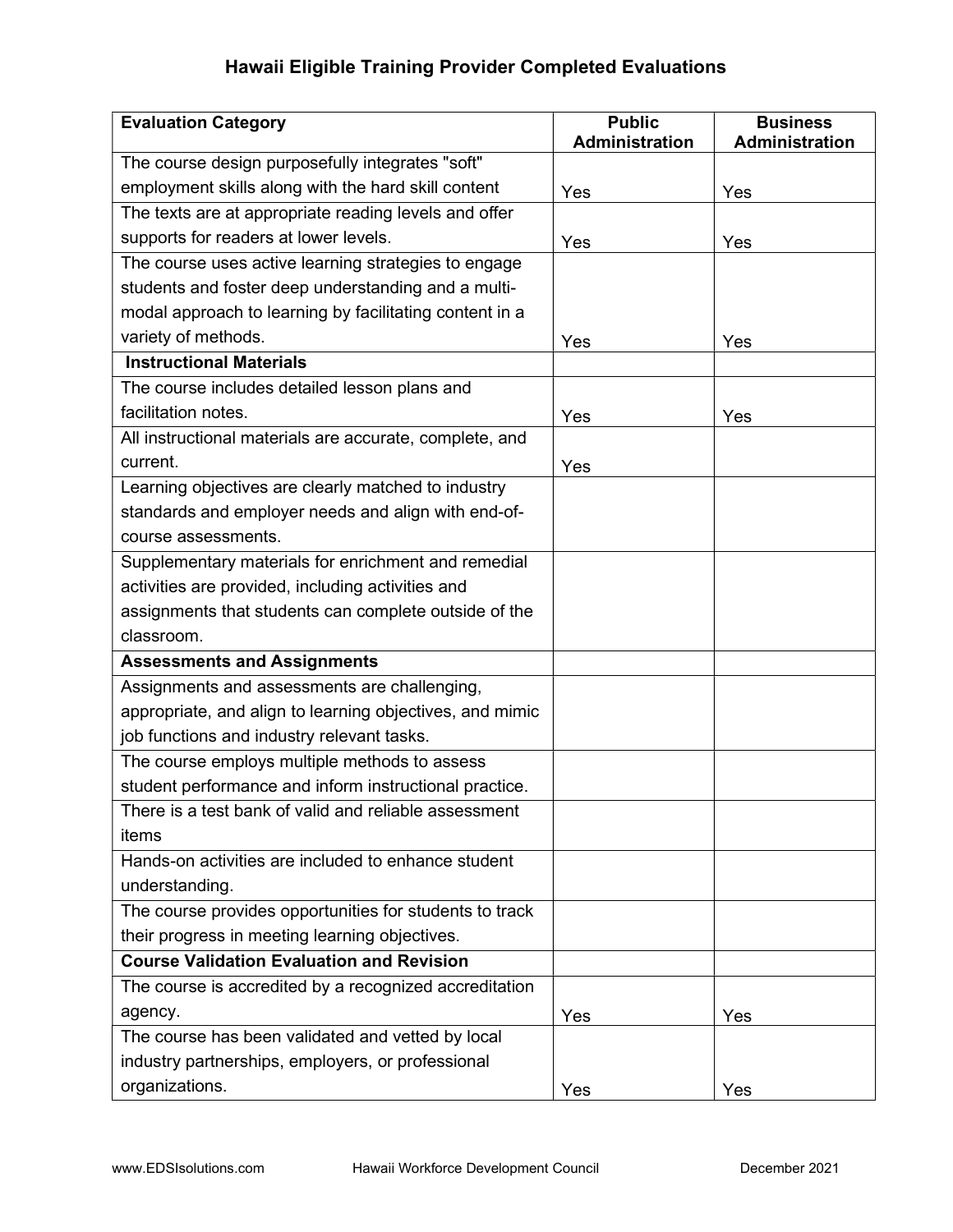| <b>Evaluation Category</b>                                | <b>Public</b><br><b>Administration</b> | <b>Business</b><br><b>Administration</b> |
|-----------------------------------------------------------|----------------------------------------|------------------------------------------|
| The provider conducts ongoing internal evaluations to     |                                        |                                          |
| evaluate the accuracy and quality of the curriculum.      | Yes                                    | Yes                                      |
| Instructors are qualified by either receiving extensive   |                                        |                                          |
| training and/or have practical experience in the field of |                                        |                                          |
| study.                                                    | Yes                                    | Yes                                      |
| There is a process in place to seek feedback from         |                                        |                                          |
| students on the quality of program and instruction        | Yes                                    | Yes                                      |
| There is a process in place to update course materials    |                                        |                                          |
| and lesson plans in response to changing credential or    |                                        |                                          |
| industry requirements                                     | Yes                                    | Yes                                      |
| <b>Distance Learning (if applicable)</b>                  |                                        |                                          |
| Students are provided a course orientation, an            |                                        |                                          |
| introduction to the online learning technologies, and     |                                        |                                          |
| resources to support successful online engagement.        | Yes                                    | Yes                                      |
| The course provides a high degree of interaction          |                                        |                                          |
| between teacher and student, and among students           | Yes                                    | Yes                                      |
| Clear standards for instructor availability are           |                                        |                                          |
| communicated to the student, including office hours,      |                                        |                                          |
| response to questions, etc.                               | Yes                                    | Yes                                      |
| Instructors and students can easily access detailed       |                                        |                                          |
| course progress and learning data.                        | Yes                                    | Yes                                      |
| Curriculum uses the features and functions of the LMS     |                                        |                                          |
| to create dynamic and interactive learning experiences.   | Yes                                    | Yes                                      |

### Key Points / Evaluation Summary:

While the U of HI system community colleges have substantial offerings on ETP list, the 4-year colleges do not. There may be other programs at U of HI West Oahu suited for the ETPL. Strong distance learning opportunities are critical for Maui.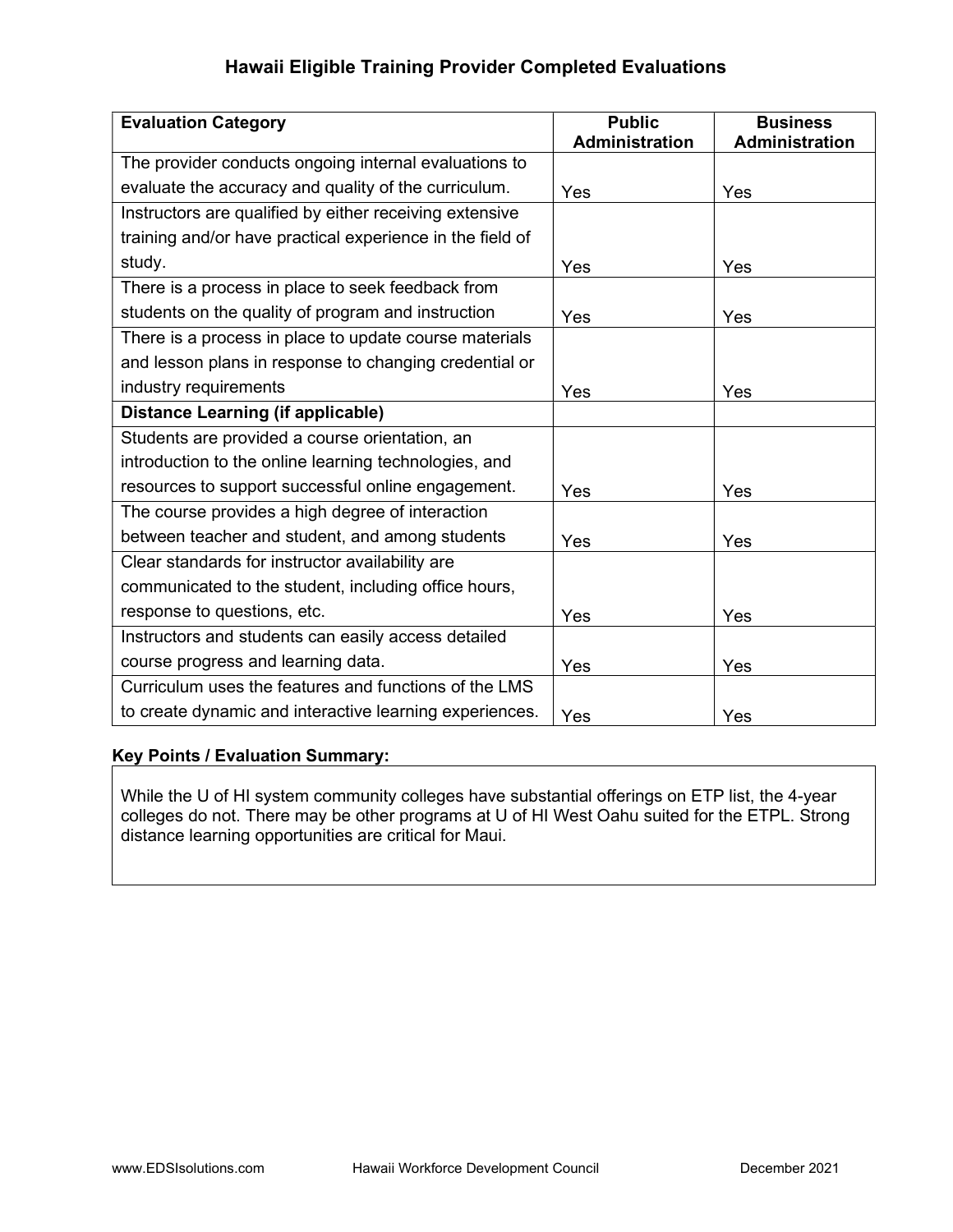| Provider:                      | University of Hawaii Maui College; University of Hawaii Maui<br><b>College ELWD</b>                                                                                                                                                                                                                                                              |
|--------------------------------|--------------------------------------------------------------------------------------------------------------------------------------------------------------------------------------------------------------------------------------------------------------------------------------------------------------------------------------------------|
| Date of Review:                | 9/21/21 (ELWD); 9/23/21 (Credit side)                                                                                                                                                                                                                                                                                                            |
| <b>Provider</b><br>Background: | The University of Hawaii Maui College is a public college in Kahului, Hawaii<br>on the island of Maui. It is one of ten branches of the University of Hawaii<br>system and is accredited by the Western Association of Schools and<br>Colleges.                                                                                                  |
|                                | University of Hawaii Maui College ELWD's goal is to address Maui County<br>workforce training needs, community job placement demands, international<br>engagement opportunities, diversified agriculture and food entrepreneurship<br>opportunities, and continue providing broader access to higher education<br>through the University Center. |

## Currently Approved Programs:

| <b>Name</b>                      | <b>Format</b>              | <b>Hours</b>         | <b>Credential</b>                                                                                                                     |
|----------------------------------|----------------------------|----------------------|---------------------------------------------------------------------------------------------------------------------------------------|
| <b>Construction Technology</b>   | Classroom<br>and<br>Online | 62-65<br>credits     | Associate of Applied Science                                                                                                          |
| <b>Culinary Arts</b>             | Classroom<br>and<br>Online | 77<br>credits        | Associate of Applied Science<br>(Culinary Arts<br>Specialization)/Associate of<br>Applied Science (Baking &<br>Pastry Specialization) |
| <b>Human Services</b>            | Classroom<br>and<br>Online | <b>Not</b><br>listed | <b>Associate of Science</b>                                                                                                           |
| Dental Hygiene                   | Classroom<br>and<br>Online | <b>Not</b><br>listed | Associate of Science                                                                                                                  |
| <b>Nursing</b>                   | Classroom<br>and<br>Online | 72<br>credits        | <b>Associate of Science</b>                                                                                                           |
| <b>Creative Media</b>            | Classroom<br>and<br>Online | <b>Not</b><br>listed | Certificate of<br>Achievement/Associate of<br>Science                                                                                 |
| <b>Early Childhood Education</b> | Classroom<br>and<br>Online | <b>Not</b><br>listed | Certificate of<br>Competence/Certificate of<br>Achievement/Associate of<br>Science                                                    |
| Sustainable Science Management   | Classroom<br>and<br>Online | <b>Not</b><br>listed | <b>Bachelor of Applied Science</b>                                                                                                    |
| <b>Administration of Justice</b> | Classroom<br>and<br>Online | <b>Not</b><br>listed | Associate of Applied Science                                                                                                          |
| Accounting                       | Classroom                  | 61                   | Associate of Applied Science                                                                                                          |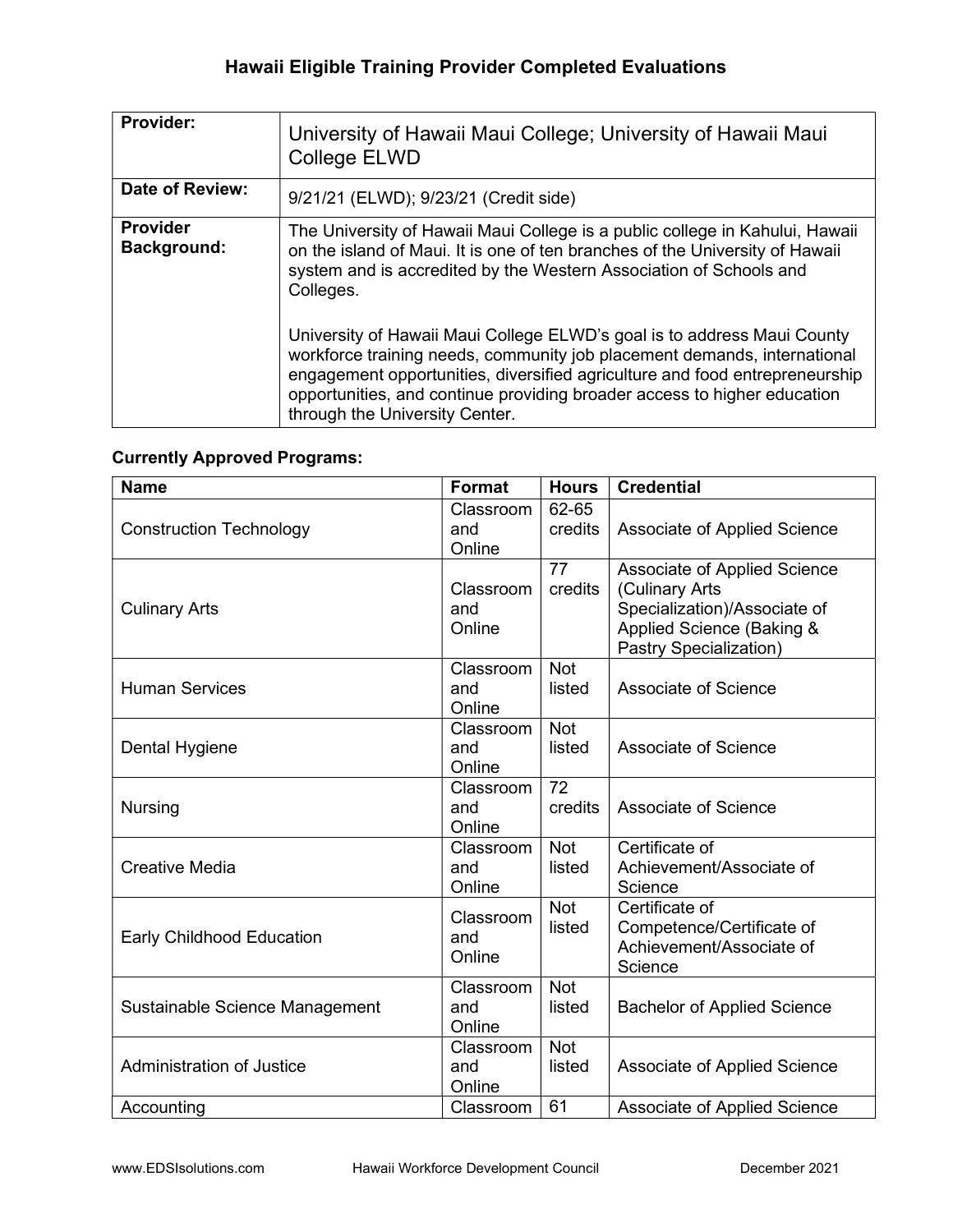|                                                      | and<br>Online | credits |                                  |
|------------------------------------------------------|---------------|---------|----------------------------------|
| <b>Extended Learning and Workforce Development</b>   |               |         |                                  |
| (Recent programs from May ETPL, not on October ETPL) |               |         |                                  |
| <b>Commercial Motor Vehicle Driver</b>               | In person     | 132     | <b>Certificate of Completion</b> |
| License Prep Course                                  |               |         |                                  |
| <b>Security Guard Training</b>                       | In person     | 8       | <b>Certificate of Completion</b> |
| <b>Certified Nurse Aide</b>                          | In person     | 150     | Certificate of Professional      |
|                                                      |               |         | Development                      |

### Data Reporting Capacity:

| Understanding of<br>reporting requirements       | Understands the requirements of reporting data |
|--------------------------------------------------|------------------------------------------------|
| <b>Compliance with</b><br>reporting requirements |                                                |
| / support needed                                 | Has not reported in the past                   |

## Program Expansion Capacity:

| <b>Capacity for additional</b><br><b>WIOA in current</b>    | Looking to enroll more WIOA students. |
|-------------------------------------------------------------|---------------------------------------|
| programs                                                    |                                       |
| <b>Plans/capacity for</b><br>additional courses of<br>study | N/A                                   |

## Program Design and Delivery:

| <b>Evaluation Category</b>                                     | <b>Business</b>       | <b>Construction</b> |
|----------------------------------------------------------------|-----------------------|---------------------|
|                                                                | <b>Administration</b> | <b>Technology</b>   |
| <b>Instructional Design</b>                                    |                       |                     |
| The course organization and design is clear, coherent, and     |                       |                     |
| presented in a developmentally appropriate way. Concepts and   |                       |                     |
| skills build logically and purposefully throughout the course, |                       |                     |
| with transitions to support development and understanding      |                       |                     |
| from skill to skill.                                           | Yes                   | Yes                 |
| The course design purposefully integrates "soft" employment    |                       |                     |
| skills along with the hard skill content                       | Yes                   | Yes                 |
| The texts are at appropriate reading levels and offer supports |                       |                     |
| for readers at lower levels.                                   | Yes                   | Yes                 |
| The course uses active learning strategies to engage students  |                       |                     |
| and foster deep understanding and a multi-modal approach to    |                       |                     |
| learning by facilitating content in a variety of methods.      | Yes                   | Yes                 |
| <b>Instructional Materials</b>                                 |                       |                     |
| The course includes detailed lesson plans and facilitation     |                       |                     |
| notes.                                                         | Yes                   | Yes                 |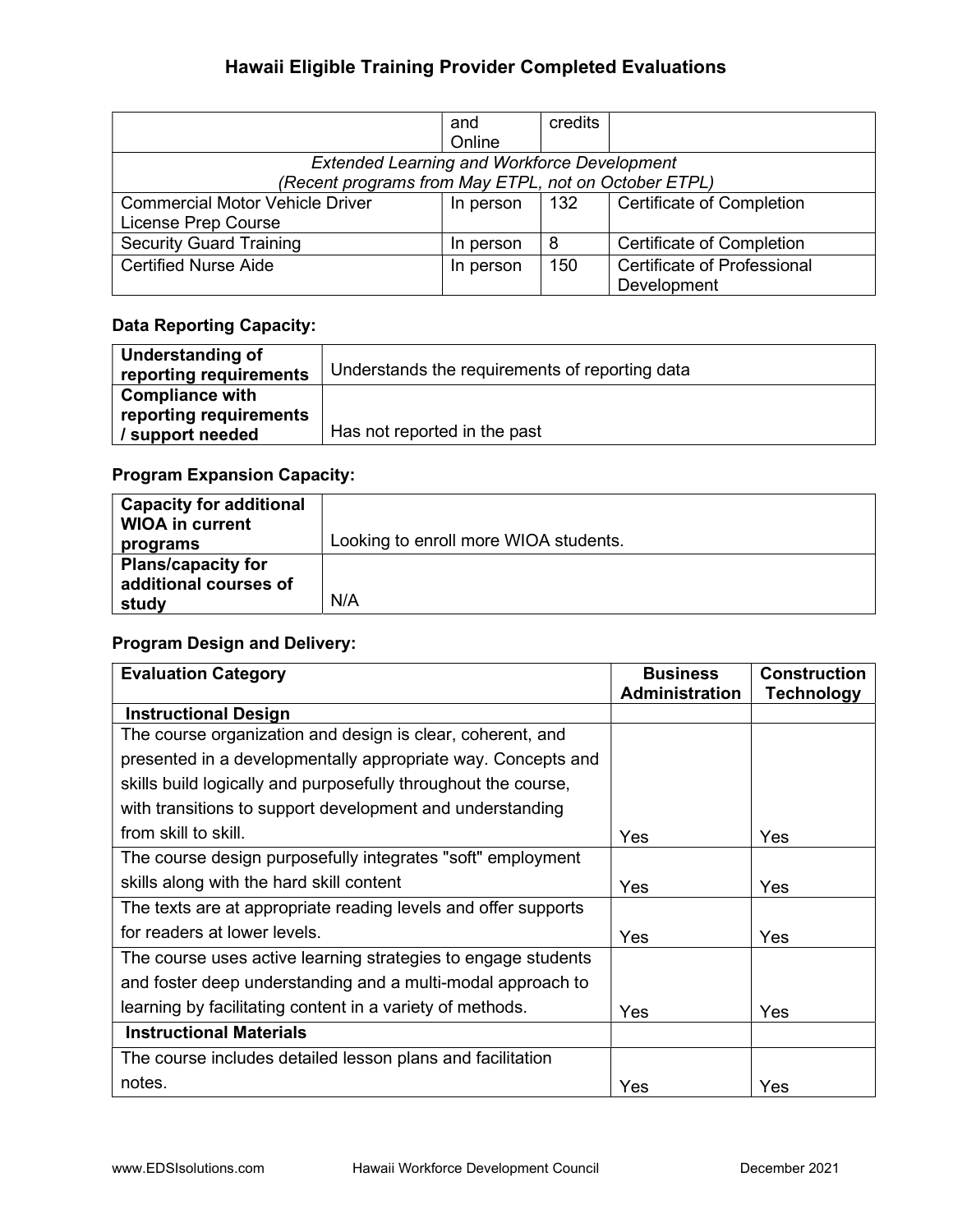| <b>Evaluation Category</b>                                       | <b>Business</b><br><b>Administration</b> | <b>Construction</b><br><b>Technology</b> |
|------------------------------------------------------------------|------------------------------------------|------------------------------------------|
| All instructional materials are accurate, complete, and current. | Yes                                      | Yes                                      |
| Learning objectives are clearly matched to industry standards    |                                          |                                          |
| and employer needs and align with end-of-course                  |                                          |                                          |
| assessments.                                                     | Yes                                      | Yes                                      |
| Supplementary materials for enrichment and remedial activities   |                                          |                                          |
| are provided, including activities and assignments that students |                                          |                                          |
| can complete outside of the classroom.                           | Yes                                      | Yes                                      |
| <b>Assessments and Assignments</b>                               |                                          |                                          |
| Assignments and assessments are challenging, appropriate,        |                                          |                                          |
| and align to learning objectives, and mimic job functions and    |                                          |                                          |
| industry relevant tasks.                                         |                                          |                                          |
| The course employs multiple methods to assess student            |                                          |                                          |
| performance and inform instructional practice.                   |                                          |                                          |
| There is a test bank of valid and reliable assessment items      |                                          |                                          |
| Hands-on activities are included to enhance student              |                                          |                                          |
| understanding.                                                   |                                          |                                          |
| The course provides opportunities for students to track their    |                                          |                                          |
| progress in meeting learning objectives.                         |                                          |                                          |
| <b>Course Validation Evaluation and Revision</b>                 |                                          |                                          |
| The course is accredited by a recognized accreditation agency.   | Yes                                      | Yes                                      |
| The course has been validated and vetted by local industry       |                                          |                                          |
| partnerships, employers, or professional organizations.          | Yes                                      | Yes                                      |
| The provider conducts ongoing internal evaluations to evaluate   |                                          |                                          |
| the accuracy and quality of the curriculum.                      | Yes                                      | Yes                                      |
| Instructors are qualified by either receiving extensive training |                                          |                                          |
| and/or have practical experience in the field of study.          | Yes                                      | Yes                                      |
| There is a process in place to seek feedback from students on    |                                          |                                          |
| the quality of program and instruction                           | Yes                                      | Yes                                      |
| There is a process in place to update course materials and       |                                          |                                          |
| lesson plans in response to changing credential or industry      |                                          |                                          |
| requirements                                                     | Yes                                      | Yes                                      |
| <b>Distance Learning (if applicable)</b>                         |                                          |                                          |
| Students are provided a course orientation, an introduction to   |                                          |                                          |
| the online learning technologies, and resources to support       |                                          |                                          |
| successful online engagement.                                    | N/a                                      | N/a                                      |
| The course provides a high degree of interaction between         |                                          |                                          |
| teacher and student, and among students                          | N/a                                      | N/a                                      |
| Clear standards for instructor availability are communicated to  | N/a                                      | N/a                                      |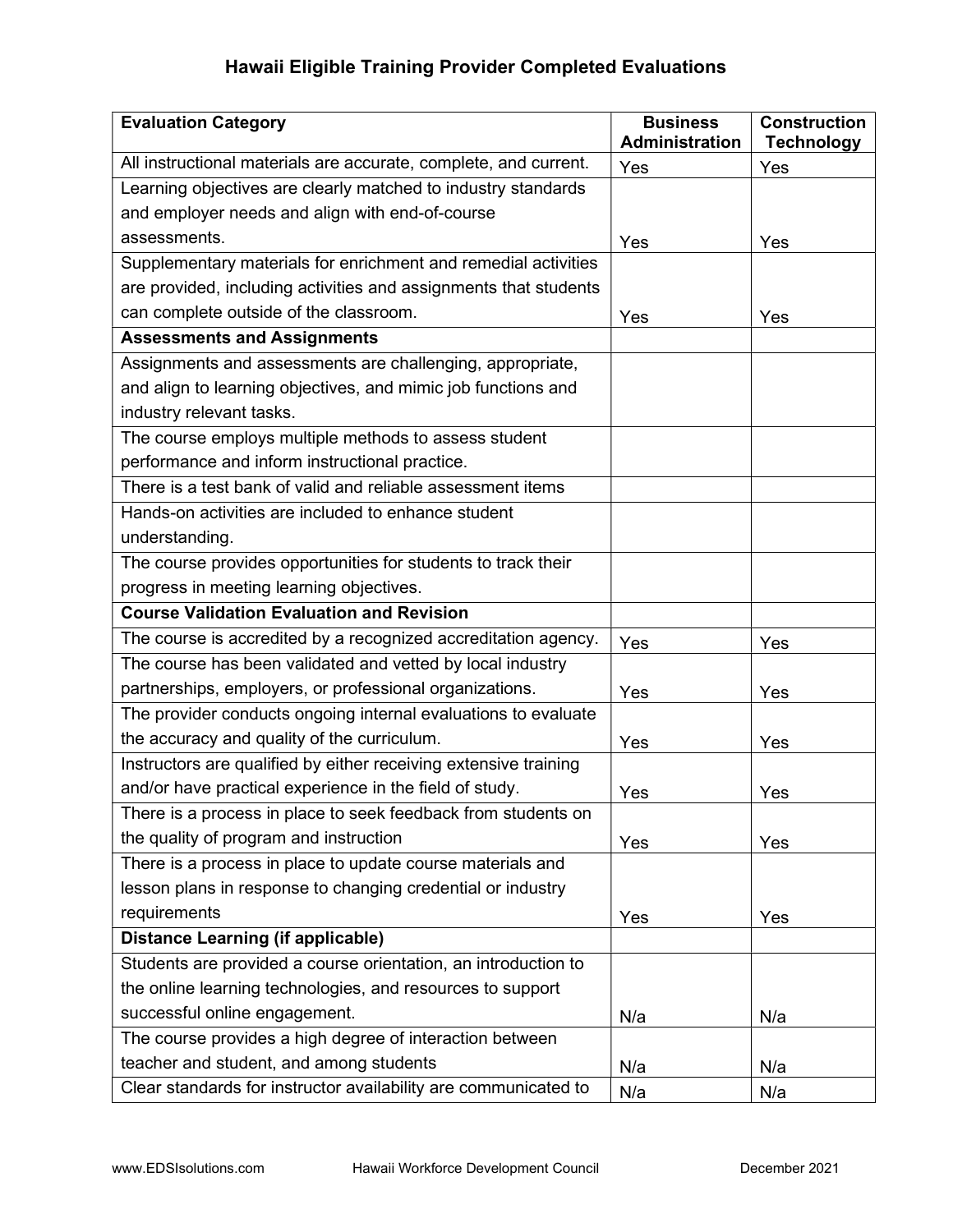| <b>Evaluation Category</b>                                       | <b>Business</b><br><b>Administration</b> | <b>Construction</b><br><b>Technology</b> |
|------------------------------------------------------------------|------------------------------------------|------------------------------------------|
| the student, including office hours, response to questions, etc. |                                          |                                          |
| Instructors and students can easily access detailed course       |                                          |                                          |
| progress and learning data.                                      | N/a                                      | N/a                                      |
| Curriculum uses the features and functions of the LMS to         |                                          |                                          |
| create dynamic and interactive learning experiences.             | N/a                                      | N/a                                      |

| <b>Evaluation Category (ELWD previous ETPL</b><br><b>Programs</b> | <b>Certified</b><br><b>Nurse's Aide</b> | <b>Security</b><br><b>Guard</b> | <b>CDL Prep</b><br><b>Course</b> |
|-------------------------------------------------------------------|-----------------------------------------|---------------------------------|----------------------------------|
| <b>Instructional Design</b>                                       |                                         |                                 |                                  |
| The course organization and design is clear,                      |                                         |                                 |                                  |
| coherent, and presented in a developmentally                      |                                         |                                 |                                  |
| appropriate way. Concepts and skills build logically              |                                         |                                 |                                  |
| and purposefully throughout the course, with                      |                                         |                                 |                                  |
| transitions to support development and                            |                                         |                                 |                                  |
| understanding from skill to skill.                                | Yes                                     | Yes                             | Yes                              |
| The course design purposefully integrates "soft"                  |                                         |                                 |                                  |
| employment skills along with the hard skill content               | Yes                                     | Yes                             | Yes                              |
| The texts are at appropriate reading levels and offer             |                                         |                                 |                                  |
| supports for readers at lower levels.                             | Yes                                     | Yes                             | Yes                              |
| The course uses active learning strategies to                     |                                         |                                 |                                  |
| engage students and foster deep understanding and                 |                                         |                                 |                                  |
| a multi-modal approach to learning by facilitating                |                                         |                                 |                                  |
| content in a variety of methods.                                  | Yes                                     | Yes                             | Yes                              |
| <b>Instructional Materials</b>                                    |                                         |                                 |                                  |
| The course includes detailed lesson plans and                     |                                         |                                 |                                  |
| facilitation notes.                                               | Yes                                     | Yes                             | Yes                              |
| All instructional materials are accurate, complete,               |                                         |                                 |                                  |
| and current.                                                      | Yes                                     | Yes                             | Yes                              |
| Learning objectives are clearly matched to industry               |                                         |                                 |                                  |
| standards and employer needs and align with end-                  |                                         |                                 |                                  |
| of-course assessments.                                            | Yes                                     | Yes                             | Yes                              |
| Supplementary materials for enrichment and                        |                                         |                                 |                                  |
| remedial activities are provided, including activities            |                                         |                                 |                                  |
| and assignments that students can complete                        |                                         |                                 |                                  |
| outside of the classroom.                                         | Yes                                     | Yes                             | Yes                              |
| <b>Assessments and Assignments</b>                                |                                         |                                 |                                  |
| Assignments and assessments are challenging,                      |                                         |                                 |                                  |
| appropriate, and align to learning objectives, and                |                                         |                                 |                                  |
| mimic job functions and industry relevant tasks.                  |                                         |                                 |                                  |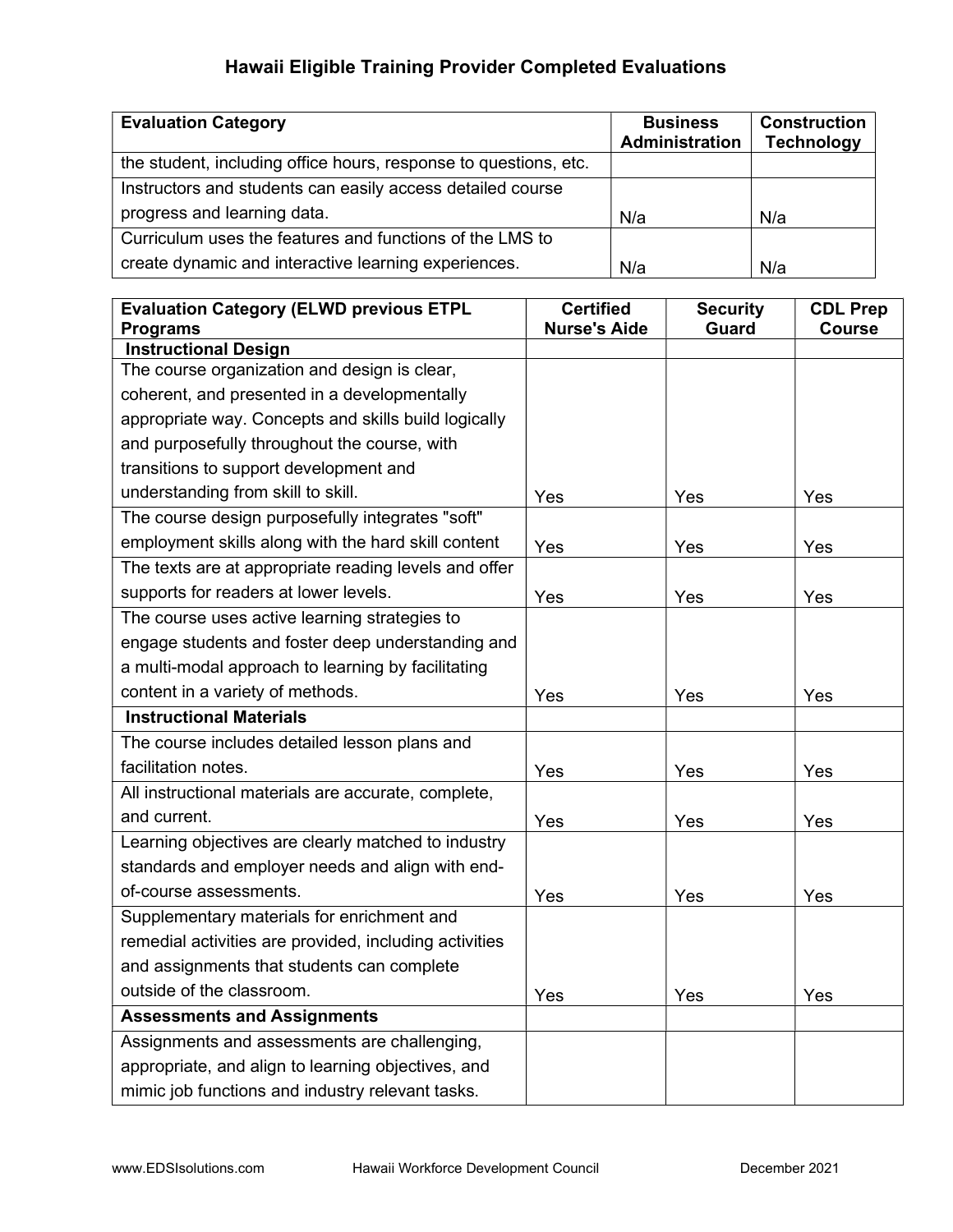| <b>Evaluation Category (ELWD previous ETPL</b>        | <b>Certified</b>    | <b>Security</b> | <b>CDL Prep</b> |
|-------------------------------------------------------|---------------------|-----------------|-----------------|
| <b>Programs</b>                                       | <b>Nurse's Aide</b> | <b>Guard</b>    | <b>Course</b>   |
| The course employs multiple methods to assess         |                     |                 |                 |
| student performance and inform instructional          |                     |                 |                 |
| practice.                                             |                     |                 |                 |
| There is a test bank of valid and reliable            |                     |                 |                 |
| assessment items                                      |                     |                 |                 |
| Hands-on activities are included to enhance student   |                     |                 |                 |
| understanding.                                        | Yes                 | Yes             | Yes             |
| The course provides opportunities for students to     |                     |                 |                 |
| track their progress in meeting learning objectives.  | Yes                 | Yes             | Yes             |
| <b>Course Validation Evaluation and Revision</b>      |                     |                 |                 |
| The course is accredited by a recognized              |                     |                 |                 |
| accreditation agency.                                 | Yes                 | Yes             | Yes             |
| The course has been validated and vetted by local     |                     |                 |                 |
| industry partnerships, employers, or professional     |                     |                 |                 |
| organizations.                                        | Yes                 | Yes             | Yes             |
| The provider conducts ongoing internal evaluations    |                     |                 |                 |
| to evaluate the accuracy and quality of the           |                     |                 |                 |
| curriculum.                                           | Yes                 | Yes             | Yes             |
| Instructors are qualified by either receiving         |                     |                 |                 |
| extensive training and/or have practical experience   |                     |                 |                 |
| in the field of study.                                | Yes                 | Yes             | Yes             |
| There is a process in place to seek feedback from     |                     |                 |                 |
| students on the quality of program and instruction    | Yes                 | Yes             | Yes             |
| There is a process in place to update course          |                     |                 |                 |
| materials and lesson plans in response to changing    |                     |                 |                 |
| credential or industry requirements                   | Yes                 | Yes             | Yes             |
| <b>Distance Learning (if applicable)</b>              |                     |                 |                 |
| Students are provided a course orientation, an        |                     |                 |                 |
| introduction to the online learning technologies, and |                     |                 |                 |
| resources to support successful online engagement.    | N/a                 | N/a             | N/a             |
| The course provides a high degree of interaction      |                     |                 |                 |
| between teacher and student, and among students       | N/a                 | N/a             | N/a             |
| Clear standards for instructor availability are       |                     |                 |                 |
| communicated to the student, including office hours,  |                     |                 |                 |
| response to questions, etc.                           | N/a                 | N/a             | N/a             |
| Instructors and students can easily access detailed   |                     |                 |                 |
| course progress and learning data.                    | N/a                 | N/a             | N/a             |
| Curriculum uses the features and functions of the     | N/a                 | N/a             | N/a             |